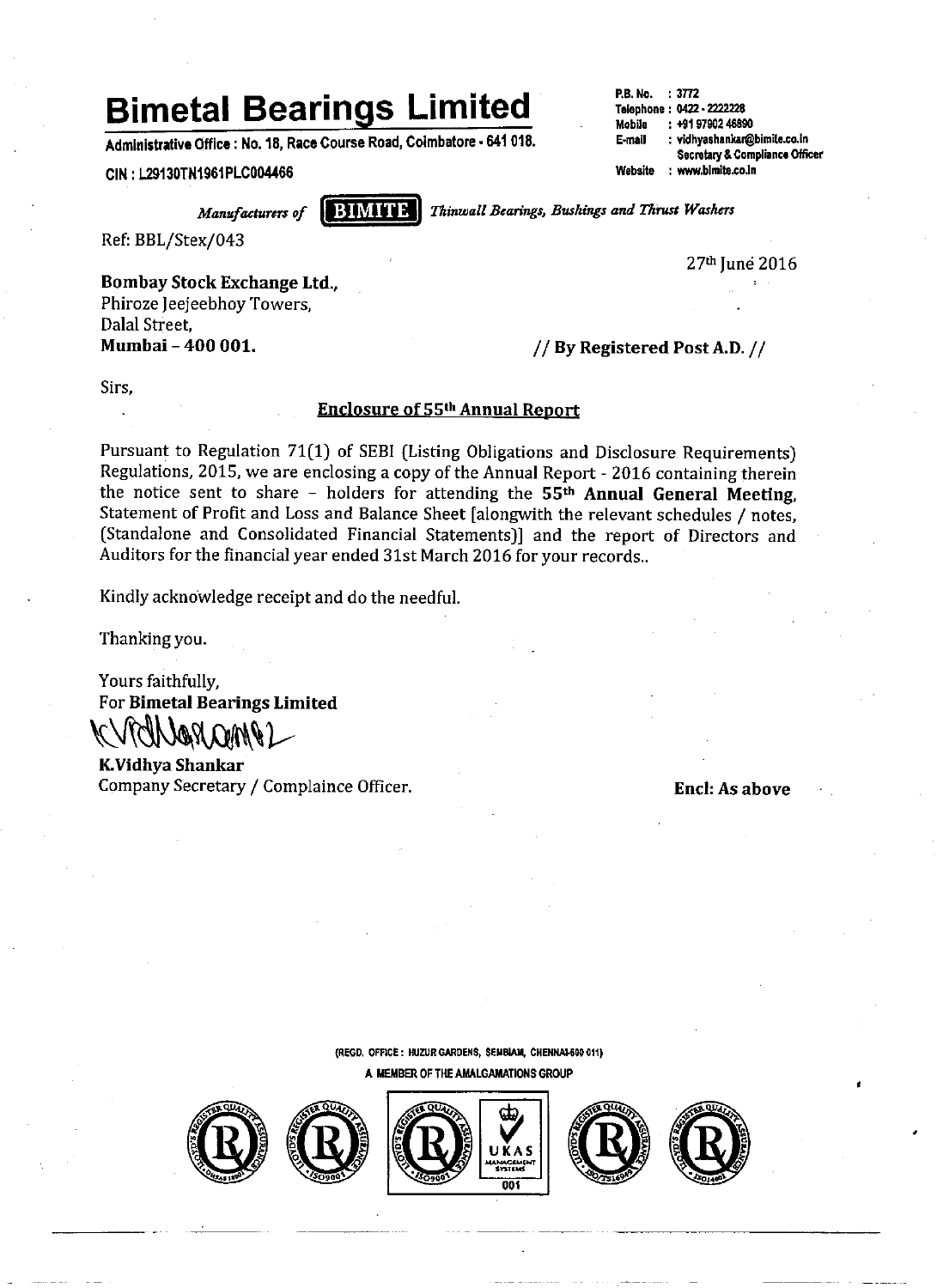# **BIMETAL BEARINGS LIMITED**

CIN : L29130TN1961PLC004466

# C O N T E N T S

|                                                  | Page No. |
|--------------------------------------------------|----------|
| Notice to Members                                | 2        |
| Directors' Report                                | 8        |
| <b>Report on Corporate Governance</b>            | 13       |
| Auditors' Certificate on Corporate Governance    | 20       |
| <b>Management Discussion and Analysis Report</b> | 20       |
| Secretarial Audit Report                         | 29       |
| Independent Auditors Report                      | 31       |
| Accounts                                         | 36       |
| <b>Cash Flow Statement</b>                       | 38       |
| <b>Consolidated Financial Statements</b>         | 69       |

# **DIRECTORS:**

- Mr. A.Krishnamoorthy Managing Director
- Mr. N. Venkataramani Non-Executive Director
- Mr. P. M. Venkatasubramanian Independent Director
- Mr. Krishna Srinivasan Independent Director
- Mr. R. Vijayaraghavan Independent Director
- Dr. (Mrs.) Sandhya Shekhar Independent Director
- Mr. N.P. Mani Non-Executive Director
- Mr. S. Narayanan Whole-time Director

# **CHIEF FINANCIAL OFFICER:**

Mr. N. Venkataraman

# **COMPANY SECRETARY:**

Mr. K. Vidhya Shankar

# **AUDITORS:**

M/s. Price Waterhouse Chartered Accountants LLP Chennai

# **BANKERS :**

Central Bank of India, Coimbatore

# **LEGAL ADVISERS :**

M/s. King & Partridge, Chennai M/s. Ramani & Shankar, Coimbatore

# **DEPOSITORY REGISTRAR & SHARE TRANSFER AGENT:**

M/s. GNSA Infotech Limited "Nelson Chambers", "F"– Block, STA Department, 4th Floor, No.115, Nelson Manickam Road, Aminthakarai, Chennai - 600 029

# **REGISTERED OFFICE :**

"Huzur Gardens", Sembium, Chennai - 600 011 PH.: (044) 2537 5581 E-Mail: vidhyashankar@bimite.co.in Website: www.bimite.co.in

# **FACTORIES :**

"Huzur Gardens", Sembium, Chennai - 600 011 371, Marudhamalai Road, Coimbatore - 641 041 Hosur - Krishnagiri Road, Hosur - 635 125 5/186, Old Mahabalipuram Road, Chennai - 600 096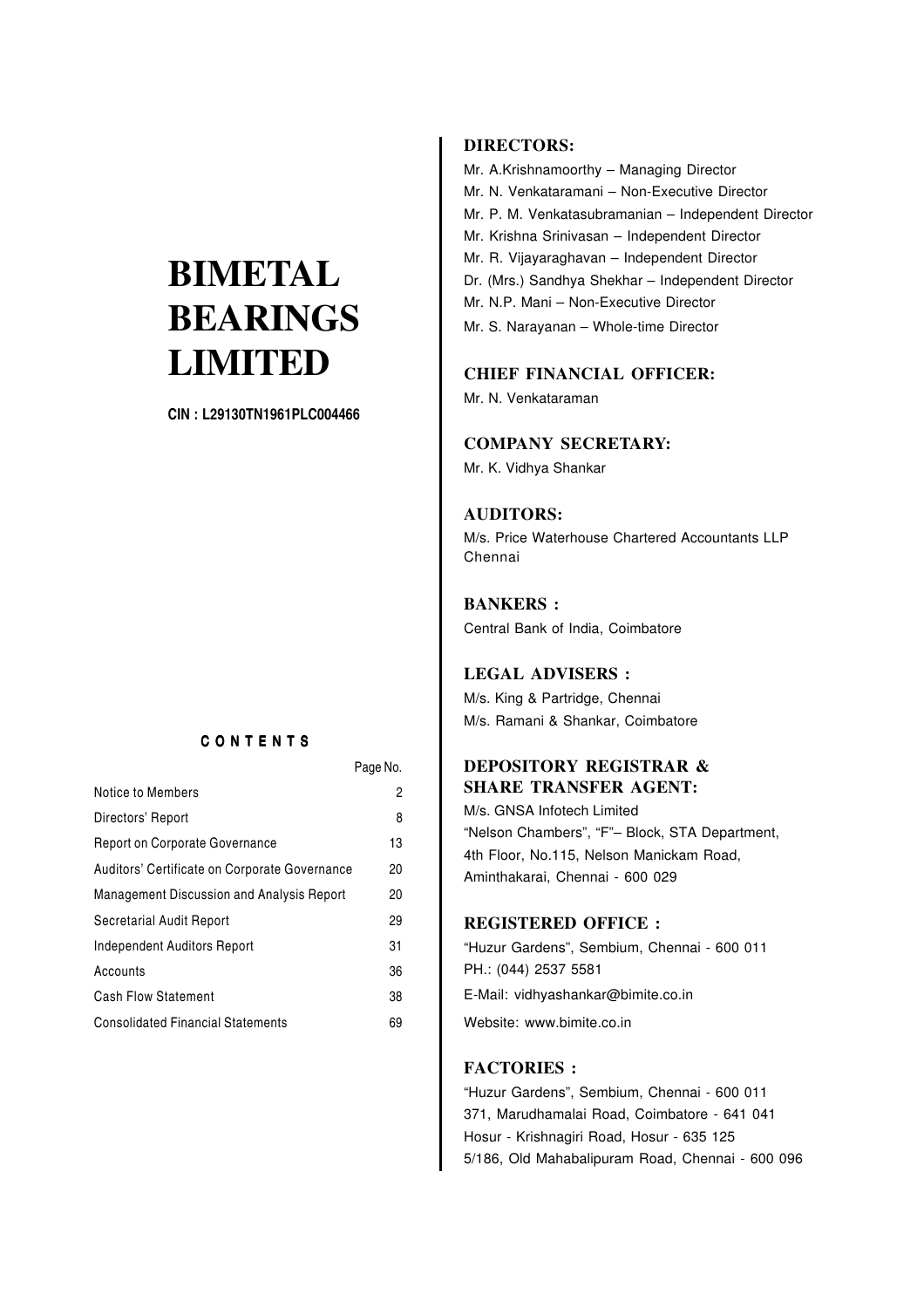# **BIMETAL BEARINGS LIMITED**

**Registered Office: "Huzur Gardens", Sembium, Chennai – 600 011.**

CIN: L29130TN1961PLC004466

# **NOTICE TO THE SHAREHOLDERS OF THE FIFTY FIFTH ANNUAL GENERAL MEETING**

Notice is hereby given that the Fifty Fifth Annual General Meeting of the shareholders of the company will be held at New Woodlands Hotel. 72/75, Dr.Radhakrishnan Salai, Mylapore, Chennai - 600 004 on Friday, the 22nd day of July 2016 at 10.15 a.m. to transact the following business: Ordinary Business:

# (1) To receive, consider and adopt the audited financial statements (including consolidated financial statements) of the Company for the financial year ended 31st March 2016 together with the Reports of the Directors and the Independent Auditors and to pass the following resolution as an ordinary resolution:

"Resolved that the audited financial statements (including consolidated financial statements) including Statement of Profit and Loss for the year ended on 31st March, 2016, the Balance Sheet as on that date, the annexures thereto, the Cash Flow Statement for the year ended on 31st March, 2016, the Reports of Independent Auditors and Directors thereon be and are hereby received and adopted".

(2) To declare a dividend and to consider and if thought fit to pass with or without modification(s) the following resolution as an ordinary resolution:

"Resolved that a Dividend of  $\overline{57.50}$  per share out of the current profits of the Company for the year ended 31st March 2016 amounting to  $\overline{22,86,87,500}$ - be declared and paid".

(3) To appoint a director in place of Mr.N.Venkataramani, Director (DIN-00001639) who retires by rotation and being eligible offers himself for re-appointment and to pass the following Resolution as an ordinary resolution:

"Resolved that Mr.N.Venkataramani, Director (DIN-00001639), who retires by rotation from the Board pursuant to the provisions of Section 152 of the Companies Act, 2013 be and is hereby re-appointed as a Director of the Company".

(4) To consider and if thought fit to pass with or without modification(s), the following resolution as an ordinary resolution:

"Resolved that pursuant to the provisions of the Section 139 and other applicable provisions if any of the Companies Act, 2013 and the rules framed there under, M/s. Price Waterhouse Chartered Accountants LLP (Firm Regn. No: 012754N/N500016) the retiring auditors be and are hereby re-appointed as Auditors of the Company to hold the office from the conclusion of this Annual General Meeting until the conclusion of the next Annual General Meeting and that the Board of Directors be and is hereby authorised to fix the remuneration payable to them exclusive of service tax, out of pocket and travelling expenses, as may be mutually agreed between them".

# Special Business:

(5) To consider and if thought fit, to pass with or without modification(s), the following resolution as an ordinary resolution:

"Resolved that pursuant to Section 148 of the Companies Act, 2013, the remuneration fixed at  $\bar{\tau}$ 2,10,000/- (Rupees Two Lakhs and Ten Thousands Only) exclusive of taxes, out of pocket and travel expenses etc., to M/s. S.Mahadevan & Co., Cost Accountants (Firm Regn. No. 000007) who have been re-appointed as Cost Auditors by the Board of Directors for the financial year 2016–2017 as recommended by the Audit Committee be and is hereby ratified."

(6) To consider and if thought fit, to pass with or without modification(s), the following resolution as a special resolution:

"Resolved that pursuant to Sections 196, 197, 203 read with Schedule V to the Companies Act, 2013 (the Act) and other applicable provisions of the Act and the Rules made there under including modifications or re-enactment(s) thereof, for the time being in force and other applicable provisions, if any, consent of the shareholders be and is hereby accorded to the re-appointment of Mr. S. Narayanan (DIN 03564659) as Whole-time Director of the Company for a period of 3 (Three) years from 1st November 2015 and payment of remuneration and perquisites as set out in the draft agreement approved at the meeting of the Board of Directors of the Company held on 31st October 2015 or such other remuneration as the Board of Directors may revise/vary from time to time duly recommended in that respect by the Nomination and Remuneration Committee within the overall remuneration approved by the shareholders as detailed in the statement of material facts provided under Section 102 of the Act".

"Further resolved that in the event of inadequacy of profits or loss during the tenure of his re-appointment, the remuneration payable shall be the same as detailed in the statement of material facts provided under Section 102 of the Act but not exceeding the limits in terms of the proviso to Section II, Part II of Schedule V to the Act".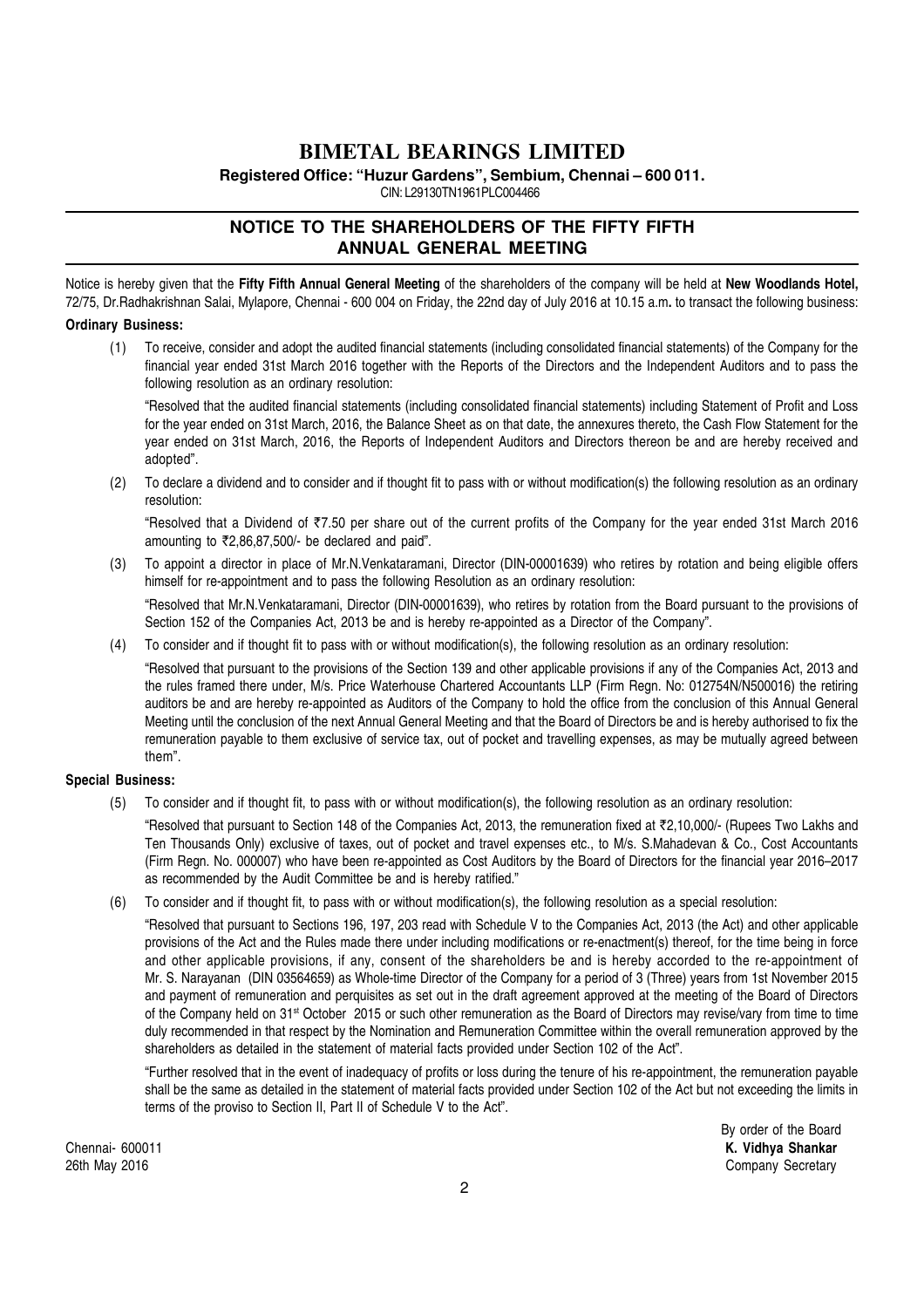#### Statement of Material Facts pursuant to Section 102 of the Companies Act, 2013.

#### For item No.05:

The company pursuant to the provisions of Section 148 of the companies Act, 2013 read with the Companies (Audit and Auditors), Rules 2014 had appointed M/s. S. Mahadevan & Co., Cost Accountants (Firm Regn. No.000007) for the financial year 2016–2017 towards carrying out the cost audit of the products manufactured by the company. As per the provisions of the Companies Act, 2013, the remuneration payable to the Cost Auditors should be ratified by the members. The necessary resolution is placed before the members for their consideration and approval. None of the Directors and Key Managerial Personnel of the Company and their relatives is concerned or interested in the resolution.

#### For Item No.06:

The directors of the Company at their meeting held on 31<sup>st</sup> October 2015, subject to the approval of the shareholders, based on the recommendations of the Nomination and Remuneration Committee re-appointed Mr. S. Narayanan as a Whole-time Director for a further period of 3 years from 1st November 2015 pursuant to the provisions of Sections 196, 197, 203 and other applicable provisions of the Act read with Schedule V to the Companies Act, 2013.

The terms and conditions including the remuneration package on the re-appointment of Mr.S.Narayanan as Whole-time Director are listed below.

| <b>Salary</b>                        |                             | ÷  | ₹1,90,000/- (Rupees One Lakh Ninety Thousands Only) per month.                                                                                                                           |  |  |
|--------------------------------------|-----------------------------|----|------------------------------------------------------------------------------------------------------------------------------------------------------------------------------------------|--|--|
| <b>Special Allowance</b>             |                             | ÷  | ₹46,000/- (Rupees Forty Six Thousands Only) per month.                                                                                                                                   |  |  |
|                                      | <b>Performance Bonus</b>    | ÷. | Not exceeding ₹12,00,000/- (Rupees Twelve Lakhs Only) per Financial Year as may be<br>recommended by the Nomination and Remuneration Committee and decided by the Board of<br>Directors. |  |  |
| <b>Perquisites</b>                   |                             | ٠. | Perquisites to be allowed in addition to salary and Performance Bonus as listed below:                                                                                                   |  |  |
| (a)                                  | <b>House Rent Allowance</b> | ÷  | ₹1,14,000/- (Rupees One Lakh Fourteen Thousands Only) per month.                                                                                                                         |  |  |
| (b)                                  | Reimbursement               | ٠. | Reimbursement of expenses incurred on gas, electricity, water, Security and furnishings not<br>exceeding one month's salary per annum.                                                   |  |  |
| <b>Medical Reimbursement</b><br>(c)  |                             | ÷. | Expenses incurred by the Whole-time Director and his family not exceeding one month's salary<br>per annum.                                                                               |  |  |
| (d)                                  | Leave Travel Concession     | ÷  | For the Whole-time Director and his family not exceeding one month's salary per annum.                                                                                                   |  |  |
| (e)                                  | <b>Education Allowance</b>  | ÷. | Not exceeding $\overline{\xi}3,60,000/$ (Rupees Three Lakhs Sixty Thousands Only) per annum.                                                                                             |  |  |
| (f)                                  | <b>Club Fees</b>            | ٠. | Fees for One Club which will not include Admission and Life Membership Fees.                                                                                                             |  |  |
| Personal Accident Insurance :<br>(g) |                             |    | Premium for cover as per the rules of the Company.                                                                                                                                       |  |  |

(h) Contribution to Provident Fund, Super-annuation Fund and Gratuity will be allowed as applicable to other Senior Executives of the Company.

- (i) Encashment of leave at the end of the tenure will be allowed as applicable to other Senior Executives of the Company.
- (j) Leave facility as applicable to other Senior Executives of the Company shall be allowed.

The Whole-time Director shall be entitled to all expenses including reimbursement of travelling and entertainment expenses incurred in the course of the Company's business, which shall not be treated as a perquisite. All the above perquisites shall be evaluated as per Income Tax Rules wherever applicable. In the absence of any such rules, the perquisites shall be evaluated at actuals. He is not entitled to Sitting Fees. He is liable to retire by rotation. Apart from the remuneration aforesaid, the Whole-time Director shall be eligible for provision of car with driver, telephone, mobile and other communication facilities at his residence and these will not be considered as perquisites. Any variation of the above perquisites or any other perquisites as may be recommended by the Nomination and Remuneration Committee and approved by Board from time to time.

Minimum Remuneration: In the event of absence or inadequacy of profits in any financial year during the tenure of his appointment, the remuneration to the Whole-time Director by way of salary and perquisites shall not exceed the limits specified in Section II of Part II of Schedule V to the Companies Act, 2013 from time to time or such other limits as may be notified by the Government from time to time as Minimum Remuneration and conformably to and within such limit as may be recommended by the Nomination and Remuneration Committee and approved by the Board of Directors.

Termination: The contract of service with the whole-time Director can be terminated by either party by giving three calendar months notice.

The relevant information required to be furnished under Section II of Part II of Schedule V to the Companies Act, 2013 are furnished hereunder: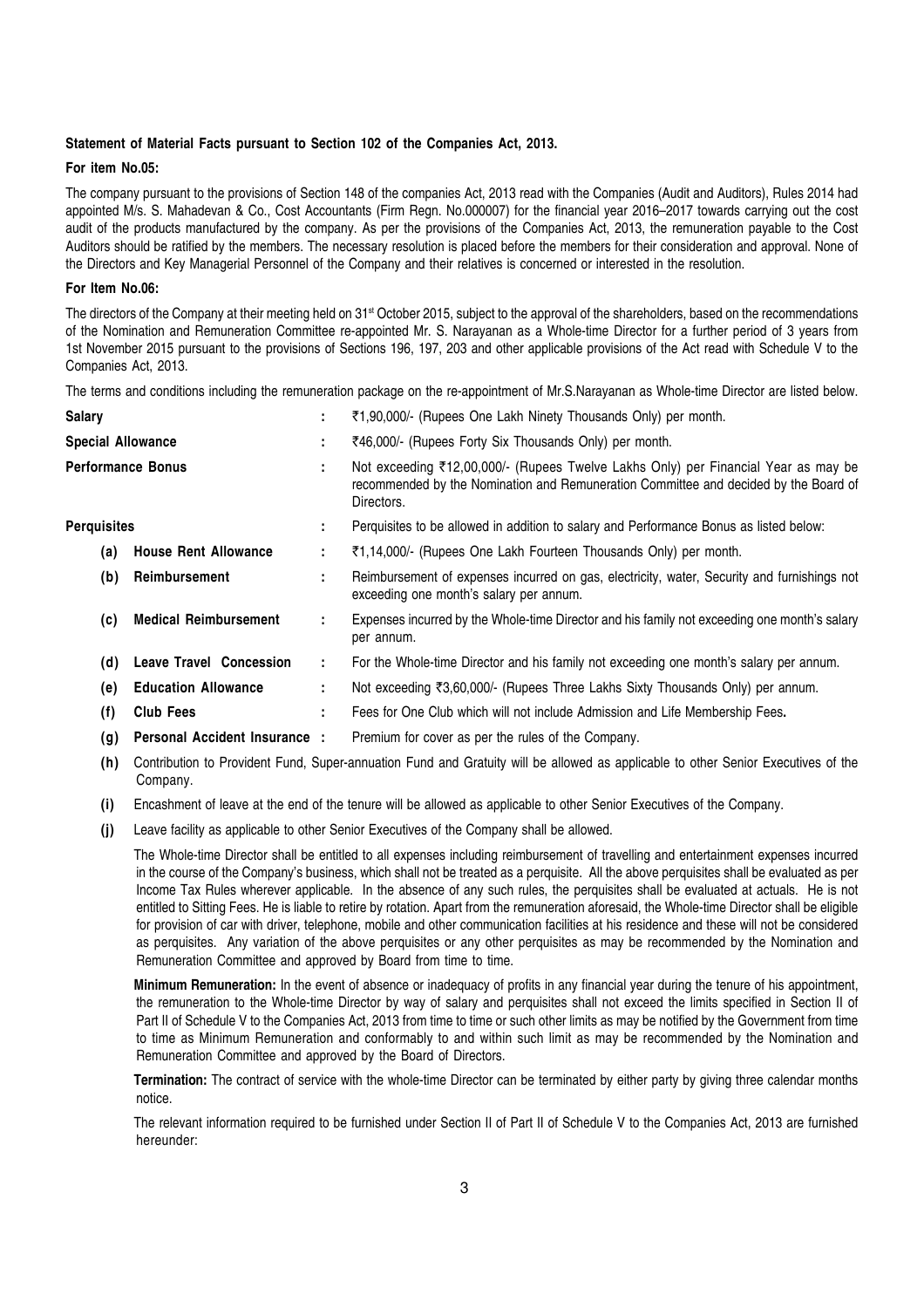# I. General Information

| 1. | Nature of Industry                                                                                                                                        |               |               | Auto Ancillary |
|----|-----------------------------------------------------------------------------------------------------------------------------------------------------------|---------------|---------------|----------------|
| 2. | Date or expected date of commencement of Commercial Production                                                                                            |               |               | Not Applicable |
| 3. | In case of new companies, expected date of commencement of activities as per project approved :<br>by financial institutions appearing in the prospectus. |               |               | Not Applicable |
| 4. | Financial Performance based on given indicators:                                                                                                          |               | (₹ lacs)      |                |
|    | <b>Particulars</b>                                                                                                                                        | FY: 2015-2016 | FY: 2014-2015 |                |
|    | Revenue from Operations (Net)                                                                                                                             | 14,402.25     | 15,723.26     |                |
|    | Other Income                                                                                                                                              | 345.76        | 570.41        |                |
|    | Total                                                                                                                                                     | 14,748.01     | 16,293.67     |                |
|    | Profit Before Tax                                                                                                                                         | 722.00        | 740.07        |                |
|    | Profit After Tax                                                                                                                                          | 516.02        | 558.31        |                |
|    | Dividend Amount                                                                                                                                           | 286.87        | 286.87        |                |
|    | Percentage                                                                                                                                                | 75%           | 75%           |                |
|    | Earnings Per Share (₹)                                                                                                                                    | 13.83         | 14.55         |                |
|    | Share Capital                                                                                                                                             | 382.50        | 382.50        |                |
|    | Reserves                                                                                                                                                  | 13,724.57     | 13,553.84     |                |
|    | Net Worth                                                                                                                                                 | 14,107.07     | 13,936.34     |                |
|    | Debt-Equity Ratio                                                                                                                                         | 0:1           | 0:1           |                |
|    |                                                                                                                                                           |               |               |                |

The Company has declared dividends since inception without a break.

5. Export Performance

|    | (a) |       | Year Ended                          | 31 <sup>st</sup> March 2016 |
|----|-----|-------|-------------------------------------|-----------------------------|
|    | (b) |       | Exports on FOB basis                | ₹ 2,923.06 lacs             |
|    | (c) |       | Foreign Exchange outgo referable to |                             |
|    |     | (i)   | Dividend                            | Nil                         |
|    |     | (ii)  | Commission                          | ₹ 5.24 lacs                 |
|    |     | (iii) | Professional / Consultancy          | ₹ 26.16 lacs                |
|    |     | (iv)  | Others                              | ₹ 23.85 lacs                |
| 6. |     |       | Foreign Investments: Nil            |                             |

# 7. Technical Collaborators : Daido Metal Company, Japan

# II. Information about the Appointee / recipient of remuneration :

|    | Back-ground details             |    | Mr.S. Narayanan, B.Tech (Hons) holds a Masters Degree in Business Administration<br>from Case Western Reserve University, USA. He joined the Company on 1 <sup>st</sup> December<br>1986. He had training in Imperial Clevite Corporation, U.S.A and has rich experience<br>in the manufacture of auto components production and has contributed significantly to<br>the operations of the Company. |
|----|---------------------------------|----|-----------------------------------------------------------------------------------------------------------------------------------------------------------------------------------------------------------------------------------------------------------------------------------------------------------------------------------------------------------------------------------------------------|
|    | Past remuneration               |    | Provided in the Corporate Governance Section.                                                                                                                                                                                                                                                                                                                                                       |
| 3. | Recognition or Awards           |    | Nil                                                                                                                                                                                                                                                                                                                                                                                                 |
| 4. | Job profile and his suitability | ٠. | His responsibility will include overall co-ordination and control of the operations of the<br>company including projects.                                                                                                                                                                                                                                                                           |
| 5. | Remuneration Proposed           |    | As mentioned in the notice and which has been recommended by the Nomination &<br>Remuneration Committee and approved by the Board of Directors at their meetings<br>held on 31 <sup>st</sup> October 2015.                                                                                                                                                                                          |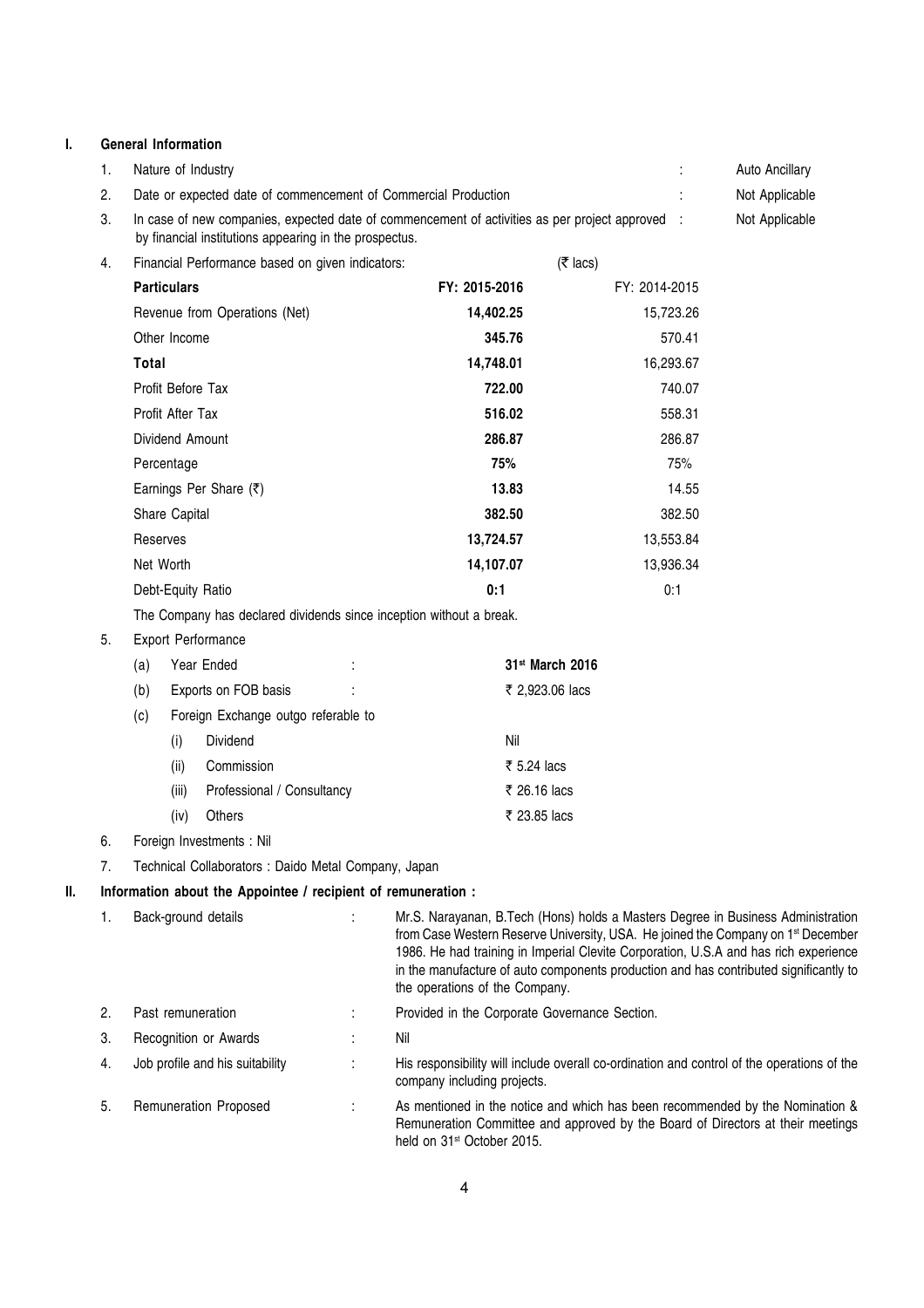|      | 6. | Comparative remuneration with respect<br>to industry, size of the company, profile<br>of the position and person (in case of<br>expatriates, the relevant details would be<br>with respect to the country of his origin) |   | The remuneration proposed is comparable in the Industry and commensurate with<br>the responsibility envisaged for the post of Whole-time Director                             |
|------|----|--------------------------------------------------------------------------------------------------------------------------------------------------------------------------------------------------------------------------|---|-------------------------------------------------------------------------------------------------------------------------------------------------------------------------------|
|      | 7. | Pecuniary Relationship                                                                                                                                                                                                   |   | Nil                                                                                                                                                                           |
| III. |    | Other Information                                                                                                                                                                                                        |   |                                                                                                                                                                               |
|      | 1. | Reason for Loss or inadequacy of profit                                                                                                                                                                                  |   |                                                                                                                                                                               |
|      | 2. | Steps taken or proposed to be taken for<br>improvement                                                                                                                                                                   |   | Not applicable. The resolution is primarily to facilitate the payment of remuneration to<br>the Whole-time Director due to inadequacy of profits due to unforeseen situations |
|      | 3. | Expected increase in productivity / profit<br>in measurable terms                                                                                                                                                        |   | during his tenure of office.                                                                                                                                                  |
| IV.  |    | <b>Disclosures</b>                                                                                                                                                                                                       | ÷ | Furnished in the Corporate Governance Report.                                                                                                                                 |

Mr.S.Narayanan, Whole-time Director holds 400 equity shares of ₹10/- each in the company. He is a member of the Stake-holders Relationship cum Investors Grievance Committee, Risk Management Committee and Corporate Social Responsibility Committee in the Company. The details of other directorships / Committee memberships held by Mr. S.Narayanan, Whole-time Director as on 31st March 2016 are given below:

| <b>Directorships</b>           | M/s.BBL Daido Private Limited                                                                                                                                                                                                              |
|--------------------------------|--------------------------------------------------------------------------------------------------------------------------------------------------------------------------------------------------------------------------------------------|
|                                | M/s.IPL Green Power Limited                                                                                                                                                                                                                |
| <b>Committee Membership(s)</b> | Corporate Social Responsibility Committee in M/s. BBL Daido Private Limited                                                                                                                                                                |
| Memorandum of Interest         | Mr.S.Narayanan, Whole-time Director is interested in the resolution to the extent of<br>the remuneration payable to him. No other Director / Key Managerial Personnel and<br>their relatives is concerned or interested in the resolution. |

The Directors recommend the resolution for consideration and approval of the members.

This statement may also be regarded as the necessary disclosure under Clause 36(3) SEBI (Listing Obligations and Disclosure Requirements) Regulations, 2015.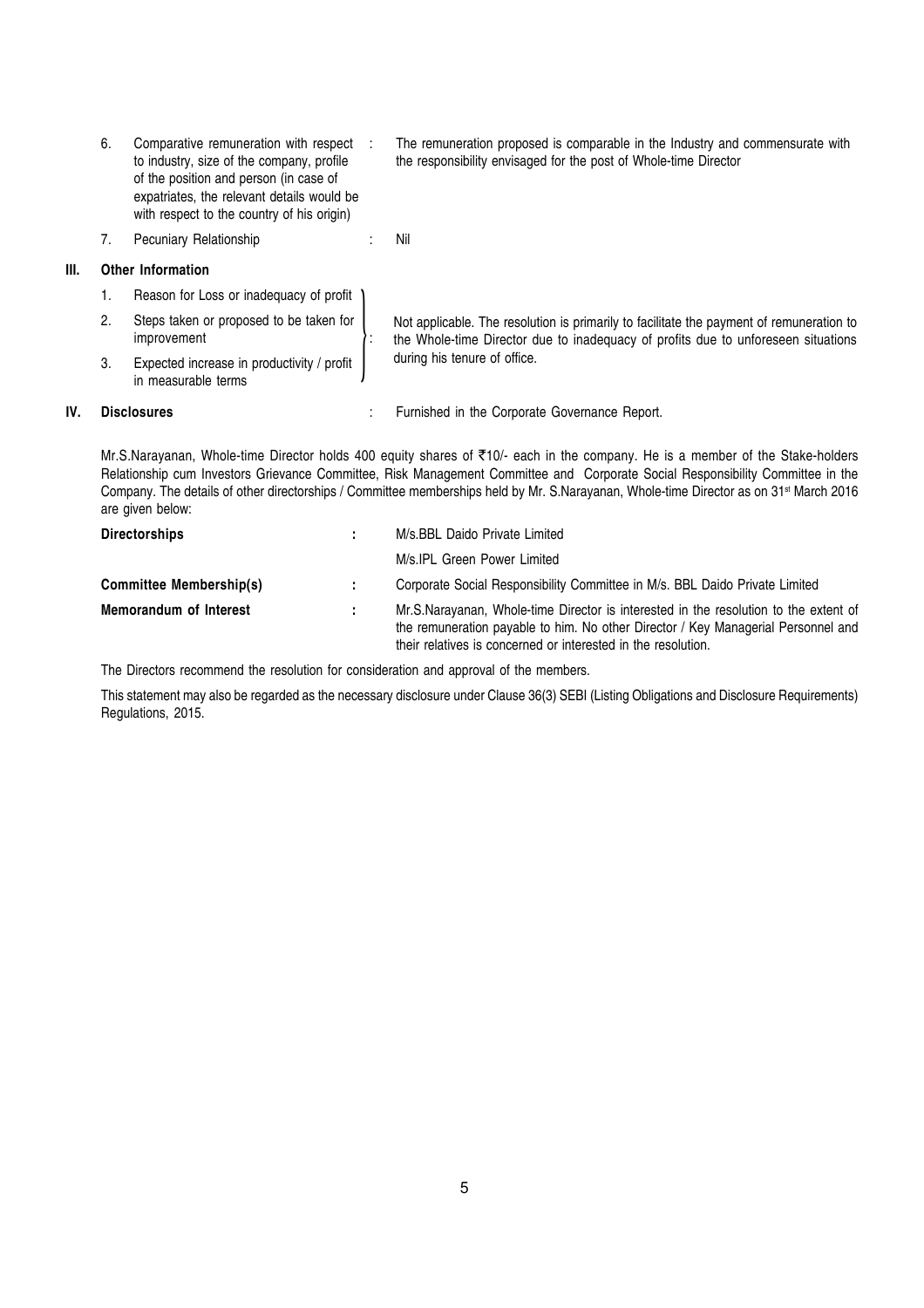# NOTES:

- 1. A member who is entitled to attend and vote is entitled to appoint a proxy to attend and vote instead of himself / herself and the proxy need not be a member. Members / Proxies are requested to bring the attendance slip and also their copy of the Annual Report to the meeting. Members are requested to quote their Registered Folio Number/ Client ID Number in all their correspondence. A person can act as proxy on behalf of members not exceeding fifty (50) and holding in the aggregate not more than 10% of the total share capital of the Company. The instrument appointing a Proxy in order to be effective, should be deposited at the Registered Office of the Company, duly completed and signed, not less than 48 hours before the commencement of the meeting. A Proxy Form is being sent herewith. Proxies submitted on behalf of the companies, societies etc., must be supported by an appropriate resolution / authority, as applicable. During the period beginning 24 hours before the time fixed for the commencement of the meeting and ending with the conclusion of the meeting, a member would be entitled to inspect the proxies lodged at any time during the business hours of the Company, provided that not less than 3 days notice in writing is given to the company.
- 2. The register of members and Share Transfer Books of the Company under the physical mode will remain closed from 19<sup>th</sup> July 2016 to 22<sup>nd</sup> July 2016. (both days inclusive).
- 3. In the case of dematerialised shares, the Dividend that may be declared at this meeting will be paid to the members whose names appear in the Beneficiary Position list submitted by NSDL and CDSL as on 19<sup>th</sup> July 2016. In the case of other holders, the dividend amount will be paid to those whose names appear in the Register of Members as on the date of the 55<sup>th</sup> Annual General Meeting.
- 4. The Company has, pursuant to Section 205 of the Companies Act, 1956 and Section 124 of the Companies Act, 2013, transferred the amounts of unclaimed dividends declared up to the Financial Year 2007 – 2008 to the General Revenue Account of the Central Government/ Investor Education and Protection Fund. Members who have not responded to our repeated communication and have not encashed the Dividend Warrants for the year ended 31st March 2009 and/or any subsequent dividend payments are requested to make their claim to the company.
- 5. Members holding shares in electronic form are hereby informed that bank particulars registered against their respective depository accounts will be used by the Company for payment of dividend. The Company or the Share Transfer Agent cannot act on any request received directly from the Members holding shares in electronic form for any change of bank particulars or bank mandates. Such changes are to be advised only to the Depository Participant of the Members. Members holding shares in physical form and desirous of either registering bank particulars or changing bank particulars already registered against their respective folios for payment of dividend are requested to write to the Company. The company will not be responsible for any loss arising out of fraudulent encashment of dividend warrants and it is advisable to get the dividend amounts credited electronically directly.
- 6. We request the shareholders to register their E-Mail IDs with the Company / Share Transfer Agents. This will enable the Company to service shareholders' requests / queries electronically apart from furnishing of Audited Accounts and any other relevant information / communication.
- 7. To prevent fraudulent transactions, members are advised to exercise due diligence and notify the Company of any change in address or demise of any member as soon as possible. Members are also advised not to leave their demat account(s) dormant for long. Periodic statement of holdings should be obtained from the concerned Depository Participant and holdings should be verified.
- 8. The Securities and Exchange Board of India (SEBI) has mandated the submission of Permanent Account Number (PAN) by every participant in the securities market. Members holding shares in electronic form are, therefore, requested to submit the PAN to their Depository Participants with whom they are maintaining their demat accounts. Members holding shares in physical form can submit their PAN details to the Company.
- 9. A physical copy of the Annual Report 2016 is being sent to all the members whose names will be appearing in the register of members as on 17<sup>th</sup> June 2016. In the case of those shareholders who have become members subsequently are requested to contact the Company's Share Transfer Agents to get a copy of the Company's Annual Report. Further a soft copy of the Annual Report 2016 is being sent to all the members whose e-mail IDs are registered with the Company / Depository Participant(s) / Share Transfer Agents. Members may note that the Notice of the 55<sup>th</sup> Annual General Meeting and the Annual Report for the year 2016 will also be available on the Company's Website, i.e. www.bimite.co.in / Annual Report 2016.
- 10. All documents referred to in the accompanying Notice to the 55<sup>th</sup> Annual General Meeting and the statement of material facts shall be open for inspection at the Registered Office of the Company during normal business hours (9.00 am to 5.00 pm) on all working days upto and including the date of the 55<sup>th</sup> Annual General Meeting.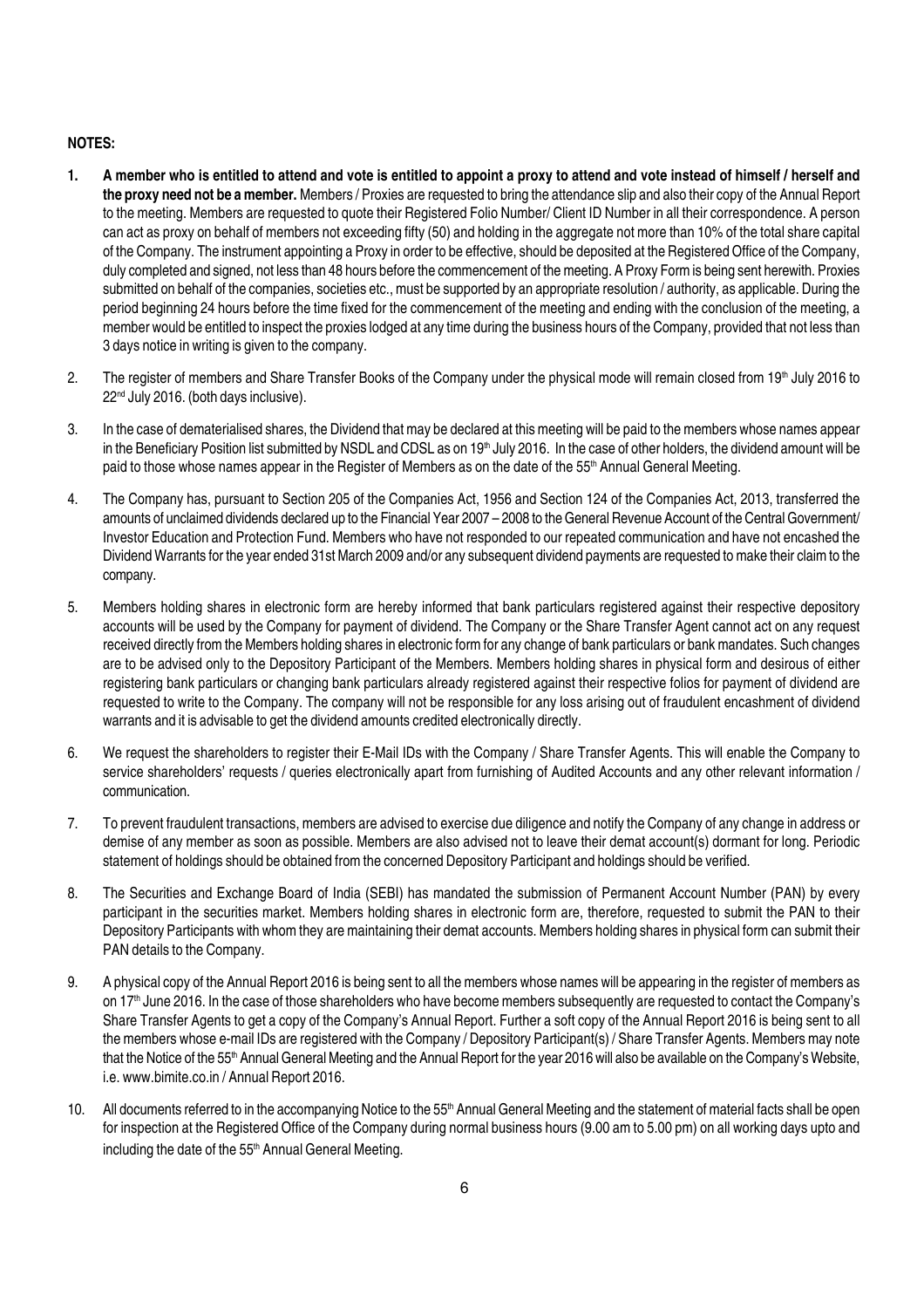Details of Mr. N. Venkataramani, Director who is seeking re-appointment at the ensuing Annual General Meeting [Pursuant to Clause 36(3) of SEBI (Listing Obligations and Disclosure Requirements) Regulations, 2015]. [SEBI (LODR) Regulations, 2015].

| Name                                   |   | Mr. N. Venkataramani                                                                                                                                                         |
|----------------------------------------|---|------------------------------------------------------------------------------------------------------------------------------------------------------------------------------|
| Date of Birth                          |   | 9 <sup>th</sup> December 1939                                                                                                                                                |
| Date of Appointment                    |   | 8 <sup>th</sup> February 1985                                                                                                                                                |
| Qualifications                         |   | Honours Degree in Mathematics from Delhi University.<br>Specialised in Mechanical Engineering and obtained B.Sc. (Hons) and M.Sc., Degrees from<br>the University of London. |
|                                        |   | Diploma in Production Technology from the Imperial College of London.                                                                                                        |
|                                        |   | A fellow member of the Institute of Mechanical Engineers, U.K.                                                                                                               |
| Expertise in specific functional areas | ÷ | Overall Business Management                                                                                                                                                  |

Details of other Directorships / Committee Memberships held by him:

| Directorship                                   | <b>Committee Membership</b>     |
|------------------------------------------------|---------------------------------|
| India Pistons Limited                          |                                 |
| IP Rings Limited                               | <b>Share Transfer Committee</b> |
| Amalgamations Repco Limited                    | <b>Audit Committee</b>          |
| George Oakes Limited                           |                                 |
| Amalgamations Valeo Clutch Private Ltd         |                                 |
| Stanes Amalgamated Estates Limited             |                                 |
| Adyar Property Holding Company Private Limited |                                 |
| Sundaram Finance Limited                       |                                 |
| Amalgamations Private Limited                  |                                 |
| Simpson & Company Limited                      |                                 |
| Abi-Showa Tech (India) Limited                 | <b>Audit Committee</b>          |
| Nettur Technical Training Foundation           |                                 |

No. of shares held in the company : 150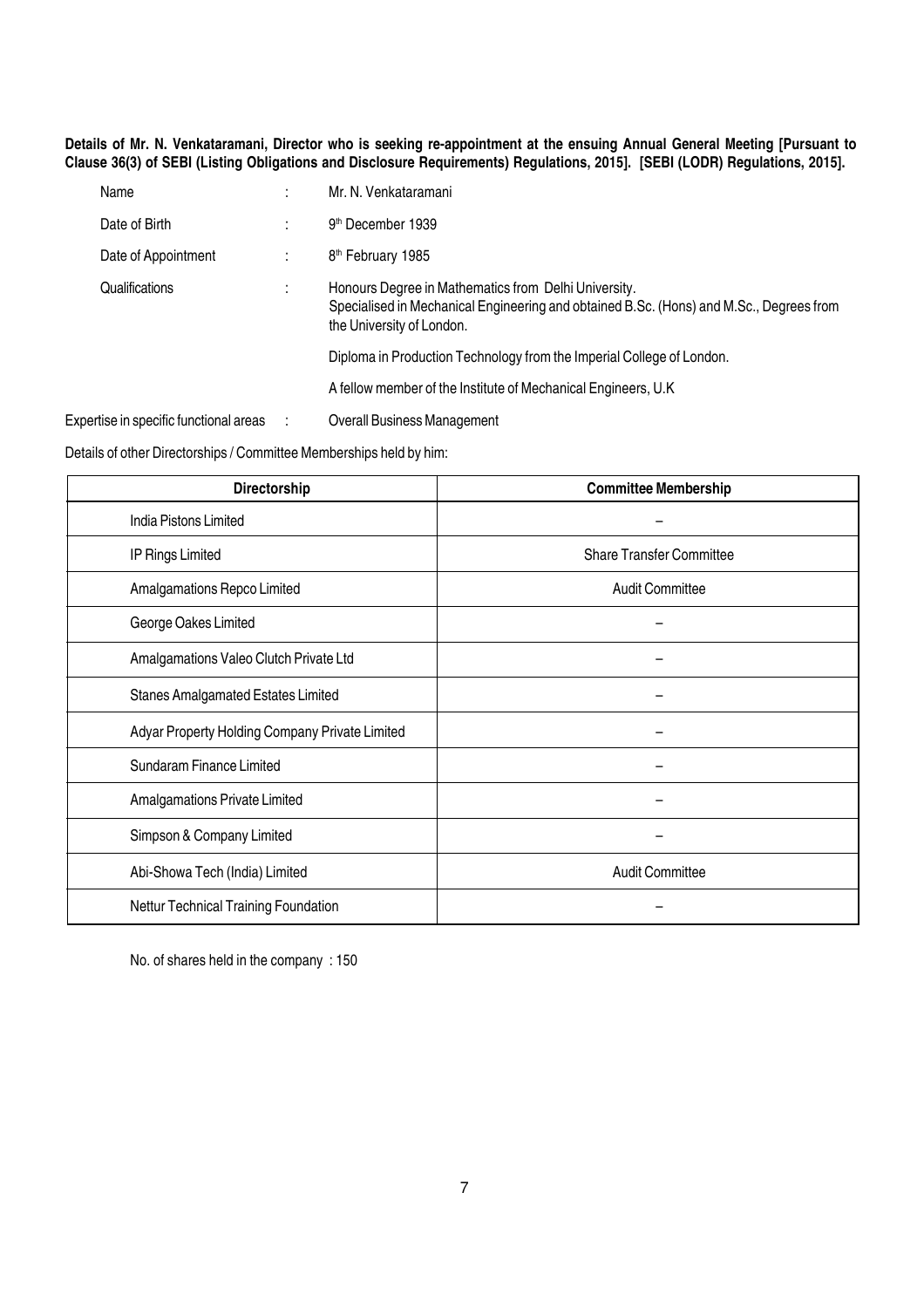# **BIMETAL BEARINGS LIMITED**

CIN: L29130TN1961PLC004466

# **REPORT OF DIRECTORS**

Your Directors have pleasure in presenting the Fifty Fifth Annual Report covering the operations for the year ended 31st March 2016 together with the accounts and Auditors' Report thereon.

# FINANCIAL RESULTS: Year Ended Year ended 31-03-2016 31-03-2015  $(\bar{\bar{\mathbf{\tau}}}$  in Lacs)  $(\bar{\bar{\mathbf{\tau}}}$  in Lacs) Net Revenue 14,748.01 16,293.67 Profit before Interest, Depreciation and Taxation 1, 1,137.17 1,137.17 1,196.10 Less : Interest 19.69 31.40 Depreciation 395.48 424.64 Profit before Tax 740.06 Less: Taxation lincluding Deferred Tax1 205.99 181.75 Profit after Tax 558.31 558.31 Add : Balance brought forward from previous year 2000000 200.03 200.03 209.75 Less: Adjustment towards depreciation on assets whose life is already over  $\sim$  22.75 Profit available for appropriation **745.31 Profit available for appropriation** 745.31 Less : Transfer to : Proposed Dividend 286.88 286.88 286.88 286.88 286.88 286.88 286.88 286.88 286.88 286.88 286.88 286.88 286.88 2 Dividend Tax 58.40 58.40 General Reserve 200.00 and the server of the server of the server of the server of the server of the server of the server of the server of the server of the server of the server of the server of the server of the server of Balance Carried to Balance Sheet 220.76 200.03

# Operations :

The reduced demand in the Heavy and Medium Commercial Vehicles followed by lesser off-take of Tractor segment affected the Revenue for the year.

The reduction in the Intermediate and End Products in the export segment had also impacted the Turnover.

The focus on cost reduction measures undertaken with further rationalization of Product and production facilities is planned to benefit the performance and results for the current year.

The current year has started off well with improved off-take and it is expected to be sustained during the year.

# Dividend :

Your Directors recommend a dividend of  $\bar{\tau}$  7.50 per share (previous year:  $\bar{\tau}$  7.50 per share) on the paid up capital for the financial year ended 31<sup>st</sup> March 2016. The payment of dividend is subject to the approval of shareholders at the ensuing Annual General Meeting.

# Compliance under the Companies Act, 2013 :

Pursuant to Section 134 of the Companies Act, 2013 read with the Companies (Accounts) Rules, 2014, your Company complied with the compliance requirements and the details of the compliances under the Companies Act, 2013 are enumerated below:

#### Consolidated Financial Statements :

The consolidated financial statements of your Company for the financial year 2015-2016 are prepared in compliance with applicable provisions of the Companies Act, 2013 read with the Rules issued there under, applicable accounting standards and the provisions of SEBI (Listing Obligations and Disclosure Requirements) Regulations, 2015. The consolidated financial statements of your Company take into account the financial statement prepared by the respective management of M/s. BBL Daido Private Limited, a Joint Venture Company and M/s. IPL Green Power Limited, an Associate Company.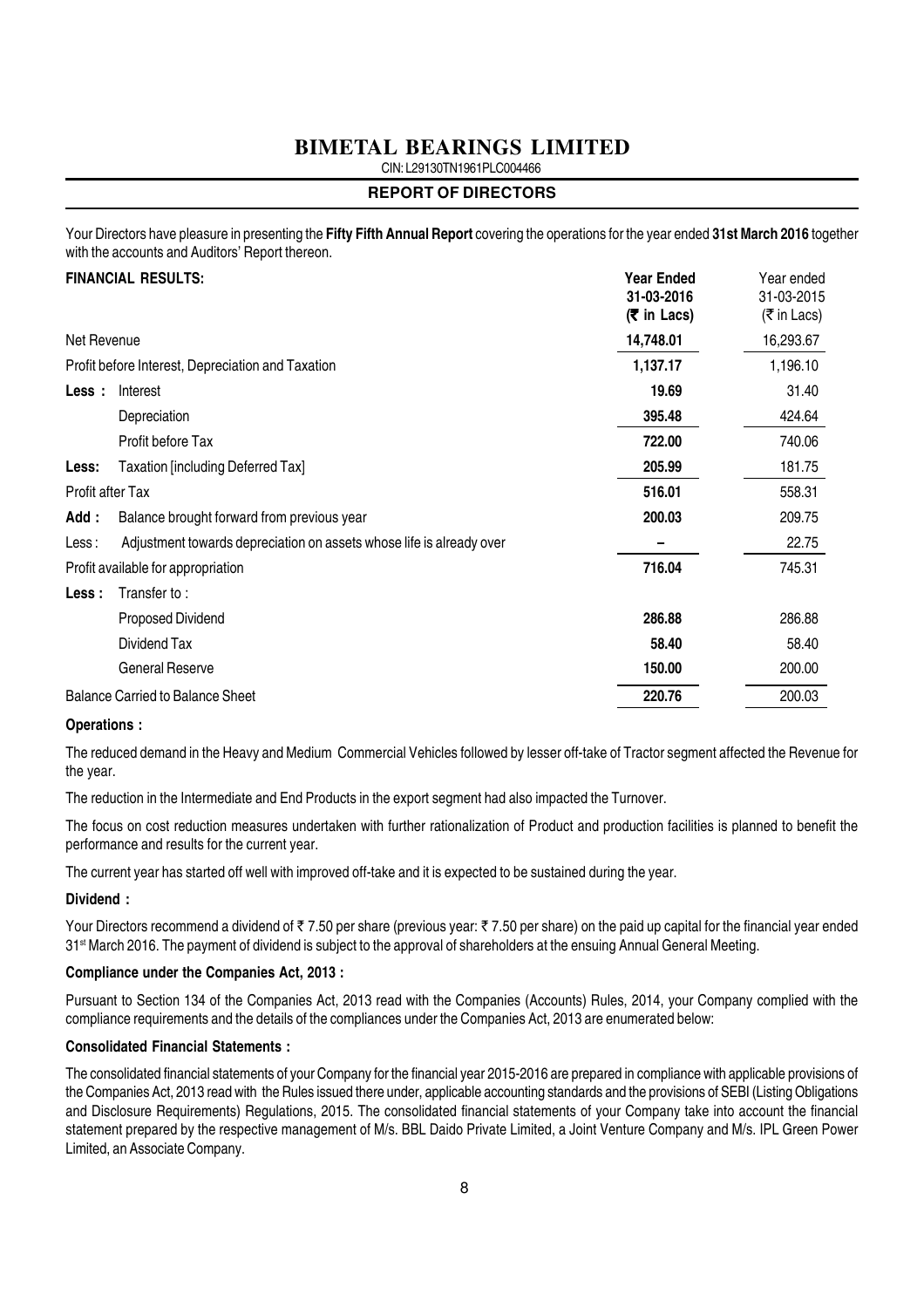# Subsidiaries, Associates and Joint Ventures:

The company had invested upto 24.19% in the capital of M/s. IPL Green Power Limited during the financial year 2014-2015 making it as an Associate Company as per the provisions of Section 2(6) of the Companies Act, 2013. The Company is yet to commence its commercial production.

M/s. BBL Daido Private Limited, a joint-venture company with M/s.Daido Metal Company, Japan has achieved a turn-over of ₹45.21 Crores and incurred a loss of  $\bar{\tau}$  4.19 Crores and  $\bar{\tau}$  2.75 Crores before and after taxes respectively for the year 2015-2016 as against a turnover of  $\bar{\tau}$  48.01 Crores and a profit before and after tax of  $\bar{\tau}$  4.52 Crores and  $\bar{\tau}$  2.86 crores respectively for the previous year 2014-2015.

Pursuant to Section 129(3) of the Companies Act, 2013 read with Rule 5 of the Companies (Accounts), Rules, 2014 a statement containing salient features of the financial statements of the Company's Associates/joint ventures (in Form AOC-1) is attached to the financial statements.

#### Deposits:

The company did not accept any deposits within the meaning of provisions of Chapter V – Acceptance of Deposits by Companies of the Companies Act, 2013 read with the Companies (Acceptance of Deposits) Rules, 2014 and its subsequent amendments.

#### Directors and Key Managerial Personnel:

All the Independent Directors of the Company have declared that they meet the criteria of Independence in terms of Section 149(6) of the Companies Act, 2013 and the applicable provisions of the SEBI (LODR) Regulations, 2015 and there is no change in their status of Independence.

Further Mr.N.Venkataramani, Director is retiring at the ensuing Annual General Meeting and being eligible offers himself for re-appointment.

The directors of the Company at their meeting held on 31<sup>st</sup> October 2015, subject to the approval of the shareholders, based on the recommendations of the Nomination and Remuneration Committee re-appointed Mr. S. Narayanan as a Whole-time Director for a further period of 3 years from 1st November 2015 and the necessary resolution is placed for the approval of the shareholders at the ensuing Annual General Meeting.

# Auditors:

M/s.Price Waterhouse Chartered Accountants LLP the retiring Auditors are eligible for re-appointment. The Audit Committee had recommended to the Board for their re-appointment. The necessary resolutions are placed before the members for their consideration and approval.

# Cost Auditor:

The Board had appointed M/s.S.Mahadevan & Co., (Regn. No: 000007) as Cost Auditors for the financial year 2016-2017 to carry out the cost audit of the products manufactured by the Company. The remuneration payable to the cost auditors for the year 2016–2017 is being placed for the approval of the shareholders. The Cost Audit report for the financial year 2014-15 was filed in the MCA Website on 19<sup>th</sup> October 2015.

#### Internal Auditors:

M/s.Fraser & Ross, Chartered Accountants, Coimbatore are the Internal Auditors of the Company.

#### Secretarial Audit:

Pursuant to provisions of Section 204 of the Companies Act, 2013 read with Rule 9 of the Companies (Appointment and Remuneration of Managerial Personnel) Rules 2014, your Company engaged the services of M/s. KSR & Co. Company Secretaries LLP to conduct the Secretarial Audit of the Company for the financial year ended 31st March 2016. The Secretarial Audit Report is attached as **Annexure-G** to this Report.

#### Policies:

In accordance with the requirements of the Companies Act, 2013, the Listing Agreement and SEBI (LODR) Regulations, 2015, the Board of Directors of the Company has framed the following policies :

- Remuneration Policy.
- Policy on Related Party Transactions.
- Risk Management Policy.
- Corporate Social Responsibility Policy.
- Vigil Mechanism Policy.
- Familiarisation Programme for Independent Directors.
- Criteria for performance evaluation of Board.
- Code of practices and procedures for fair disclosure of unpublished price sensitive information.
- Code of conduct to regulate, monitor and report trading by insiders.
- Archival policy.
- Policy for preservation of documents
- Policy for determination of materiality of events.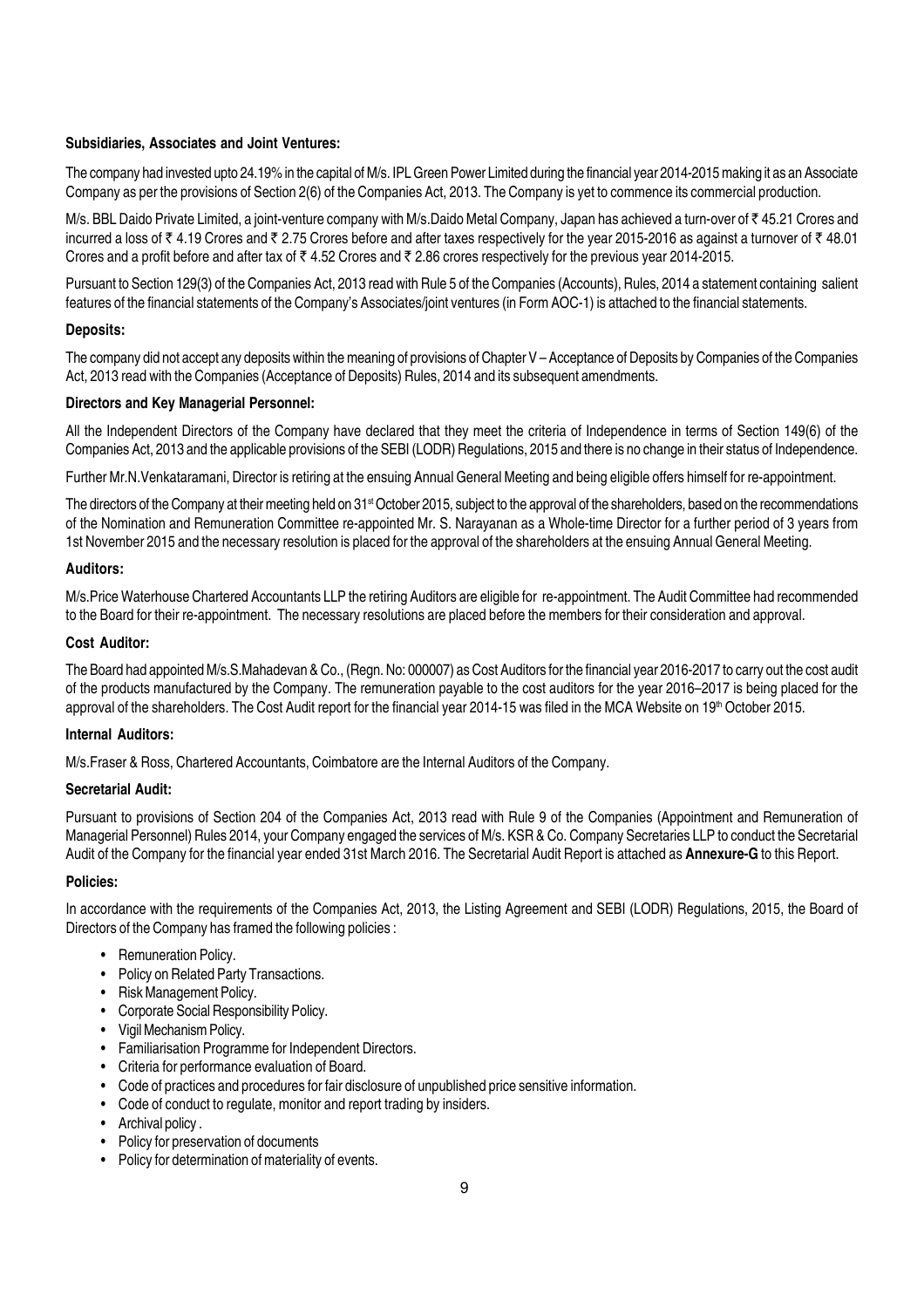The above policies where mandated are up-loaded on the Company's website, under the web-link http://www.bimite.co.in/policies.

There were no material changes in the commitments affecting the financial position of the Company between the end of the financial year (31st March 2016) and the date of this report ( $26<sup>th</sup>$  May 2016).

There were no significant and material orders passed by Regulators or Courts or Tribunals which would impact the going concern status of the Company.

#### Particulars of Employees and related disclosures:

The disclosures pertaining to remuneration and other details as required under Section 197(12) of the Companies Act, 2013 read with Rule 5(1),(2) & (3) of the Companies (Appointment and Remuneration of Managerial Personnel), Rules, 2014 are provided in the Annexure – 1 forming part of the Annual Report.

Having regard to the provisions of Section 136(1) read with and its relevant proviso of the Companies Act, 2013, the Annual Report excluding the aforesaid information is being sent to the members of the Company. The said information is available for inspection at the Registered Office of the Company during working hours and any member is interested in obtaining such information may write to the Company Secretary and the same will be furnished free of cost.

#### Board Meetings held during the year:

During the year ended 31st March 2016, 5 meetings of the Board of Directors were held. The details of the meetings are furnished in the Corporate Governance Report which is attached as Annexure-B to this Report.

#### Extract of Annual Return:

An extract of Annual Return in Form MGT-9 as on 31st March 2016 is attached as Annexure-F to this Report.

# Particulars of loans, guarantees or investments under Section 186 of the Companies Act, 2013:

The details of loans / investments made by the Company are given in the financial statements.

#### Related Party Transactions:

All transactions entered by the Company with Related Parties were in the ordinary course of business and at arm's length pricing basis. The Audit Committee granted omnibus approval for the transactions (which are repetitive in nature) and the same was reviewed by the Audit Committee and the Board of Directors. There were no materially significant transactions with Related Parties during the financial year 2015-2016 which were in conflict with the interest of the Company. The details of the transactions with related parties are given in the financial statements in Note No.41 of the financial statements.

#### Risk Management:

The Company has constituted a Risk Management Committee. The Committee takes care of the external and internal risk associated with the Company. The Board of Directors oversees the Risk Management process including risk identification, impact assessment, effective implementation of the mitigation plans and risk reporting.

#### Board Evaluation:

Pursuant to the provisions of the Companies Act, 2013 and SEBI (LODR) Regulations, 2015, Independent Directors at their meeting held on 20th February 2016 considered / evaluated the Board's performance, performance of the Chairman and other non-independent Directors. The Board have undergone formal review which comprised Board effectiveness and allied subjects. The Board also reviewed the workings of the various committees and sub-committees without participation of the concerned Directors / members.

#### Internal Financial Control Systems and their Adequacy:

Details of the same are provided in the Management Discussion and Analysis Report attached as **Annexure-D** to this Report.

# Research and Development, Conservation of Energy, Technology, Absorption, Foreign Exchange Earnings and Outgo:

Your Company continues to focus on Research and Development activities with specific reference to fuel efficiency, vehicle performance and enhancement of safety etc,

The particulars prescribed under Section 134 of the Companies Act, 2013 read with Rule 8 (3) of the Companies (Accounts) Rules, 2014, relating to Conservation of Energy, Technology Absorption, Foreign Exchange Earnings and Outgo are furnished in Annexure-A to this Report

#### Corporate Governance:

Your Company is fully compliant with the Corporate Governance guidelines, as laid out in SEBI (LODR) Regulations, 2015. The details of the Code of Conduct are furnished in the Corporate Governance Report attached as Annexure-B to this Report.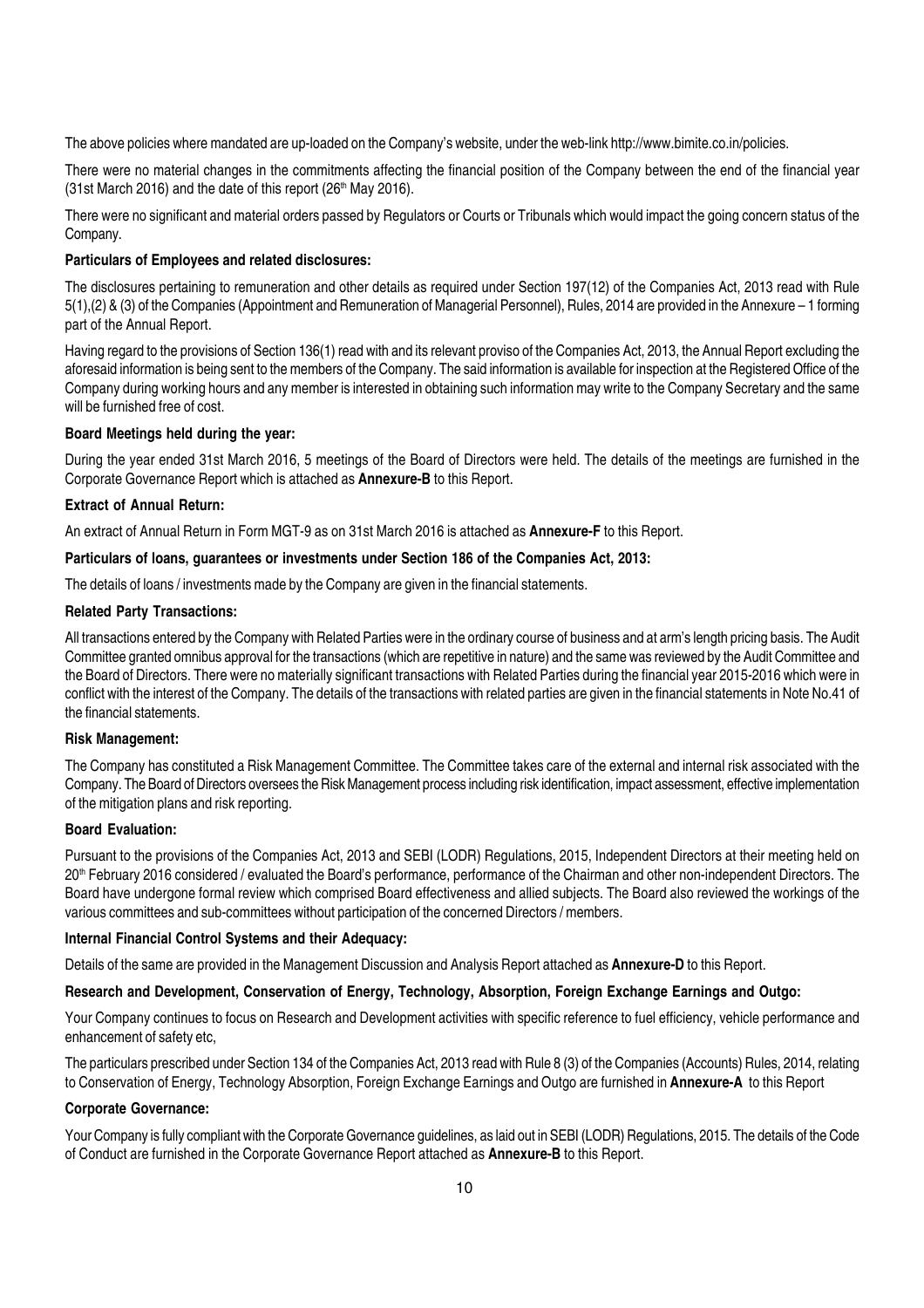The Secretarial Auditors of the Company have examined the requirements of Corporate Governance with reference to the provisions of SEBI (LODR) Regulations, 2015 and have certified the compliance, as required under SEBI (LODR) Regulations, 2015. The Certificate in this regard is attached as Annexure-G to this Report.

# Internal Complaints Committee:

The Company has put in place a policy for prevention, prohibition and redressal against sexual harassment of women at the work place to protect women employees and enable them to report sexual harassment at the work place. An Internal Complaints Committee headed by a woman employee has also been constituted for this purpose. No complaints were received from any employee during the year ended 31st March 2016.

# Corporate Social Responsibility (CSR) initiatives:

Pursuant to Section 135 of the Companies Act, 2013 read with the Companies (Corporate Social Responsibility Policy) Rules, 2014 and its subsequent amendments, your Company framed a Policy on Corporate Social Responsibility and the required amount of ₹ 13.50 lacs was spent towards Corporate Social Responsibility obligations and the details of which are provided in the **Annexure-E** to this Report.

# Vigil Mechanism:

Pursuant to Section 177(9) of the Companies Act, 2013 read with Rule 7 of the Companies (Meetings of Board and its Powers) Rules, 2014 and SEBI (LODR) Regulations, 2015, the Board of Directors had approved the Policy on Vigil Mechanism which inter-alia provides a direct access to the Chairman of the Audit Committee.

Your Company hereby affirms that no Director / employee has been denied access to the Chairman of the Audit Committee and that no complaints were received during the year.

# Directors' Responsibility Statement:

The Board of Directors acknowledges the responsibility for ensuring compliance with the provisions of Section 134(3)(c) read with 134(5) of the Companies Act, 2013 in the preparation of financial statements for the year ended 31st March 2016 and state that:

- (a) in the preparation of the annual accounts, the applicable Accounting Standards had been followed along with proper explanation relating to material departures.
- (b) the directors had selected such accounting policies and applied them consistently and judgments and estimates that are reasonable and prudent so as to give a true and fair view of the state of affairs of the Company at the end of the financial year and of the Profit of the Company for that period.
- (c) the directors had taken proper and sufficient care for the maintenance of the adequate accounting records in accordance with the provisions of the Companies Act, 2013 for safeguarding the assets of the Company and for preventing and detecting fraud and other irregularities.
- (d) the directors had prepared the annual accounts on a going concern basis.
- (e) the directors had laid down proper internal financial controls to be followed by the Company and that such internal financial controls are adequate and were operating effectively, and
- (f) the directors had devised proper systems to ensure compliance with the provisions of all applicable laws and that such systems are operating effectively.

# Transfer of Unclaimed Dividend to Investor Education and Protection Fund:

Pursuant to the provisions of Section 125(2) of the Companies Act, 2013, the Company has transferred the unclaimed dividend amounts referable to the year ended 31st March 2008 to the credit of the Investor Education and Protection Fund during the year under review well before their respective due dates.

# Acknowledgement:

The Directors wish to express their appreciation for the continued co-operation of the Central and State Governments, Bankers, customers, dealers, suppliers, share-holders and also the valuable support received from M/s.Daido Metal Company, Japan. The Directors also wish to thank all the employees for their contribution, support and continued co-operation throughout the year.

For and on behalf of the Board

A. Krishnamoorthy **Managing Director** 

| Chennai |  |               |  |  |
|---------|--|---------------|--|--|
|         |  | 26th May 2016 |  |  |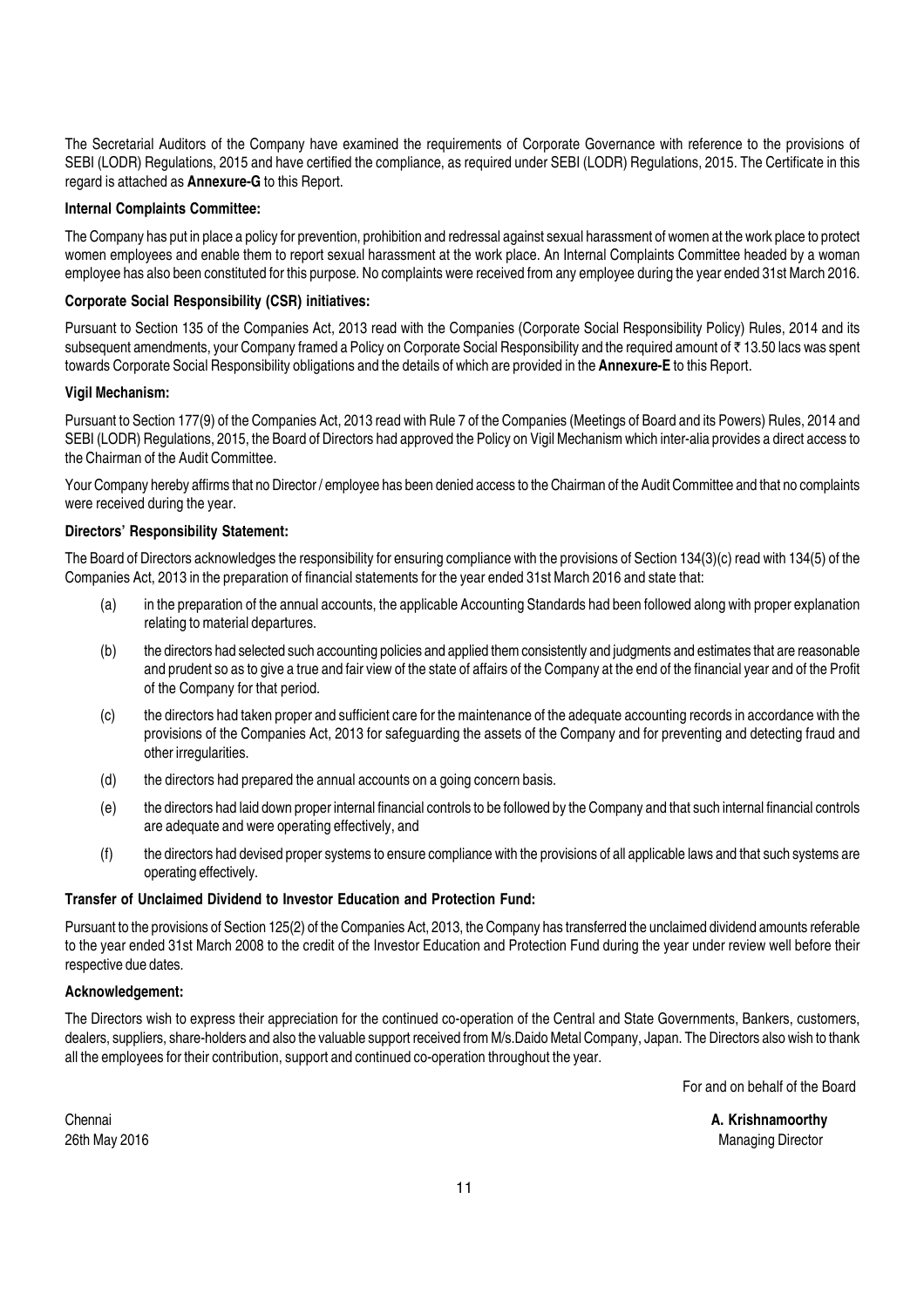# ANNEXURE A TO THE DIRECTORS' REPORT :

# PARTICULARS OF CONSERVATION OF ENERGY, TECHNOLOGY ABSORPTION AND FOREIGN EXCHANGE

# (I) Steps taken for conservation of energy

Energy audits are conducted at all the manufacturing units at regular intervals and findings of the audit are implemented. Apart from regular practices and measures for energy conservation, many new initiatives were driven across the units. The measures taken at all company's manufacturing units which are briefly enumerated as below:

- (1) Alignment of shift timings to overcome the HT shut down period between 6.00 p.m. / 10.00 p.m
- (2) Resizing of pneumatic lines to reduce compressed air use at all locations and eliminating compressors for air generation and removal of unwanted air lines.
- (3) Energy efficient motors for utilities and replacement of capacitor panels to meet the current specifications and requirements.
- (4) Reduction in the size of generators which handles uninterrupted operations like electro plants.
- (5) Re-circulating cooling systems have eliminated pumps used in the cooling water lines as well as consumption of water.
- (6) Drying system up-gradation to reduce power consumption in the entire process
- (7) Gas fired furnace for improved casting facility decreasing melting time.

# (II) The steps taken by the company for utilizing alternate sources of energy

All the manufacturing units will continue to put in effort to reduce specific energy consumption. Some major initiatives include:

- (1) Replacement of conventional light fittings with LED fittings across the manufacturing units
- (2) Share and implement best practices across all plants
- (3) Make guidelines for purchase of energy efficient equipment like chillers, air compressors, motors, air conditioners, cooling towers, pumps, transformers etc.
- (4) Sharing of latest updates in field of energy conservation.

# (III) The capital investment on energy conservation equipment.

The Company has invested in a project a sum of  $\bar{\tau}$  75.00 Lakhs during the previous year for generation of green power.

# (A) Technology Absorption:

# (1) The efforts made by the company towards technology absorption.

On Research and Development the company is carrying out the following activities to fulfill short term and long term business goals of the company.

- Development of high strength Lead free Aluminum or Bronze alloys for Engine bearing application
- Development of high strength Bronze application for bushing (Lead free)
- Development of lead free electroplating to replace and comply with the norms in the reduction or elimination of lead.

# (2) The benefits derived like product improvement, cost reduction, product development or Import substitution.

- Improved production methods to achieve higher yield and lower wastage
- Offer of products made from local raw material for new applications.
- Higher presence in new applications and possibility to commence global supply.
- (3) In case of imported technology (imported during the last three years reckoned from the beginning of the financial year) : Not applicable

(4) The expenditure incurred on Research and Development

| <b>Particulars</b> | 2015-2016   | 2014-2015  |
|--------------------|-------------|------------|
| Capital            | $1.53$ lacs | 19.34 lacs |
| Revenue            | 109.57 lacs | 73.05 lacs |
| Total              | 111.10 lacs | 92.39 lacs |

# (B) Foreign Exchange Earnings and outgo:

Foreign exchange earned in terms of actual inflows during the year 2015-2016 was ₹ 2,923.06 lacs (equivalent value of various currencies). Foreign exchange outgo in terms of actual outflows during the year 2015-2016 was  $\bar{\tau}$  3,824.99 lacs (equivalent value of various currencies).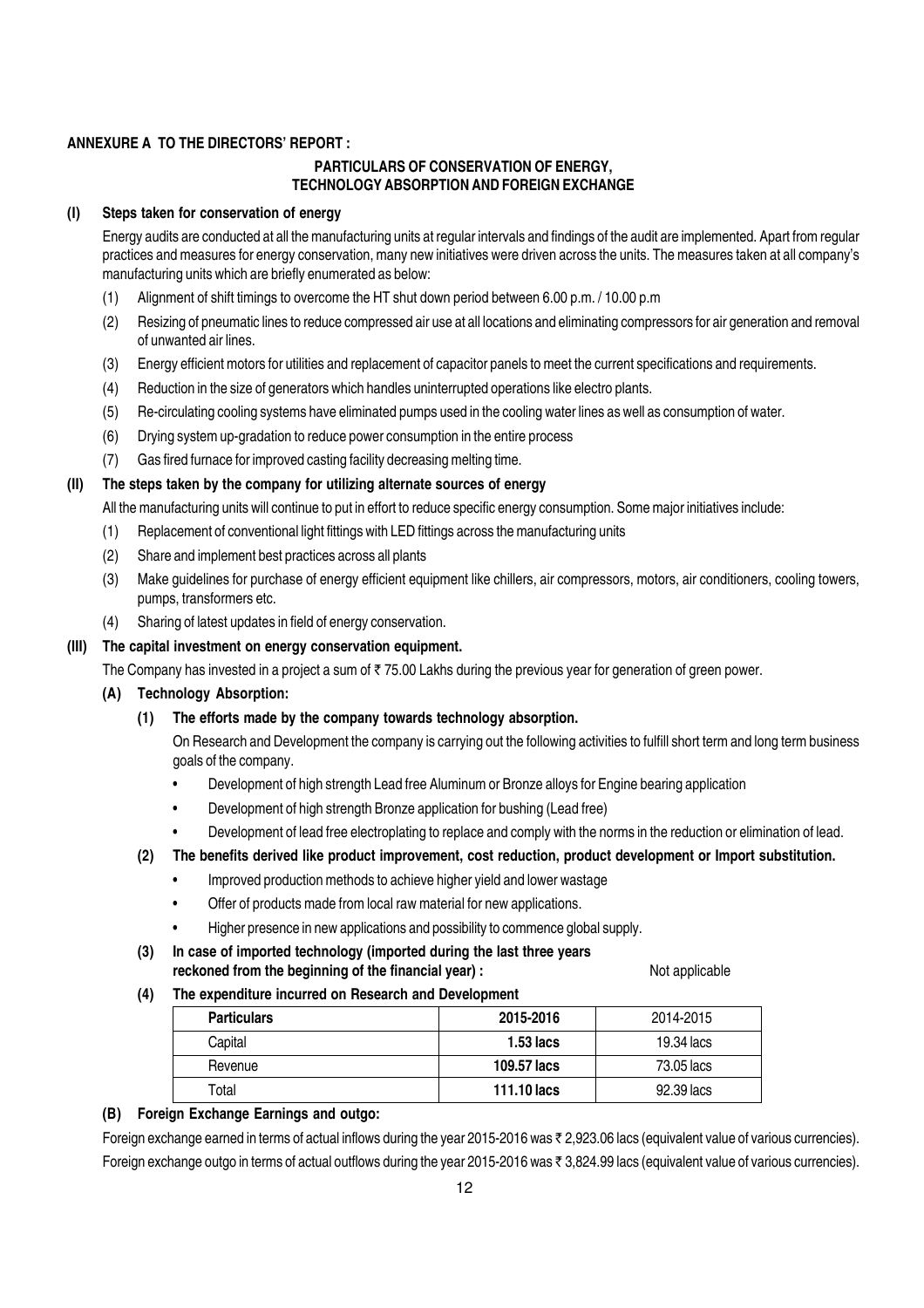# **BIMETAL BEARINGS LIMITED**

# CIN: L29130TN1961PLC004466

# ANNEXURE - B TO DIRECTORS' REPORT – REPORT ON CORPORATE GOVERNANCE :

# 01) Company's Philosophy on code of governance :

Corporate Governance continues to be a strong focus area for the Company. Our philosophy on Corporate Governance emanates from resolute commitment to protect stakeholder rights and interests, proactively manage risks and create long-term wealth and value. It permeates in all aspects of working - workplace management, marketplace responsibility, community engagement and business decision.

#### 02) Board of Directors :

(a) The Board consisted of the following Directors as on  $31^{st}$  March 2016:

#### Executive Directors:

Mr. A. Krishnamoorthy, Managing Director (DIN 00001778)

Mr. S. Narayanan, Whole-time Director (DIN 03564659)

#### Non-Executive Directors:

Mr. N. Venkataramani (DIN 00001639)

Mr. N. P. Mani (DIN 00675741)

#### Independent Directors:

Mr.P.M. Venkatasubramanian (DIN 00124505)

Mr. Krishna Srinivasan (DIN 02629544)

Mr. R. Vijayaraghavan (DIN 00026763)

Dr. Sandhya Shekhar (DIN 06986369)

- (b) The Board met 5 (Five) times during the year i.e., on May 30, 2015, August 12, 2015, October 31, 2015, November 06, 2015 and February 09, 2016. Further a separate meeting of Independent Directors without the presence of the Non-Independent Directors and the executives of the Company was held on 20<sup>th</sup> February 2016.
- (c) The attendance by the Directors at Board Meetings and last Annual General Meeting:

| <b>Name of the Director</b> | <b>Board Meeting</b> | <b>Annual General Meeting</b> |
|-----------------------------|----------------------|-------------------------------|
| Mr. A. Krishnamoorthy       | 5                    | Attended                      |
| Mr. N. Venkataramani        | 3                    | Attended                      |
| Mr. P.M. Venkatasubramanian | 5                    | Attended                      |
| Mr. Krishna Srinivasan      | 5                    | Attended                      |
| Mr. R. Vijayaraghavan       | 4                    | Attended                      |
| Dr. Sandhya Shekhar         | 4                    | Attended                      |
| Mr. N.P. Mani               | 5                    | Attended                      |
| Mr. S. Narayanan            | 5                    | Attended                      |

The time gap between two Board Meetings did not exceed 120 days. The last Annual General Meeting was held on 27th July 2015.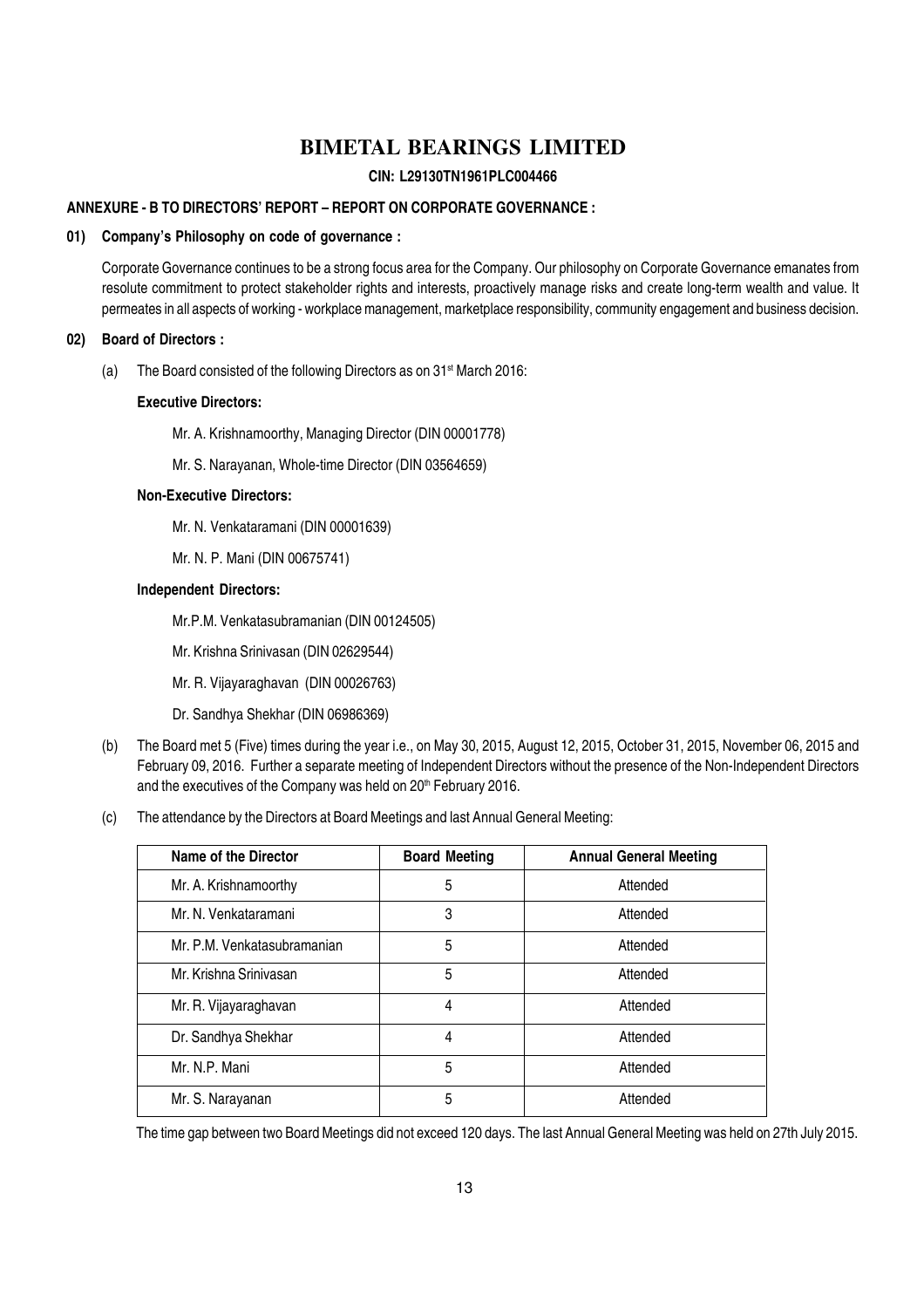# (d) Directors' membership as on 31<sup>st</sup> March 2016 in the Board or Committees thereof (excluding foreign companies):

| Name of the Director         | <b>Share/Convertible</b><br>Instruments held | <b>Other Boards</b> | <b>Other Board</b><br><b>Committees</b> |
|------------------------------|----------------------------------------------|---------------------|-----------------------------------------|
| Mr. A. Krishnamoorthy        | 50 Shares                                    | 13                  | 10 (of which 6 as chairman)             |
| Mr. N. Venkataramani         | 150 Shares                                   | 12                  | 3 (of which 2 as chairman)              |
| Mr. P. M. Venkatasubramanian | Nil                                          | 6                   | 13 (of which 8 as chairman)             |
| Mr. Krishna Srinivasan       | Nil                                          |                     | 1 (as chairman)                         |
| Mr. R. Vijayaraghavan        | Nil                                          | 8                   | 10 (of which 5 as chairman)             |
| Dr. Sandhya Shekhar          | Nil                                          |                     | None                                    |
| Mr. N. P. Mani               | Nil                                          | 5                   | 9 (of which 1 as chairman)              |
| Mr. S. Narayanan             | 400 Shares                                   | ∩                   |                                         |

None of the Independent Directors of the company serve as Independent Directors in more than 7 listed companies and none of the Independent Director is serving as a Whole-time Director in a listed company. Further the committee memberships and Chairmanships are within the limits specified under the applicable laws.

Mr.A.Krishnamoorthy, Managing Director and Mr. N. Venkataramani, Director are related to each other.

None of the directors hold any convertible instruments. The details of the familiarization programmes imparted to Independent Directors are made available at www.bimite.co.in/information to share-holders/disclosure under Clause 46 of SEBI (LODR), 2015.

# 03) Audit Committee:

The powers, role and terms of reference of the Audit Committee covers the areas as contemplated under Clause 18 of SEBI (Listing Obligations and Disclosure Requirements) Regulations, 2015 and Section 177 of the Companies Act, 2013 as applicable. During the year ended 31st March 2016, the Audit Committee met 5 times i.e. on May 30, 2015, August 12, 2015, October 31, 2015, November 06, 2015 and February 09, 2016 under the Chairmanship of Mr.P. M. Venkatasubramanian. The maximum gap between any two meetings was less than four months. Mr. K. Vidhya Shankar, Company Secretary is the Secretary of the Audit Committee. Apart from the members of the Audit Committee, the Managing Director, the Whole-time Director, the Chief Financial Officer, representatives of the statutory and internal audit firms are permanent invitees to the meeting. The composition of the committee and the attendance of its members are given below:

| Name of the Director       | No. of Committee Meetings attended |
|----------------------------|------------------------------------|
| Mr.P.M. Venkatasubramanian |                                    |
| Mr.N.Venkataramani         |                                    |
| Mr.Krishna Srinivasan      |                                    |
| Mr.R.Vijayaraghavan        |                                    |

# 04) Nomination & Remuneration Committee:

The powers, role and terms of reference of the Nomination and Remuneration Committee covers the areas as contemplated under Clause 19 of SEBI (Listing Obligations and Disclosure Requirements) Regulations, 2015 and also Section 178 of the Companies Act, 2013 apart from any references made to it by the Board of Directors. During the year ended 31<sup>st</sup> March 2016 the Committee met 2 times i.e. on 30<sup>th</sup> May 2015 and on 31<sup>st</sup> October 2015 under the Chairmanship of Mr. P. M. Venkatasubramanian. The performance evaluation for Independent Directors are detailed in the Board's report. The composition of the committee and the attendance of its members are given below:

| Name of the Director         | No. of Committee Meetings attended |  |  |
|------------------------------|------------------------------------|--|--|
| Mr. P. M. Venkatasubramanian |                                    |  |  |
| Mr. Krishna Srinivasan       |                                    |  |  |
| Mr. R. Vijayaraghavan        |                                    |  |  |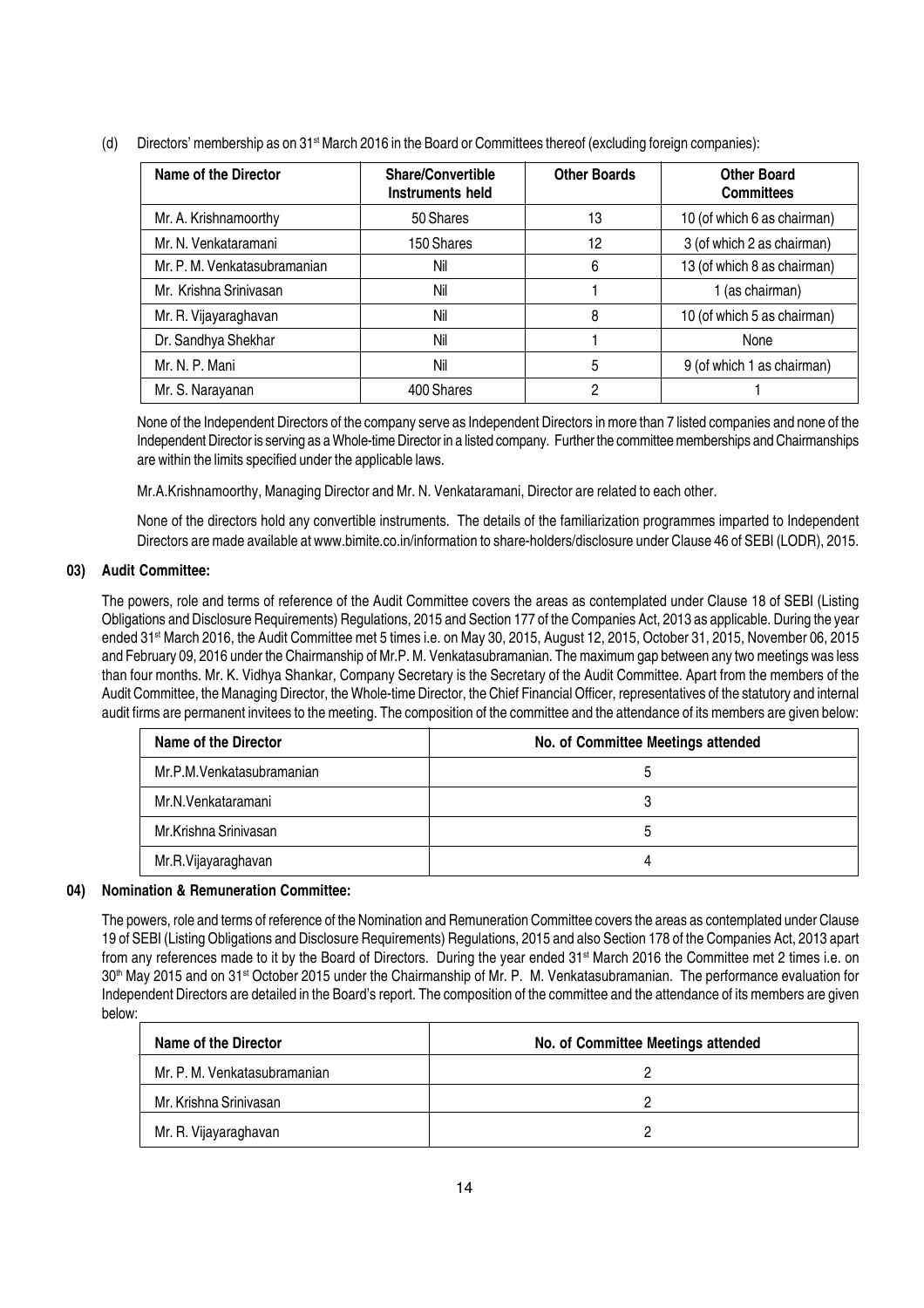| <b>Name of the Director</b>                                                                                                                                                                                                                                                        |                  | No. of<br>shares held | Amount<br>(3) |
|------------------------------------------------------------------------------------------------------------------------------------------------------------------------------------------------------------------------------------------------------------------------------------|------------------|-----------------------|---------------|
| Mr. A.Krishnamoorthy, Managing Director:                                                                                                                                                                                                                                           |                  |                       |               |
| <b>Fixed Component</b>                                                                                                                                                                                                                                                             |                  |                       |               |
| Salary                                                                                                                                                                                                                                                                             |                  |                       | 42,00,000/-   |
| Contribution to Provident & Other Funds / Other Benefits                                                                                                                                                                                                                           |                  |                       | 19,81,620/-   |
| Variable Component - Performance based Commission                                                                                                                                                                                                                                  |                  |                       | Nil           |
| Sub - Total                                                                                                                                                                                                                                                                        |                  | 50                    | 61,81,620/-   |
| The Company had entered into a service agreement with Mr. A. Krishnamoorthy, Managing<br>Director for a period of 3 years effective 01-04-2015 terminable by either party by giving three<br>calendar months' notice in writing. No severance fee is payable upon termination.     |                  |                       |               |
| Mr.S.Narayanan, Whole-time Director:                                                                                                                                                                                                                                               |                  | 400                   |               |
| <b>Fixed Component</b>                                                                                                                                                                                                                                                             |                  |                       |               |
| Salary                                                                                                                                                                                                                                                                             |                  |                       | 21,05,000/-   |
| Contribution to Provident & Other Funds / Other Benefits                                                                                                                                                                                                                           |                  |                       | 29,49,031/-   |
| Variable Component - Performance Bonus.                                                                                                                                                                                                                                            |                  |                       | 6,00,000/-    |
| Sub - Total                                                                                                                                                                                                                                                                        |                  | 400                   | 56,54,031/-   |
| The Company had entered into a service agreement with Mr. S. Narayanan, Whole-time Director for<br>a period of 3 years effective 1st November 2015 terminable by either party by giving three calendar<br>months' notice in writing. No severance fee is payable upon termination. |                  |                       |               |
| Remuneration paid to Non-Executive Directors**:                                                                                                                                                                                                                                    | Sitting Fees (₹) |                       | Commission    |
| Mr. N. Venkataramani                                                                                                                                                                                                                                                               | 70,000/-         | 150                   | 1,50,000/-    |
| Mr. P. M. Venkatasubramanian                                                                                                                                                                                                                                                       | 1,30,000/-       |                       | 1,50,000/-    |
| Mr. Krishna Srinivasan                                                                                                                                                                                                                                                             | 1,50,000/-       |                       | 1,50,000/-    |
| Mr. R. Vijayaraghavan                                                                                                                                                                                                                                                              | 1,10,000/-       |                       | 1,50,000/-    |
| Dr. Sandhya Shekhar                                                                                                                                                                                                                                                                | 50,000/-         |                       | 65,000/-      |
| Mr. N. P. Mani                                                                                                                                                                                                                                                                     | 80,000/-         |                       | 1,50,000/-    |
| Sub-Total                                                                                                                                                                                                                                                                          | 5,90,000/-       | 150                   | 8,15,000/-    |
| Grand Total (a+b+c)                                                                                                                                                                                                                                                                |                  | 600                   | 1,26,50,651/- |

The details of the remuneration paid / payable to Executive and Non-Executive Directors for the year ended 31-03-2016 are given below:

The basis of payment of sitting fees to Non-Executive Directors would depend on the number of meetings attended. There has been no material pecuniary relationship other than as shown above between the Company and the Non-Executive Directors during the year. The Company has not introduced stock option scheme.

\*\* Inclusive of Service Tax and Tax deducted at source.

#### 05) Stake-holders Relationship cum Investors' Grievance Committee:

The Stake-holders Relationship cum Investors' Grievance Committee of the Company is functioning under the chairmanship of Mr. N. Venkataramani, Director alongwith Mr. A. Krishnamoorthy, Managing Director, Mr. N. P. Mani, Director and Mr. S. Narayanan, Whole-time Director as members of this Committee. The Company Secretary is the Compliance Officer of the Company in matters relating to shareholders, Stock Exchanges, SEBI and other related regulatory matters. The committee met 2 times during the year i.e. on 30th May 2015 and 9th February 2016. During the year 19 complaints /request letters were received from shareholders, all of which were satisfactorily disposed off. No Complaint was pending on 31st March 2016. As on that date there were no pending share transfers too.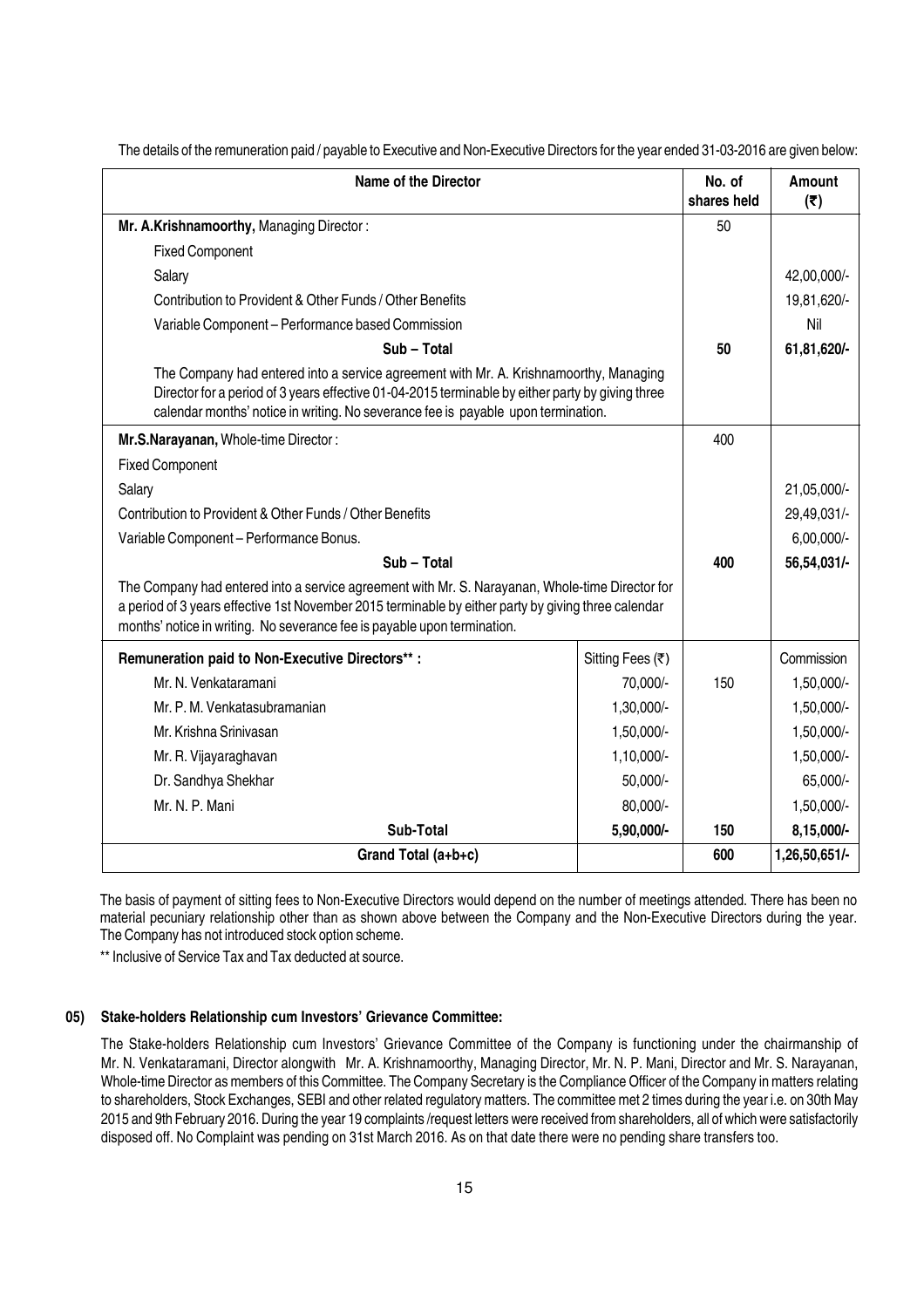# 06) General Body Meetings:

| Year            | Location                     | Date and Time              |
|-----------------|------------------------------|----------------------------|
| 52nd AGM - 2013 | New Woodlands Hotel, Chennai | July 19, 2013 - 10.15 a.m. |
| 53rd AGM - 2014 | New Woodlands Hotel, Chennai | July 23, 2014 - 10.15 a.m. |
| 54th AGM - 2015 | New Woodlands Hotel, Chennai | July 27, 2015 - 10.15 a.m. |

(a) Details of location and time where the last three Annual General Meetings were held :

- (b) At the Annual General Meeting held on 19<sup>th</sup> July 2013 (52<sup>nd</sup> AGM), special resolutions were passed for the appointment and payment of remuneration to Mr. S. Narayanan, Whole-time Director for a term of 3 years with effect from 1<sup>st</sup> November 2012.
- (c) At the Annual General Meetings held on 23rd July 2014 (53rd AGM), special resolutions were passed for the appointment of Independent Directors of the company and for altering the terms of appointment of Mr. S. Narayanan, Whole-time Director.
- (d) On 22nd May 2015 (thro' Postal Ballot), special resolutions were passed for the remuneration to Mr. A. Krishnamoorthy, Managing Director for the year ended 31<sup>st</sup> March 2015 and re-appointment of Mr. A. Krishnamoorthy as a Managing Director for a term of 3 years with effect from 1<sup>st</sup> April 2015.
- (e) The procedure for postal ballot, details of the conduct of the postal ballot, details of voting pattern were submitted to M/s. BSE Limited and are available in the company's website.

# 07) Means of Communication:

- (a) Quarterly results are normally published in "The Economic Times" (English) and "Dinamalar" (Tamil). They are also available in the company's website www.bimite.co.in
- (b) The Company does not display official news releases and no presentation was made to institutional investors or analysts during the during the previous financial year.
- (c) The Management Discussion and Analysis Report is a part of the Annual Report.

# 08) GENERAL SHAREHOLDER INFORMATION:

(a) Financial Calendar: Financial Year : 1st April to 31st March

| <b>Annual General Meeting</b>                                           | Date: 22 <sup>nd</sup> July 2016<br>Time: 10.15 a.m.<br>Venue: New Woodlands Hotel,<br>Mylapore, Chennai - 600 004. |
|-------------------------------------------------------------------------|---------------------------------------------------------------------------------------------------------------------|
| Unaudited results for the Quarter ending June 30, 2016                  | On or before 14th August 2016                                                                                       |
| Unaudited results for the Quarter / Half Year ending September 30, 2016 | On or before 14th November 2016                                                                                     |
| Unaudited results for the Quarter ending December 31, 2016              | On or before 14th February 2017                                                                                     |
| Audited Results for the year ending March 31, 2017                      | During the month of May 2017                                                                                        |
|                                                                         |                                                                                                                     |

(b) Others:

| Date of Book Closure       | From 19th July 2016 to 22nd July 2016                   |
|----------------------------|---------------------------------------------------------|
| Dividend Payment date      | Around 10th August 2016                                 |
| Listing on Stock Exchanges | BSE Limited (The Bombay Stock Exchange Limited, Mumbai) |
| Stock code                 | 505681                                                  |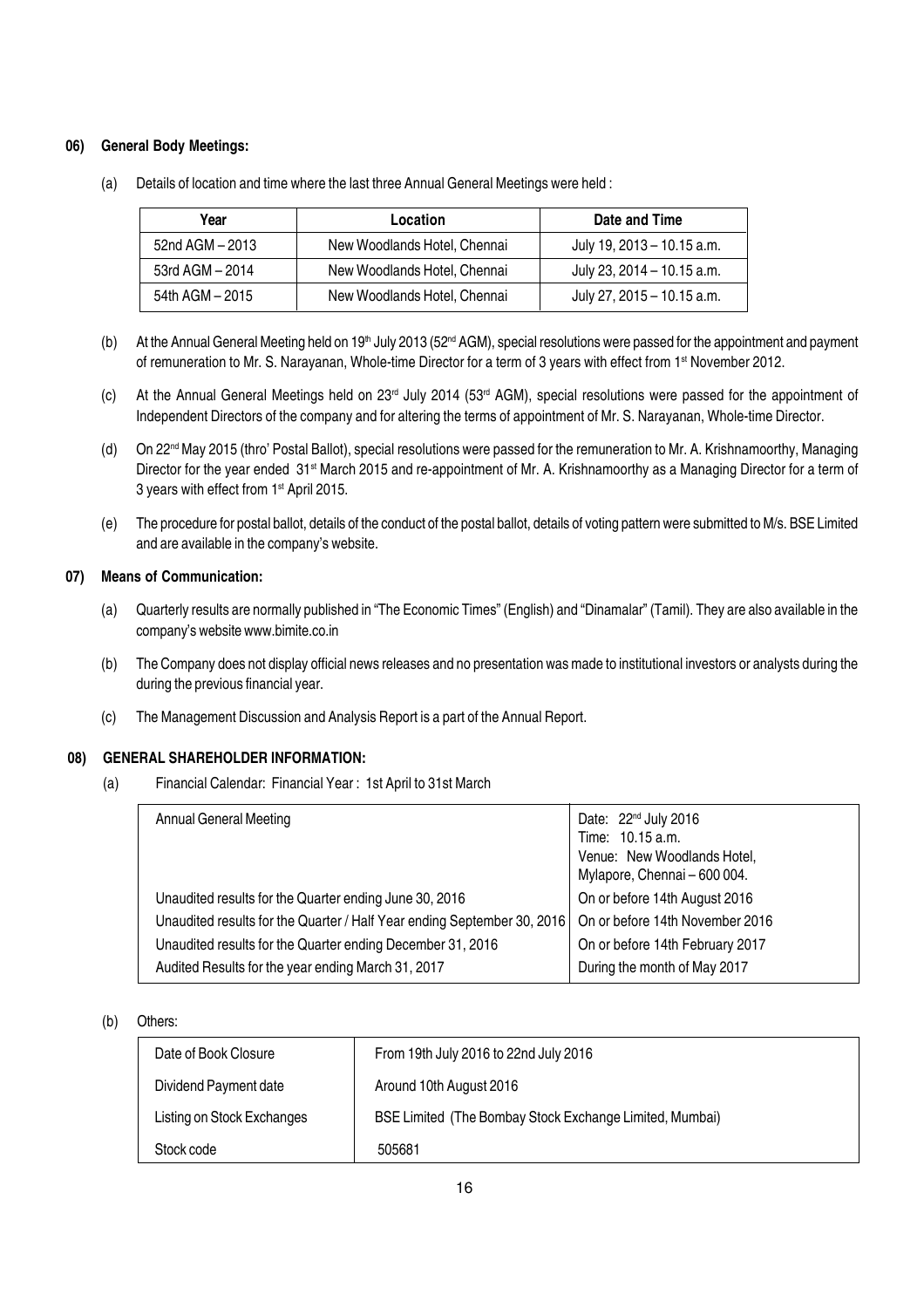|                  |             | M/s. BSE Indices | <b>Bimetal Share Price (BSE)</b> |           |  |
|------------------|-------------|------------------|----------------------------------|-----------|--|
| Month & Year     | <b>High</b> | Low              | High $(\overline{\tau})$         | Low $(₹)$ |  |
| April 2015       | 29,094.61   | 26,897.54        | 350.00                           | 300.00    |  |
| May 2015         | 28,071.16   | 26,423.99        | 340.00                           | 280.10    |  |
| June 2015        | 27,968.75   | 26,307.07        | 389.80                           | 311.10    |  |
| <b>July 2015</b> | 28,578.33   | 27,416.39        | 414.80                           | 349.50    |  |
| August 2015      | 28,417.59   | 25,298.42        | 409.00                           | 290.00    |  |
| September 2015   | 26,471.82   | 24,833.54        | 350.00                           | 301.00    |  |
| October 2015     | 27,618.14   | 26,168.71        | 361.50                           | 328.00    |  |
| November 2015    | 26,824.30   | 25,451.42        | 342.00                           | 311.20    |  |
| December 2015    | 26,256.42   | 24,867.73        | 373.00                           | 321.10    |  |
| January 2016     | 26,197.27   | 23,839.76        | 396.80                           | 306.00    |  |
| February 2016    | 25,002.32   | 22,494.61        | 357.50                           | 258.00    |  |
| March 2016       | 25,479.62   | 23,133.18        | 347.50                           | 290.00    |  |

(c) Market price data of the Company's shares in BSE Limited and comparison of performance in comparison to broad-based indices :

# (d) Registrars and Share Transfer Agents :

M/s.GNSA Infotech Limited, Chennai are the company's common Registrars and Share Transfer Agents for handling the share transfer work (for shares held in physical and demat form). Their contact address is given below:

Nelson Chambers, "F"- Block E-Mail: sta@gnsaindia.com No.115, Nelson Manickam Road, Aminthakarai, Chennai – 600 029.

GNSA Infotech Limited, Ph.: (044) 4296 2025 STA Department, 4th Floor, Contact Person : Mr.N.Krishnakumar, Director

(e) Share Transfer System :

The Share Transfer Committee has directors and officers and representatives of the Share Transfer Agent. In order to ensure speedy attention, a Sub-Committee has been formed to attend to transfers and investors related subject. The Sub-Committee meets once in every 15 working days. Shares of the Company are also processed in the demat form. Secretarial Auditors verify the transactions placed before the Sub-Committee. The Company's shares have not been suspended till date in any of the Stock Exchanges wherein they were listed since they were admitted for trading.

(f) Distribution of Shareholding :

| Category                                |                                    | As on 31-03-2016 | As on 31-03-2015 |              |  |  |
|-----------------------------------------|------------------------------------|------------------|------------------|--------------|--|--|
|                                         | <b>Shares Held</b><br>% on Capital |                  | Shares Held      | % on Capital |  |  |
| Bodies Corporate in the same management | 28,63,926                          | 74.87            | 28,63,926        | 74.87        |  |  |
| <b>Directors</b>                        | 600                                | 0.02             | 600              | 0.02         |  |  |
| <b>Public Financial Institutions</b>    | 209                                | 0.01             | 209              | 0.01         |  |  |
| Non-Residents                           | 12,881                             | 0.33             | 7.256            | 0.19         |  |  |
| <b>Other Bodies Corporate</b>           | 45,490                             | 1.19             | 48,876           | 1.27         |  |  |
| Other resident Public shareholders      | 9,01,894                           | 23.58            | 9,04,133         | 23.64        |  |  |
| Total                                   | 38,25,000                          | 100.00           | 38,25,000        | 100.00       |  |  |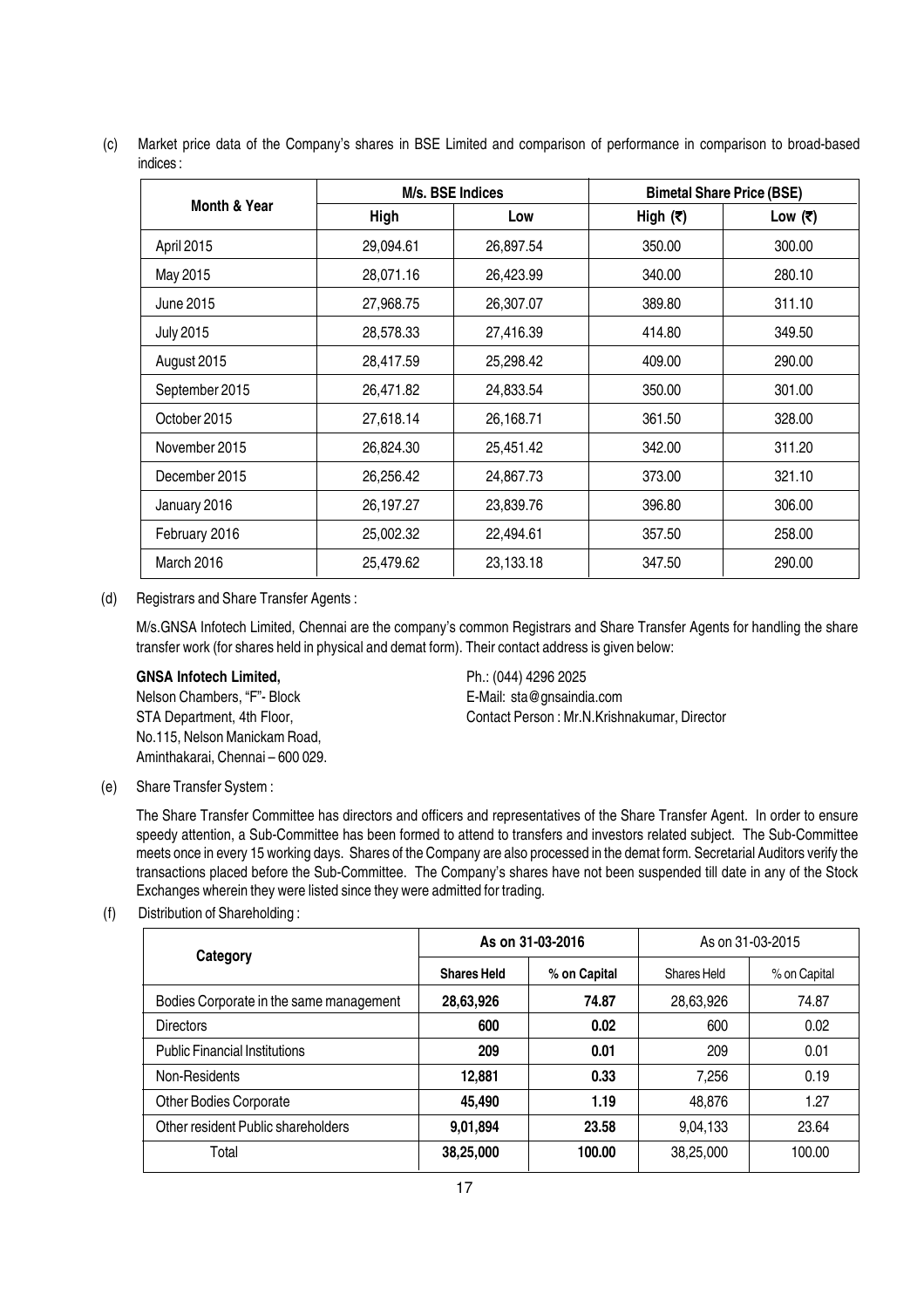# As on 31st March 2016:

| Number of<br><b>Shares</b> | No. of<br><b>Shareholders</b> | Percentage | <b>Total number</b><br>of shares | Percentage |
|----------------------------|-------------------------------|------------|----------------------------------|------------|
| <b>Upto 1000</b>           | 7,233                         | 98.66      | 6,03,950                         |            |
| $1001 - 2000$              | 54                            | 0.74       | 78,699                           | 2.06       |
| $2001 - 3000$              | 20                            | 0.27       | 48,426                           | 1.27       |
| $3001 - 4000$              | 4                             | 0.06       | 14,164                           | 0.37       |
| $4001 - 5000$              | 6                             | 0.08       | 27,708                           | 0.72       |
| $5001 - 10000$             | 5                             | 0.07       | 43.046                           | 1.13       |
| Above 10000                | 9                             | 0.12       | 30,09,007                        | 78.67      |
| Total                      | 7,331                         | 100.00     | 38,25,000                        | 100.00     |

(g) Dematerialisation of shares and liquidity:

 $(i)$ 

The Company's shares are already available in the dematerialised form and the ISIN Number allotted to the company is INE469A01019. At present, the Company's shares are to be traded compulsorily in the Demat form only. As on 31st March 2016, out of the total number of 38,25,000 shares, 35,71,084 (93.36%) are in dematerialized form.

(h) The company does not have any outstanding GDRs / ADRs / Warrants or any other convertible instruments.

| Plant locations:           |                                              |
|----------------------------|----------------------------------------------|
| Strip Mill / Powder Plants | Huzur Gardens, Sembium, Chennai - 600 011    |
| <b>Bearing Plants</b>      | 371, Marudhamalai Road, Coimbatore - 641 041 |
|                            | Hosur-Krishnagiri Road, Hosur East - 635 125 |
| <b>Bushing Plant</b>       | 5/186, Old Mahabalipuram Road, Oggiyam,      |
|                            | Thoraipakkam, Chennai - 600 096.             |

(j) Address for Correspondence : Mr. K. Vidhya Shankar Company Secretary Bimetal Bearings Limited (Administrative Office) No.18, Race Course Road, Coimbatore - 641 018 Tel. Nos. : (0422) 222 1159 Mobile : 91-97902 46890 E - Mail : vidhyashankar@bimite.co.in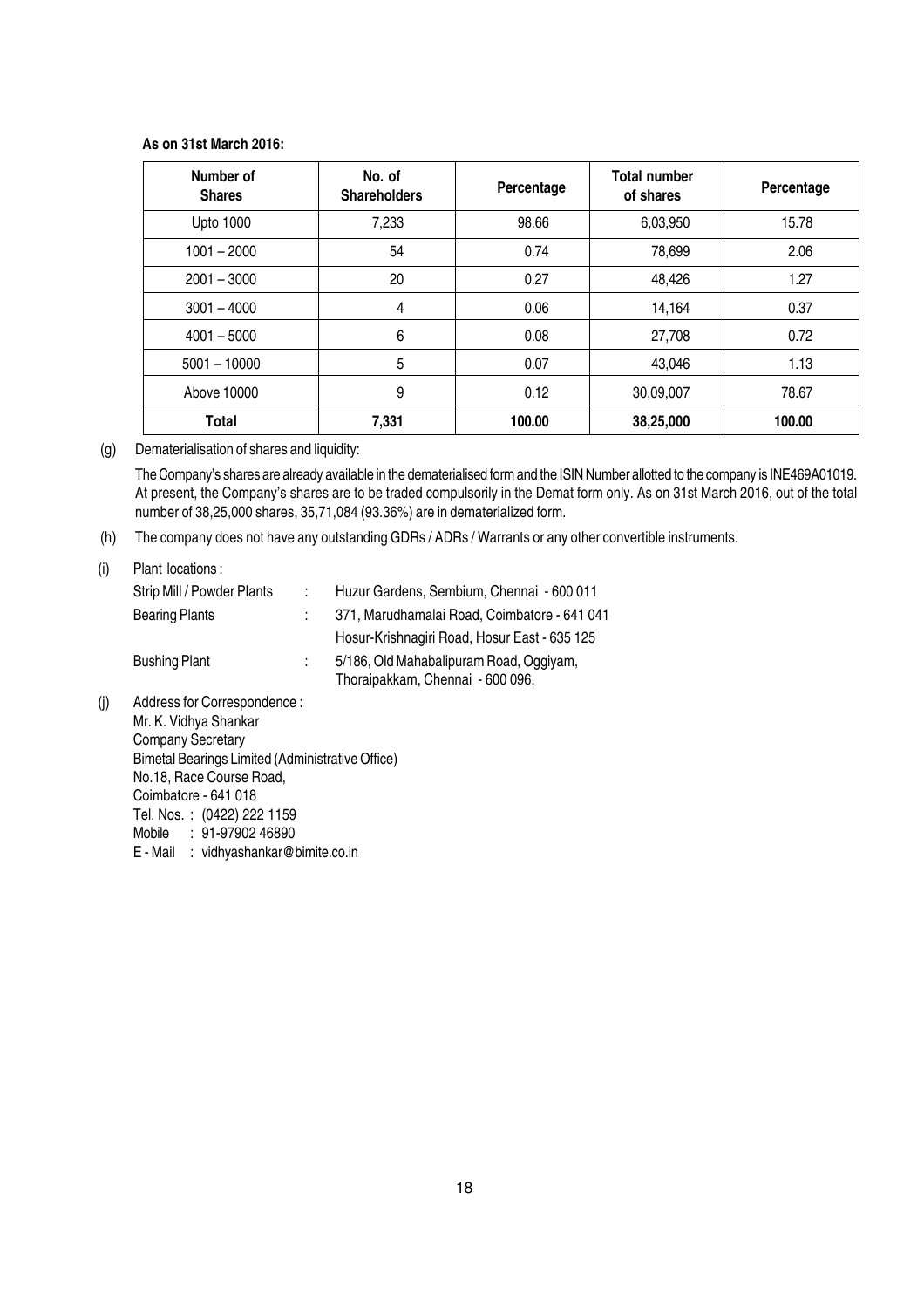# Other Disclosures :

There are no materially significant related party transactions that may have potential conflict with the interests of the Company.

There are no instances of non-compliances by the Company. During the year no penalty, strictures etc. were imposed on the Company by M/s. BSE Limited, SEBI or any Statutory Authority relating to the capital markets for the last three years.

The Company has a working vigil mechanism and whistle blower policy. No personnel has been denied access to the audit committee.

The Company has complied with all the mandatory requirements and non-mandatory requirements have been adopted to the extent found feasible.

The Company does not have subsidiaries.

The company's policies on Remuneration, related party transactions, risk management, vigil mechanism, corporate social responsibility, familiarisation programme for Independent Directors, Criteria for performance evaluation of Board, Code of practices and procedures for fair disclosure of unpublished price sensitive information, Code of conduct to regulate, monitor and report trading by insiders, Archival policy, Policy for preservation of documents and Policy for determination of materiality of events and Code of conduct for Directors and Senior Management have been hosted in the Company's website under the heading "Information to share-holders".

As per regulation 26(3) of SEBI (Listing Obligations and Disclosure Requirements) Regulations, 2015, the Board Members and the Senior Management Personnel have affirmed to the compliance with the Code of Conduct of Board of Directors and Senior Management for the year ended March 31, 2016.

The CEO and the CFO of the Company have certified to the Board with regard to the compliance in terms of Regulation 17(8) of SEBI (LODR) Regulations, 2015.

The Company's products and the export / import activities are subject to price risk and foreign exchange risks respectively. The company's operating management takes adequate care / preventive steps to overcome these risks.

# Details of the shares available in the unclaimed suspense account :

| Aggregate No. of shareholders and the outstanding in the account as on 1 <sup>st</sup> April 2015    | 46 folios | 2.111 shares |
|------------------------------------------------------------------------------------------------------|-----------|--------------|
| Number of shareholders who approached for transfer of shares from suspense account 2015-2016         | Nil       | Nil          |
| Number of shareholders to whom shares were transferred from suspense account during 2015-2016        | Nil       | Nil          |
| Aggregate number of shareholders and the outstanding shares in the account & lying as on 31-03-2016: | 46 folios | 2,111 shares |

The voting rights on these 2,111 shares shall remain frozen till the rightful owner of such shares claims these shares from the Company.

# Declaration regarding compliance by Board Members and Senior Management Personnel with the Company's Code of Conduct :

As required under regulation 34(3) read with part D of Schedule V of the SEBI (Listing Obligations and Disclosure Requirements) Regulations, 2015, I hereby confirm that the members of Board of Directors and Senior Management Personnel of Bimetal Bearings Limited have affirmed compliance with the Code of Conduct of the Company in respect of the year ended 31<sup>st</sup> March 2016.

Date : 26<sup>th</sup> May 2016 Managing Director Controllery and the United States of Managing Director Managing Director

Place : Chennai **A.Krishnamoorthy A.Krishnamoorthy**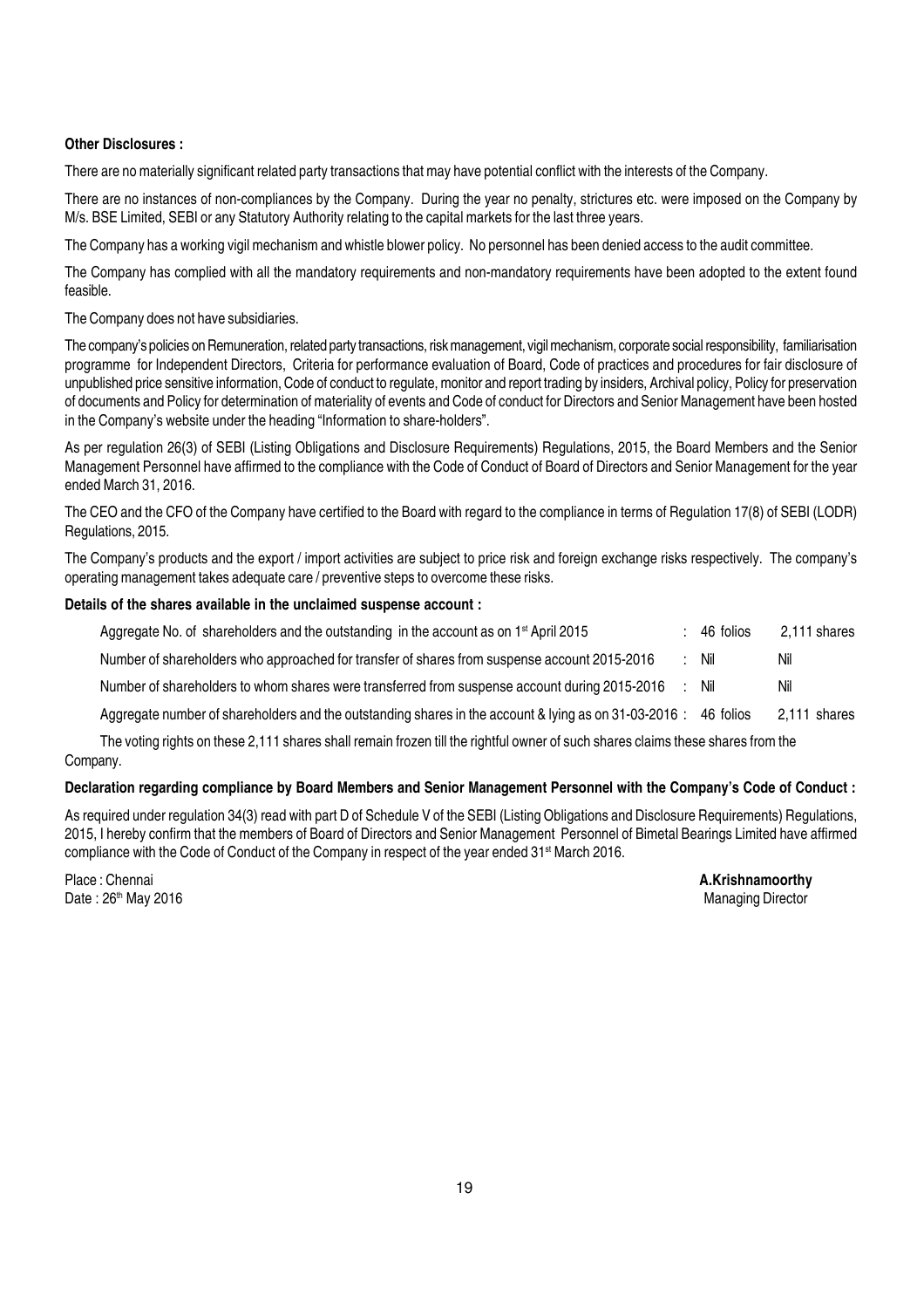# ANNEXURE - C TO THE DIRECTORS' REPORT :

# CERTIFICATE ON CORPORATE GOVERNANCE

The Share holders Bimetal Bearings Limited Huzur Gardens, Sembium, Chennai – 600 011.

We have examined all the relevant records for certifying the compliance of conditions of Corporate Governance by Bimetal Bearings Limited (the Company) (CIN.L29130TN1961PLC004466) for the year ended 31st March, 2016, as stipulated in Clause 49 of the Listing Agreement entered into by the said Company and subsequently as stipulated in Schedule V of Regulation 34 (3) of Securities Exchange and Board of India (Listing Obligations and Disclosure Requirements) Regulations, 2015 entered into by the said Company with Bombay Stock Exchange.

The compliance of conditions of Corporate Governance is the responsibility of the management. Our examination was limited to implementation of the conditions thereof and adopted by the Company for ensuring the compliance of the conditions of the Corporate Governance as stipulated under the Listing Agreement and the SEBI (Listing Obligations and Disclosure Requirements) Regulations, 2015. It is neither an audit nor an expression of opinion on the financial statements of the Company.

In our opinion and on the basis of our examination of the records produced, explanations and information furnished, we certify that the Company has complied with

- (a) all the mandatory conditions of the Clause 49 of the Listing Agreement upto  $30<sup>th</sup>$  November, 2015.
- (b) all the mandatory regulations of the SEBI (Listing Obligations and Disclosure Requirements) Regulations, 2015 [wherever applicable after it has come into effect 1<sup>st</sup> December, 2015].
- (c) the following non-mandatory requirements of the Clause 49 and SEBI (Listing Obligations and Disclosure Requirements) Regulations, 2015:
	- (i) The Company has moved to a regime of financial statements with unmodified audit opinion.
	- (ii) The internal auditors directly reporting to the Audit Committee

This certificate is neither an assurance as to the future viability of the Company nor of the efficacy or effectiveness with which the management has conducted the affairs of the Company.

> For KSR & CO COMPANY SECRETARIES LLP C V MADHUSUDHANAN

Coimbatore Partner 26th May 2016 FCS: 5367 CP: 4408

# ANNEXURE - D TO THE DIRECTORS' REPORT :

#### MANAGEMENT DISCUSSION AND ANALYSIS

#### Industry Structure and Development:

The Auto Ancillary segment has established itself with global level of technology and capabilities. The demand for products will continue to grow with enhanced volumes of the vehicle industry and our Company can look towards its growth. Quality, delivery and competitive pricing are to conform to International Standard.

#### Opportunities and Threats:

The increase in new generation of vehicles which have to conform to stringent emission norms call for manufacture of Bearings with matching characteristics. Your Company is positioned to meet the opportunities.

#### Outlook:

The increase in the demand for the Company's products supported by appropriate economic factors in the market segments like Heavy Vehicles, Tractors, Powders, and Strips are expected to offer good opportunities for the Company.

#### Internal Financial Control System:

The internal financial controls followed by the Company are considered adequate and operating effectively. The internal audit of the Company is entrusted to M/s. Fraser & Ross, Chartered Accountants.

#### Financial Performance:

The prudent Management of working capital, treasury operations backed by planned capital expenditure is expected to support better performance in the current year.

#### Human Resources and Industrial Relations:

During the year under review, the industrial relations in the Company were cordial. The average number of employees of the Company was 423 during the year.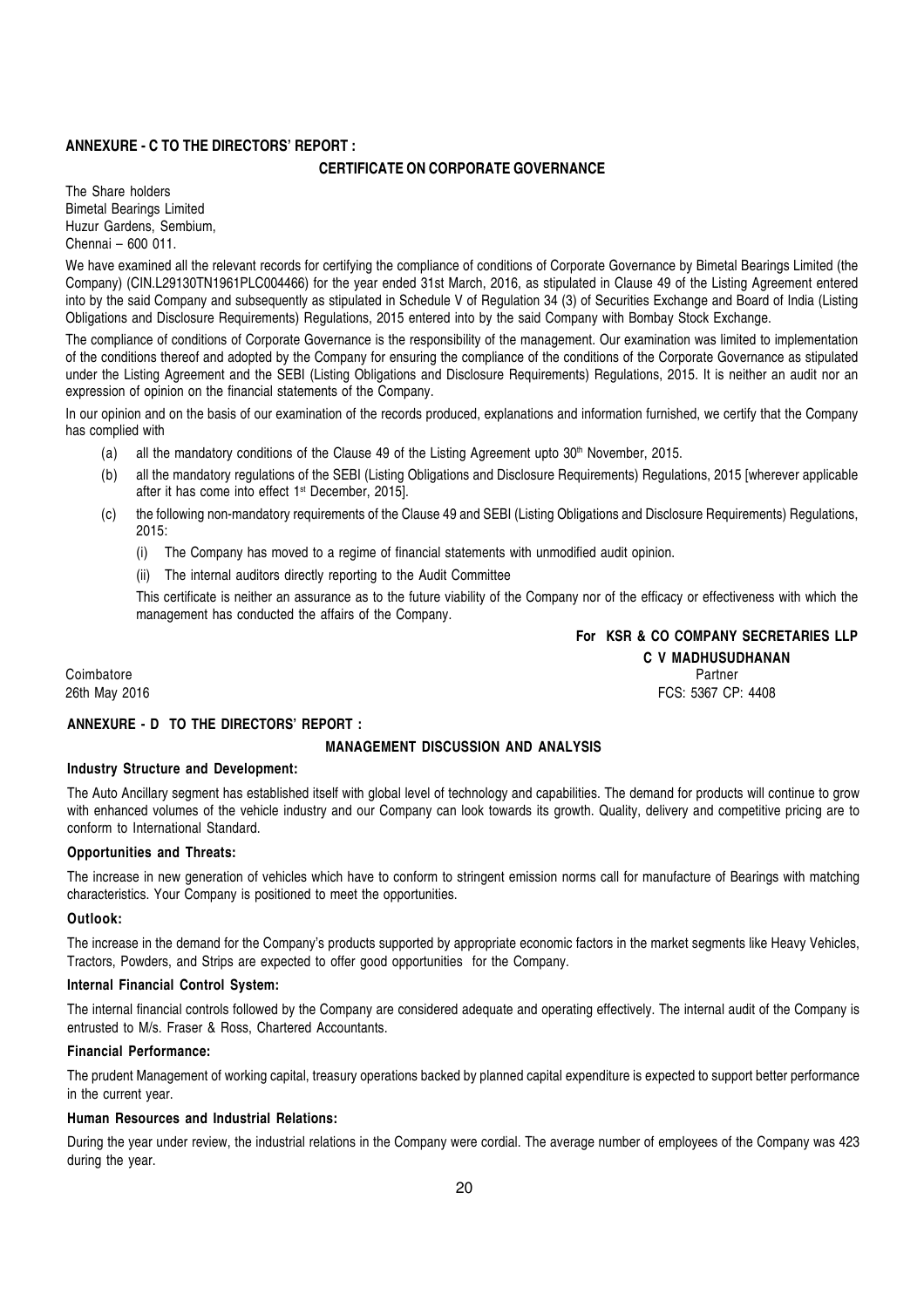# ANNEXURE - E TO THE DIRECTORS' REPORT :

# Annual Report on Corporate Social Responsibilities (CSR) Activities

|   | A brief outline of the company's CSR Policy including overview<br>of projects or programs proposed to be undertaken and a<br>reference to the web-link to the CSR Policy and projects or<br>programs | The company has framed the CSR policy which among other things<br>covers education, health, poverty alleviation and rural development<br>(Website: www.bimite.co.in/policies)                                |
|---|------------------------------------------------------------------------------------------------------------------------------------------------------------------------------------------------------|--------------------------------------------------------------------------------------------------------------------------------------------------------------------------------------------------------------|
| 2 | Composition of CSR Committee.                                                                                                                                                                        | Mr.N. Venkataramani, Director and Chairman of the Committee<br>Mr.S.Narayanan, Whole-time Director and Member of the Committee<br>Mr.Krishna Srinivasan, Independent Director and member of the<br>Committee |
| 3 | Average Net profit of the Company for last three financial years:                                                                                                                                    | ₹ 663.77 lacs                                                                                                                                                                                                |
| 4 | Prescribed CSR expenditure (Two percent of the amount as in<br>item 3 above)                                                                                                                         | ₹13.28 lacs                                                                                                                                                                                                  |
| 5 | Details of CSR spent during the financial year:                                                                                                                                                      |                                                                                                                                                                                                              |
|   | Total amount to be spent for the Financial year<br>(a)                                                                                                                                               | $\overline{5}$ 13.50 lacs                                                                                                                                                                                    |
|   | (b)<br>Amount unspent, if any                                                                                                                                                                        | Nil                                                                                                                                                                                                          |
|   | Manner in which the amount spent during the Financial<br>(c)<br>year                                                                                                                                 | The manner in which the amount spent is given below.                                                                                                                                                         |

| SI.<br>No.     | Projects /<br><b>Activities</b>                                             | <b>Sector</b>                            | Locations   | Amount outlay<br>$(5$ lacs) | Amount<br>spent<br>$(5$ lacs) | <b>Cumulative</b><br>Expenditure up<br>to the reporting<br>period<br>(₹ lacs) | Amount spent:<br>Direct or<br>through<br>implementing<br>agency |
|----------------|-----------------------------------------------------------------------------|------------------------------------------|-------------|-----------------------------|-------------------------------|-------------------------------------------------------------------------------|-----------------------------------------------------------------|
|                | Contribution to<br>Paramakalyani<br><b>Educational Society</b>              | Educational<br>Literacy / Health<br>care | Tirunelveli | 10.00                       | 10.00                         | 10.00                                                                         | Direct to the<br>Institution.                                   |
| $\overline{2}$ | Contribution to<br>M/s. Ganga<br>Re-constructive and<br>Micro-Surgery Trust | Educational<br>Literacy / Health<br>care | Coimbatore  | 3.50                        | 3.50                          | 3.50                                                                          | Direct to the<br>Institution.                                   |

In case the company has failed to spend the 2% of the average net profit of the last three financial years or any part thereof, the company shall provide the reasons for not spending the amount in its Board report – Not applicable.

The CSR Committee of the Board of Directors acknowledges the responsibility for the implementation and monitoring of the CSR Policy and accordingly state that the same is in compliance with the CSR objectives and the Policy of the company and the company has complied with all the requirements in this regard.

N. Venkataramani S. Narayanan S. Narayanan Krishna Srinivasan Corporate Social Responsibility Committee Members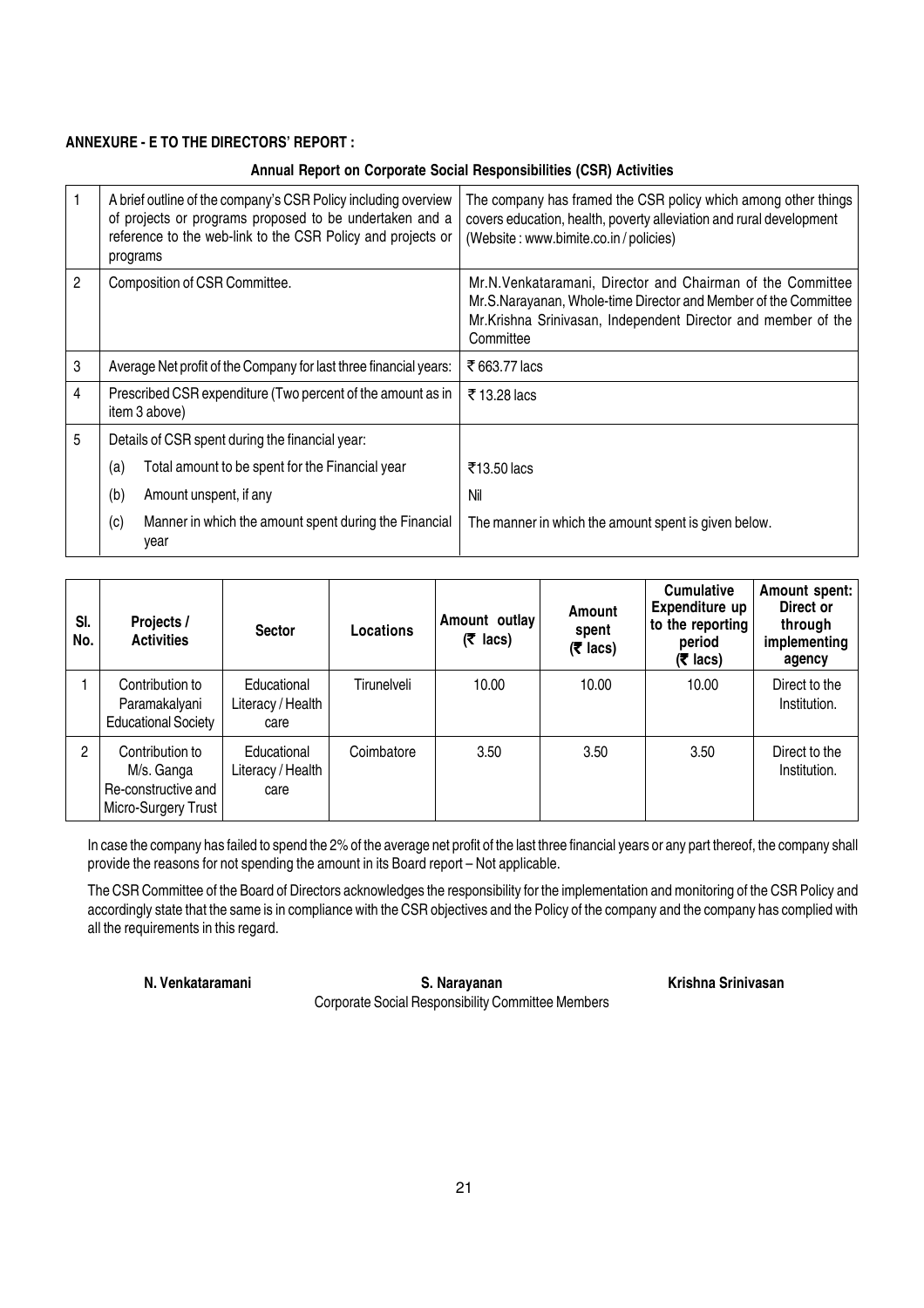# ANNEXURE F TO THE DIRECTORS' REPORT :

# Form No. MGT-9 Extract of Annual Return as on the financial year ended on 31<sup>st</sup> March 2016 [Pursuant to section 92(3) of the Companies Act, 2013 and rule 12(1) of the Companies (Management and Administration) Rules, 2014]

# I. REGISTRATION AND OTHER DETAILS:

| (i)   | <b>Corporate Identity Number</b>                                             | L29130TN1961PLC004466                                                                                                                                                     |
|-------|------------------------------------------------------------------------------|---------------------------------------------------------------------------------------------------------------------------------------------------------------------------|
| (ii)  | <b>Registration Date</b>                                                     | 19th April 1961                                                                                                                                                           |
| (iii) | Name of the Company                                                          | <b>Bimetal Bearings Limited</b>                                                                                                                                           |
| (iv)  | Category / Sub-Category of the Company                                       | Company Limited by shares / Indian Non-Government Company                                                                                                                 |
| (v)   | Address of the Registered office & contact details                           | "Huzur Gardens", Sembium, Chennai – 600 011.<br>Ph.: (044) 2537 5581 / (0422) 222 1159<br>E-Mail: vidhyashankar@bimite.co.in                                              |
| (vi)  | Whether listed company Yes / No                                              | Yes (At BSE Limited, Mumbai)                                                                                                                                              |
| (vii) | Name, Address and Contact details of Registrar<br>and Transfer Agent, if any | M/s. GNSA Infotech Limited<br>"Nelson Chambers", STA Dept., 4 <sup>th</sup> Floor,<br>115, Nelson Manickam Road, Aminthakarai, Chennai - 600 029.<br>Tel.: 044 - 42962025 |

# II. PRINCIPAL BUSINESS ACTIVITIES OF THE COMPANY:

All the business activities contributing 10% or more of the total turnover of the company shall be stated:-

| No. | Name and Description of main<br>products / services | NIC Code of the<br>Product / service | % to total turnover of the<br>company |
|-----|-----------------------------------------------------|--------------------------------------|---------------------------------------|
| (1) | Bearings, Bushes & Thrust Washers                   | 2814                                 | 86%                                   |
| (2) | Alloy Powder                                        | 2591                                 | 11%                                   |

# III. PARTICULARS OF HOLDING, SUBSIDIARY AND ASSOCIATE COMPANIES :

| No. | Name of the<br>Company                  | Address of the Company                                                         | <b>Corporate Identity Number</b> | Holding/<br>Subsidiary/<br>Associate<br>Company | $%$ of<br><b>Shares</b><br>held | Applicable<br>section of the<br>Companies<br>Act, 2013 |
|-----|-----------------------------------------|--------------------------------------------------------------------------------|----------------------------------|-------------------------------------------------|---------------------------------|--------------------------------------------------------|
| 01. | Amalgamations<br><b>Private Limited</b> | No. 124 (Old No. 81),<br>Dr. Radhakrishnan Salai,<br>Mylapore, Chennai 600 004 | U35999TN1938PTC000019            | Holding<br>Company                              | 25.33                           | 2(46)                                                  |
| 02. | <b>BBL Daido Private</b><br>Limited     | No. 861, Anna Salai,<br>Chennai 600 002                                        | U34300TN2001PTC048109            | Joint Venture &<br>Associate<br>Company         | 20.00                           | 2(6)                                                   |
| 03. | <b>IPL Green Power</b><br>Limited       | "Huzur Gardens"<br>Sembium, Chennai 600 011                                    | U40107TN2011PLC083540            | Associate<br>Company                            | 24.19                           | 2(6)                                                   |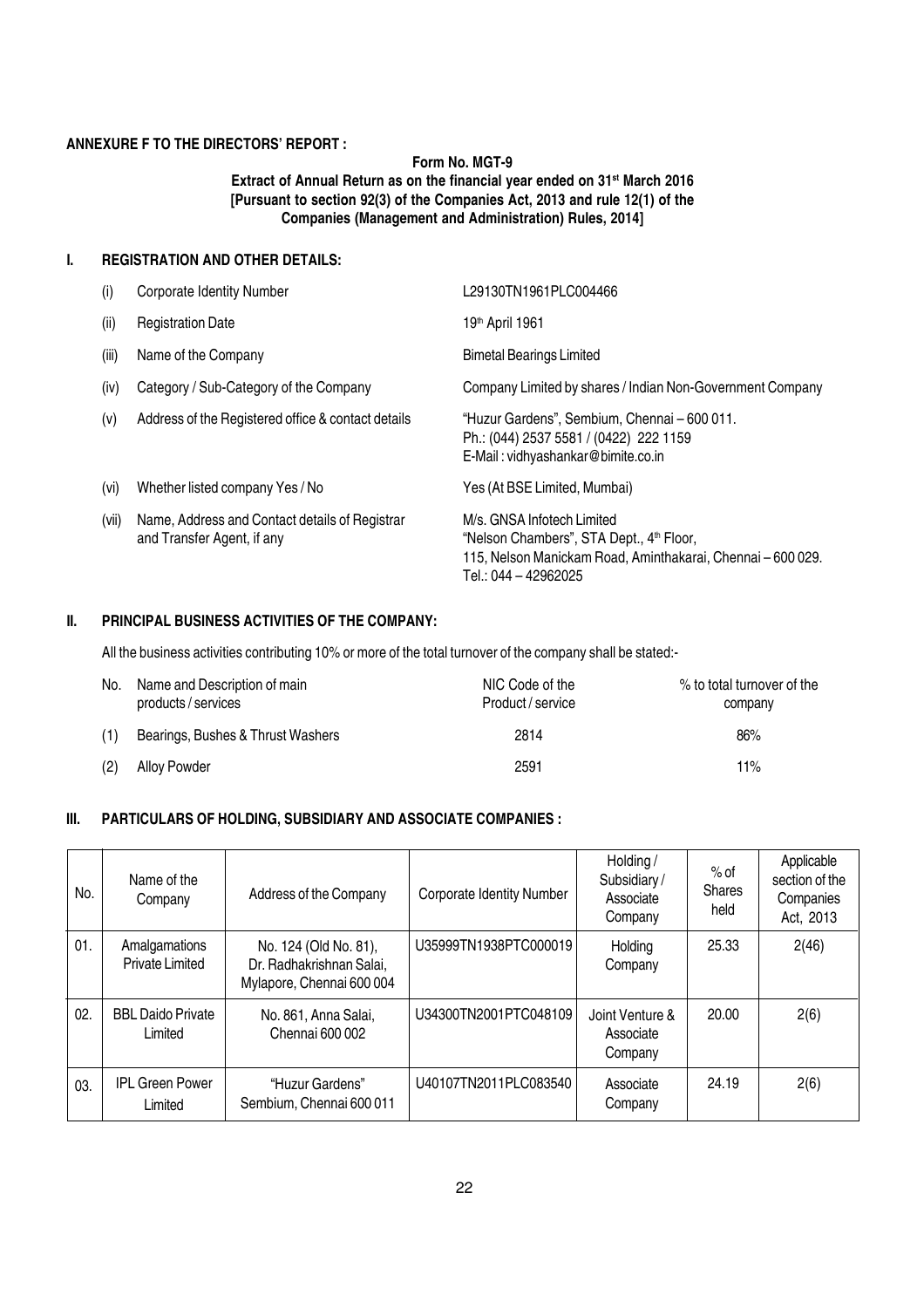# IV. SHARE HOLDING PATTERN (Equity Share Capital Break-up as percentage of Total Equity):

#### i. Category-wise Share Holding

|    |                  |              |                                                 |           |                   |           | No. of Shares held at the beginning of the year |           |                          | No. of Shares held at the end of the year |                             | % Change           |
|----|------------------|--------------|-------------------------------------------------|-----------|-------------------|-----------|-------------------------------------------------|-----------|--------------------------|-------------------------------------------|-----------------------------|--------------------|
|    |                  |              | Category of Shareholders                        | Demat     | Physical          | Total     | % of Total<br>Shares                            | Demat     | Physical                 | Total                                     | % of Total<br><b>Shares</b> | during the<br>year |
| А. | <b>Promoters</b> |              |                                                 |           |                   |           |                                                 |           |                          |                                           |                             |                    |
|    |                  | $(1)$ Indian |                                                 |           |                   |           |                                                 |           |                          |                                           |                             |                    |
|    |                  | (a)          | Individual / HUF                                | 200       |                   | 200       | 0.01                                            | 200       |                          | 200                                       | 0.01                        |                    |
|    |                  | (b)          | Central Govt.                                   |           |                   |           |                                                 |           |                          |                                           |                             |                    |
|    |                  | (c)          | State Govt(s)                                   |           |                   |           |                                                 |           |                          |                                           |                             |                    |
|    |                  | (d)          | <b>Bodies Corporate</b>                         | 28,63,926 |                   | 28,63,926 | 74.87                                           | 28,63,926 |                          | 28,63,926                                 | 74.87                       |                    |
|    |                  | (e)          | Banks / Fls                                     |           |                   |           |                                                 |           |                          |                                           |                             |                    |
|    |                  | (f)          | Any other                                       |           |                   |           |                                                 |           |                          |                                           |                             |                    |
|    |                  |              | Sub-Total (A)(1):                               | 28,64,126 | $\qquad \qquad -$ | 28,64,126 | 74.88                                           | 28,64,126 | $\overline{\phantom{0}}$ | 28,64,126                                 | 74.88                       |                    |
|    |                  |              | (2) Foreign                                     |           |                   |           |                                                 |           |                          |                                           |                             |                    |
|    |                  | (a)          | NRIs-Individuals                                |           |                   |           |                                                 |           |                          |                                           |                             |                    |
|    |                  | (b)          | Other-Individuals                               |           |                   |           |                                                 |           |                          |                                           |                             |                    |
|    |                  | (c)          | <b>Bodies Corporate</b>                         |           |                   |           |                                                 |           |                          |                                           |                             |                    |
|    |                  | (d)          | Banks / Fls                                     |           |                   |           |                                                 |           |                          |                                           |                             |                    |
|    |                  |              | (e) Any other                                   |           |                   |           |                                                 |           |                          |                                           |                             |                    |
|    |                  |              | Sub-Total (A)(2):                               |           | $\qquad \qquad -$ |           |                                                 |           | $\overline{\phantom{0}}$ |                                           |                             | $\qquad \qquad -$  |
|    |                  |              | Total shareholding of                           |           |                   |           |                                                 |           |                          |                                           |                             |                    |
|    |                  |              | promoters $(A)=(A)(1)+(A)(2)$                   | 28,64,126 |                   | 28,64,126 | 74.88                                           | 28,64,126 |                          | 28,64,126                                 | 74.88                       |                    |
|    |                  |              | <b>B.</b> Public shareholding                   |           |                   |           |                                                 |           |                          |                                           |                             |                    |
|    |                  |              | (1) Institutions                                |           |                   |           |                                                 |           |                          |                                           |                             |                    |
|    |                  | (a)          | <b>Mutual Funds</b>                             |           |                   |           |                                                 |           |                          |                                           |                             |                    |
|    |                  | (b)          | Banks / Fls                                     | 74        | 85                | 159       | -                                               | 74        | 85                       | 159                                       |                             |                    |
|    |                  | (c)          | Central Govt.                                   |           |                   |           |                                                 |           |                          |                                           |                             |                    |
|    |                  | (d)          | State Govts.                                    |           |                   |           |                                                 |           |                          |                                           |                             |                    |
|    |                  | (e)          | <b>VC Funds</b>                                 |           |                   |           |                                                 |           |                          |                                           |                             |                    |
|    |                  | (f)          | Insurance Cos.                                  |           |                   |           |                                                 |           |                          |                                           |                             |                    |
|    |                  | (g)          | FIIs                                            |           | 50                | 50        |                                                 |           | 50                       | 50                                        |                             |                    |
|    |                  | (h)          | Foreign VC Funds                                |           |                   |           |                                                 |           |                          |                                           |                             |                    |
|    |                  | (i)          | Others (specify)                                |           |                   |           |                                                 |           |                          |                                           |                             |                    |
|    |                  |              | Sub-Total (B)(1):                               | 74        | 135               | 209       |                                                 | 74        | 135                      | 209                                       |                             |                    |
|    | (2)              |              | <b>Non-Institutions</b>                         |           |                   |           |                                                 |           |                          |                                           |                             |                    |
|    |                  | (a)          | <b>Bodies Corporate</b>                         |           |                   |           |                                                 |           |                          |                                           |                             |                    |
|    |                  |              | Indian<br>(i)                                   | 45,671    | 3,205             | 48,876    | 1.28                                            | 40,174    | 3,205                    | 43,379                                    | 1.13                        | -0.15              |
|    |                  |              | (ii) Overseas                                   |           |                   |           |                                                 |           |                          |                                           |                             |                    |
|    |                  |              | (b) Individuals.                                |           |                   |           |                                                 |           |                          |                                           |                             |                    |
|    |                  |              | Individual shareholders<br>(i)                  |           |                   |           |                                                 |           |                          |                                           |                             |                    |
|    |                  |              | holding nominal share<br>capital upto ₹.1 lakh. | 6,32,185  | 1,19,141          | 7,51,326  | 19.65                                           | 6,36,943  | 1,14,255                 | 7,51,198                                  | 19.65                       |                    |
|    |                  |              | Individual shareholders<br>(ii)                 |           |                   |           |                                                 |           |                          |                                           |                             |                    |
|    |                  |              | holding nominal share                           |           |                   |           |                                                 |           |                          |                                           |                             |                    |
|    |                  |              | capital in excess of                            |           |                   |           |                                                 |           |                          |                                           |                             |                    |
|    |                  |              | ₹.1 lakh.                                       | 15,000    | 1,36,096          | 1,51,096  | 3.95                                            | 15,000    | 1,36,096                 | 1,51,096                                  | 3.95                        | $\qquad \qquad -$  |
|    |                  | (c)          | Non-resident Indian                             | 7,031     | 225               | 7,256     | 0.19                                            | 12,656    | 225                      | 12,881                                    | 0.34                        | 0.15               |
|    |                  | (d)          | Unclaimed shares                                | 2,111     |                   | 2,111     | 0.05                                            | 2,111     |                          | 2,111                                     | 0.05                        | -                  |
|    |                  |              | Sub-Total (B)(2):                               | 7,01,998  | 2,58,667          | 9,60,665  | 25.12                                           | 7,06,884  | 2,53,781                 | 9,60,665                                  | 25.12                       |                    |
|    |                  |              | <b>Total Public</b>                             |           |                   |           |                                                 |           |                          |                                           |                             |                    |
|    |                  |              | Shareholding                                    |           |                   |           |                                                 |           |                          |                                           |                             |                    |
|    |                  |              | $(B) = (B)(1)+(B)(2)$                           | 7,02,072  | 2,58,802          | 9,60,874  | 25.12                                           | 7,06,958  | 2,53,916                 | 9,60,874                                  | 25.12                       | -                  |
|    |                  |              | C. Shares held by custodian for                 |           |                   |           |                                                 |           |                          |                                           |                             |                    |
|    |                  |              | <b>GDRs &amp; ADRs</b>                          |           |                   |           |                                                 |           |                          |                                           |                             |                    |
|    |                  |              | Grand Total(A+B+C)                              | 35,66,198 | 2,58,802          | 38,25,000 | 100.00                                          | 35,71,084 | 2,53,916                 | 38,25,000                                 | 100.00                      | $-$                |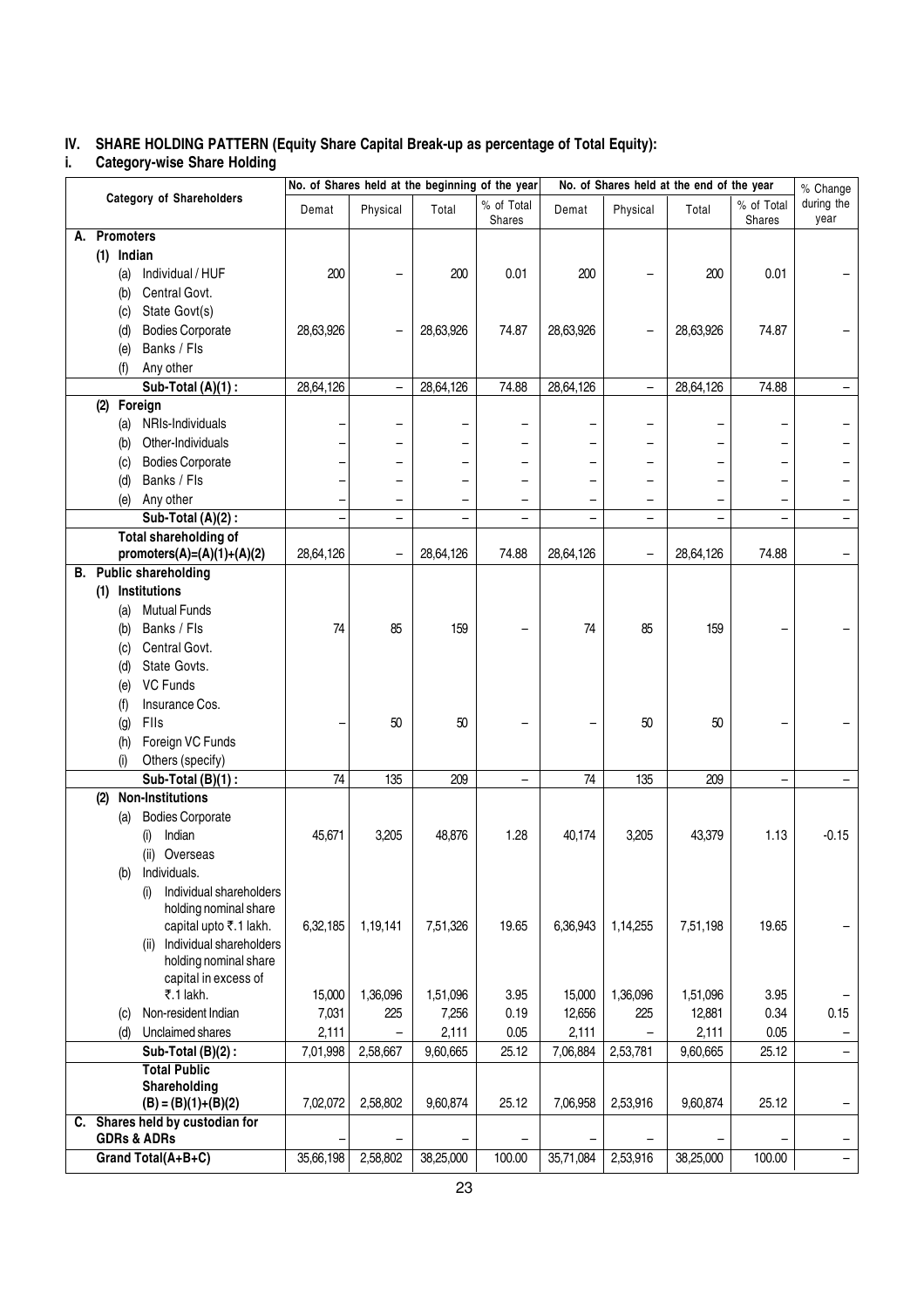# (ii) Shareholding of Promoters

| Shareholder's Name                           | No. of Shares held at the<br>beginning of the year |                                        |                                                          | No. of Shares held at the<br>end of the year |                                          |                                                          |                                |
|----------------------------------------------|----------------------------------------------------|----------------------------------------|----------------------------------------------------------|----------------------------------------------|------------------------------------------|----------------------------------------------------------|--------------------------------|
|                                              | No. of<br>Shares                                   | % of total<br>Shares of the<br>company | % of Shares<br>Pledged/<br>encumbered<br>to total shares | No. of<br>Shares                             | $%$ of total<br>Shares of the<br>company | % of Shares<br>Pledged/<br>encumbered<br>to total shares | % Change<br>during the<br>year |
| A. Krishnamoorthy                            | 50                                                 | 0.001                                  |                                                          | 50                                           | 0.001                                    |                                                          |                                |
| N.Venkataramani                              | 150                                                | 0.004                                  |                                                          | 150                                          | 0.004                                    |                                                          |                                |
| India Pistons Limited<br>3.                  | 12.72.348                                          | 33.264                                 |                                                          | 12.72.348                                    | 33.264                                   |                                                          |                                |
| Amalgamations (P) Limited<br>4.              | 9,69,000                                           | 25.333                                 |                                                          | 9.69.000                                     | 25.333                                   |                                                          |                                |
| Simpson & Company Limited<br>5.              | 6.04.063                                           | 15.792                                 |                                                          | 6.04.063                                     | 15.792                                   |                                                          |                                |
| Sri Rama Vilas Service Ltd<br>6.             | 12.500                                             | 0.327                                  |                                                          | 12.500                                       | 0.327                                    |                                                          |                                |
| Higginbothams (P) Ltd.,                      | 3.975                                              | 0.104                                  |                                                          | 3.975                                        | 0.104                                    |                                                          |                                |
| Associated Printers (Madras) (P) Ltd.,<br>8. | 2.040                                              | 0.053                                  |                                                          | 2.040                                        | 0.053                                    |                                                          |                                |
| Total                                        | 28,64,126                                          | 74.878                                 |                                                          | 28,64,126                                    | 74.878                                   |                                                          |                                |

# (iii) Change in Promoters' Shareholding (please specify, if there is no change) :

|                                                                                                                                        |                  | Shares held at the<br>beginning of the year | <b>Cumulative Shareholding</b><br>during the year |                                        |
|----------------------------------------------------------------------------------------------------------------------------------------|------------------|---------------------------------------------|---------------------------------------------------|----------------------------------------|
| Shareholder's Name                                                                                                                     | No. of<br>Shares | % of total<br>Shares of the<br>company      | No. of<br>Shares                                  | % of total<br>Shares of the<br>company |
| At the beginning of the year                                                                                                           | 28,64,126        | 74.88                                       | 28,64,126                                         | 74.88                                  |
| Date wise Increase / Decrease in Promoters                                                                                             | NIL              | NIL                                         | <b>NIL</b>                                        | NIL                                    |
| Share holding during the year specifying the reasons for increase / decrease<br>(e.g. allotment / transfer / bonus/ sweat equity etc): | N.A.             | N.A.                                        | N.A.                                              | N.A.                                   |
| At the end of the year                                                                                                                 | 28,64,126        | 74.88                                       | 28,64,126                                         | 74.88                                  |

# iv. Shareholding Pattern of top ten Shareholders (other than Directors, Promoters and Holders of GDRs and ADRs): -

|        |                                                                                                |                         | Shares held at the<br>beginning of the year |                  | <b>Cumulative Shareholding</b><br>during the year |
|--------|------------------------------------------------------------------------------------------------|-------------------------|---------------------------------------------|------------------|---------------------------------------------------|
| SI.No. | For each of the Top 10 Shareholders                                                            | No. of<br><b>Shares</b> | % of total<br>Shares of the<br>company      | No. of<br>Shares | % of total<br>Shares of the<br>company            |
| 01)    | Mr.S.Ramasubramanian                                                                           |                         |                                             |                  |                                                   |
|        | At the beginning of the year<br>Date-wise increase / decrease in share-holding during the year | 38,150                  | 0.99                                        |                  |                                                   |
|        | At the end of the year                                                                         | 38,150                  | 0.99                                        |                  |                                                   |
| 02)    | Mr.S.Subramanian                                                                               |                         |                                             |                  |                                                   |
|        | At the beginning of the year                                                                   | 38,000                  | 0.99                                        | -                |                                                   |
|        | Date-wise increase / decrease in share-holding during the year                                 |                         |                                             |                  |                                                   |
|        | At the end of the year                                                                         | 38,000                  | 0.99                                        |                  |                                                   |
| 03)    | Mr.P.V.Sundaram                                                                                |                         |                                             |                  |                                                   |
|        | At the beginning of the year                                                                   | 38,000                  | 0.99                                        | -                |                                                   |
|        | Date-wise increase / decrease in share-holding during the year                                 |                         |                                             |                  |                                                   |
|        | At the end of the year                                                                         | 38,000                  | 0.99                                        |                  |                                                   |
| 04)    | Mr.R.Badrinarayanan                                                                            |                         |                                             |                  |                                                   |
|        | At the beginning of the year                                                                   | 21,946                  | 0.57                                        |                  |                                                   |
|        | Date-wise increase / decrease in share-holding during the year                                 |                         |                                             |                  |                                                   |
|        | At the end of the year                                                                         | 21,946                  | 0.57                                        |                  |                                                   |
| 05)    | Mr.Ajay Girdharilal Bhartiya                                                                   |                         |                                             |                  |                                                   |
|        | At the beginning of the year                                                                   | 15,000                  | 0.39                                        | -                |                                                   |
|        | Date-wise increase / decrease in share-holding during the year                                 |                         |                                             |                  |                                                   |
|        | At the end of the year                                                                         | 15,000                  | 0.39                                        |                  |                                                   |
| 06)    | Mr.Jyoti Haresh Shah                                                                           |                         |                                             |                  |                                                   |
|        | At the beginning of the year                                                                   | 10,000                  | 0.26                                        |                  |                                                   |
|        | Date-wise increase / decrease in share-holding during the year                                 |                         |                                             |                  |                                                   |
|        | At the end of the year                                                                         | 10,000                  | 0.26                                        |                  |                                                   |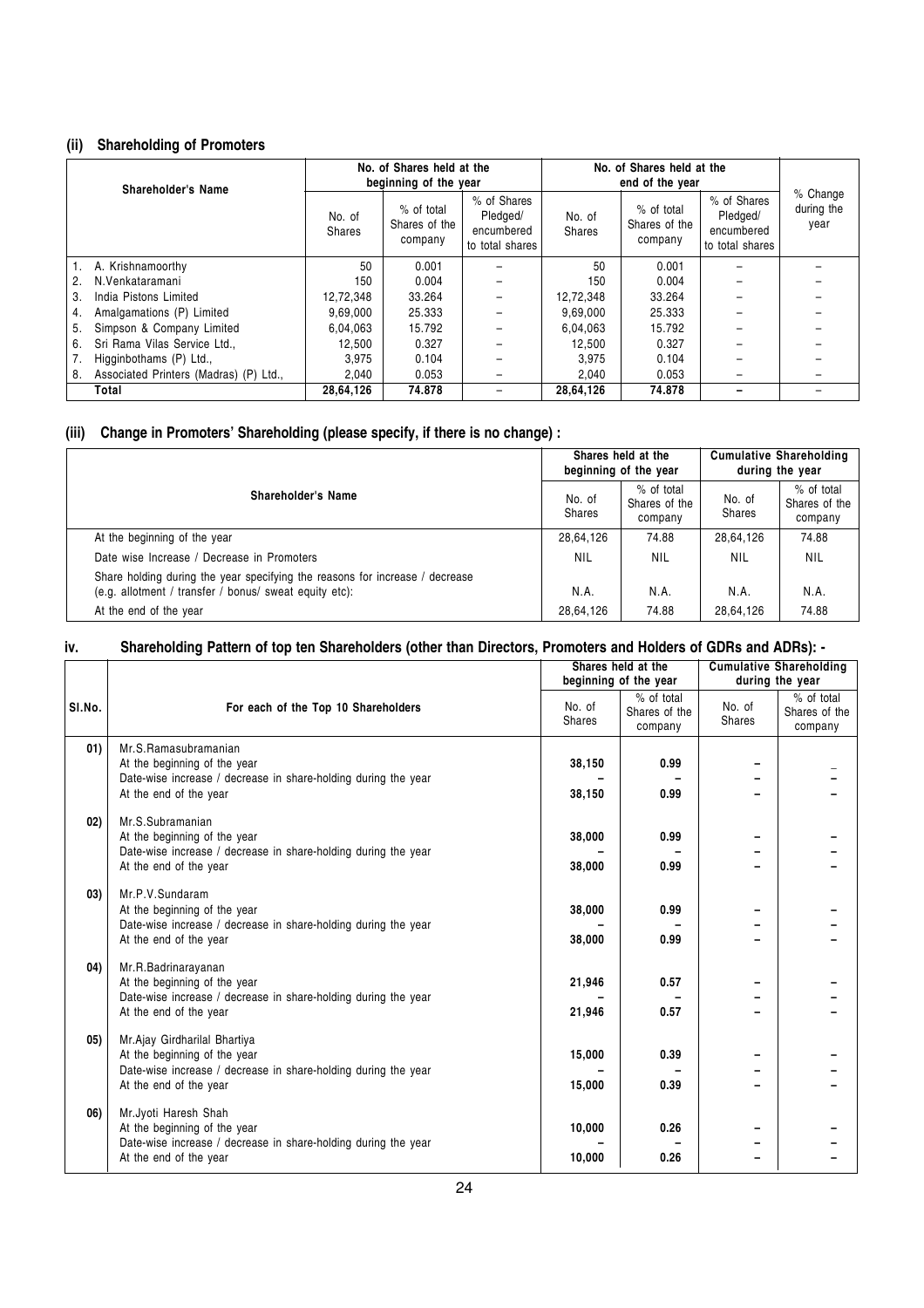|        |                                                                                                                                                         |                              | Shares held at the<br>beginning of the year |                         | <b>Cumulative Shareholding</b><br>during the year |
|--------|---------------------------------------------------------------------------------------------------------------------------------------------------------|------------------------------|---------------------------------------------|-------------------------|---------------------------------------------------|
| SI.No. | For each of the Top 10 Shareholders                                                                                                                     | No. of<br>Shares             | $%$ of total<br>Shares of the<br>company    | No. of<br>Shares        | % of total<br>Shares of the<br>company            |
| 07)    | Mr. Priti Haresh Poladia<br>At the beginning of the year<br>Date-wise increase / decrease in share-holding during the year<br>At the end of the year    | 10,000<br>10,000             | 0.26<br>0.26                                |                         |                                                   |
| (08)   | Mr.A.Krishnamoorthy<br>At the beginning of the year<br>Date-wise increase / decrease in share-holding during the year<br>At the end of the year         | 9,618<br>9,618               | 0.25<br>0.25                                |                         |                                                   |
| 09)    | Mr.Usha Amritlal Jain<br>At the beginning of the year<br>Date-wise increase / decrease in share-holding during the year<br>At the end of the year       | 8,100<br>8,100               | 0.21<br>0.21                                |                         |                                                   |
| 10)    | Mr.Bhupendra P.Shah<br>At the beginning of the year<br>$22nd$ May 2015 - Market purchase<br>$5th$ June 2015 - Market purchase<br>At the end of the year | 4,871<br>344<br>113<br>5,328 | 0.13<br>0.01<br>0.14                        | 4,871<br>5,215<br>5,328 | 0.13<br>0.14<br>0.14                              |

# iv. Shareholding Pattern of top ten Shareholders (other than Directors, Promoters and Holders of GDRs and ADRs): -

# v. Shareholding of Directors and Key Managerial Personnel :

|        |                                                                                                                                                                        |                         | Shares held at the<br>beginning of the year |                         | <b>Cumulative Shareholding</b><br>during the year |
|--------|------------------------------------------------------------------------------------------------------------------------------------------------------------------------|-------------------------|---------------------------------------------|-------------------------|---------------------------------------------------|
| SI.No. | For each of the Directors of the Company and<br>Key Managerial Personnel (KMPs)                                                                                        | No. of<br><b>Shares</b> | $%$ of total<br>Shares of the<br>company    | No. of<br><b>Shares</b> | % of total<br>Shares of the<br>company            |
| 01)    | Mr.A.Krishnamoorthy, Managing Director<br>At the beginning of the year<br>Date-wise increase / decrease in share-holding during the year<br>At the end of the year     | 50<br>50                | 0.001<br>0.001                              |                         |                                                   |
| 02)    | Mr.S.Narayanan, Whole-time Director<br>At the beginning of the year<br>Date-wise increase / decrease in share-holding during the year<br>At the end of the year        | 400<br>400              | 0.010<br>0.010                              |                         |                                                   |
| 03)    | Mr.N.Venkataramani, Director<br>At the beginning of the year<br>Date-wise increase / decrease in share-holding during the year<br>At the end of the year               | 150<br>150              | 0.004<br>0.004                              |                         |                                                   |
| 04)    | Mr.N.Venkataraman, Chief Financial Officer<br>At the beginning of the year<br>Date-wise increase / decrease in share-holding during the year<br>At the end of the year |                         |                                             |                         |                                                   |
| 05)    | Mr.K.Vidhya Shankar, Company Secretary<br>At the beginning of the year<br>Date-wise increase / decrease in share-holding during the year<br>At the end of the year     |                         |                                             |                         |                                                   |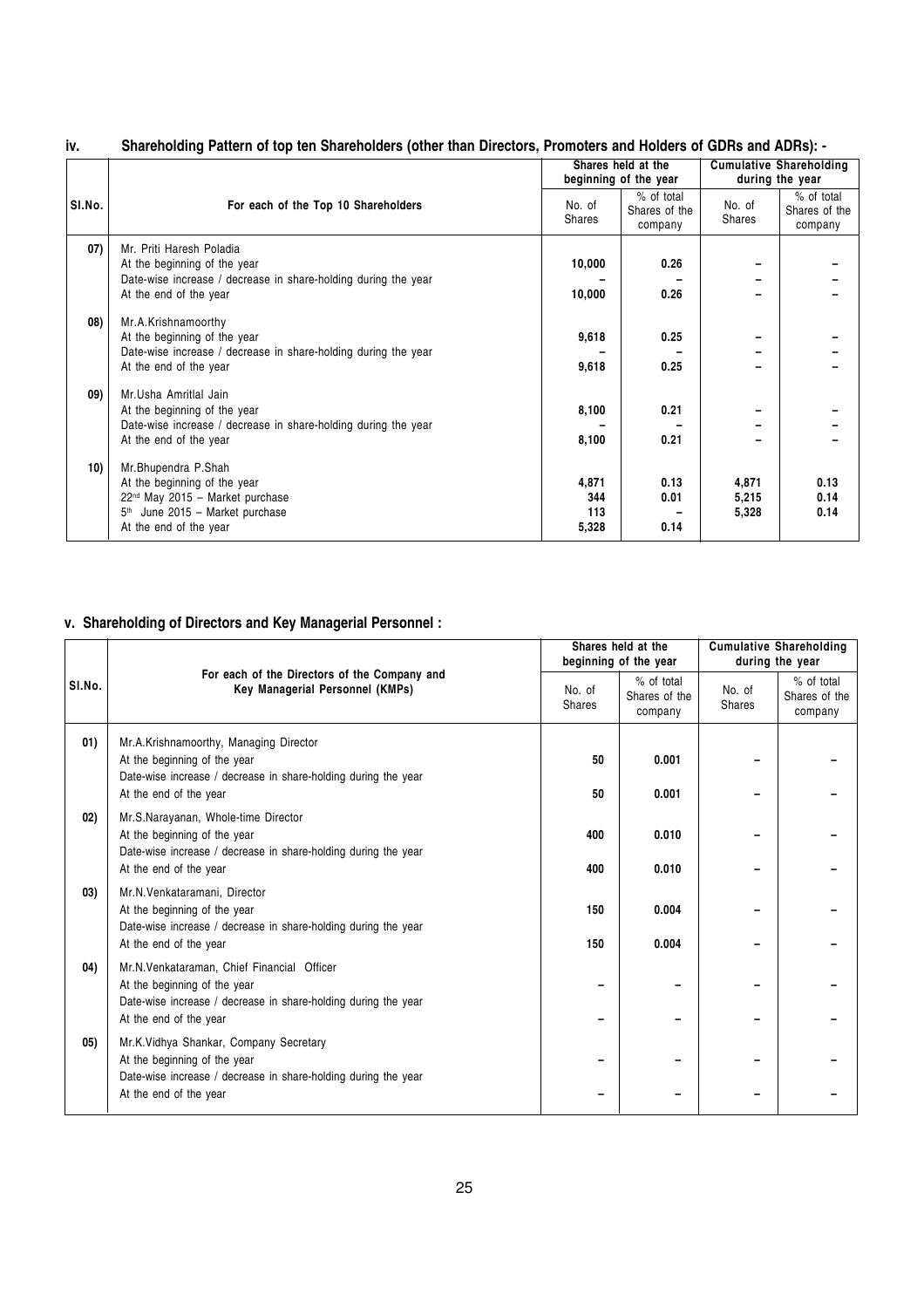# VI. INDEBTEDNESS:

| Indebtedness of the Company including interest outstanding/accrued but not due for payment |                                     |                    |          | (Amount in ₹)                |
|--------------------------------------------------------------------------------------------|-------------------------------------|--------------------|----------|------------------------------|
|                                                                                            | Secured Loans<br>Excluding deposits | Unsecured<br>Loans | Deposits | Total<br><b>Indebtedness</b> |
| Indebtedness at the beginning of the financial year                                        |                                     |                    |          |                              |
| <b>Principal Amount</b><br>(i)                                                             | Nil                                 | Nil                | Nil      | Nil                          |
| (ii)<br>Interest due but not paid                                                          | Nil                                 | Nil                | Nil      | Nil                          |
| (iii)<br>Interest accrued but not due                                                      | Nil                                 | Nil                | Nil      | Nil                          |
| Changes in indebtedness during the year                                                    |                                     |                    |          |                              |
| Addition                                                                                   | Nil @ @                             | Nil                | Nil      | Nil                          |
| Deletion                                                                                   | Nil@@                               | Nil                | Nil      | Nil                          |
| Indebtedness at the end of the financial year                                              |                                     |                    |          |                              |
| (i)<br><b>Principal Amount</b>                                                             | Nil                                 | Nil                | Nil      | Nil                          |
| (ii)<br>Interest due but not paid                                                          | Nil                                 | Nil                | Nil      | Nil                          |
| (iii)<br>Interest accrued but not due                                                      | Nil                                 | Nil                | Nil      | Nil                          |

Indebtedness of the Company including interest outstanding/accrued but not due for payment (Amount in  $\bar{z}$ )

@@ The Company was sanctioned a working capital facility of ₹5.50 Crores by the company's Bankers which was sparingly used to meet the working capital requirements.

# VII. REMUNERATION OF DIRECTORS AND KEY MANAGERIAL PERSONNEL

# (A) Remuneration to Managing Director and Whole-time Director :

|     | Particulars of Remuneration |                                                                                    | Mr.A.Krishnamoorthy<br><b>Managing Director</b>                        | Mr.S. Narayanan<br><b>Whole-time Director</b>                           | <b>Total Amount</b> |
|-----|-----------------------------|------------------------------------------------------------------------------------|------------------------------------------------------------------------|-------------------------------------------------------------------------|---------------------|
| No. |                             |                                                                                    | (₹)                                                                    | (₹)                                                                     | $(\overline{\xi})$  |
|     | <b>Gross Salary</b>         |                                                                                    |                                                                        |                                                                         |                     |
|     | (a)                         | Salary as per provisions contained in Section<br>17(1) of the Income-tax Act, 1961 | 42,00,000/-                                                            | 21,05,000/-                                                             | 63,05,000/-         |
|     | (b)                         | Value of perquisites u/s 17(2) of the Income<br>tax Act, 1961                      | 19,81,620/-                                                            | 29,49,031/-                                                             | 49,30,651/-         |
|     | (c)                         | Profits in lieu of salary under section 17(3) of<br>the Income-tax Act, 1961       |                                                                        | 6,00,000/-                                                              | 6,00,000/-          |
| 2   |                             | Stock Option                                                                       | Nil                                                                    | Nil                                                                     | Nil                 |
| 3   |                             | <b>Sweat Equity</b>                                                                | Nil                                                                    | Nil                                                                     | Nil                 |
| 4   |                             | Commission                                                                         | Nil                                                                    | Nil                                                                     | Nil                 |
| 5   |                             | Others, please specify                                                             | Nil                                                                    | Nil                                                                     | Nil                 |
|     |                             | Total (A)                                                                          | 61,81,620/-                                                            | 56,54,031/-                                                             | 1,18,35,651/-       |
|     |                             | Ceiling as per the Act                                                             | As per Schedule V<br>to the Companies<br>Act, $2013 -$<br>₹120.00 lacs | As per Schedule V<br>to the Companies<br>Act, $2013 -$<br>₹ 120.00 lacs | ₹ 120.00 lacs each  |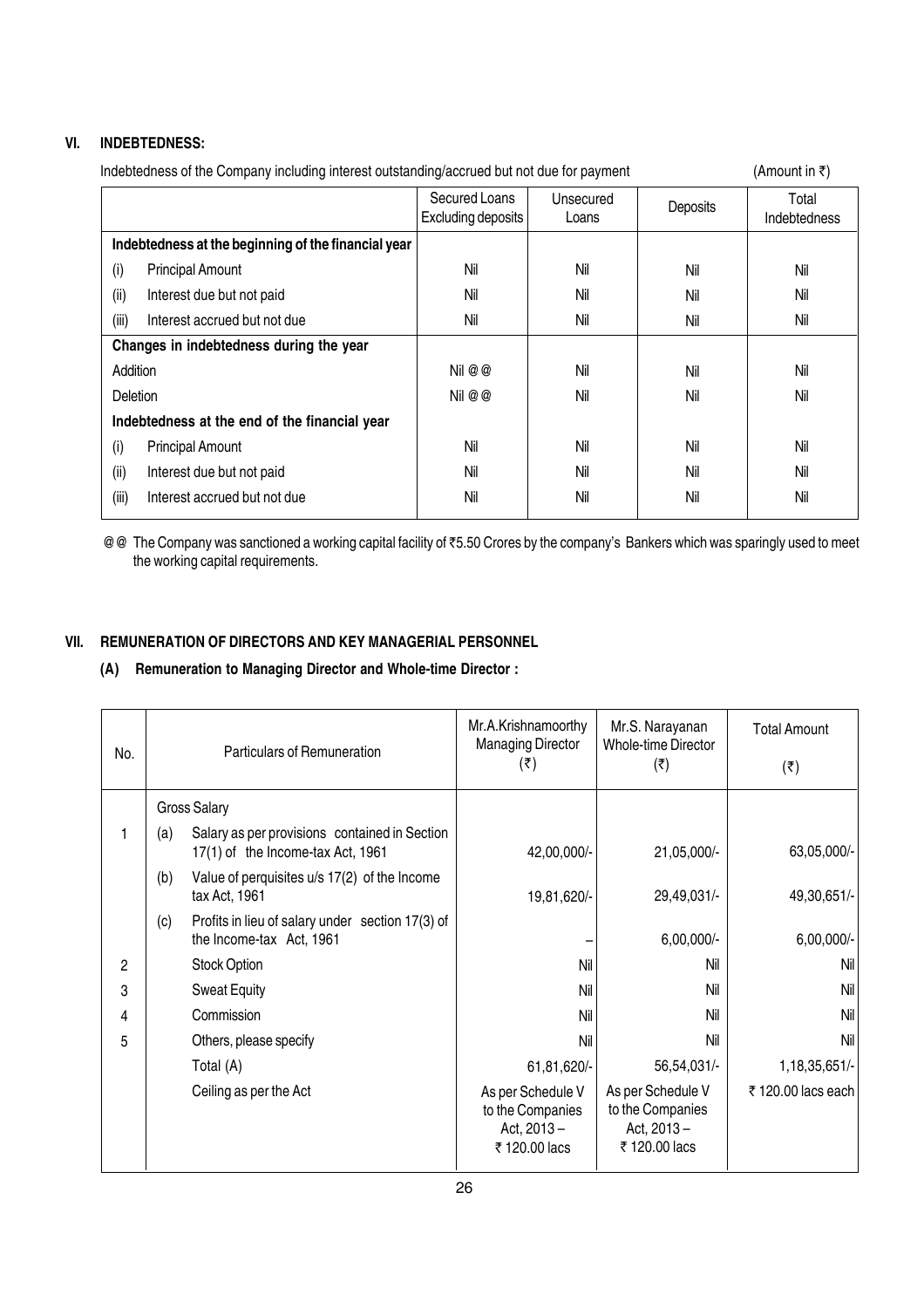# B. Remuneration to other Directors:

# (i) Independent Directors

| No. | Particulars of Remuneration                     | Name of the Directors                                                                                 | <b>Sitting Fees</b><br>(₹)                           | <b>Total Amount</b><br>$(\overline{\mathbf{z}})$   |
|-----|-------------------------------------------------|-------------------------------------------------------------------------------------------------------|------------------------------------------------------|----------------------------------------------------|
|     | Fee for attending Board /<br>Committee meetings | Mr. P.M. Venkatasubramanian<br>Mr. Krishna Srinivasan<br>Mr. R. Vijayaraghavan<br>Dr. Sandhya Shekhar | 1,20,000/-<br>1,40,000/-<br>1,00,000/-<br>40,000/-   | 1,20,000/-<br>1,40,000/-<br>1,00,000/-<br>40,000/- |
|     | Commission                                      | Mr. P.M. Venkatasubramanian<br>Mr. Krishna Srinivasan<br>Mr. R. Vijayaraghavan<br>Dr. Sandhya Shekhar | 1,50,000/-<br>1,50,000/-<br>1,50,000/-<br>65,000/-   | 1,50,000/-<br>1,50,000/-<br>1,50,000/-<br>65,000/- |
|     | Others - Independent Directors<br>Meeting       | Mr. P.M. Venkatasubramanian<br>Mr. Krishna Srinivasan<br>Mr. R. Vijayaraghavan<br>Dr. Sandhya Shekhar | $10,000/-$<br>$10,000/-$<br>$10,000/-$<br>$10,000/-$ | 10,000/-<br>10,000/-<br>$10,000/-$<br>10,000/-     |
|     | Total (1)                                       |                                                                                                       | $9,55,000/-$                                         | $9,55,000/-$                                       |

# (ii) Other Non-Executive Directors

| No. | Particulars of Remuneration                      | Name of the Directors                 | <b>Sitting Fees</b><br>(₹) | <b>Total Amount</b><br>(₹) |
|-----|--------------------------------------------------|---------------------------------------|----------------------------|----------------------------|
| 1.  | Fees for attending Board /<br>Committee meetings | Mr. N. Venkataramani<br>Mr. N.P. Mani | 70,000/-<br>80,000/-       | 70,000/-<br>80,000/-       |
|     | Commission                                       | Mr. N. Venkataramani<br>Mr. N.P. Mani | 1,50,000/-<br>1,50,000/-   | 1,50,000/-<br>1,50,000/-   |
|     | Others, please specify                           |                                       | Nil                        | Nil                        |
|     | Total (2)                                        |                                       | 4,50,000/-                 | 4,50,000/-                 |
|     | Total $(B)=(1+2)$                                |                                       | 14,05,000/-                | 14,05,000/-                |
|     | <b>Total Managerial Remuneration</b>             |                                       |                            |                            |
|     | Overall Ceiling as per Act                       |                                       |                            |                            |

# C. Remuneration to Key Managerial Personnel other than Managing Director / Whole-time Director / Manager:

| No. | Particulars of Remuneration                                                            | Key Managerial Personnel       |                          |              |  |
|-----|----------------------------------------------------------------------------------------|--------------------------------|--------------------------|--------------|--|
|     |                                                                                        | <b>Chief Financial Officer</b> | <b>Company Secretary</b> | Total        |  |
| 1.  | <b>Gross Salary</b>                                                                    | ₹                              | ₹                        | ₹            |  |
|     | (a) Salary as per provisions contained in Section<br>17(1) of the Income-tax Act, 1961 | 23, 13, 941/-                  | 11,02,234/-              | 34,16,175/   |  |
|     | Value of perquisites u/s 17(2) of the Income-tax<br>(b)<br>Act. 1961                   | 54,876/-                       | 58,586/-                 | $1,13,462/-$ |  |
|     | Profits in lieu of salary under section 17(3) of the<br>(c)<br>Income-tax Act, 1961    | $3,00,000/-$                   | 40,000/-                 | $3,40,000/-$ |  |
| 2.  | Stock Option                                                                           | Nil                            | Nil                      | Nil          |  |
| 3.  | <b>Sweat Equity</b>                                                                    | Nil                            | Nil                      | Nil          |  |
| 4.  | Commission                                                                             | Nil                            | Nil                      | Nil          |  |
| 5   | Others, please specify                                                                 | Nil                            | Nil                      | Nil          |  |
|     | Total                                                                                  | 26,68,817/-                    | 12,00,820/-              | 38,69,637/-  |  |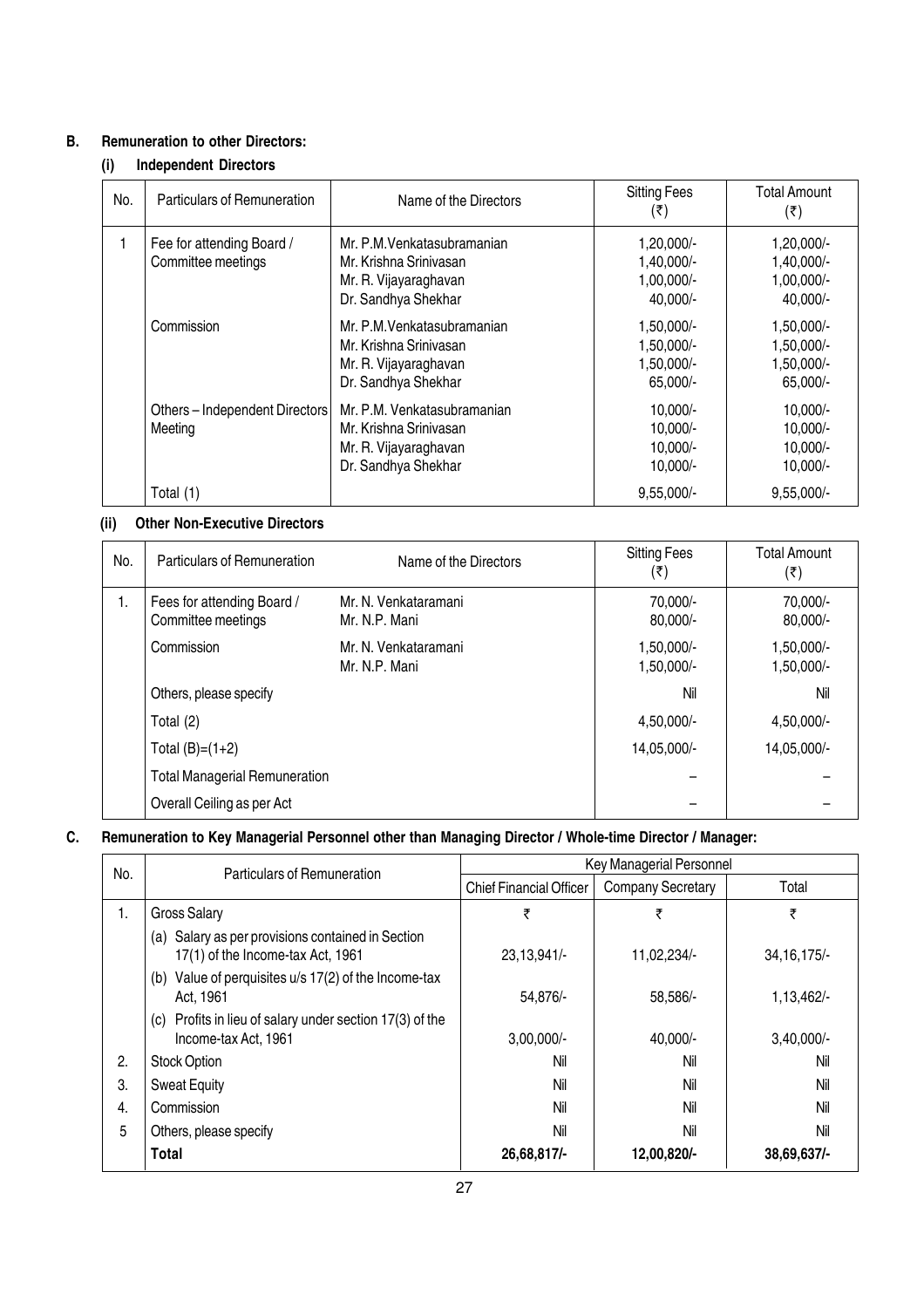# VIII. Penalties / Punishment / Compounding of offences

| Type                                 | Section of the<br>Companies Act | <b>Brief Description</b> | Details of Penalty /<br>Punishment /<br>compounding fees<br>imposed | Authority (RD /<br>NCLT / Court) | Appeal made, if<br>any (give details) |
|--------------------------------------|---------------------------------|--------------------------|---------------------------------------------------------------------|----------------------------------|---------------------------------------|
| Penalty<br>Punishment<br>Compounding |                                 |                          | Nil                                                                 |                                  |                                       |

# Other officers in default

| Type        | Section of the<br>Companies Act | <b>Brief Description</b> | Details of Penalty /<br>Punishment/<br>compounding fees<br>imposed | Authority (RD /<br>NCLT / Court) | Appeal made, if<br>any (give details) |
|-------------|---------------------------------|--------------------------|--------------------------------------------------------------------|----------------------------------|---------------------------------------|
| Penalty     |                                 |                          |                                                                    |                                  |                                       |
| Punishment  |                                 |                          | Nil                                                                |                                  |                                       |
| Compounding |                                 |                          |                                                                    |                                  |                                       |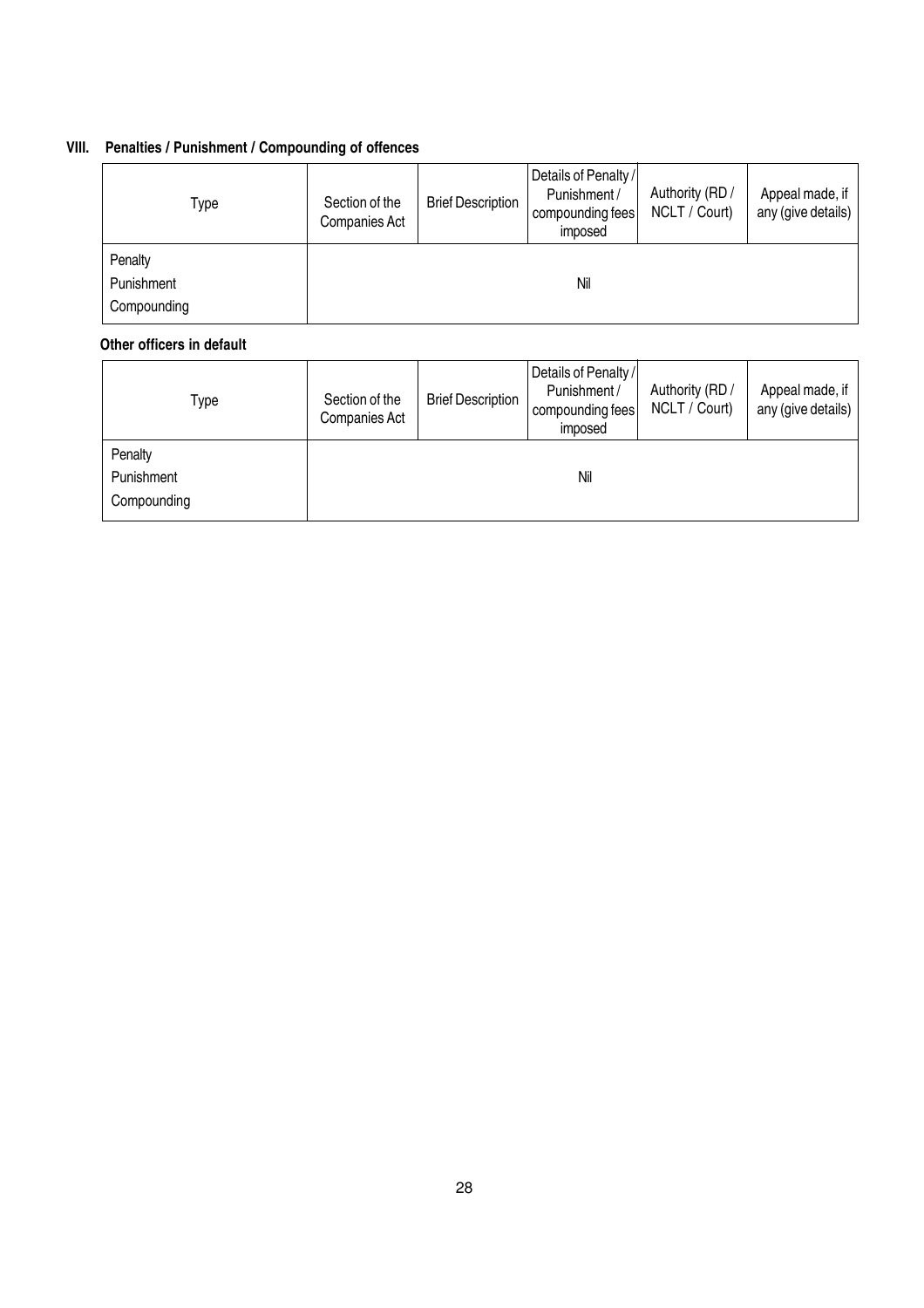# ANNEXURE - G TO THE DIRECTORS' REPORT :

# **SECRETARIAL AUDIT REPORT**

(Pursuant to Section 204(1) of the Companies Act, 2013 read with Rule 9 of the Companies (Appointment and Remuneration of Managerial Personnel) Rules, 2014

for the Financial Year ended 31<sup>st</sup> March, 2016

To,

The Members, Bimetal Bearings Limited, Huzur Gardens, Sembium, Chennai – 600 011.

We have conducted the Secretarial Audit of the compliance of applicable statutory provisions and the adherence to good corporate practices by Bimetal Bearings Limited (hereinafter called "the Company") (CIN.L29130TN1961PLC004466). Secretarial Audit was conducted for the financial year ended on 31st March 2016 in a manner that provided us reasonable basis for evaluating the corporate conduct / statutory compliances and expressing our opinion thereon.

On the basis of the above and on our verification of documents, books, papers, minutes, forms and returns filed and other records maintained by the Company and also the information provided by the Company, its officers, agents and authorised representatives during the conduct of the audit, we hereby report that in our opinion, the Company has, during the period covered under the audit as aforesaid, complied with the statutory provisions listed hereunder and also that the Company has proper Board processes and compliance mechanism in place to the extent, in the manner and subject to the reporting made hereinafter.

We have examined the books, papers, minute books, forms and returns filed and other records maintained by the Company for the financial year ended 31st March 2016 according to the provisions of:

- (i) The Companies Act, 2013 (the Act) and the Rules made there under and the Companies Act, 1956 and the Rules made there under to the extent applicable.
- (ii) The Securities Contracts (Regulation) Act, 1956 and the Rules made there under.
- (iii) The Depositories Act, 1996 and the Regulations and Bye-Laws framed there under.
- (iv) The following Regulations and Guidelines prescribed under Securities and Exchange Board of India Act, 1992:
	- (a) The Securities and Exchange Board of India (Substantial Acquisition of Shares and Takeovers) Regulations, 2011.
	- (b) The Securities and Exchange Board of India (Prohibition of Insider Trading) Regulations, 2015.
	- (c) The Securities and Exchange Board of India (Registrar to an Issue and Share Transfer Agents) Regulations, 1993 regarding Companies Act and dealing with client.
- (v) We have also examined compliance with the applicable clauses of the following:
	- (a) the Secretarial Standards 1 & 2 issued by the Institute of Company Secretaries of India.
	- (b) Listing Agreement entered into with Stock Exchanges.
	- (c) SEBI (Listing Obligations and Disclosure Requirements) Regulations, 2015.
- (vi) Based on the information and explanation provided, the Company had no transactions during the period covered under the Audit requiring the compliance of the provisions of:
	- (a) The Securities and Exchange Board of India (Issue of Capital and Disclosure Requirements) Regulations, 2009.
	- (b) The Foreign Exchange Management Act, 1999 and the Rules and Regulations made there under to the extent of Foreign Direct Investment, Overseas Direct Investment and External Commercial Borrowings.
	- (c) The Securities and Exchange Board of India (Share Based Employee Benefits) Regulations, 2014.
	- (d) The Securities and Exchange Board of India (Issue and Listing of Debt Securities) Regulations, 2008.
	- (e) The Securities and Exchange Board of India (Delisting of Equity Shares) Regulations, 2009.
	- (f) The Securities and Exchange Board of India (Buy Back of Securities) Regulations, 1998.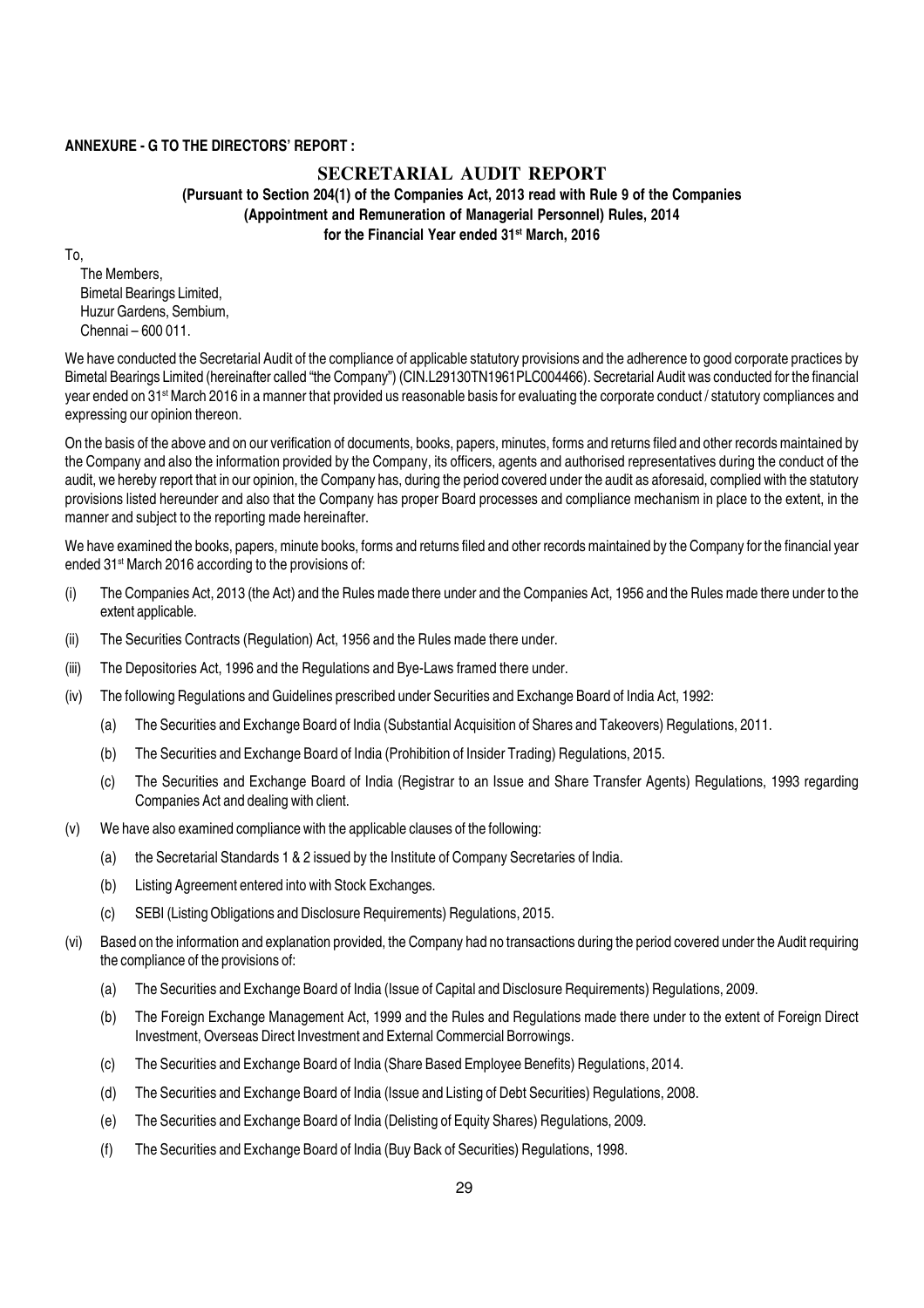- (vii) On consideration of the business undertaken by the Company, in our opinion, we do not find any specific Law, Rule or Regulation, that specifically governs or regulates the business of the Company. Hence the question of an audit of the compliance of the same and reporting does not arise.
- (viii) During the period under review the Company has complied with the provisions of the Act, Rules, Regulations, Guidelines, Standards, etc.

#### We further report that

The Board of Directors of the Company is duly constituted with the proper balance of Executive Directors, Non-Executive Directors and Independent Directors. The changes in the composition of the Board of Directors that took place during the period covered under the Audit were carried out in compliance with the provisions of the Act.

Adequate notice and detailed notes on Agenda was given to all Directors at least seven days in advance to schedule the Board Meetings. There exist a system for seeking and obtaining further information and clarifications on the Agenda items before the Meeting and for meaningful participation at the Meeting.

Majority decision is carried through and recorded as part of the minutes. We understand that there were no dissenting members' views requiring to be captured in the minutes.

We further report that there are adequate systems and processes in the Company commensurate with the size and operations of the Company to monitor and ensure compliance with applicable laws, rules, regulations and guidelines.

We further report that during the period covered under the audit, the Company has no specific actions having a major bearing on the company's affairs in pursuance of the above referred laws, rules, regulations, guidelines, referred to above.

For KSR & Co Company Secretaries LLP K.S. Ravichandran Place : Bangalore **Partner** Date : 26th May 2016 (FCS: 3675: CP: 2160)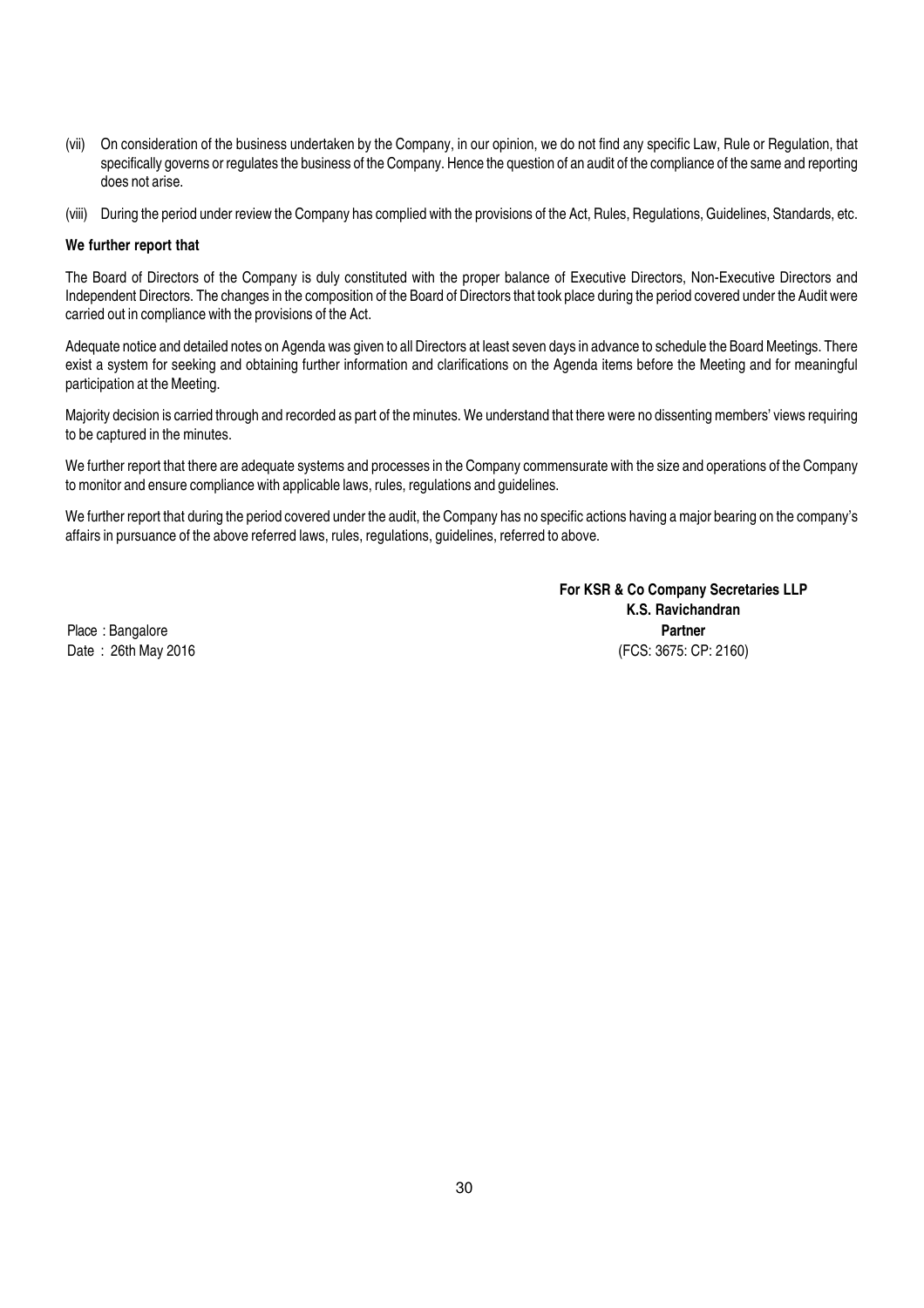# INDEPENDENT AUDITORS' REPORT

# To the Members of Bimetal Bearings Limited

# Report on the Standalone Financial Statements

1. We have audited the accompanying standalone financial statements of Bimetal Bearings Limited ("the Company"), which comprise the Balance Sheet as at March 31, 2016, the Statement of Profit and Loss, the Cash Flow Statement for the year then ended, and a summary of the significant accounting policies and other explanatory information.

# Management's Responsibility for the Standalone Financial Statements

2. The Company's Board of Directors is responsible for the matters stated in Section 134(5) of the Companies Act, 2013 ("the Act") with respect to the preparation of these standalone financial statements to give a true and fair view of the financial position, financial performance and cash flows of the Company in accordance with the accounting principles generally accepted in India, including the Accounting Standards specified under Section 133 of the Act, read with Rule 7 of the Companies (Accounts) Rules, 2014. This responsibility also includes maintenance of adequate accounting records in accordance with the provisions of the Act for safeguarding of the assets of the Company and for preventing and detecting frauds and other irregularities; selection and application of appropriate accounting policies; making judgements and estimates that are reasonable and prudent; and design, implementation and maintenance of adequate internal financial controls, that were operating effectively for ensuring the accuracy and completeness of the accounting records, relevant to the preparation and presentation of the financial statements that give a true and fair view and are free from material misstatement, whether due to fraud or error.

# Auditors' Responsibility

- 3. Our responsibility is to express an opinion on these standalone financial statements based on our audit.
- 4. We have taken into account the provisions of the Act and the Rules made thereunder including the accounting standards and matters which are required to be included in the audit report.
- 5. We conducted our audit in accordance with the Standards on Auditing specified under Section 143(10) of the Act and other applicable authoritative pronouncements issued by the Institute of Chartered Accountants of India. Those Standards and pronouncements require that we comply with ethical requirements and plan and perform the audit to obtain reasonable assurance about whether the financial statements are free from material misstatement.
- 6. An audit involves performing procedures to obtain audit evidence about the amounts and the disclosures in the financial statements. The procedures selected depend on the auditors' judgment, including the assessment of the risks of material misstatement of the financial statements, whether due to fraud or error. In making those risk assessments, the auditor considers internal financial control relevant to the Company's preparation of the financial statements that give a true and fair view, in order to design audit procedures that are appropriate in the circumstances. An audit also includes evaluating the appropriateness of the accounting policies used and the reasonableness of the accounting estimates made by the Company's Directors, as well as evaluating the overall presentation of the financial statements.
- 7. We believe that the audit evidence we have obtained is sufficient and appropriate to provide a basis for our audit opinion on the standalone financial statements.

# Opinion

8. In our opinion and to the best of our information and according to the explanations given to us, the aforesaid standalone financial statements give the information required by the Act in the manner so required and give a true and fair view in conformity with the accounting principles generally accepted in India, of the state of affairs of the Company as at March 31, 2016, and its profit and its cash flows for the year ended on that date.

# Report on Other Legal and Regulatory Requirements

9. As required by 'the Companies (Auditor's Report) Order, 2016', issued by the Central Government of India in terms of sub-section (11) of section 143 of the Act (hereinafter referred to as the "Order"), and on the basis of such checks of the books and records of the Company as we considered appropriate and according to the information and explanations given to us, we give in the Annexure B a statement on the matters specified in paragraphs 3 and 4 of the Order.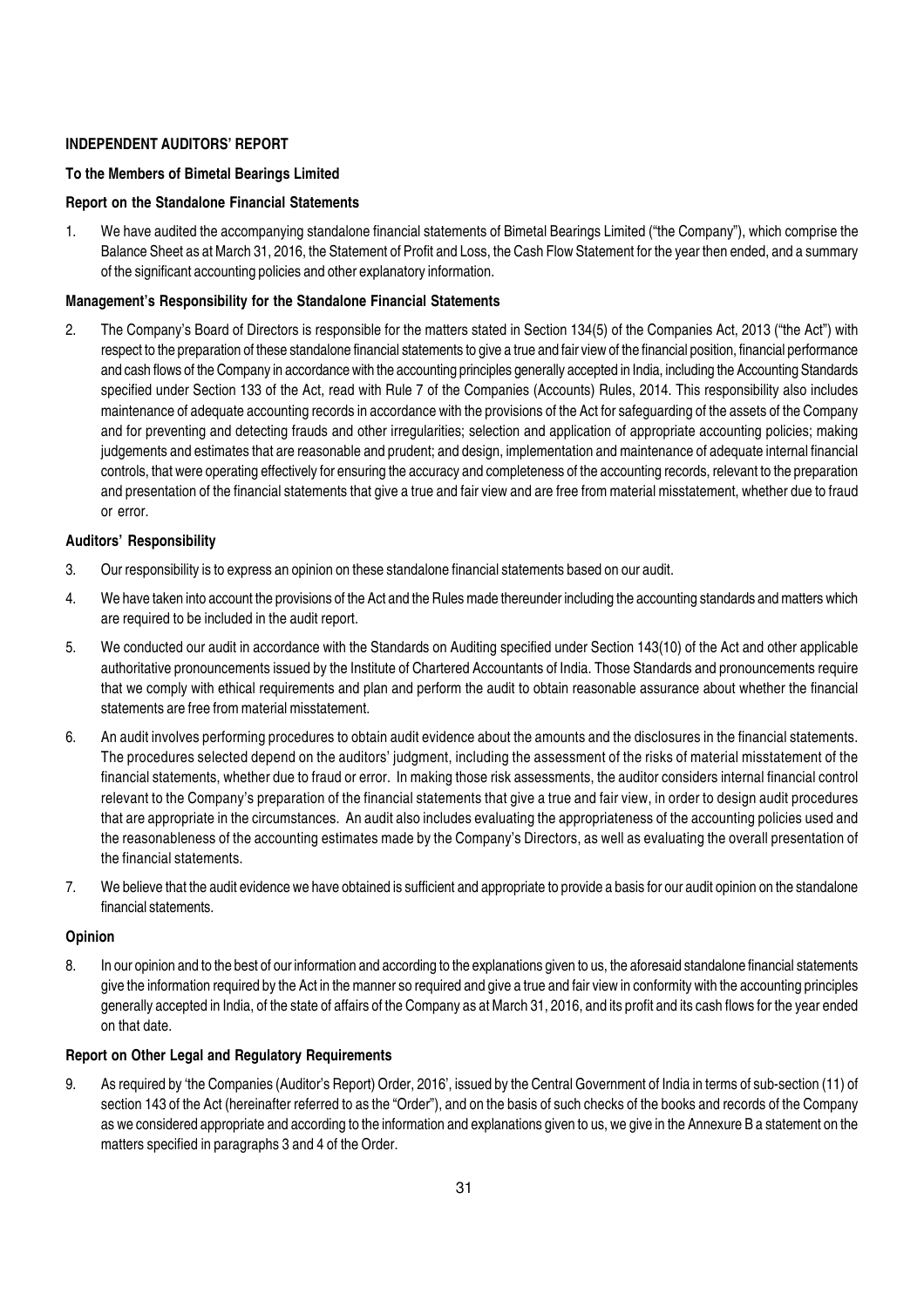- 10. As required by Section 143 (3) of the Act, we report that:
	- (a) We have sought and obtained all the information and explanations which to the best of our knowledge and belief were necessary for the purposes of our audit.
	- (b) In our opinion, proper books of account as required by law have been kept by the Company so far as it appears from our examination of those books.
	- (c) The Balance Sheet, the Statement of Profit and Loss, and the Cash Flow Statement dealt with by this Report are in agreement with the books of account.
	- (d) In our opinion, the aforesaid standalone financial statements comply with the Accounting Standards specified under Section 133 of the Act, read with Rule 7 of the Companies (Accounts) Rules, 2014.
	- (e) On the basis of the written representations received from the directors as on March 31, 2016 taken on record by the Board of Directors, none of the directors is disqualified as on March 31, 2016 from being appointed as a director in terms of Section 164 (2) of the Act.
	- (f) With respect to the adequacy of the internal financial controls over financial reporting of the Company and the operating effectiveness of such controls, refer to our separate Report in Annexure A.
	- (g) With respect to the other matters to be included in the Auditors' Report in accordance with Rule 11 of the Companies (Audit and Auditors) Rules, 2014, in our opinion and to the best of our knowledge and belief and according to the information and explanations given to us:
		- (i) The Company has disclosed the impact, of pending litigations as at March 31, 2016 on its financial position in its standalone financial statements – Refer Note 21;
		- (ii) The Company did not have any long-term contracts, including derivative contracts as at March 31, 2016 for which there were no material foreseeable losses.
		- (iii) There has been no delay in transferring amounts, required to be transferred, to the Investor Education and Protection Fund by the Company during the year ended March 31, 2016.

For Price Waterhouse Chartered Accountants LLP Firm Registration Number: 012754N/N500016 Chartered Accountants

Place : Chennai Partner Partner Partner Partner Partner Partner Partner Partner Partner Partner Partner Partner

Baskar Pannerselvam Date : May 26, 2016 Membership Number : 213126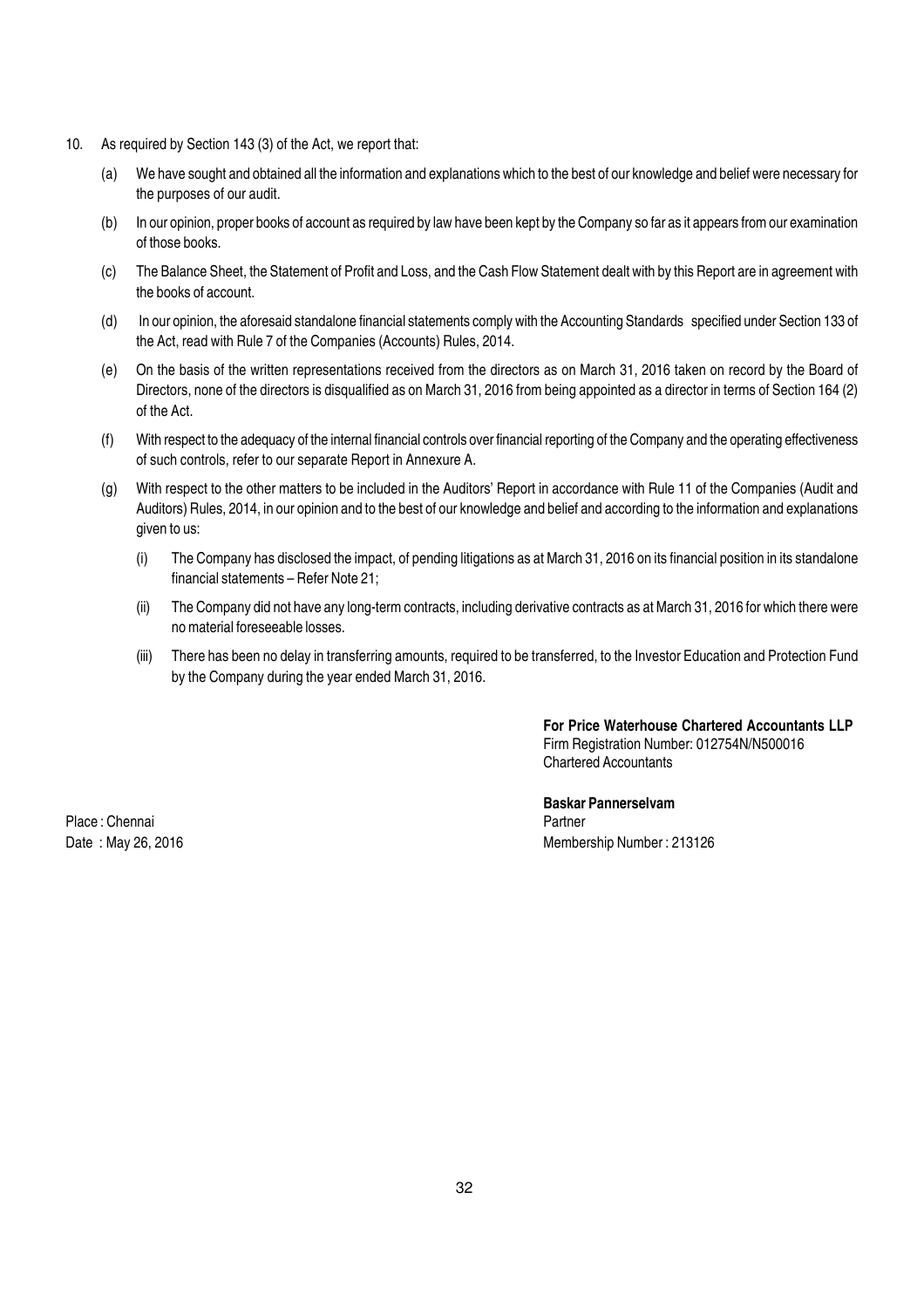#### Annexure A to Independent Auditors' Report

# Referred to in paragraph 10(f) of the Independent Auditors' Report of even date to the members of Bimetal Bearings Limited on the standalone financial statements for the year ended March 31, 2016

#### Report on the Internal Financial Controls under Clause (i) of Sub-section 3 of Section 143 of the Act

1. We have audited the internal financial controls over financial reporting of Bimetal Bearings Limited ("the Company") as of March 31, 2016 in conjunction with our audit of the standalone financial statements of the Company for the year ended on that date.

# Management's Responsibility for Internal Financial Controls

2. The Company's management is responsible for establishing and maintaining internal financial controls based on the internal control over financial reporting criteria established by the Company considering the essential components of internal control stated in the Guidance Note on Audit of Internal Financial Controls Over Financial Reporting issued by the Institute of Chartered Accountants of India (ICAI). These responsibilities include the design, implementation and maintenance of adequate internal financial controls that were operating effectively for ensuring the orderly and efficient conduct of its business, including adherence to Company's policies, the safeguarding of its assets, the prevention and detection of frauds and errors, the accuracy and completeness of the accounting records, and the timely preparation of reliable financial information, as required under the Act.

#### Auditors' Responsibility

- 3. Our responsibility is to express an opinion on the Company's internal financial controls over financial reporting based on our audit. We conducted our audit in accordance with the Guidance Note on Audit of Internal Financial Controls Over Financial Reporting (the "Guidance Note") and the Standards on Auditing deemed to be prescribed under section 143(10) of the Act to the extent applicable to an audit of internal financial controls, both applicable to an audit of internal financial controls and both issued by the ICAI. Those Standards and the Guidance Note require that we comply with ethical requirements and plan and perform the audit to obtain reasonable assurance about whether adequate internal financial controls over financial reporting was established and maintained and if such controls operated effectively in all material respects.
- 4. Our audit involves performing procedures to obtain audit evidence about the adequacy of the internal financial controls system over financial reporting and their operating effectiveness. Our audit of internal financial controls over financial reporting included obtaining an understanding of internal financial controls over financial reporting, assessing the risk that a material weakness exists, and testing and evaluating the design and operating effectiveness of internal control based on the assessed risk. The procedures selected depend on the auditor's judgement, including the assessment of the risks of material misstatement of the financial statements, whether due to fraud or error.
- 5. We believe that the audit evidence we have obtained is sufficient and appropriate to provide a basis for our audit opinion on the Company's internal financial controls system over financial reporting.

#### Meaning of Internal Financial Controls Over Financial Reporting

6. A Company's internal financial control over financial reporting is a process designed to provide reasonable assurance regarding the reliability of financial reporting and the preparation of financial statements for external purposes in accordance with generally accepted accounting principles. A Company's internal financial control over financial reporting includes those policies and procedures that (1) pertain to the maintenance of records that, in reasonable detail, accurately and fairly reflect the transactions and dispositions of the assets of the Company; (2) provide reasonable assurance that transactions are recorded as necessary to permit preparation of financial statements in accordance with generally accepted accounting principles, and that receipts and expenditures of the Company are being made only in accordance with authorisations of management and directors of the Company; and (3) provide reasonable assurance regarding prevention or timely detection of unauthorised acquisition, use, or disposition of the Company's assets that could have a material effect on the financial statements.

#### Inherent Limitations of Internal Financial Controls Over Financial Reporting

7. Because of the inherent limitations of internal financial controls over financial reporting, including the possibility of collusion or improper management override of controls, material misstatements due to error or fraud may occur and not be detected. Also, projections of any evaluation of the internal financial controls over financial reporting to future periods are subject to the risk that the internal financial control over financial reporting may become inadequate because of changes in conditions, or that the degree of compliance with the policies or procedures may deteriorate.

#### Opinion

8. In our opinion, the Company has, in all material respects, an adequate internal financial controls system over financial reporting and such internal financial controls over financial reporting were operating effectively as at March 31, 2016, based on the internal control over financial reporting criteria established by the Company considering the essential components of internal control stated in the Guidance Note on Audit of Internal Financial Controls Over Financial Reporting issued by the Institute of Chartered Accountants of India.

> For Price Waterhouse Chartered Accountants LLP Firm Registration Number: 012754N/N500016 Chartered Accountants

Baskar Pannerselvam Date : May 26, 2016 Membership Number : 213126

Place : Chennai Partner Partner Partner Partner Partner Partner Partner Partner Partner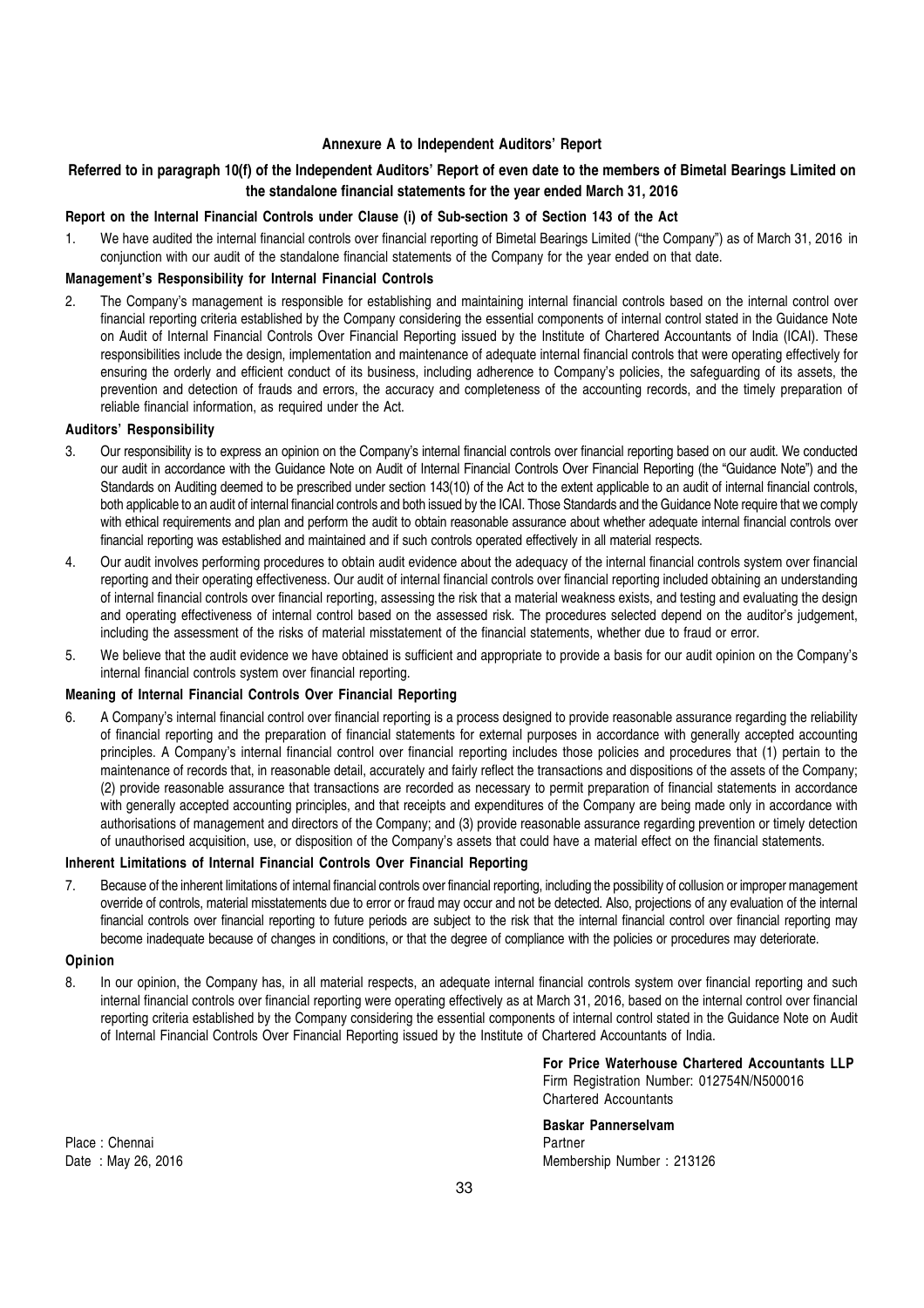# Annexure B to Independent Auditors' Report

Referred to in paragraph 9 of the Independent Auditors' Report of even date to the members of Bimetal Bearings Limited on the standalone financial statements as of and for the year ended March 31, 2016.

- i. (a) The Company is maintaining proper records showing full particulars, including quantitative details and situation, of fixed assets.
	- (b) The fixed assets are physically verified by the Management according to a phased programme designed to cover all the items over a period of 3 years which, in our opinion, is reasonable having regard to the size of the Company and the nature of its assets. Pursuant to the programme, a portion of the fixed assets has been physically verified by the Management during the year and no material discrepancies have been noticed on such verification.
	- (c) The title deeds of immovable properties, as disclosed in Note 10 on fixed assets to the financial statements, are held in the name of the Company.
- ii. The physical verification of inventory excluding stocks with third parties have been conducted at reasonable intervals by the Management during the year. In respect of inventory lying with third parties, these have substantially been confirmed by them. The discrepancies noticed on physical verification of inventory as compared to book records were not material.
- iii. The Company has not granted any loans, secured or unsecured, to companies, firms, Limited Liability Partnerships or other parties covered in the register maintained under Section 189 of the Act. Therefore, the provisions of Clause 3(iii), (iii)(a), (iii)(b) and (iii)(c) of the Order are not applicable to the Company.
- iv. In our opinion, and according to the information and explanations given to us, the Company has complied with the provisions of Section 185 and 186 of the Companies Act, 2013 to the extent applicable, in respect of the loans and investments made, and guarantees and security provided by it.
- v. The Company has not accepted any deposits from the public within the meaning of Sections 73, 74, 75 and 76 of the Act and the Rules framed there under to the extent notified.
- vi. Pursuant to the rules made by the Central Government of India, the Company is required to maintain cost records as specified under Section 148(1) of the Act in respect of its products. We have broadly reviewed the same, and are of the opinion that, prima facie, the prescribed accounts and records have been made and maintained. We have not, however, made a detailed examination of the records with a view to determine whether they are accurate or complete.
- vii. (a) According to the information and explanations given to us and the records of the Company examined by us, in our opinion, the Company is generally regular in depositing undisputed statutory dues in respect of income tax, service tax and duty of excise though there has been a slight delay in a few cases, and is regular in depositing undisputed statutory dues, including provident fund, employees' state insurance, sales tax, duty of customs, value added tax, cess and other material statutory dues, as applicable, with the appropriate authorities.
	- (b) According to the information and explanations given to us and the records of the Company examined by us, there are no dues of service tax, duty of customs and value added tax which have not been deposited on account of any dispute. The particulars of dues of income tax, sales tax and duty of excise as at March 31, 2016 which have not been deposited on account of a dispute, are as follows:

| Name of the<br><b>Statute</b>             | Nature of<br>dues | Amount<br>(₹)* | Period to which the<br>amount relates                       | Forum where the dispute<br>is pending                            |
|-------------------------------------------|-------------------|----------------|-------------------------------------------------------------|------------------------------------------------------------------|
| Income Tax Act, 1961                      | Income Tax        | 66,62,970      | Assessment Year 2004-05.<br>2007-08, 2008-09<br>and 2010-11 | IncomeTax Appellate<br>Tribunal                                  |
| Income Tax Act, 1961                      | Income Tax        | 19,22,720      | Assessment Year 2011-12                                     | Commissioner of<br>Income Tax (Appeals)                          |
| Income Tax Act, 1961                      | Income Tax        | 19,49,955      | Assessment Year 2006-07                                     | High Court, Madras                                               |
| Tamil Nadu General Sales<br>Tax Act, 1959 | Sales Tax         | 6,86,324       | 1997-1998 and 1998-1999                                     | Sales Tax Appellate Tribunal                                     |
| Central Sales Tax, 1956                   | Sales Tax         | 2,02,294       | 1997-1998 and 1998-1999                                     | Sales Tax Appellate Tribunal                                     |
| Central Sales Tax, 1956                   | Sales Tax         | 65,492         | 2013-14                                                     | <b>Commissioner of Central Excise</b><br>& Service Tax (Appeals) |
| Central Excise Act, 1944                  | Duty of Excise    | 67,92,196      | 2007-2008 to 2011-2012                                      | Customs, Excise and<br>Service Tax Appellate Tribunal            |

\* Net of deposits, as applicable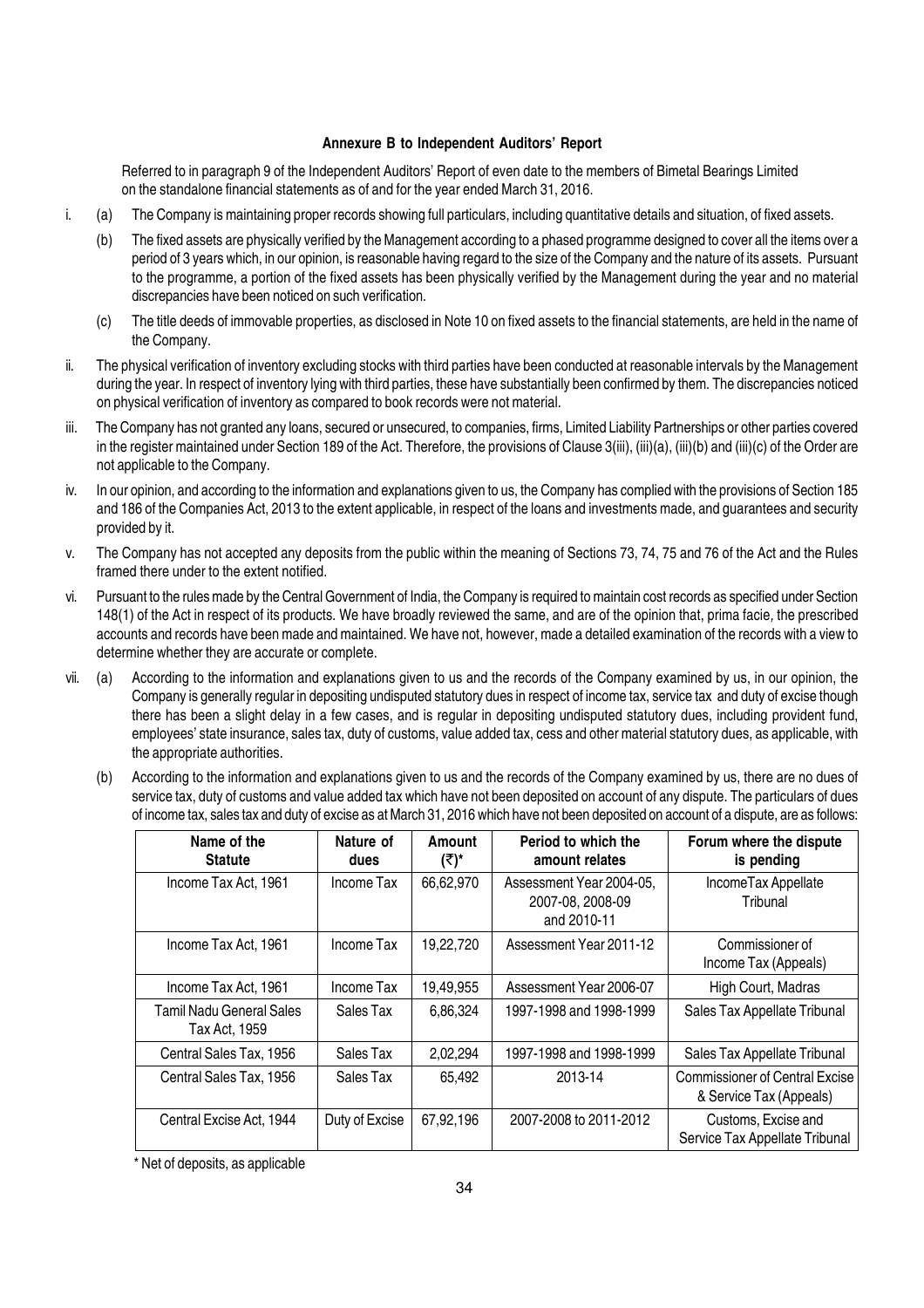- viii. According to the records of the Company examined by us and the information and explanation given to us, the Company has not defaulted in repayment of loans or borrowings to any financial institution or bank or Government or dues to debenture holders as at the balance sheet date.
- ix. The Company has not raised any moneys by way of initial public offer, further public offer (including debt instruments) and term loans. Accordingly, the provisions of Clause 3(ix) of the Order are not applicable to the Company.
- x. During the course of our examination of the books and records of the Company, carried out in accordance with the generally accepted auditing practices in India, and according to the information and explanations given to us, we have neither come across any instance of material fraud by the Company or on the Company by its officers or employees, noticed or reported during the year, nor have we been informed of any such case by the Management.
- xi. The Company has paid/ provided for managerial remuneration in accordance with the requisite approvals mandated by the provisions of Section 197 read with Schedule V to the Act and also refer note 41 to the financial statement.
- xii. As the Company is not a Nidhi Company and the Nidhi Rules, 2014 are not applicable to it, the provisions of Clause 3(xii) of the Order are not applicable to the Company.
- xiii. The Company has entered into transactions with related parties in compliance with the provisions of Sections 177 and 188 of the Act. The details of such related party transactions have been disclosed in the financial statements as required under Accounting Standard (AS) 18, Related Party Disclosures specified under Section 133 of the Act, read with Rule 7 of the Companies (Accounts) Rules, 2014.
- xiv. The Company has not made any preferential allotment or private placement of shares or fully or partly convertible debentures during the year under review. Accordingly, the provisions of Clause 3(xiv) of the Order are not applicable to the Company.
- xv. The Company has not entered into any non- cash transactions with its directors or persons connected with him. Accordingly, the provisions of Clause 3(xv) of the Order are not applicable to the Company.
- xvi. The Company is not required to be registered under Section 45-IA of the Reserve Bank of India Act, 1934. Accordingly, the provisions of Clause 3(xvi) of the Order are not applicable to the Company.

For Price Waterhouse Chartered Accountants LLP Firm Registration Number: 012754N/N500016 Chartered Accountants

Place : Chennai Partner New York 1999 Partner New York 1999 Partner New York 1999 Partner

Baskar Pannerselvam Date : May 26, 2016 Membership Number : 213126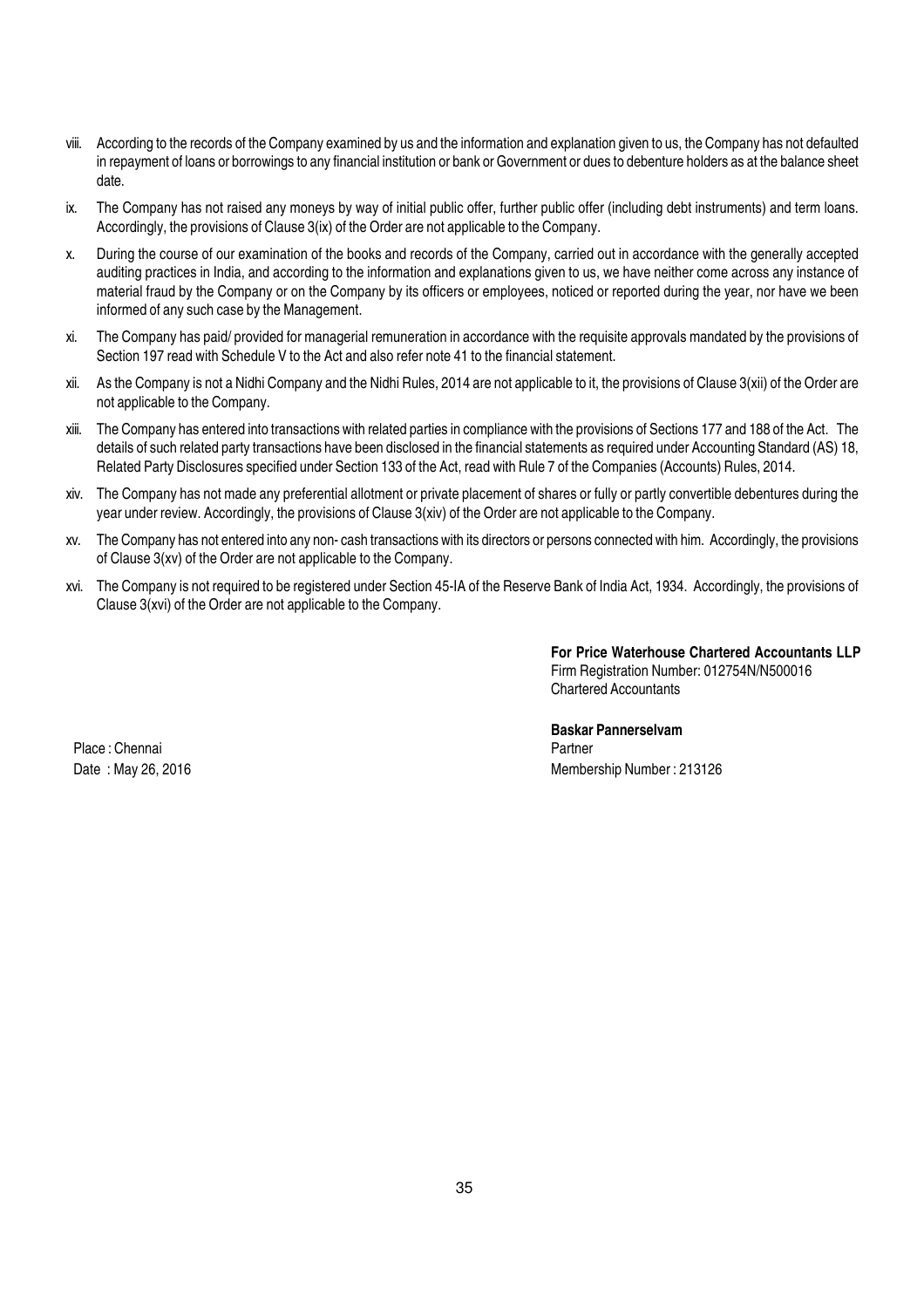#### **Balance Sheet**

(All amounts are in Indian Rupees, unless otherwise stated)

|                                                                            |             |                | As at          |
|----------------------------------------------------------------------------|-------------|----------------|----------------|
|                                                                            | <b>Note</b> | 31 March 2016  | 31 March 2015  |
| <b>Equity and Liabilities</b>                                              |             |                |                |
| Shareholders' funds                                                        |             |                |                |
| Share capital                                                              | 3           | 3,82,50,000    | 3,82,50,000    |
| Reserves and surplus                                                       | 4           | 137,24,57,430  | 1,35,53,84,126 |
|                                                                            |             | 141,07,07,430  | 1,39,36,34,126 |
| <b>Non-current liabilities</b>                                             |             |                |                |
| Deferred tax liabilities (net)                                             | 5           | 3,66,70,000    | 3,50,77,300    |
| Long-term provisions                                                       | 6           | 1,20,00,157    | 1,01,32,800    |
|                                                                            |             | 4,86,70,157    | 4,52,10,100    |
| <b>Current liabilities</b>                                                 |             |                |                |
| Trade payables                                                             | 7           |                |                |
| Total outstanding dues of micro enterprises and small                      |             |                |                |
| enterprises and                                                            |             | 97,25,657      | 73,54,160      |
| Total outstanding dues of creditors other than micro                       |             |                |                |
| enterprises and small enterprises                                          |             | 13,39,82,289   | 14,52,70,635   |
| Other current liabilities                                                  | 8           | 4,07,10,633    | 3,55,47,250    |
| Short-term provisions                                                      | 9           | 4,14,36,854    | 5,10,89,854    |
|                                                                            |             | 22,58,55,433   | 23,92,61,899   |
| <b>TOTAL</b>                                                               |             | 168,52,33,020  | 1,67,81,06,125 |
| <b>Assets</b>                                                              |             |                |                |
| <b>Non-current assets</b>                                                  |             |                |                |
| Fixed assets                                                               |             |                |                |
| Tangible assets                                                            | 10          | 31,86,98,867   | 33,89,59,317   |
| Intangible assets                                                          | 11          | 1,06,63,810    | 1,41,09,052    |
| Capital work-in-progress                                                   |             | 4,14,46,927    | 1,27,52,744    |
| Intangible assets under development                                        |             | 9,41,352       | 9,41,352       |
| Non-current investments                                                    | 12          | 18,94,16,647   | 16,70,03,171   |
| Long-term loans and advances                                               | 13          | 7,97,82,656    | 6,01,41,016    |
| Other non-current assets                                                   | 14          | 3,71,00,000    | 4,80,00,000    |
|                                                                            |             | 67,80,50,259   | 64,19,06,652   |
| <b>Current assets</b>                                                      |             |                |                |
| Current investments                                                        | 15          | 2,14,96,267    | 1,09,57,276    |
| Inventories                                                                | 16          | 41,21,94,788   | 47,55,85,296   |
| Trade receivables                                                          | 17          | 39,53,14,617   | 40,10,75,463   |
| Cash and bank balances                                                     | 18          | 5,38,32,395    | 6,58,74,249    |
| Short-term loans and advances                                              | 19          | 7, 16, 25, 484 | 3,44,32,994    |
| Other current assets                                                       | 20          | 5,27,19,210    | 4,82,74,195    |
|                                                                            |             | 100,71,82,761  | 103,61,99,473  |
| <b>TOTAL</b>                                                               |             | 168,52,33,020  | 167,81,06,125  |
| The accompanying notes are an integral part of these financial statements. |             |                |                |

This is the Balance Sheet referred to in our report of even date.

| For Price Waterhouse Chartered Accountants LLP | For and on behalf of the Board               |  |
|------------------------------------------------|----------------------------------------------|--|
| Firm Registration No: 012754N/N500016          | A.KRISHNAMOORTHY                             |  |
| <b>Chartered Accountants</b>                   | <b>Managing Director</b>                     |  |
| <b>BASKAR PANNERSELVAM</b>                     | N.VENKATARAMANI                              |  |
| Partner                                        | Director                                     |  |
| Membership Number: 213126                      | K.VIDHYA SHANKAR<br><b>Company Secretary</b> |  |
| Place: Chennai                                 | Place: Chennai                               |  |
| Date: May 26, 2016                             | Date: May 26, 2016                           |  |
|                                                | $\sim$                                       |  |

N.VENKATARAMAN Chief Financial Officer KRISHNA SRINIVASAN **Director** S. NARAYANAN Whole-time Director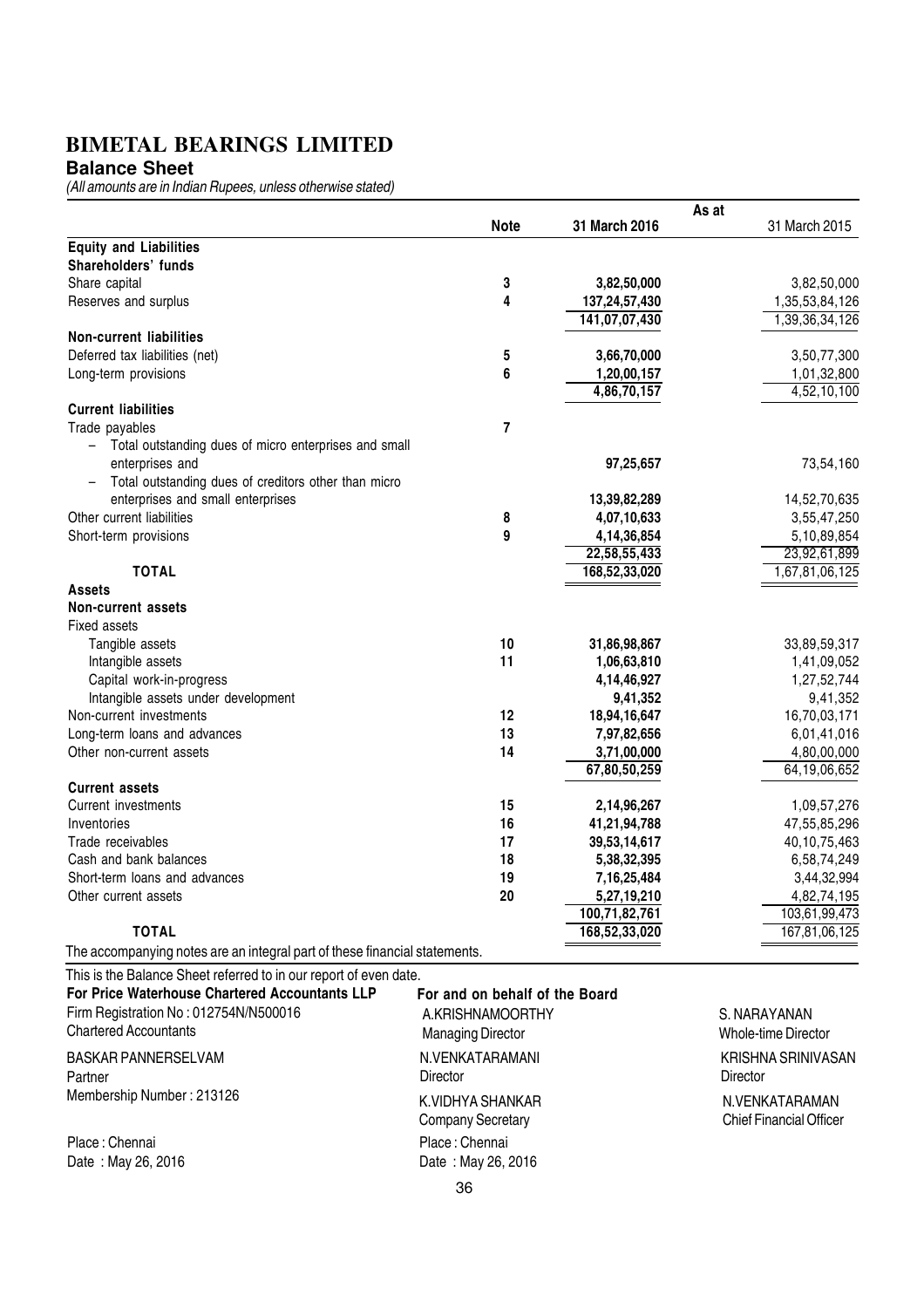#### **Statement of Profit and Loss**

Place : Chennai Date : May 26, 2016

(All amounts are in Indian Rupees, unless otherwise stated)

|                                                                                                                                                                                                             |                                                                                |                 | <b>Year Ended</b>                          |
|-------------------------------------------------------------------------------------------------------------------------------------------------------------------------------------------------------------|--------------------------------------------------------------------------------|-----------------|--------------------------------------------|
| <b>Particulars</b>                                                                                                                                                                                          | <b>Note</b>                                                                    | 31 March 2016   | 31 March 2015                              |
| Revenue from operations (gross)                                                                                                                                                                             | 24                                                                             | 159,86,20,787   | 171,20,55,768                              |
| Less: Excise duty                                                                                                                                                                                           |                                                                                | 15,83,95,703    | 13,97,29,119                               |
| Revenue from operations (net)                                                                                                                                                                               |                                                                                | 144,02,25,084   | 157,23,26,649                              |
| Other income                                                                                                                                                                                                | 25                                                                             | 3,45,75,846     | 5,70,40,666                                |
| <b>TOTAL</b>                                                                                                                                                                                                |                                                                                | 147,48,00,930   | 162,93,67,315                              |
| <b>Expenses:</b>                                                                                                                                                                                            |                                                                                |                 |                                            |
| Cost of materials consumed                                                                                                                                                                                  | 26                                                                             | 72,93,52,266    | 86, 16, 54, 220                            |
| Changes in inventories of finished goods,<br>work-in-progress and stock-in-trade                                                                                                                            | 27                                                                             | (2,62,81,031)   | 96,61,172                                  |
| Purchase of stock-in-trade                                                                                                                                                                                  |                                                                                | 98,47,795       | 19,51,818                                  |
| Employee benefits expense                                                                                                                                                                                   | 28                                                                             | 23, 20, 57, 754 | 21, 12, 35, 167                            |
| Finance costs                                                                                                                                                                                               | 29                                                                             | 19,69,235       | 31,40,346                                  |
| Depreciation and amortisation expense                                                                                                                                                                       | 30                                                                             | 3,95,47,511     | 4,24,63,920                                |
| Other expenses                                                                                                                                                                                              | 31                                                                             | 41,42,95,281    | 42,54,90,591                               |
| <b>TOTAL</b>                                                                                                                                                                                                |                                                                                | 140,07,88,811   | 155,55,97,234                              |
| Profit before exceptional and extraordinary items and tax                                                                                                                                                   |                                                                                | 7,40,12,119     | 7,37,70,081                                |
| Extraordinary items                                                                                                                                                                                         | 32                                                                             | (18, 11, 840)   | 2,36,850                                   |
| Profit before tax                                                                                                                                                                                           |                                                                                | 7,22,00,279     | 7,40,06,931                                |
| Tax expense:                                                                                                                                                                                                |                                                                                |                 |                                            |
| Current tax (Net of reversal relating to earlier years                                                                                                                                                      |                                                                                | 1,90,06,000     | 2,03,11,372                                |
| ₹ Nil, Previous year ₹ 27,38,628)                                                                                                                                                                           |                                                                                |                 |                                            |
| Deferred tax<br>$\qquad \qquad$                                                                                                                                                                             |                                                                                | 15,92,700       | (21, 35, 700)                              |
| Profit for the year                                                                                                                                                                                         |                                                                                | 5, 16, 01, 579  | 5,58,31,259                                |
| Earnings per equity share (Nominal value per share ₹ 10)                                                                                                                                                    | 39                                                                             |                 |                                            |
| <b>Excluding extraordinary items</b>                                                                                                                                                                        |                                                                                |                 |                                            |
| <b>Basic</b>                                                                                                                                                                                                |                                                                                | 13.83           | 14.55                                      |
| <b>Diluted</b>                                                                                                                                                                                              |                                                                                | 13.83           | 14.55                                      |
| Including extraordinary items                                                                                                                                                                               |                                                                                |                 |                                            |
| <b>Basic</b>                                                                                                                                                                                                |                                                                                | 13.49           | 14.60                                      |
| <b>Diluted</b>                                                                                                                                                                                              |                                                                                | 13.49           | 14.60                                      |
| The accompanying notes are an integral part of these financial statements.                                                                                                                                  |                                                                                |                 |                                            |
| This is the Statement of Profit and Loss referred to in our report of even date.<br>For Price Waterhouse Chartered Accountants LLP<br>Firm Registration No: 012754N/N500016<br><b>Chartered Accountants</b> | For and on behalf of the Board<br>A.KRISHNAMOORTHY<br><b>Managing Director</b> |                 | S. NARAYANAN<br><b>Whole-time Director</b> |
| <b>BASKAR PANNERSELVAM</b><br>Partner                                                                                                                                                                       | N.VENKATARAMANI<br>Director                                                    |                 | <b>KRISHNA SRINIVASAN</b><br>Director      |
| Membership Number: 213126                                                                                                                                                                                   | K.VIDHYA SHANKAR                                                               |                 | N.VENKATARAMAN                             |

N.VENKATARAMAN Chief Financial Officer

37

Company Secretary Place : Chennai Date : May 26, 2016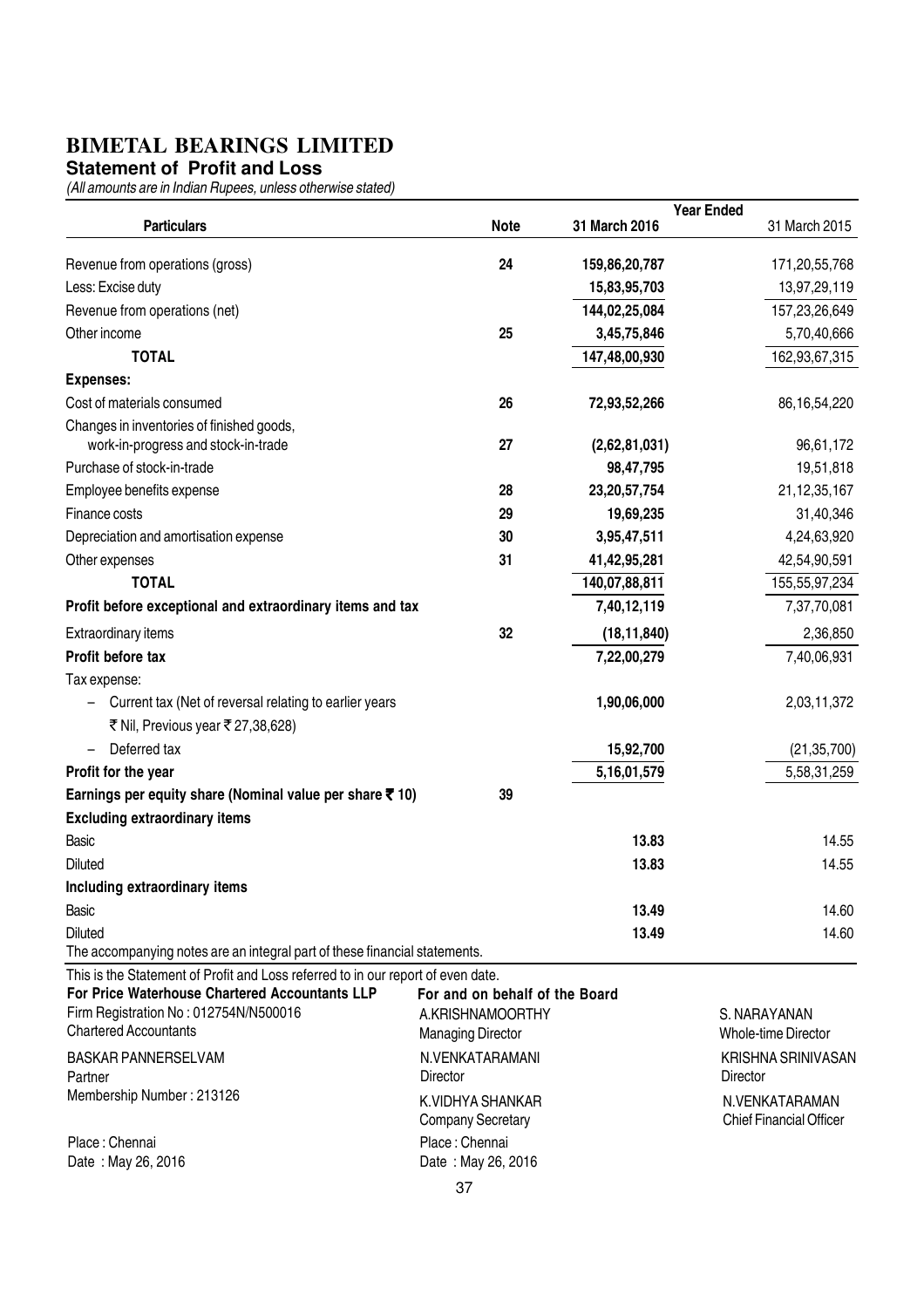**Cash Flow Statement**

| Year ended                                                                                        |                   |
|---------------------------------------------------------------------------------------------------|-------------------|
| 31 March 2016                                                                                     | 31 March 2015     |
| A. Cash Flow from Operating Activities :                                                          |                   |
| Profit before taxation and extraordinary items<br>7,40,12,119                                     | 7,37,70,081       |
| Adjustment for :                                                                                  |                   |
| Depreciation and amortization<br>3,95,47,511                                                      | 4,24,63,920       |
| 19,69,235<br>Interest expenses                                                                    | 31,40,346         |
| Interest income<br>(88, 94, 573)                                                                  | (1,50,56,340)     |
| Dividend income<br>(79, 23, 940)                                                                  | (99, 60, 916)     |
| (Profit)/ Loss on sale of tangible assets<br>5,39,038                                             | (3,96,034)        |
| (Profit)/ Loss on sale of investments (net)<br>(43, 81, 149)                                      | (54, 21, 449)     |
| Bad and doubtful debts written off<br>87,48,239                                                   | 32,340            |
| Unrealised exchange (gain)/loss<br>12,06,864                                                      | (6, 84, 058)      |
| Provision for diminution no longer required written back                                          | (4,75,000)        |
| Liabilities no longer required written back<br>(19, 01, 120)                                      | (73, 97, 951)     |
| 2,89,10,105                                                                                       | 62,44,858         |
| Operating profit before working capital changes<br>10,29,22,224                                   | 8,00,14,939       |
| Adjustments for changes in working capital :                                                      |                   |
| Increase/(Decrease) in Long-term provisions<br>18,67,357                                          | (23, 47, 147)     |
| Increase/(Decrease) in Trade payables<br>(70, 04, 579)                                            | 2,52,85,096       |
| Increase in Other current liabilities<br>37,89,968                                                | 12,23,856         |
| Increase/(Decrease) in Short-term provisions<br>(96, 53, 000)                                     | 25,81,689         |
| (Increase) in Long-term loans and advances<br>(35, 13, 585)                                       | (26, 17, 506)     |
| (Increase)/ Decrease in Other non- current assets<br>26,00,000                                    | (15,00,000)       |
| (Increase)/ Decrease in Inventories<br>6,33,90,508                                                | (7, 38, 40, 138)  |
| (Increase) in Trade receivables<br>(42,05,407)                                                    | (6,68,77,076)     |
| (Increase)/ Decrease in Short-term loans and advances<br>(3,71,92,490)                            | 11,47,220         |
| (Increase)/ Decrease in Other current assets<br>(39, 953)                                         | (43, 81, 349)     |
| 1,00,38,819                                                                                       | (12, 13, 25, 355) |
| 11,29,61,043<br>Cash generated from/ (used in) operations                                         | (4, 13, 10, 416)  |
| Taxes paid (net of refunds)<br>(3,38,65,950)                                                      | (3, 26, 23, 307)  |
| Net cash generated from / (used in) operating activities before                                   |                   |
| extraordinary items<br>7,90,95,093                                                                | (7, 39, 33, 723)  |
| Extraordinary items (Refer Note 32)<br>(18, 11, 840)                                              | 13, 12, 321       |
| Net cash generated from/(used in)operating activities<br>7,72,83,253                              | (7,26,21,402)     |
| <b>B.</b> Cash Flow from Investing Activities                                                     |                   |
| Purchase of assets<br>(4,61,14,583)                                                               | (2,99,88,106)     |
| Sale of tangible assets / consideration on Insurance claim<br>11,90,784                           | 1,02,32,131       |
| Investment in inter-corporate deposits<br>(2,03,00,000)                                           | (9,88,00,000)     |
| Maturity of inter-corporate deposits<br>2,28,00,000                                               | 18,83,00,000      |
| Purchase of investments<br>(14, 90, 21, 263)                                                      | (8, 11, 85, 573)  |
| Sale of investments<br>12,04,49,945                                                               | 11,26,43,675      |
| Investment in fixed deposits with Banks with maturity period of more than 3 months<br>(26,00,000) | (26,00,000)       |
| Maturity of fixed deposits with Banks with maturity period of more than 3 months                  | 35,00,000         |
| Interest received<br>1,02,89,511                                                                  | 1,59,69,024       |
| Dividend received<br>79,23,940                                                                    | 99,60,916         |
| Net Cash from / (used in) Investing Activities<br>(5,53,81,666)                                   | 12,80,32,067      |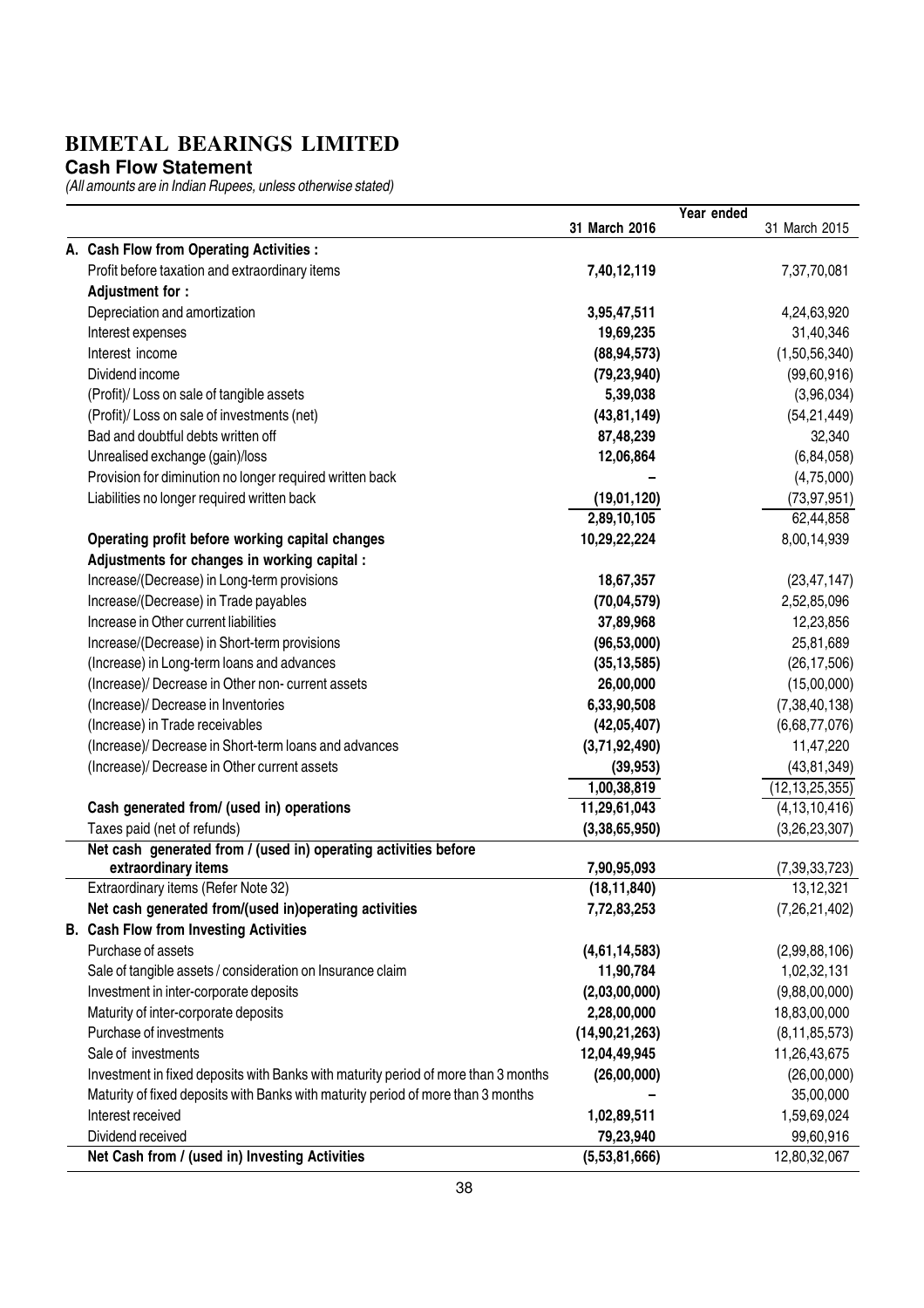**Cash Flow Statement – (Contd.)**

(All amounts are in Indian Rupees, unless otherwise stated)

|                                                                                 |               | Year ended    |
|---------------------------------------------------------------------------------|---------------|---------------|
|                                                                                 | 31 March 2016 | 31 March 2015 |
| C. Cash from Financing Activities                                               |               |               |
| Repayment of borrowings (Net)                                                   |               | (1,48,00,000) |
| Interest paid                                                                   | (19,69,235)   | (29, 41, 531) |
| Dividend paid                                                                   | (2,87,33,431) | (2,68,01,301) |
| Dividends distribution tax paid                                                 | (58, 40, 775) | (45, 50, 411) |
| Net Cash (used in) Financing Activities                                         | (3,65,43,441) | (4,90,93,243) |
| Net Increase/(Decrease) in Cash and Cash Equivalents (A+B+C)                    | (1,46,41,854) | 63, 17, 422   |
| Cash and Cash Equivalents at the beginning of the year                          | 6,48,74,249   | 5,85,56,827   |
| Cash and Cash Equivalents at the end of the year                                | 5,02,32,395   | 6,48,74,249   |
| Cash and cash equivalents comprise of:                                          |               |               |
| Cash on hand                                                                    | 1,01,297      | 1,20,351      |
| Cheques on hand                                                                 | 45,05,496     | 86,23,256     |
| Balances with banks in current accounts*                                        | 4,56,25,602   | 5,36,30,642   |
| Balances with banks in deposit accounts original maturity of less than 3 months |               | 25,00,000     |
| <b>Total</b>                                                                    | 5,02,32,395   | 6,48,74,249   |
| *Includes the following balances which are not available for use by the company |               |               |
| Unpaid dividend account                                                         | 22,99,781     | 23,72,013     |

Note: The above Cash Flow Statement has been prepared under 'indirect method' set out in the Accounting Standard (AS) 3 – Cash Flow Statement.

This is the Cash Flow Statement referred to in our report of even date.

| For and on behalf of the Board |                                |
|--------------------------------|--------------------------------|
| A.KRISHNAMOORTHY               | S. NARAYANAN                   |
| <b>Managing Director</b>       | Whole-time Director            |
| N.VENKATARAMANI                | KRISHNA SRINIVASAN             |
| Director                       | Director                       |
| K.VIDHYA SHANKAR               | N.VENKATARAMAN                 |
| <b>Company Secretary</b>       | <b>Chief Financial Officer</b> |
| Place: Chennai                 |                                |
| Date: May 26, 2016             |                                |
|                                |                                |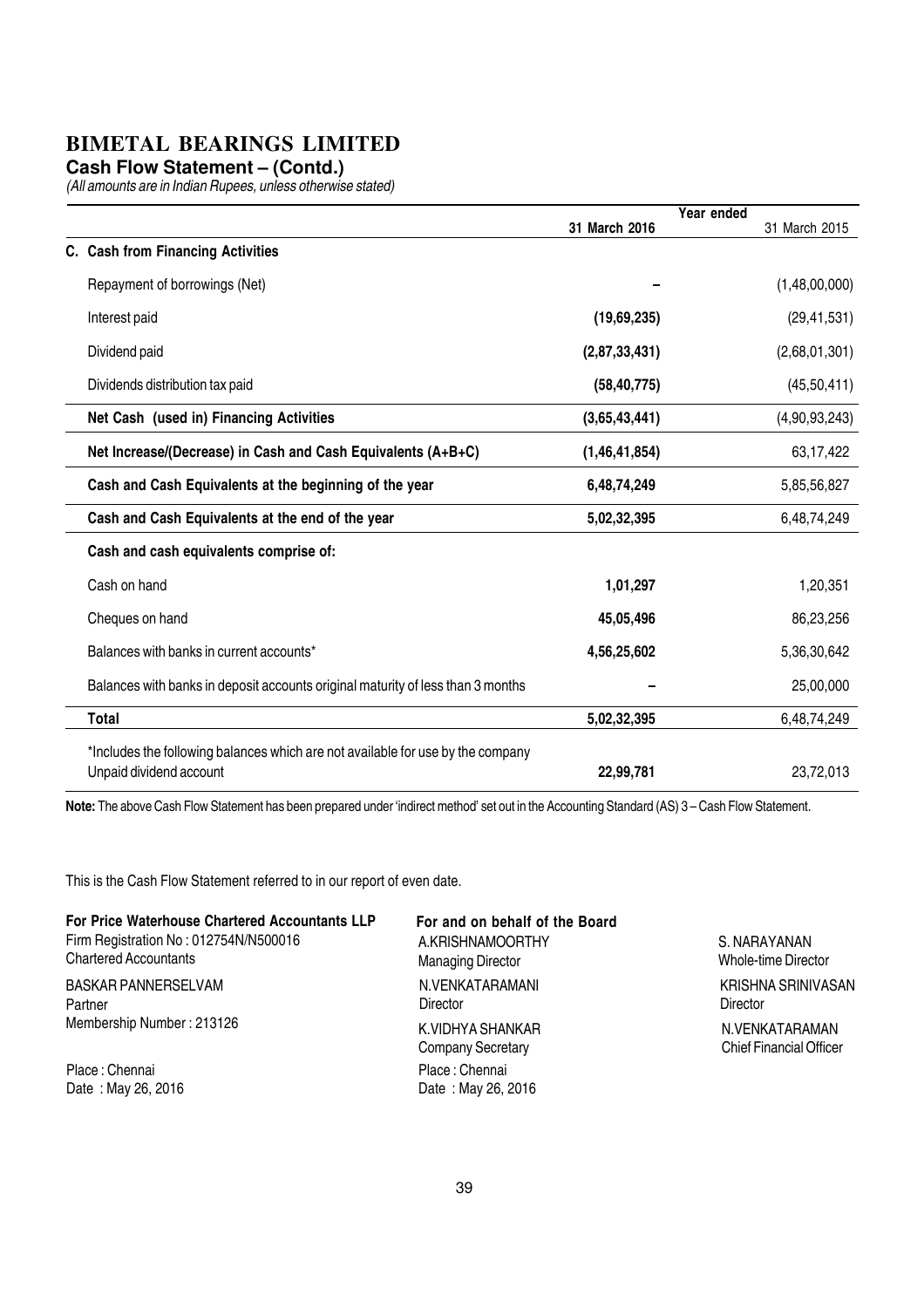#### **BIMETAL BEARINGS LIMITED Notes to the financial statements**

#### 1. General information

Bimetal Bearings Limited ("The Company" or "BBL") is manufacturing Engine Bearings, Bushings, Thrust Washers, Alloy Powder and Bimetallic Strips. The Company has manufacturing plants at Coimbatore, Hosur, Chennai (Sembium and Thoraipakkam). The Company is a public listed company and listed on The Bombay Stock Exchange.

#### 2. Summary of significant accounting policies

#### 2.1 Basis of preparation of Financial statements

These financial statements have been prepared in accordance with the generally accepted accounting principles in India under the historical cost convention on accrual basis, except for certain tangible assets which are being carried at revalued amounts. Pursuant to section 133 of the Companies Act, 2013 read with Rule 7 of the Companies (Accounts) Rules, 2014, the existing Accounting Standards notified under the Companies Act, 1956 shall continue to apply. Consequently, these financial statements have been prepared to comply in all material aspects with the accounting standards notified under Section 211(3C) of the Companies Act 1956 [Companies (Accounting Standards) Rules, 2006, as amended] and other relevant provisions of the Companies Act, 2013.

All assets and liabilities have been classified as current or non-current as per the Company's operating cycle and other criteria set out in the Schedule III to the Companies Act, 2013. Based on the nature of products and the time between the acquisition of assets for processing and their realisation in cash and cash equivalents, the Company has ascertained its operating cycle as 12 months for the purpose of current – non-current classification of assets and liabilities.

#### 2.2 Use of estimates

The preparation of financial statements in conformity with the generally accepted accounting principles in India requires the management to make estimates and assumptions that affect the reported amount of assets and liabilities as of the Balance Sheet date, revenue and expenses for the year and disclosure of contingent liabilities as of Balance sheet date. The estimates and assumptions used in the accompanying financial statements are based upon the management's evaluations of the relevant facts and circumstances as of the date of the financial statements. Actual results could differ from these estimates and the difference between actual results and the estimates are recognised in the period in which the results are known/materialised.

#### 2.3 Tangible assets

Tangible Assets are stated at acquisition cost, net of accumulated depreciation and accumulated impairment losses, if any, except in case of plant and machineries which were revalued in 1991. Cost includes related duties, freight etc. and interest on borrowed funds, if any, attributable to acquisition/construction of qualifying fixed assets and is net of CENVAT and VAT credits.

Subsequent expenditures related to an item of fixed asset are added to its book value only if they increase the future benefits from the existing asset beyond its previously assessed standard of performance.

Items of fixed assets that have been retired from active use and are held for disposal are stated at the lower of their net book value and net realisable value and are shown separately in the financial statements under the head 'Other current assets'. Any expected loss is recognised immediately in the Statement of Profit and Loss.

Losses arising from the retirement of, and gains or losses arising from disposal of fixed assets which are carried at cost or revalued amount are recognised in the Statement of Profit and Loss.

Depreciation on tangible assets (other than revalued assets which have been fully depreciated) is provided on a pro-rata basis on the straight-line method over the estimated useful lives of the assets which are generally in accordance with those specified in Schedule II to the Companies Act, 2013. However, the estimates of useful lives of certain assets, based on a technical evaluation, are different from those specified in Schedule II which are set out below:

| Assets                     | Useful Life |
|----------------------------|-------------|
| <b>Plant and Machinery</b> | 20 years    |

Assets costing individually upto Rs. 5,000/- are fully depreciated in the year of purchase.

Pursuant to the enactment of the Companies Act 2013 (the 'Act'), the Company has, effective 1st April 2014, reviewed and revised the estimated useful lives of its fixed assets, generally in accordance with the provisions of Schedule II to the Act and in certain cases based on technical evaluation, longer lives than those indicated in Schedule II consequently.

- (a) the depreciation charge and profit before tax for the year ended March 31, 2015 is lower by  $\overline{\zeta}$  2,99,356.
- (b) In case of fixed assets where there is no remaining useful life, as determined above, the Company has adjusted the written down value (net of residual value) as at April 01, 2014 aggregating to  $\overline{\zeta}$  22,74,723 (net of tax) to the Retained Earnings, as allowed by the Act.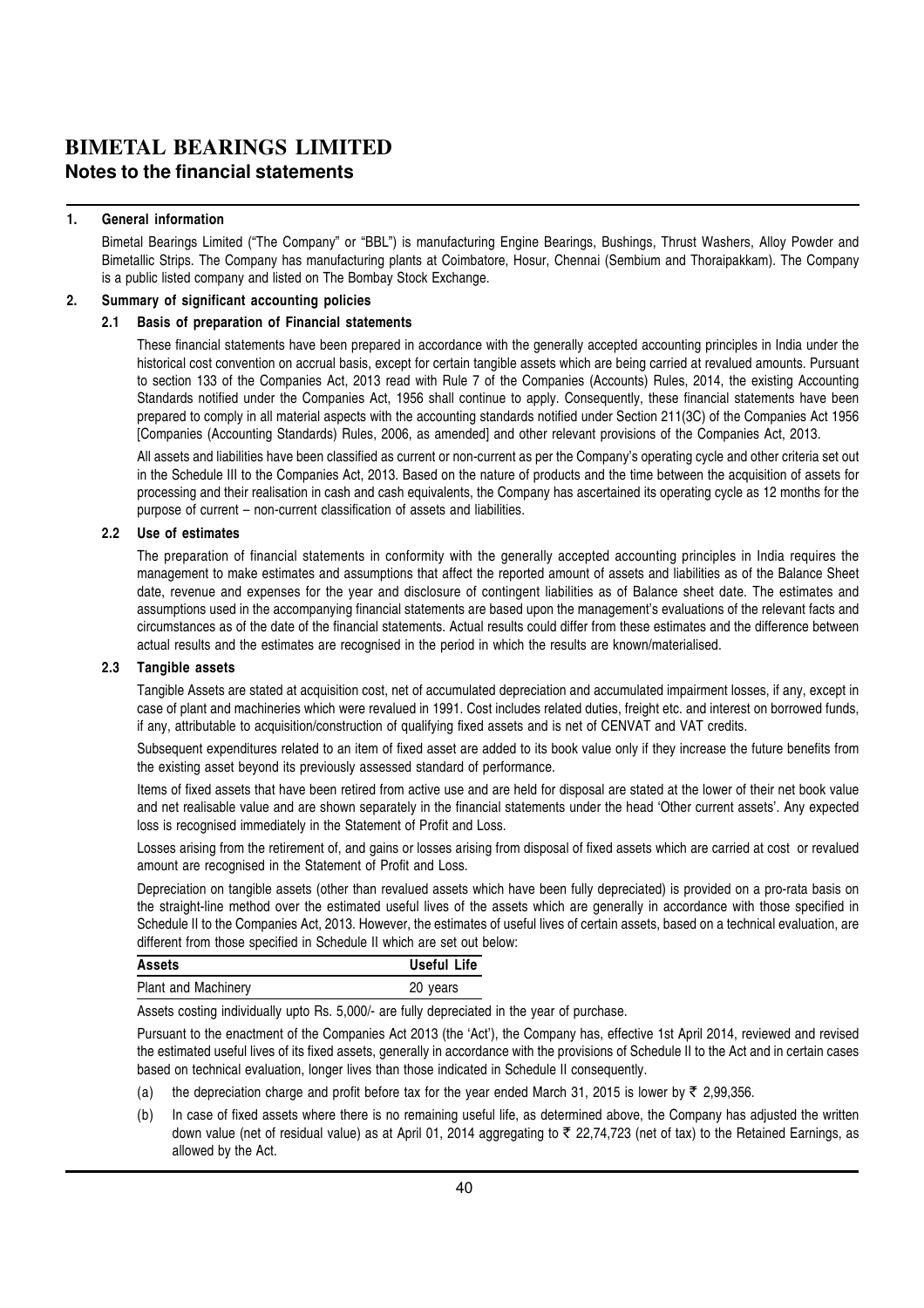#### 2.4 Intangible assets

#### (a) Acquired Intangible Assets:

Intangible assets are stated at acquisition cost, net of accumulated amortization and accumulated impairment losses, if any. Intangible assets are amortised on a straight line basis over their estimated useful lives. A rebuttable presumption that the useful life of an intangible asset will not exceed ten years from the date when the asset is available for use is considered by the management.

Gains or losses arising from the retirement or disposal of an intangible assets are determined as the difference between the net disposal proceeds and the carrying amount of the asset and recognised as income or expense in the Statement of Profit and Loss. The amortization rates used are:

| <b>Assets</b>             | Useful Life |
|---------------------------|-------------|
| <b>Technical Know-how</b> | 5 years     |
| Computer Software         | 6 years     |

Assets costing individually upto  $\overline{\tau}$  5,000/- are fully depreciated in the year of purchase.

#### (b) Research & Development Cost

Research costs are expensed as incurred. Development expenditure incurred on an individual project is recognised as an intangible asset when all of the following criteria are met:

- It is technically feasible to complete the intangible asset so that it will be available for use or sale.
- There is an intention to complete the asset
- There is an ability to use or sell the asset
- The asset will generate future economic benefits
- Adequate resources are available to complete the development and to use or sell the asset
- The expenditure attributable to the intangible asset during development can be measured reliably. Following the initial recognition of the development expenditure as an asset, the cost model is applied requiring the asset to be carried at cost less any accumulated amortisation and accumulated impairment losses. Amortisation of the asset begins when development is complete and the asset is available for use and it is amortised on straight line basis over the estimated useful life.

#### 2.5 Impairment

Assessment is done at each balance sheet date as to whether there is any indication that an asset (tangible and intangible) may be impaired. For the purpose of assessing impairment, the smallest identifiable group of assets that generates cash inflows from continuing use that are largely independent of the cash inflows from other assets or groups of assets, is considered as a cash generating unit. If any such indication exists, an estimate of the recoverable amount of the asset/cash generating unit is made. Assets whose carrying value exceeds their recoverable amount are written down to the recoverable amount. Recoverable amount is higher of an asset's or cash generating unit's net selling price and its value in use. Value in use is the present value of estimated future cash flows expected to arise from the continuing use of an asset and from its disposal at the end of its useful life. Assessment is also done at each balance sheet date as to whether there is any indication that an impairment loss recognised for an asset in prior accounting periods may no longer exist or may have decreased. An impairment loss is reversed to the extent that the asset's carrying amount does not exceed the carrying amount that would have been determined if no impairment loss had previously been recognised.

#### 2.6 Investments

Investments that are readily realisable and are intended to be held for not more than one year from the date, on which such investments are made, are classified as current investments. All other investments are classified as long term investments. Current investments are carried at cost or fair value, whichever is lower. Long-term investments are carried at cost. However, provision for diminution is made to recognise a decline, other than temporary, in the value of the investments, such reduction being determined and made for each investment individually.

#### 2.7 Inventories

Inventories are valued at cost or net realisable value, whichever is low. Cost is determined using weighted average method. Cost includes cost of purchase excluding credits availed under CENVAT and VAT scheme, cost of conversion and other costs incurred in bringing the inventories to their present location and condition. Net realisable value is the estimated selling price in the ordinary course of business, less estimated cost of completion and estimated costs necessary to make the sale. Provision is made for slow moving and obsolete items of inventories.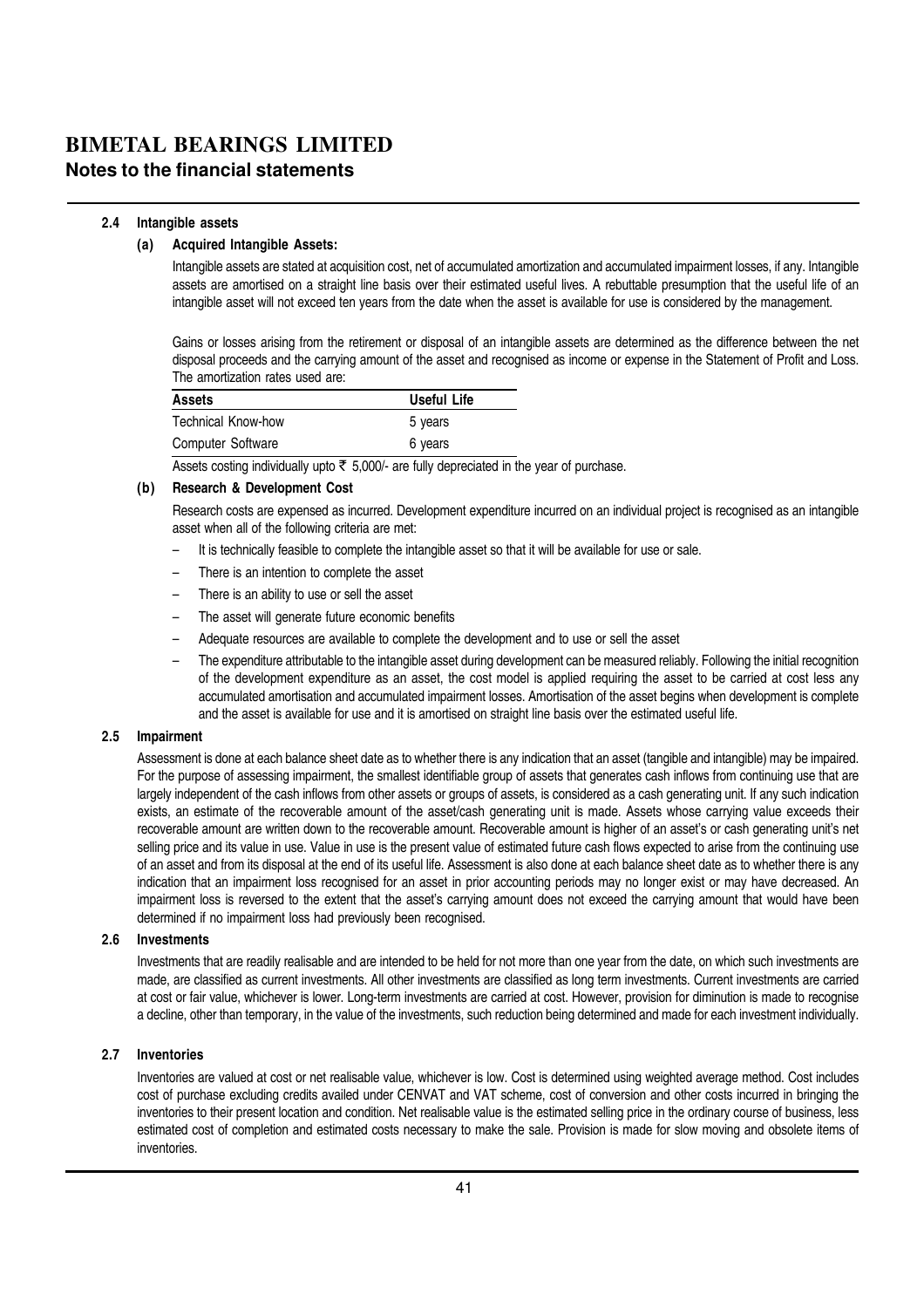#### **BIMETAL BEARINGS LIMITED Notes to the financial statements**

#### 2.8 Revenue recognition

Revenue from sale of goods is recognised when the significant risks and rewards of ownership in the goods are transferred to the buyer as per the terms of the contract and are recognised net of trade discounts, rebates, sales taxes and excise duties. Income from duty drawback is recognised on an accrual basis.

#### 2.9 Other Income

Interest : Interest income is recognised on a time proportion basis taking into account the amount outstanding and the rate applicable. Dividend : Dividend income is recognised when the right to receive dividend is established.

Insurance Claim : Insurance claims are recognised when the claims are assessed to be receivable.

#### 2.10 Foreign currency translations

#### Initial recognition

On initial recognition, all foreign currency transaction are recorded by applying to the foreign currency amount the exchange rate between the reporting currency and foreign currency rate at the date of transaction.

#### Subsequent recognition

As at the reporting date, non-monetary items which are carried in terms of historical cost denominated in a foreign currency are reported using the exchange rate at the date of the transaction. All non-monetary items which are carried at fair value or other similar valuation denominated in a foreign currency are reported using the exchange rates that existed when the values were determined.

All monetary assets and liabilities in foreign currency are restated at the year end at the closing exchange rate and the resultant exchange difference are recognised in the statement of profit and loss.

#### Forward Exchange Contracts

The premium or discount arising at the inception of forward exchange contracts entered into to hedge an existing asset/liability, is amortised as expense or income over the life of the contract. Exchange differences on such a contract are recognised in the Statement of Profit and Loss in the reporting period in which the exchange rates change. Any profit or loss arising on cancellation or renewal of such a forward exchange contract are recognised as income or as expense for the period.

Forward exchange contracts outstanding as at the year end on account of firm commitment / highly probable forecast transactions are marked to market and the losses, if any, are recognised in the Statement of Profit and Loss and gains are ignored in accordance with the announcement of Institute of Chartered Accountants of India on 'Accounting for Derivatives' issued in March 2008.

#### 2.11 Employee benefits

#### Provident fund:

Contribution towards provident fund for certain employees is made to the regulatory authorities, where the Company has no further obligations. Such benefits are classified as Defined Contribution Schemes as the Company does not carry any further obligations, apart from the contributions made on a monthly basis.

Gratuity: The Company provides for gratuity, a defined benefit plan (the "Gratuity Plan") covering eligible employees in accordance with the Payment of Gratuity Act, 1972. The Gratuity Plan provides a lump sum payment to vested employees at retirement, death, incapacitation or termination of employment, of an amount based on the respective employee's salary and the tenure of employment. The Company's liability is actuarially determined (using the Projected Unit Credit method) at the end of each year. Actuarial losses/ gains are recognised in the Statement of Profit and Loss in the year in which they arise.

Superannuation fund: This is a defined contribution plan. Contributions in accordance with the company's scheme are made to the fund administered by LIC and charged to Statement of Profit and Loss. The Company has no further obligations for future superannuation fund benefits other than the contributions made to the fund.

Compensated Absences: Accumulated compensated absences, which are expected to be availed or encashed within 12 months from the end of the year are treated as short term employee benefits. The obligation towards the same is measured at the expected cost of accumulating compensated absences as the additional amount expected to be paid as a result of the unused entitlement as at the year end.

Accumulated compensated absences, which are expected to be availed or encashed beyond 12 months from the end of the year are treated as other long term employee benefits. The Company's liability is actuarially determined (using the Projected Unit Credit method) at the end of each year. Actuarial losses/gains are recognised in the Statement of Profit and Loss in the year in which they arise.

#### Termination Benefits:

Termination benefits in the nature of voluntary retirement benefits are recognised in the Statement of Profit and Loss as and when incurred.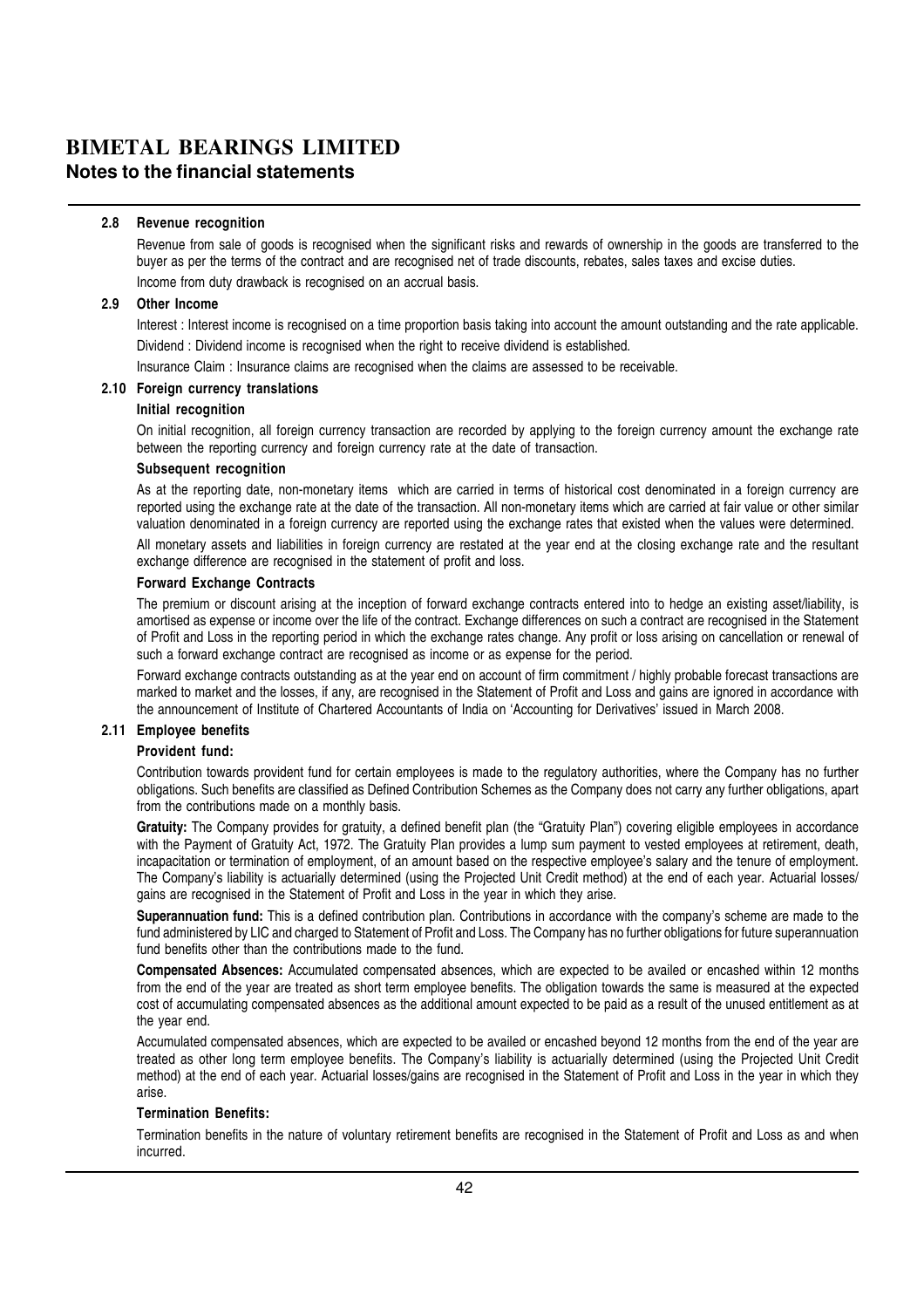#### **BIMETAL BEARINGS LIMITED Notes to the financial statements**

#### 2.12 Current and Deferred Tax

Tax expense for the period, comprising current tax and deferred tax, are included in the determination of the net profit or loss for the period. Current tax is measured at the amount expected to be paid to the tax authorities in accordance with the taxation laws prevailing in the respective jurisdictions.

Deferred tax is recognised for all the timing differences, subject to the consideration of prudence in respect of deferred tax assets. Deferred tax assets are recognised and carried forward only to the extent that there is a reasonable certainity, that sufficient future taxable income will be available against which such deferred tax assets can be realised. Deferred tax assets and liabilities are measured using the tax rates and tax laws that have been enacted or substantively enacted by the Balance Sheet date. In situations, where the Company has unabsorbed depreciation or carry forward losses under tax laws, all deferred tax assets are recognised only to the extent that there is virtual certainty supported by convincing evidence that they can be realised against future taxable profits. At each Balance Sheet date, the Company reassesses unrecognised deferred tax assets, if any.

Current tax assets and current tax liabilities are offset when there is a legally enforceable right to set off the recognised amounts and there is an intention to settle the asset and the liability on a net basis. Deferred tax assets and deferred tax liabilities are offset when there is a legally enforceable right to set off assets against liabilities representing current tax and where the deferred tax assets and the deferred tax liabilities relate to taxes on income levied by the same governing taxation laws.

#### 2.13 Earnings per share

Basic earnings per share is calculated by dividing the net profit or loss for the period attributable to equity shareholders by the weighted average number of equity shares outstanding during the period. Earnings considered in ascertaining the Company's earnings per share is the net profit for the period attributable to equity shareholders.

The weighted average number of equity shares outstanding during the period and for all periods presented is adjusted for events, such as bonus shares, other than the conversion of potential equity shares, that have changed the number of equity shares outstanding, without a corresponding change in resources.

For the purpose of calculating diluted earnings per share, the net profit or loss for the period attributable to equity shareholders and the weighted average number of shares outstanding during the period is adjusted for the effects of all dilutive potential equity shares.

#### 2.14 Provision and contingent liabilities

Provisions are recognised when there is a present obligation as a result of a past event, it is probable that an outflow of resources embodying economic benefits will be required to settle the obligation and there is a reliable estimate of the amount of the obligation. Provisions are measured at the best estimate of the expenditure required to settle the present obligation at the Balance sheet date and are not discounted to its present value.

Contingent liabilities are disclosed when there is a possible obligation arising from past events, the existence of which will be confirmed only by the occurrence or non occurrence of one or more uncertain future events not wholly within the control of the Company or a present obligation that arises from past events where it is either not probable that an outflow of resources will be required to settle or a reliable estimate of the amount cannot be made, is termed as a contingent liability.

#### 2.15 Leases

#### As a lessee:

Leases in which a significant portion of the risks and rewards of ownership are retained by the lessor are classified as operating leases. Payments made under operating leases are charged to the Statement of Profit and Loss on a straight-line basis over the period of the lease.

#### 2.16 Cash and Cash equivalents

In the cash flow statement, cash and cash equivalents includes cash in hand, demand deposits with banks, other short-term highly liquid investments with original maturities of three months or less.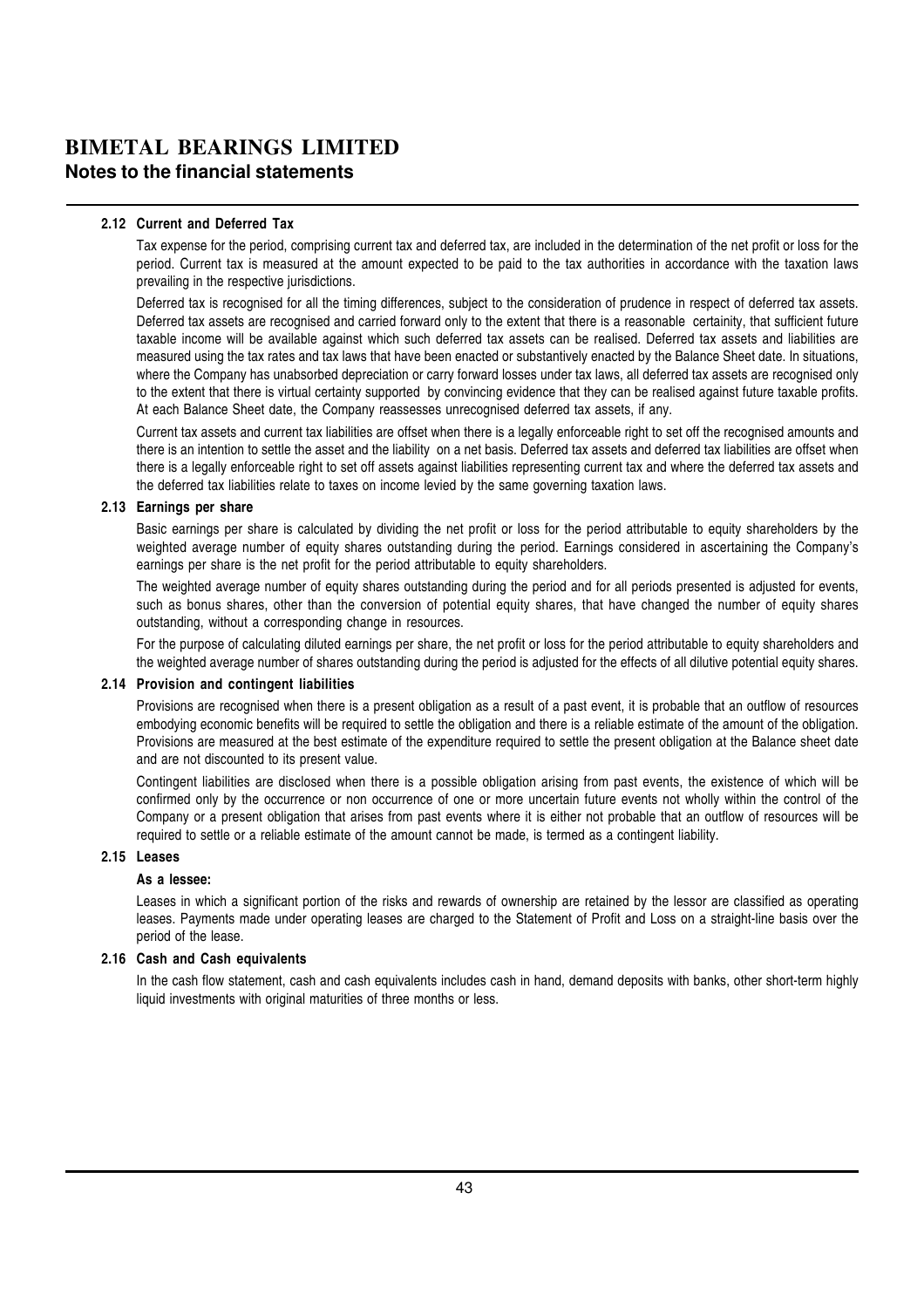#### **Notes to the financial statements**

(All amounts are in Indian Rupees, unless otherwise stated)

|    |                                                                                         | As at         |               |
|----|-----------------------------------------------------------------------------------------|---------------|---------------|
|    |                                                                                         | 31 March 2016 | 31 March 2015 |
| 3. | <b>Share Capital</b>                                                                    |               |               |
|    | Authorised:                                                                             |               |               |
|    | 62,50,000 (Previous year: 62,50,000) Equity shares of ₹.10 each                         | 6,25,00,000   | 6,25,00,000   |
|    | 1,25,000 (Previous year: 1,25,000) Redeemable cumulative preference shares of ₹100 each | 1,25,00,000   | 1,25,00,000   |
|    | <b>Issued:</b>                                                                          |               |               |
|    | 38,25,000 (Previous year: 38,25,000) Equity shares of ₹10 each                          | 3,82,50,000   | 3,82,50,000   |
|    | Subscribed and Paid up:                                                                 |               |               |
|    | 38,25,000 (Previous year: 38,25,000) Equity shares of ₹.10 each (fully paid)            | 3,82,50,000   | 3,82,50,000   |
|    | Reconciliation of number of shares<br>(a)                                               |               |               |
|    | Number of shares at the beginning of the Year                                           | 38,25,000     | 38,25,000     |
|    | Number of shares at the end of the Year                                                 | 38,25,000     | 38,25,000     |
|    |                                                                                         |               |               |

#### (b) Rights, preferences and restrictions attached to share

The Company has one class of Equity share having a par value of  $\bar{\tau}$  10 per share. Each share holder is eligible for one vote per share held. The dividend proposed by the Board of Directors is subject to the approval of the shareholder in the ensuing Annual General Meeting, except in case of interim dividend. In the event of liquidation, the equity shareholders are eligible to receive the remaining assets of the Company after distribution of all preferential amounts, in proportion to their shareholding.

|     |                                                                                                                                           | As at         | As at         |
|-----|-------------------------------------------------------------------------------------------------------------------------------------------|---------------|---------------|
| (c) | Shares held by holding company and subsidiaries of holding company                                                                        | 31 March 2016 | 31 March 2015 |
|     | 9,69,000 Equity shares (Previous year: 9,69,000) Amalgamations Private Limited,<br>the holding company                                    | 96,90,000     | 96,90,000     |
|     | 12,72,348 Equity shares (Previous year: 12,72,348) India Pistons Limited,<br>step down subsidiary of Amalgamations Private Limited        | 1,27,23,480   | 1,27,23,480   |
|     | 6,04,063 Equity shares (Previous year: 6,04,063) Simpson & Company Limited,<br>a subsidiary of Amalgamations Private Limited              | 60,40,630     | 60,40,630     |
|     | 2,040 Equity shares (Previous year: 2,040) Associated Printers (Madras) Private Limited,<br>a subsidiary of Amalgamations Private Limited | 20,400        | 20,400        |
|     | 3,975 Equity shares (Previous year: 3,975) Higginbothams Private Limited,<br>a subsidiary of Amalgamations Private Limited                | 39,750        | 39,750        |
|     | 12,500 Equity shares (Previous year: 12,500) Sri Rama Vilas Service Limited,<br>a step down subsidiary of Amalgamations Private Limited   | 1,25,000      | 1,25,000      |
|     |                                                                                                                                           | 2,86,39,260   | 2,86,39,260   |

(d) Details of shares held by shareholder holding more than 5% of the aggregate shares in the Company

| Equity Shares:                |                    |                    |
|-------------------------------|--------------------|--------------------|
| Amalgamations Private Limited | 9,69,000<br>(25%)  | 9,69,000<br>(25%)  |
| India Pistons Limited         | 12,72,348<br>(33%) | 12,72,348<br>(33%) |
| Simpson & Company Limited     | 6,04,063<br>(16%)  | 6,04,063<br>(16%)  |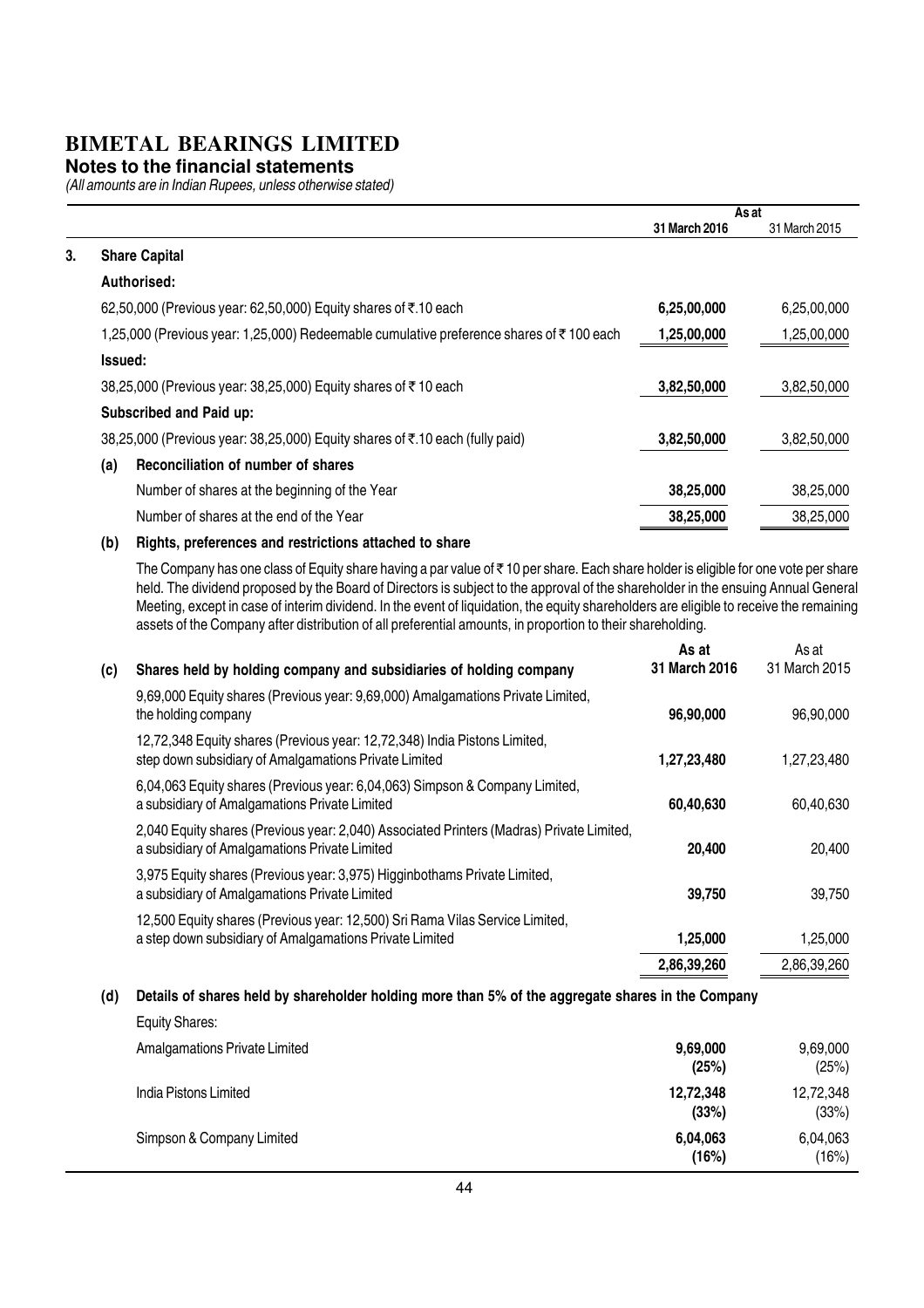#### **Notes to the financial statements**

| As at |                                                                                                                       |               |               |
|-------|-----------------------------------------------------------------------------------------------------------------------|---------------|---------------|
|       |                                                                                                                       | 31 March 2016 | 31 March 2015 |
| 4.    | <b>Reserves and Surplus</b>                                                                                           |               |               |
|       | <b>Capital reserve</b>                                                                                                |               |               |
|       | Balance as at the beginning of the year                                                                               | 3,81,147      | 3,81,147      |
|       | Balance as at the end of the year                                                                                     | 3,81,147      | 3,81,147      |
|       | <b>General reserve</b>                                                                                                |               |               |
|       | Balance as at the beginning of the year                                                                               | 133,50,00,000 | 131,50,00,000 |
|       | Add: Transferred from Statement of Profit and Loss                                                                    | 1,50,00,000   | 2,00,00,000   |
|       | Balance as at the end of the year                                                                                     | 135,00,00,000 | 133,50,00,000 |
|       | Surplus in Statement of Profit and Loss                                                                               |               |               |
|       | Balance as at the beginning of the year                                                                               | 2,00,02,979   | 2,09,74,718   |
|       | Less: Adjustment on account of depreciation (Refer Note 2.3)                                                          |               | 22,74,723     |
|       | Profit for the year                                                                                                   | 5,16,01,579   | 5,58,31,259   |
|       | Less: Appropriations                                                                                                  |               |               |
|       | Proposed dividend on equity shares for the year                                                                       | 2,86,87,500   | 2,86,87,500   |
|       | Dividend distribution tax on proposed dividend on equity shares                                                       | 58,40,775     | 58,40,775     |
|       | Transferred to general reserve                                                                                        | 1,50,00,000   | 2,00,00,000   |
|       | Balance as at the end of the year                                                                                     | 2,20,76,283   | 2,00,02,979   |
|       |                                                                                                                       | 137,24,57,430 | 135,53,84,126 |
| 5.    | Deferred tax liabilities (net)                                                                                        |               |               |
|       | Deferred tax liabilities                                                                                              |               |               |
|       | Depreciation                                                                                                          | 4,19,00,000   | 4,04,73,700   |
|       | Deferred tax assets                                                                                                   |               |               |
|       | Provision for compensated absences                                                                                    | 51,03,000     | 46,40,000     |
|       | Other timing differences                                                                                              | 1,27,000      | 7,56,400      |
|       |                                                                                                                       | 3,66,70,000   | 3,50,77,300   |
|       | Deferred tax assets and Deferred tax liabilities have been offset as they relate to the same governing taxation laws. |               |               |
| 6.    | Long-term provisions                                                                                                  |               |               |
|       | Provision for employee benefits                                                                                       |               |               |
|       | - Compensated absences                                                                                                | 1,20,00,157   | 1,01,32,800   |
|       |                                                                                                                       | 1,20,00,157   | 1,01,32,800   |
|       |                                                                                                                       |               |               |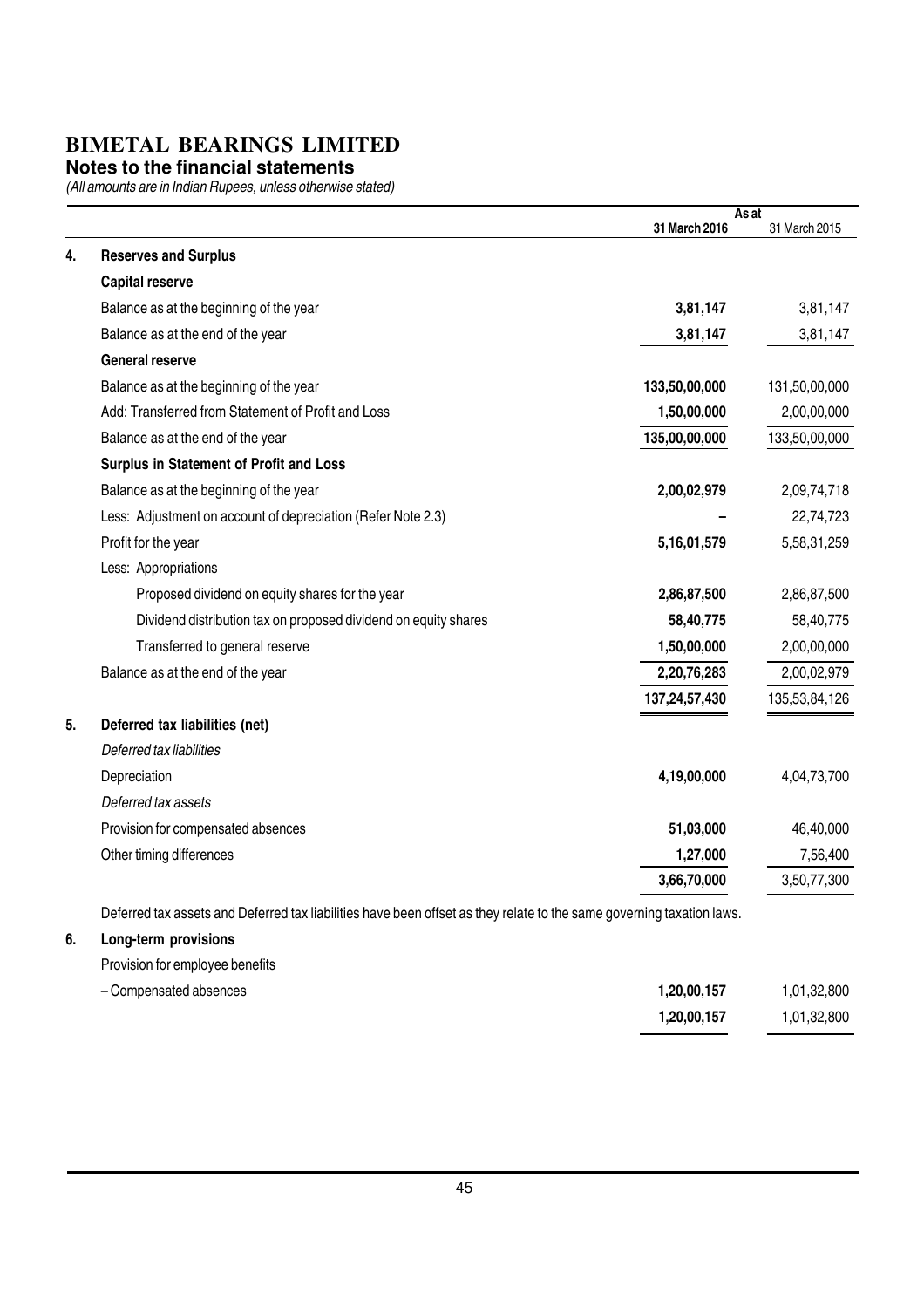#### **Notes to the financial statements**

(All amounts are in Indian Rupees, unless otherwise stated)

|    |       |                                                                                                                                                                                                   | As at         |               |
|----|-------|---------------------------------------------------------------------------------------------------------------------------------------------------------------------------------------------------|---------------|---------------|
|    |       |                                                                                                                                                                                                   | 31 March 2016 | 31 March 2015 |
| 7. |       | <b>Trade payables</b>                                                                                                                                                                             |               |               |
|    |       | Trade payables (Refer note below)                                                                                                                                                                 |               |               |
|    | (a)   | Total outstanding dues of micro enterprises and small enterprises and                                                                                                                             | 97,25,657     | 73,54,160     |
|    | (b)   | Total outstanding dues of creditors other than micro<br>enterprises and small enterprises - others                                                                                                | 13,39,82,289  | 14,52,70,635  |
|    |       |                                                                                                                                                                                                   | 14,37,07,946  | 15,26,24,795  |
|    | Note: |                                                                                                                                                                                                   |               |               |
|    |       | The Company has certain dues to suppliers registered under Micro, Small and Medium<br>Enterprises Development Act, 2006 (MSMED Act). The disclosure pursuant to said<br>MSMED Act are as follows: |               |               |
|    |       | Principal amount due to suppliers registered under the MSMED Act and remaining unpaid                                                                                                             |               |               |
|    |       | as at year end.                                                                                                                                                                                   | 75,74,793     | 63,93,403     |
|    |       | Interest due to suppliers registered under the MSMED Act and remaining unpaid as at year end.                                                                                                     | 21,50,864     | 9,60,757      |
|    |       | Principal amounts paid to suppliers registered under the MSMED Act, beyond the appointed day<br>during the year.                                                                                  | 3,26,91,221   | 12,28,730     |
|    |       | Interest paid, other than Section 16 of MSMED Act, to supplier registered under the MSMED Act,<br>beyond the appointed day during the year.                                                       |               |               |
|    |       | Interest paid, under Section 16 of MSMED Act, to suppliers registered under the MSMED Act,<br>beyond the appointed day during the year.                                                           |               |               |
|    |       | Interest due and payable towards suppliers registered under MSMED Act,                                                                                                                            |               |               |
|    |       | for payments already made                                                                                                                                                                         | 11,34,621     | 1,98,815      |
|    |       | Further interest remaining due and payable for earlier years                                                                                                                                      | 9,60,757      | 7,61,942      |
| 8. |       | <b>Other current liabilities</b>                                                                                                                                                                  |               |               |
|    |       | Unpaid dividends [Refer note(a)]                                                                                                                                                                  | 22,99,781     | 23,45,712     |
|    |       | Advances from customers                                                                                                                                                                           | 27,11,086     | 21,40,195     |
|    |       | Employee dues payable                                                                                                                                                                             | 1,84,80,331   | 1,47,41,842   |
|    |       | Statutory dues including provident fund and tax deducted at source                                                                                                                                | 1,11,79,266   | 1,01,46,214   |
|    |       | <b>Capital Creditors</b>                                                                                                                                                                          | 29,11,850     | 14,92,504     |
|    |       | Other payables                                                                                                                                                                                    | 31,28,319     | 46,80,783     |
|    |       |                                                                                                                                                                                                   | 4,07,10,633   | 3,55,47,250   |
|    | (a)   | There are no amounts due for payment to the Investor Education and Protection Fund Under Section 205C of the Companies Act,<br>1956 as at year end.**                                             |               |               |
|    |       | **Section 125 of the Companies Act, 2013 which corresponds to section 205C of the Companies Act, 1956 has not yet been enforced.                                                                  |               |               |
| 9. |       | <b>Short-term provisions</b>                                                                                                                                                                      |               |               |
|    |       | Provision for employee benefits (Refer note:28)                                                                                                                                                   |               |               |
|    |       | - Gratuity                                                                                                                                                                                        | 41,64,537     | 70,69,202     |
|    |       | - Compensated absences                                                                                                                                                                            | 27,44,042     | 39,12,377     |
|    |       | Provision for wealth tax                                                                                                                                                                          |               | 55,80,000     |
|    |       | Provision for proposed dividend on equity shares                                                                                                                                                  | 2,86,87,500   | 2,86,87,500   |

Provision for dividend distribution tax on proposed dividend on equity shares 58,40,775 58,40,775 58,40,775

4,14,36,854 5,10,89,854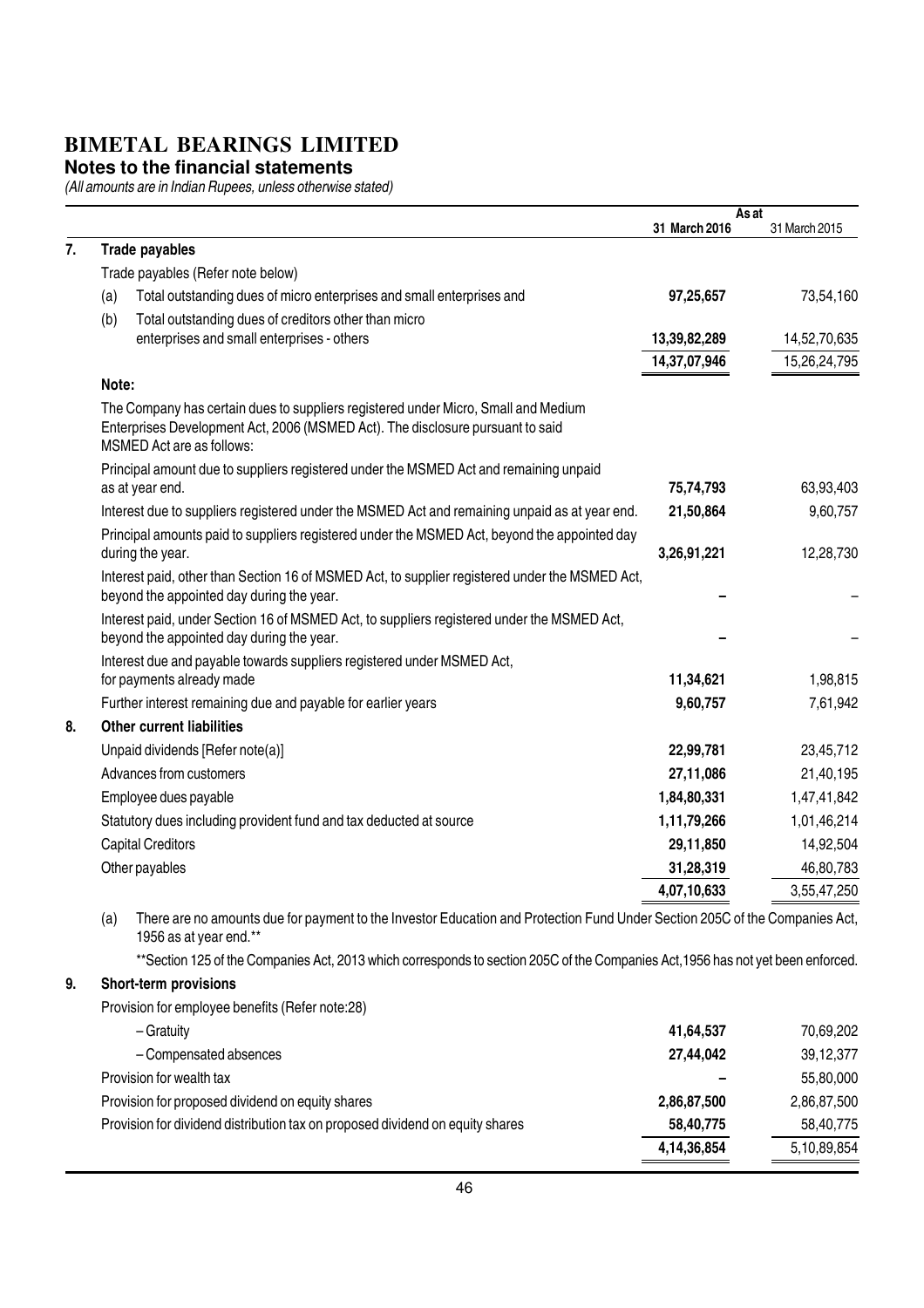### BIMETAL BEARINGS LIMITED **BIMETAL BEARINGS LIMITED** Notes to the Financial Statements **Notes to the Financial Statements**

(All amounts are in Indian Rupees, unless otherwise stated) (All amounts are in Indian Rupees, unless otherwise stated)

### 10. Tangible Assets **10. Tangible Assets**

|                                        |                                   | <b>GROSS BLOCK</b>           |                            |                                 |                                   |                                 | DEPRECIATION                   |                            |                               | <b>NET BLOCK</b>                  |
|----------------------------------------|-----------------------------------|------------------------------|----------------------------|---------------------------------|-----------------------------------|---------------------------------|--------------------------------|----------------------------|-------------------------------|-----------------------------------|
| <b>DESCRIPTION</b>                     | 01 April 2015<br>Cost as at       | Additions                    | <b>Deletions</b>           | 31 March 2016<br>Cost as at     | 01 April 2015<br><u>Jpto</u>      | For the year                    | (Refer Note iii)<br>Adjustment | Nithdrawn                  | 31 March 2016<br><b>Ba</b>    | 31 March 2016<br>As at            |
| Land                                   | 23,48,614                         |                              | ı                          | 23,48,614                       |                                   | ı                               | ı                              | ı                          |                               | 23,48,614                         |
|                                        | (23, 48, 614)                     | I                            | I                          | (23, 48, 614)                   |                                   | ı                               | Ī                              | Ī                          |                               | (23, 48, 614)                     |
| Buildings (Refer Note i)               | 9,18,44,622                       | I                            | Ï                          | 9,18,44,622                     | 5,37,01,854                       | 22,22,488                       | I                              | Ī                          | 5,59,24,342                   | 3,59,20,280                       |
|                                        | (9, 18, 44, 622)                  | ı                            | I                          | (9, 18, 44, 622)                | 5,06,56,770                       | (19, 21, 214)                   | 11,23,870                      |                            | (5,37,01,854)                 | (3,81,42,768)                     |
| Plant and equipment<br>(Refer Note ii) | 101, 97, 15, 137)<br>00,61,52,366 | (3,59,66,048)<br>1,46,21,418 | 89,48,322<br>(4,95,28,819) | 100,61,52,366)<br>01.18.25.462  | (72, 15, 80, 499)<br>71,75,69,834 | (3, 29, 03, 857)<br>3,08,95,668 | (17, 02, 731)                  | (3,86,17,253)<br>73.22.532 | 71,75,69,834)<br>74,11,42,970 | (28, 85, 82, 532)<br>27,06,82,492 |
| Furniture and fixtures                 | 1,19,64,548<br>(1,09,76,531)      | (9,88,017)<br>17,47,080      | 13,572<br>I                | (1, 19, 64, 548)<br>1,36,98,056 | (77, 67, 088)<br>95,14,677        | (12, 35, 734)<br>8,49,548       | (5, 11, 855)                   | ı                          | (95, 14, 677)<br>1,03,64,225  | (24, 49, 871)<br>33,33,831        |
| Vehicles                               | (1,43,72,836)<br>1,43,72,836      | 6,89,363                     | 6,23,859<br>I              | (1,43,72,836)<br>1,44,38,340    | (49, 69, 203)<br>69,37,304        | (19,08,834)<br>16.20.785        | (59, 267)                      | 5,33,399                   | (69, 37, 304)<br>80,24,690    | (74, 35, 532)<br>64,13,650        |
| Total                                  | 112,66,82,986                     | 1,70,57,861                  | 95.85.753                  | 113,41,55,094                   | 78,77,23,669                      | 3,55,88,489                     | ı                              | 78,55,931                  | 81,54,56,227                  | 31,86,98,867                      |
|                                        | (113, 92, 57, 740)                | (3,69,54,065)                | (4,95,28,819)              | (112, 66, 82, 986)              | (78, 49, 73, 560)                 | (3,79,69,639)                   | (33, 97, 723)                  | (3,86,17,253)              | (78, 77, 23, 669)             | (33, 89, 59, 317)                 |
| 11. Intangible Assets                  |                                   |                              |                            |                                 |                                   |                                 |                                |                            |                               |                                   |

|                             | <b>GROSS BL</b>        | <b>SCK</b>       |                                             |                              |                            | AMORTISATION |           |                             | <b>NET BLOCK</b>                       |
|-----------------------------|------------------------|------------------|---------------------------------------------|------------------------------|----------------------------|--------------|-----------|-----------------------------|----------------------------------------|
| 01 April 2015<br>Cost as at | Additions              | <b>Deletions</b> | 31 March 2016   01 April 2015<br>Cost as at | 9ad                          | For the year               | Adjustment   | Withdrawn | <u>bto</u>                  | 31 March 2016   31 March 2016<br>As at |
| 2,82,63,936)<br>2,96,12,256 | (13, 48, 320)          | ı                | 2,96,12,256)<br>2,96,12,256                 | (2,69,55,285)<br>2,79,58,149 | 10,02,864)<br>10,02,864    | ı            |           | 2,79,58,149)<br>2,89,61,013 | (16,54,107)<br>6,51,243                |
| 1,71,77,076)<br>1,77,33,793 | (5,56,717)<br>5,13,780 | ı<br>ı           | 1, 77, 33, 793<br>1,82,47,573               | 52,78,848<br>(17, 87, 431)   | (34, 91, 417)<br>29,56,158 | I<br>Ï       |           | (52, 78, 848)<br>82,35,006  | (1,24,54,945)<br>1,00,12,567           |
| 4,73,46,049                 | 5,13,780               |                  | 4,78,59,829                                 | 3,32,36,997                  | 39,59,022                  |              |           | 3,71,96,019                 | 1,06,63,810                            |
| (4, 54, 41, 012)            | (19, 05, 037)          | ı                | (4, 73, 46, 049)                            | (2,87,42,716)                | (44, 94, 281)              |              |           | (3,32,36,997)               | (1,41,09,052)                          |

Notes:

- Cost of Buildings includes (i) Cost of Buildings includes  $\oplus$
- ₹7,45,837 (Previous year ₹7,45,837) representing cost of HIG and MIG flats at Hosur acquired in earlier years pending execution of conveyance (a) ` 7,45,837 (Previous year – ` 7,45,837) representing cost of HIG and MIG flats at Hosur acquired in earlier years pending execution of conveyance
	- (b)  $\bar{\tau}$  23,12,756 (Previous year  $-\bar{\tau}$  23,12,756) representing cost of an apartment
	- ₹23,12,756 (Previous year – ₹ 23,12,756) representing cost of an apartment<br>₹64,63,728 (Previous year – ₹64,63,728) being cost of buildings on leasehold land
- (c) ` 64,63,728 (Previous year ` 64,63,728) being cost of buildings on leasehold land (a)  $\overline{x}$  7,45,837 (Previous year  $-\overline{x}$  7,45,837) representing cost of HIG a<br>(b)  $\overline{x}$  23,12,756 (Previous year  $-\overline{x}$  23,12,756) representing cost of an a<br>(c)  $\overline{x}$  64,63,728 (Previous year  $-\overline{x}$  64,63,728) be (ii) Plant and Machinery, Equipment etc. were revalued as on March 31, 1991
	- Refer Note 2.3 (iii) Refer Note 2.3 e E S
- Figures in brackets represents previous year figures
- (iv) Figures in brackets represents previous year figures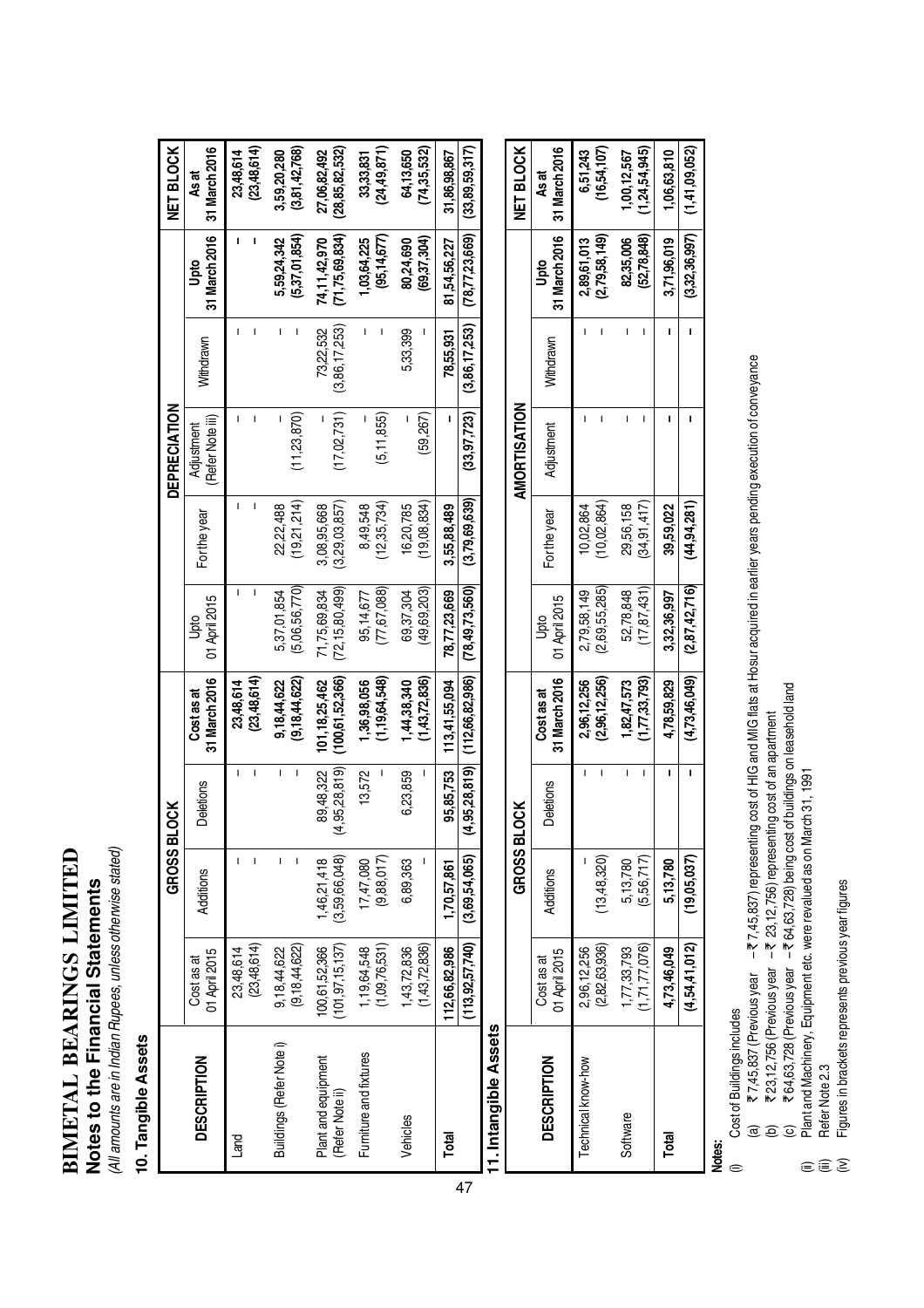#### **Notes to the financial statements**

|    |      | 12. Non-Current Investments                                      | <b>Face Value</b> |                 | As at March 31 2016 | As at March 31 2015 |             |
|----|------|------------------------------------------------------------------|-------------------|-----------------|---------------------|---------------------|-------------|
| ı. |      | Trade Investments (Valued at Cost)                               | ₹                 | Nos.            | ₹                   | Nos.                | ₹           |
|    |      | Investment in Equity Instruments (Unquoted)                      |                   |                 |                     |                     |             |
|    | (i)  | In Associates                                                    |                   |                 |                     |                     |             |
|    |      | <b>IPL Green Power Limited</b>                                   | 10                | 7,50,000        | 75,00,000           | 7,50,000            | 75,00,000   |
|    | (ii) | In joint venture                                                 |                   |                 |                     |                     |             |
|    |      | <b>BBL Daido Private Limited</b>                                 | 10                | 26,00,000       | 4,94,76,116         | 24,80,000           | 4,40,00,500 |
|    |      | (iii) Others                                                     |                   |                 |                     |                     |             |
|    |      | Amalgamations Repco Limited                                      | 10                | 1,20,750        | 14,79,900           | 1,20,750            | 14,79,900   |
|    |      | Arkay Energy (Rameswaram) Limited                                | 10                | 2,80,000        | 28,00,000           | 2,80,000            | 28,00,000   |
|    |      | Investment in preference instruments in joint venture (Unquoted) |                   |                 |                     |                     |             |
|    |      | BBL Daido Private Limited - 8% - Fully convertible               |                   |                 |                     |                     |             |
|    |      | cumulative preference share                                      | 100               | 3,00,000        | 3,00,00,000         |                     |             |
|    |      | II. Others investments (Valued at cost)                          |                   |                 |                     |                     |             |
|    | (a)  | Investment in equity instruments (Quoted)                        |                   |                 |                     |                     |             |
|    |      | Aditya Birla Nuvo Limited                                        | 10                | 1,400           | 3,59,071            | 1,400               | 3,59,071    |
|    |      | Aditya Birla Fashion and Retail Limited                          | 10                | 7,280           |                     |                     |             |
|    |      | Ashok Leyland Limited                                            | 1                 | 11,000          | 45,650              | 11,000              | 45,650      |
|    |      | Asian Paints (India) Limited                                     | 1                 | 7,000           | 41,073              | 7,000               | 41,073      |
|    |      | Axis Bank Limited                                                | 2                 | 1,950           | 8,149               | 1,950               | 8,149       |
|    |      | Bajaj Finance Limited (Rights Issue 92 Shares)                   | 10                | 670             | 2,06,313            | 670                 | 2,06,313    |
|    |      | Bajaj Holdings and Investment Limited                            | 10                | 950             | 78,001              | 950                 | 78,001      |
|    |      | Bajaj Auto Limited                                               | 10                | 1,900           |                     | 1,900               |             |
|    |      | Bajaj Finserve Limited (Rights Issue 95 Shares)                  | 10                | 1,040           | 61,455              | 1,040               | 61,455      |
|    |      | Bank of Baroda                                                   | 2                 | 18,500          | 7,30,126            | 18,500              | 7,30,126    |
|    |      | Bank of India                                                    | 10                | 900             | 43,900              | 900                 | 43,900      |
|    |      | Bharat Petroleum Corporation Limited (Bonus 1:1)                 | 10                | 4,270           | 7,23,711            | 4,270               | 7,23,711    |
|    |      | <b>Biocon Limited</b>                                            | 5                 | 300             | 47,250              | 300                 | 47,250      |
|    |      | Canfin Homes Limited                                             | 10                | 200             | 8,043               | 200                 | 8,043       |
|    |      | Colgate-Palmolive (India) Limited                                | 1                 | 2,800           | 2,24,078            | 1,400               | 2,24,078    |
|    |      | Computer Maintenance Corporation (CMC) Limited                   | 10                | $\qquad \qquad$ | $\overline{a}$      | 800                 | 1,98,730    |
|    |      | Cummins India Limited (Bonus 2:5)                                | 2                 | 1,960           | 1,27,705            | 1,960               | 1,27,705    |
|    |      | FAG Bearings (India) Limited                                     | 10                | 600             | 44,371              | 600                 | 44,371      |
|    |      | G I C Housing Finance Limited                                    | 10                | 2,500           | 74,763              | 2,500               | 74,763      |
|    |      | Gas Authority of India Limited                                   | 10                | 1,120           | 1,19,088            | 1,120               | 1,19,088    |
|    |      | Glaxo Smithkline Beecham Consumer Health Care Limited            | 10                | 750             | 88,353              | 750                 | 88,353      |
|    |      | Grasim Industries Limited                                        | 10                | 300             |                     | 300                 |             |
|    |      | Great Eastern Shipping Corporation Limited                       | $10$              | 1,080           | 34,262              | 1,080               | 34,262      |
|    |      | <b>Great Offshore Limited</b>                                    | $10$              | 270             | 8,566               | 270                 | 8,566       |
|    |      | <b>HDFC Bank Limited</b>                                         | 2                 | 2,000           | 14,242              | 2,000               | 14,242      |
|    |      | Hindustan Unilever Limited                                       | 10                | 400             | 44,326              | 400                 | 44,326      |
|    |      | Housing Development Finance Corporation Limited                  | 10                | 30,000          | 7,26,997            | 30,000              | 7,26,997    |
|    |      | <b>ICICI Bank Limited</b>                                        | 2                 | 16,700          | 8,35,718            | 16,700              | 8,35,718    |
|    |      | Indian Oil Corporation Limited                                   | 10                | 4,000           | 9,35,717            | 4,000               | 9,35,717    |
|    |      | Indraprastha Gas Limited                                         | 10                | 500             | 29,104              | 500                 | 29,104      |
|    |      | Indusind Bank Limited                                            | 10                | 1,500           | 32,016              | 1,500               | 32,016      |
|    |      | Industrial Development Bank of India                             | 10                | 1,560           | 64,276              | 1,560               | 64,276      |
|    |      | L.I.C. Housing Finance Limited                                   | 2                 | 3,750           | 97,456              | 3,750               | 97,456      |
|    |      | Mahindra and Mahindra Limited                                    | 5                 | 2,000           | 39,241              | 2,000               | 39,241      |
|    |      | Maruti Suzuki India Limited                                      | 5                 | 200             | 25,000              | 200                 | 25,000      |
|    |      |                                                                  |                   |                 |                     |                     |             |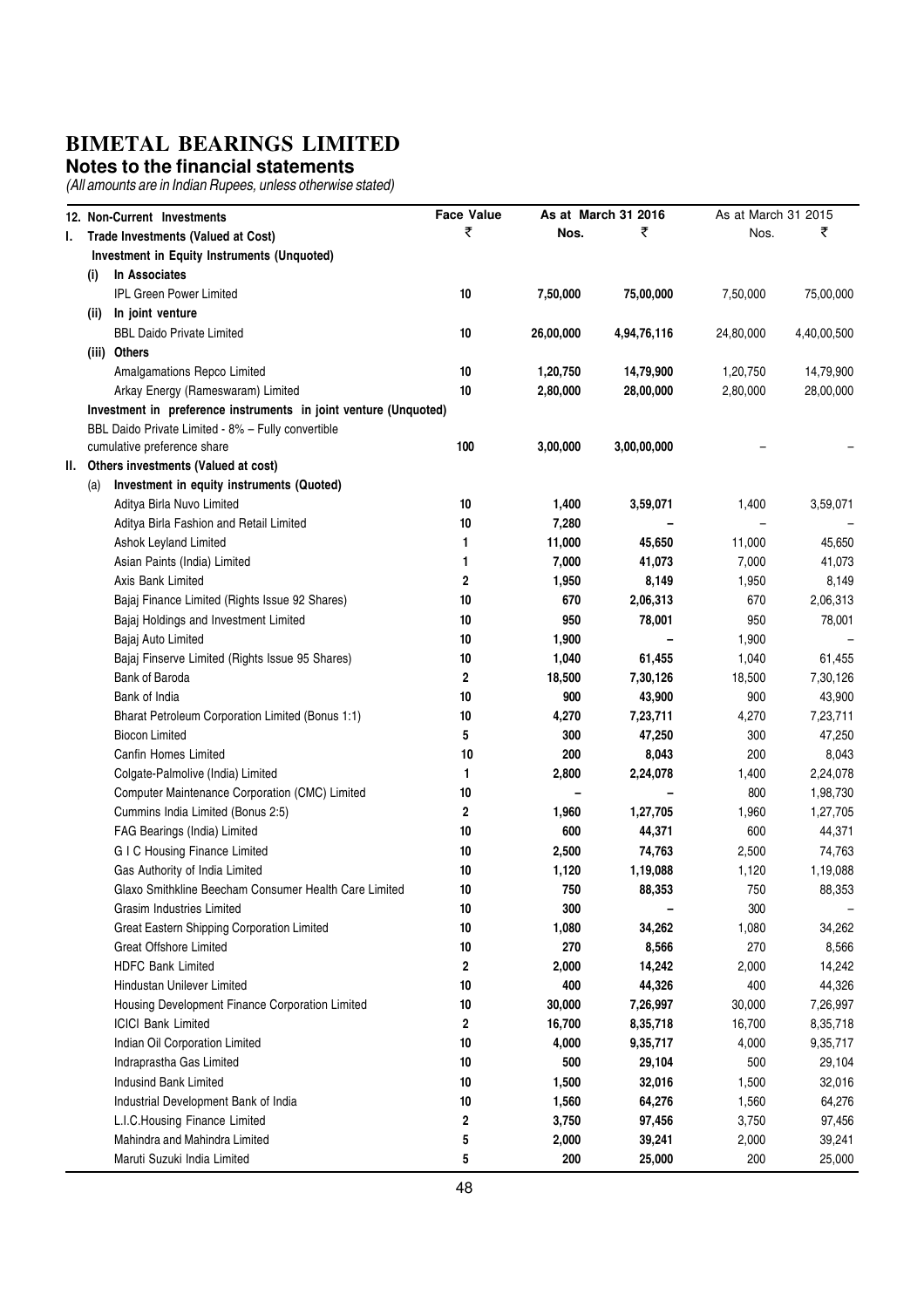#### **Notes to the financial statements**

| II.       |     |       | <b>Investments (Valued at Cost)</b>                                                                                     | <b>Face Value</b> |          | As at March 31, 2016 | As at March 31, 2015 |           |
|-----------|-----|-------|-------------------------------------------------------------------------------------------------------------------------|-------------------|----------|----------------------|----------------------|-----------|
|           | (a) |       | Investment in equity instruments (Quoted) - (Contd.)                                                                    | ₹                 | Nos.     | ₹                    | Nos.                 | ₹         |
|           |     |       | National Aluminum Company Limited                                                                                       | 5                 | 4,500    | 1,46,205             | 4,500                | 1,46,205  |
|           |     |       | National Thermo Power Corporation Limited                                                                               | 10                | 1,500    | 1,99,565             | 1,500                | 1,99,565  |
|           |     |       | Neyveli Lignite Corporation Limited                                                                                     | 10                | 600      | 27,444               | 600                  | 27,444    |
|           |     |       | Nilkamal Plastics Limited                                                                                               | 10                | 700      | 25,343               | 700                  | 25,343    |
|           |     |       | Oil and Natural Gas Corporation Limited                                                                                 | 5                 | 10,200   | 12,32,995            | 10,200               | 12,32,995 |
|           |     |       | Petronet LNG Limited                                                                                                    | 10                | 1,000    | 15,066               | 1,000                | 15,066    |
|           |     |       | Punjab National Bank                                                                                                    | 2                 | 8,750    | 6,60,173             | 8,750                | 6,60,173  |
|           |     |       | Reliance Industries Limited                                                                                             | 10                | 1,335    | 5,86,345             | 1,335                | 5,86,345  |
|           |     |       | Rural Electrification Corporation of India                                                                              | 10                | 1,060    | 1,22,038             | 1,060                | 1,22,038  |
|           |     |       | State Bank of India                                                                                                     | 1                 | 11,500   | 7,95,296             | 11,500               | 7,95,296  |
|           |     |       | Sundaram Finance Limited-Bonus 1:1                                                                                      | 10                | 13,200   | 5,21,222             | 13,200               | 5,21,222  |
|           |     |       | <b>Tata Chemicals Limited</b>                                                                                           | 10                | 1,400    | 74,971               | 1,400                | 74,971    |
|           |     |       | <b>Tata Consultancy Services Limited</b>                                                                                | 1                 | 832      | 2,41,230             | 200                  | 42,500    |
|           |     |       | <b>Tata Motors Limited</b>                                                                                              | 2                 | 9,495    | 3,87,614             | 9,000                | 1,64,864  |
|           |     |       | <b>Tata Steel Limited</b>                                                                                               | 10                | 1,700    | 3,41,592             | 1,700                | 3,41,592  |
|           |     |       | Tata Global Beverages Limited                                                                                           | 1                 | 13,000   | 2,94,415             | 13,000               | 2,94,415  |
|           |     |       | The United Nilgiri Tea Estates Limited                                                                                  | 10                | 17,264   | 4,35,117             | 17,264               | 4,35,117  |
|           |     |       | <b>Ultratech Cement Limited</b>                                                                                         | 10                | 171      |                      | 171                  |           |
|           | (b) |       | Investment in equity instruments -Non trade (Unquoted)                                                                  |                   |          |                      |                      |           |
|           |     |       | Adyar Property Holding Company Limited (paid up ₹ 65 per share)                                                         | 100               | 55       | 3,575                | 55                   | 3,575     |
|           |     |       | Madras Stock Exchange Limited                                                                                           | 1                 | 4,55,620 | 11,99,000            | 4,55,620             | 11,99,000 |
|           |     |       | South Asian Financial Exchange Limited                                                                                  | 10                | 20,000   | 2,00,000             | 20,000               | 2,00,000  |
|           |     |       | Stanes Amalgamated Estates Limited                                                                                      | 10                | 6,380    | 4,13,055             | 6,380                | 4,13,055  |
|           | (c) |       | Investment in bonds (Quoted)                                                                                            |                   |          |                      |                      |           |
|           |     | 8.00% | Indian Railway Finance Corporation Limited Tax Free<br>Secured, Redeemable, Non-Convertible Bonds                       | 1,000             | 1,088    | 10,88,000            | 1,088                | 10,88,000 |
|           |     | 8.20% | Power Finance Corporation Limited : Tax Free Secured<br>Redeemable Non-Convertible Bonds                                | 1,000             | 1,424    | 14,24,000            | 1,424                | 14,24,000 |
|           |     | 7.19% | Power Finance Corporation Limited : Tax Free Secured<br>Redeemable Non-Convertible Bonds                                | 1,000             | 1,200    | 12,00,000            | 1,200                | 12,00,000 |
|           |     | 7.22% | Rural Electrification Corporation Limited: Tax Free<br>Secured Redeemable Non-Convertible Bonds                         | 1,000             | 1,000    | 10,00,000            | 1,000                | 10,00,000 |
|           | (d) |       | Investment in bonds (Unquoted)                                                                                          |                   |          |                      |                      |           |
|           |     | 9.20% | Central Bank of India Tier II Bonds (Series XII)                                                                        | 10,00,000         |          |                      | 1                    | 10,00,000 |
|           | (e) |       | Investment in debentures (Quoted)                                                                                       |                   |          |                      |                      |           |
|           |     | 8.49% | SR-54 Non-Convertible Debentures of National<br>Thermal Power Corporation Limited (Bonus for Shares)                    | 12.50             | 1,500    |                      | 1,500                |           |
| $($ f $)$ |     |       | Investment in debentures (Unquoted)                                                                                     |                   |          |                      |                      |           |
|           |     | 9.50% | Unsecured Non-Convertible Debentures under 2006<br>Series-I - of Infrastructure Leasing & Financial<br>Services Limited | 1,000             |          |                      | 1,200                | 12,00,000 |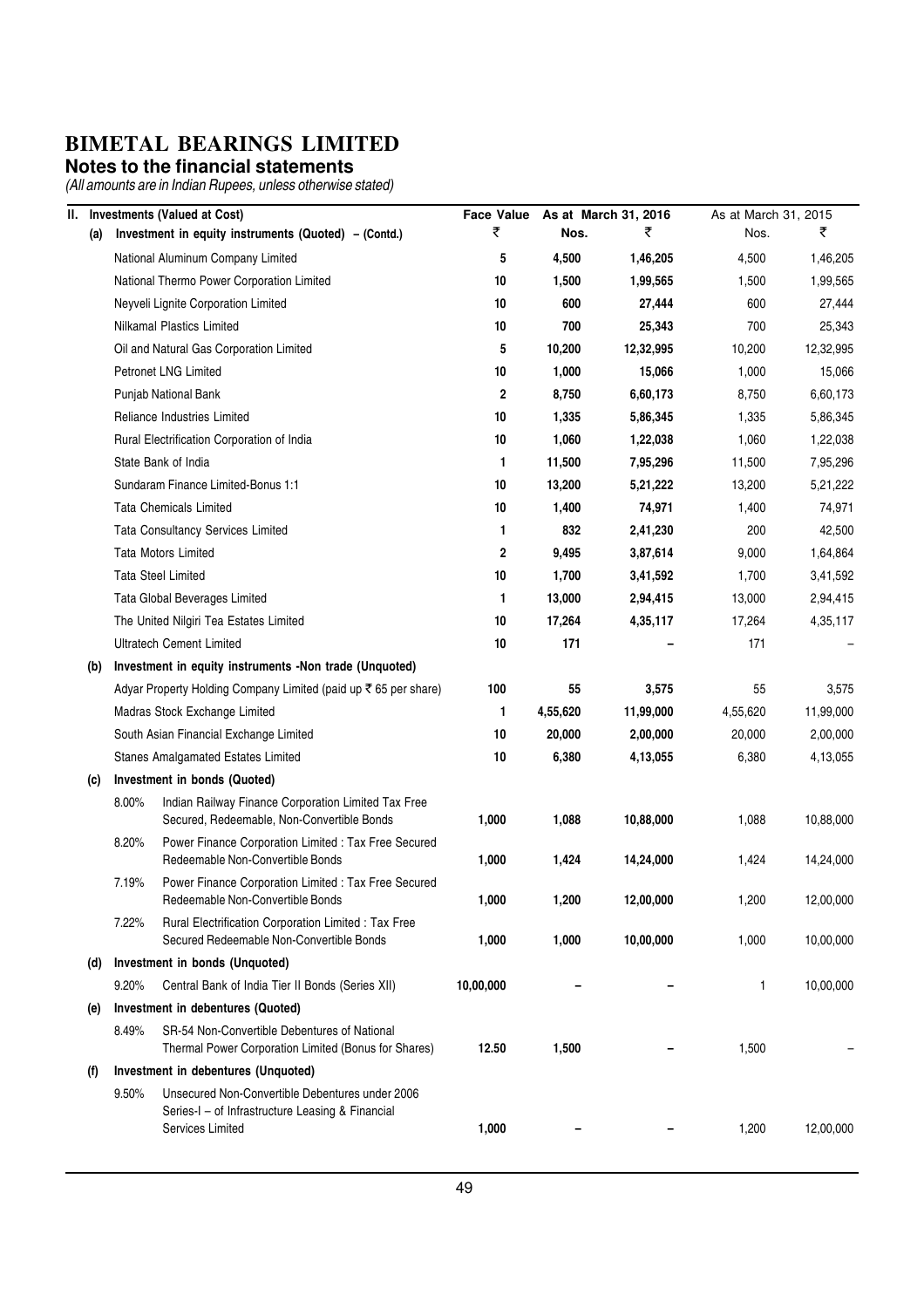#### **Notes to the financial statements**

|     |                                                                                                                                      |          |                      | Face Value As at March 31, 2016 | As at March 31, 2015 |                        |
|-----|--------------------------------------------------------------------------------------------------------------------------------------|----------|----------------------|---------------------------------|----------------------|------------------------|
|     | II. Others (Valued at Cost) - (Contd.)                                                                                               | ₹        | Nos.                 | ₹                               | Nos.                 | ₹                      |
| (g) | <b>Mutual Funds (Unquoted)</b>                                                                                                       |          |                      |                                 |                      |                        |
|     | Birla Sun Life 95 Fund Balanced '95 Fund - Dividend -                                                                                |          |                      |                                 |                      |                        |
|     | Regular Plan - Payout<br>Birla Sun Life Income Plus - Quarterly Dividend                                                             | 10<br>10 | 13,908               | 21,00,000                       | 1,64,411             |                        |
|     | DSP Black Rock Dual Advantage Fund - Series - 18-34 M -                                                                              |          |                      |                                 |                      | 20,90,211              |
|     | Regular Dividend                                                                                                                     | 10       |                      |                                 | 60,000               | 6,00,000               |
|     | DSP BlackRock Income Opportunities Fund - Regular Plan - Growth                                                                      | 10       | 51,560               | 10,00,000                       | 51,560               | 10,00,000              |
|     | DSP BlackRock Balanced Fund - Regular - Growth                                                                                       | 10       | 10,514               | 11,00,000                       |                      |                        |
|     | Franklin India Monthly Income Plan - Plan A                                                                                          | 10       | 44,497               | 20,00,000                       |                      |                        |
|     | HDFC CPO 36M September 2013 - Series I - Regular -                                                                                   |          |                      |                                 |                      |                        |
|     | Normal Dividend Payout                                                                                                               | 10       |                      |                                 | 90,000               | 9,00,000               |
|     | HDFC CPO 36M January 2014 - Series II - Regular -                                                                                    |          |                      |                                 |                      |                        |
|     | Normal Dividend Payout                                                                                                               | 10       |                      |                                 | 90,000               | 9,00,000               |
|     | HDFC Focussed Equity Fund - Plan B - Regular - Normal Dividend                                                                       | 10       | 60,000               | 6,00,000                        |                      |                        |
|     | ICICI Prudential Corporate Bond Fund B-Quarterly Dividend                                                                            | 10       |                      |                                 | 4,92,750             | 49,99,600              |
|     | ICICI Prudential Interval Fund III Quarterly Interval - Growth                                                                       | 10       | 4,317                | 55,539                          | 4,317                | 55,539                 |
|     | ICICI Prudential Corporate Bond Fund-Regular Quarterly Dividend                                                                      | 10       |                      |                                 | 95,771               | 9,99,900               |
|     | <b>ICICI Prudential Regular Savings Fund</b>                                                                                         | 10       |                      |                                 | 99,086               | 10,00,000              |
|     | ICICI Prudential Value Fund - Series 2 - Regular Plan - Dividend payout                                                              | 10       | 89,990               | 8,99,900                        | 89,990               | 8,99,900               |
|     | <b>ICICI Prudential Balanced Fund - Growth</b>                                                                                       | 10       | 1,19,379             | 23,99,900                       | 53,154               | 8,99,900               |
|     | ICICI Prudential Balanced Fund - Regular Plan - Dividend                                                                             | 10       | 90,050               | 20,00,000                       |                      |                        |
|     | ICICI Prudential Multiple Yield Fund Series 6-1100 D - Plan A- Cumulative 10                                                         |          | 1,20,000             | 12,00,000                       | 1,20,000             | 12,00,000              |
|     | ICICI Prudential Multiple Yield Fund Series 6-1100 D - Plan F- Cumulative 10                                                         |          | 1,20,000             | 12,00,000                       | 1,20,000             | 12,00,000              |
|     | ICICI Prudential Growth Fund Series 1 - Dividend Payout                                                                              | 10       | 1,12,848             | 11,28,470                       | 1,12,848             | 11,28,470              |
|     | ICICI Capital Protection Oriented Fund VI - 1100 Days Plan H - Dividend                                                              | 10       | 90,000               | 9,00,000                        | 90,000               | 9,00,000               |
|     | ICICI Prudential Multiple Yield Fund - Series 7 - 1100 Days - D Plan F -                                                             |          |                      |                                 |                      |                        |
|     | Dividend                                                                                                                             | 10       | 90,000               | 9,00,000                        | 90,000               | 9,00,000               |
|     | ICICI Prudential Growth Fund Series 4 - Dividend Payout                                                                              | 10       | 60,000               | 6,00,000                        | 60,000               | 6,00,000               |
|     | ICICI Capital Protection Oriented Fund VI -1285 Days Plan A -<br>Cumulative                                                          | 10       | 90,000               | 9,00,000                        | 90,000               | 9,00,000               |
|     | ICICI Capital Protection Oriented Fund Series VII - 1284 Days - Plan H -                                                             |          |                      |                                 |                      |                        |
|     | Cumulative                                                                                                                           | 10       | 1,00,000             | 10,00,000                       | 1,00,000             | 10,00,000              |
|     | ICICI Prudential Capital Protection Oriented Fund VIII - 1101 Days -                                                                 |          |                      |                                 |                      |                        |
|     | Plan D - Cumulative                                                                                                                  | 10       | 1,50,000             | 15,00,000                       |                      |                        |
|     | ICICI Prudential Balanced Fund - Regular Plan - Growth                                                                               | 10       | 10,525               | 10,00,000                       |                      |                        |
|     | ICICI Prudential Balanced Advantage Fund - Dividend                                                                                  | 10       | 61,017               | 9,00,000                        |                      |                        |
|     | ICICI Prudential MIP-25 - Growth                                                                                                     | 10       | 47,974               | 15,00,000                       |                      |                        |
|     | IDFC Fixed Term Plan - Series 72 - Growth                                                                                            | 10       |                      |                                 | 1,20,000             | 12,00,000              |
|     | IDFC Dynamic Equity Fund - Regular Plan - Growth                                                                                     | 10       | 1,10,432             | 12,00,000                       |                      |                        |
|     | Kotak Bond (Deposit) - Quarterly Dividend (Regular Plan)                                                                             | 10       | 4,84,469             | 59,61,440                       | 5,67,360             | 69,93,917              |
|     | Kotak Capital Protection Oriented Scheme - Series 1 Growth (Regular Plan) 10                                                         |          | 1,00,000             | 10,00,000                       |                      |                        |
|     | LIC Nomura MF Capital Protection Oriented Fund - Series 1 -                                                                          |          |                      |                                 |                      |                        |
|     | Dividend Plan - C1 - DP                                                                                                              | 10       | 90,000               | 9,00,000                        | 90,000               | 9,00,000               |
|     | LIC Nomura MF Capital Protection Oriented Fund - Series 2 -                                                                          |          |                      |                                 |                      |                        |
|     | Dividend Plan - C2 - DP                                                                                                              | 10       | 90,000               | 9,00,000                        | 90,000               | 9,00,000               |
|     | LIC Nomura MF FMP Series 80 - Growth                                                                                                 | 10       |                      |                                 | 1,50,000             | 15,00,000              |
|     | LIC Nomura MF Capital Protection Oriented Fund - Series 3 -                                                                          |          |                      |                                 |                      |                        |
|     | Growth Plan - C3 - GP                                                                                                                | 10       | 60,000               | 6,00,000                        | 60,000               | 6,00,000               |
|     | Reliance Dual Advantage Fixed Tenure Fund-II-Plan G- Dividend Plan                                                                   | 10       | 1,17,277             | 11,72,771                       | 1,17,277             | 11,72,771              |
|     | Reliance Regular Savings Fund-Debt Plan-Quarterly Dividend                                                                           | 10       |                      |                                 | 3,95,366             | 50,00,000              |
|     | Reliance Dynamic Bond Fund - Dividend Plan                                                                                           | 10       |                      |                                 | 1,07,489             | 15,05,004              |
|     | Reliance Dual Advantage Fixed Tenure Fund - III - Plan C - Dividend Plan 10                                                          |          | 5,73,163             | 57,31,630                       | 5,73,163             | 57,31,630              |
|     | Reliance Dual Advantage Fixed Tenure Fund - IV - Plan D - Dividend Plan 10                                                           |          | 2,55,730             | 25,57,300                       | 2,55,730             | 25,57,300              |
|     | Reliance Monthly Interval Fund - Series 2                                                                                            | 10       |                      |                                 | 2,49,875             | 25,00,000              |
|     | Reliance Dual Advantage Fixed Tenure Fund V Plan B - Growth Plan<br>Reliance Dual Advantage Fixed Tenure Fund V Plan G - Growth Plan | 10<br>10 | 1,20,000             | 12,00,000                       | 1,20,000             | 12,00,000              |
|     | Reliance Fixed Horizon Fund - XXVI - Series 14 - Growth Plan                                                                         | 10       | 1,00,000<br>1,20,000 | 10,00,000<br>12,00,000          | 1,00,000<br>1,20,000 | 10,00,000<br>12,00,000 |
|     | Reliance Regular Savings Fund- Balanced Plan - Dividend Plan                                                                         | 10       | 1,52,715             | 24,00,000                       | 1,52,715             | 24,00,000              |
|     |                                                                                                                                      |          |                      |                                 |                      |                        |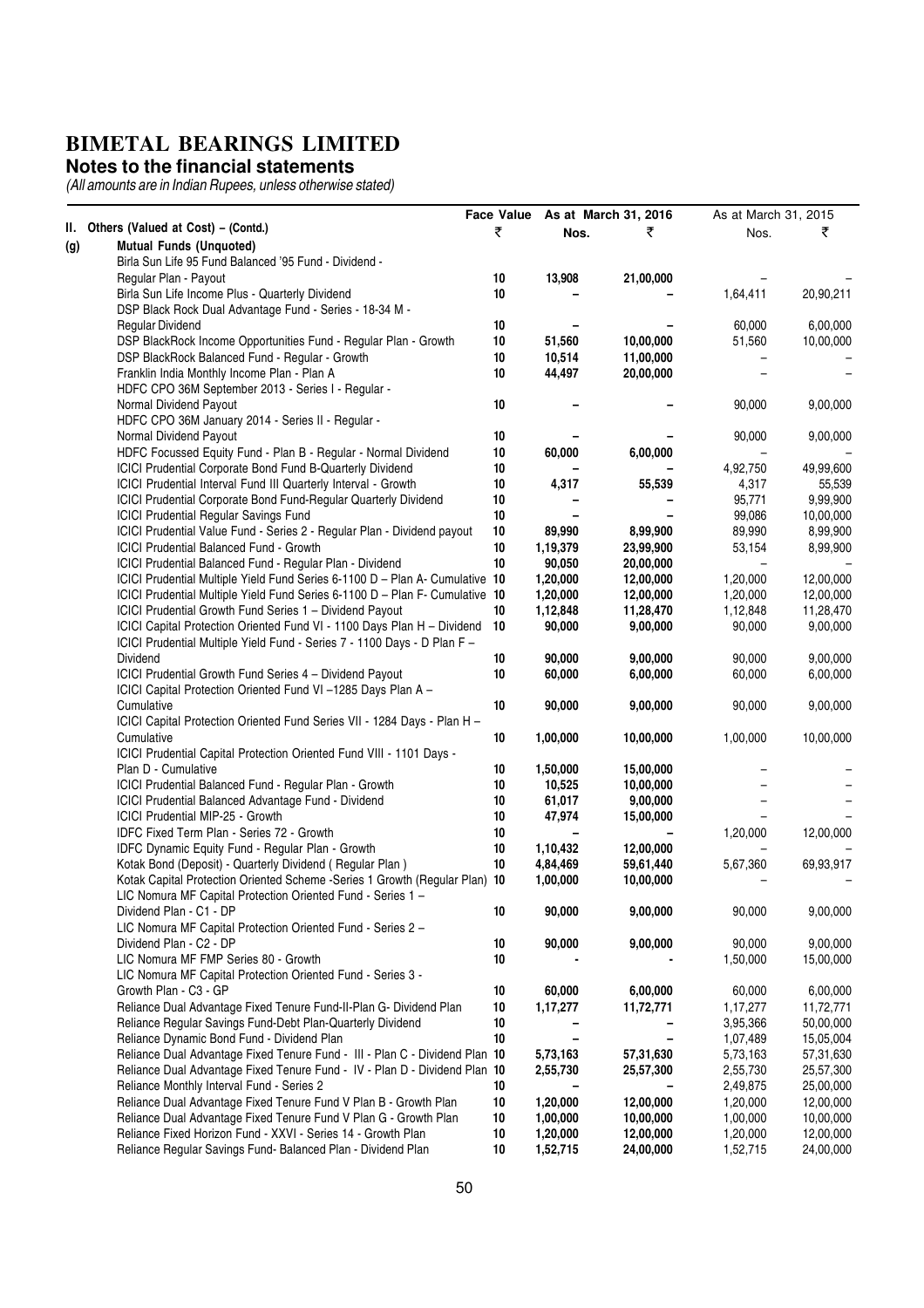#### **Notes to the financial statements**

|                                                                                          |    |          | Face Value As at March 31, 2016 | As at March 31, 2015 |              |
|------------------------------------------------------------------------------------------|----|----------|---------------------------------|----------------------|--------------|
| II. Others (Valued at Cost) - (Contd.)                                                   | ₹  | Nos.     | ₹                               | Nos.                 | ₹            |
| (g) Mutual Funds (Unquoted)                                                              |    |          |                                 |                      |              |
| Reliance Dual Advantage Fixed Tenure Fund VI - Plan A - Growth                           | 10 |          |                                 | 2,40,000             | 24,00,000    |
| Reliance Regular Saving Fund - Balanced - Dividend                                       | 10 |          |                                 | 45,906               | 8,00,000     |
| Reliance Regular Saving Fund - Balanced Plan - Dividend Plan                             | 10 | 97,550   | 17,00,000                       | 97,550               | 17,00,000    |
| Reliance Regular Saving Fund - Balanced Plan - Dividend Plan                             | 10 | 84,975   | 15,00,000                       |                      |              |
| Reliance Dual Advantage Fixed Tenure Fund VI - Plan A - Growth Plan                      | 10 | 2,40,000 | 24,00,000                       |                      |              |
| Reliance Regular Saving Fund - Balanced Plan - Dividend Plan                             | 10 | 45,906   | 8,00,000                        |                      |              |
| Reliance Regular Saving Fund - Balanced Plan - Dividend Plan                             | 10 | 2,00,921 | 35,00,000                       |                      |              |
| Reliance Equity Savings Fund - Growth Plan                                               | 10 | 58,654   | 6,00,000                        |                      |              |
| Reliance Equity Savings Fund - Dividend Plan                                             | 10 | 90,951   | 9,00,000                        |                      |              |
| SBI Mutual Fund- Gold Exchange Traded Scheme- Growth Op - Open                           | 10 | 200      | 2,95,567                        | 200                  | 2,95,567     |
| SBI-Magnum Income Fund-1998 - Regular Dividend Option                                    | 10 | 87,306   | 9,99,900                        | 87,306               | 9,99,900     |
| SBI Magnum Income Fund                                                                   | 10 |          |                                 | 96,546               | 12,00,000    |
| SBI Dynamic Bond Fund                                                                    | 10 |          |                                 | 99,728               | 12,00,000    |
| SBI Magnum Income Fund - 1998 - Regular Quarterly Dividend                               | 10 | 414      | 5,147                           |                      |              |
| SBI Dual Advantage Fund Series I - Dividend                                              | 10 | 90,000   | 9,00,000                        | 90,000               | 9,00,000     |
| SBI Magnum Balanced Fund - Regular Dividend                                              | 10 | 1,03,492 | 24,00,000                       | 1,03,492             | 24,00,000    |
| SBI Dual Advantage Fund Series - II Regular- Growth                                      | 10 | 1,20,000 | 12,00,000                       | 1,20,000             | 12,00,000    |
| SBI Equity Opportunities Fund                                                            | 10 | 60,000   | 6,00,000                        | 60,000               | 6,00,000     |
| SBI Dual Advantage Fund Series - V Regular - Growth                                      | 10 | 2,10,000 | 21,00,000                       | 2,10,000             | 21,00,000    |
| SBI Equity Savings Fund Regular Quarterly Dividend                                       | 10 | 1,20,000 | 12,00,000                       |                      |              |
| SBI Dual Advantage Fund - Series XV Regular - Growth                                     | 10 | 1,18,758 | 11,87,584                       |                      |              |
| Sundaram Monthly Income PI - Aggressive Reg Qtly Dividend                                | 10 | 1,48,516 | 15,13,201                       | 1,48,516             | 15,13,201    |
| Sundaram Hybrid Fund - Series D 3 Years Regular Half yearly                              | 10 |          |                                 | 60,000               | 6,00,000     |
| Sundaram Monthly Income PI - Moderate Reg Qtly Dividend                                  | 10 | 1,59,148 | 18,00,000                       | 1,59,148             | 18,00,000    |
| Tata Balanced Fund Regular Plan - Periodic Dividend                                      | 10 | 20,245   | 14,00,000                       | 20,245               | 14,00,000    |
| Tata Dual Advantage Fund - Series 2 - Scheme A - Plan A - Growth                         | 10 | 1,20,000 | 12,00,000                       | 1,20,000             | 12,00,000    |
| Templeton India Corporate Bond Opportunities Fund-Dividend Growth                        | 10 |          |                                 | 8,57,842             | 91,50,429    |
| UTI-Capital Protection Oriented Fund Scheme - Series V- I (1163 Days) -                  |    |          |                                 |                      |              |
| Regular Plan - Growth                                                                    | 10 | 90,000   | 9,00,000                        | 90,000               | 9,00,000     |
|                                                                                          |    |          | 18,96,16,647                    |                      | 16,72,03,171 |
| Provision for diminution in value of investments                                         |    |          | 2,00,000                        |                      | 2,00,000     |
|                                                                                          |    |          | 18,94,16,647                    |                      | 16,70,03,171 |
| Aggregate amount of quoted investments                                                   |    |          | 1,67,36,652                     |                      | 1,65,13,903  |
| Market value of quoted investments                                                       |    |          | 13,74,53,912                    |                      | 14,41,65,400 |
| Aggregate amount of unquoted investments                                                 |    |          | 17,26,79,996                    |                      | 15,04,89,268 |
| Aggregate provision for diminution in value of investments                               |    |          | 2,00,000                        |                      | 2,00,000     |
| Uncalled liability on partly paid shares                                                 |    |          | 1,925                           |                      | 1,925        |
|                                                                                          |    |          |                                 |                      |              |
| 13. Long term loans and advances                                                         |    |          |                                 |                      |              |
| Unsecured and considered good:                                                           |    |          |                                 |                      |              |
| Capital advances                                                                         |    |          | 28,75,768                       |                      | 16,07,663    |
| Security deposits                                                                        |    |          | 1,56,84,094                     |                      | 1,26,27,329  |
| Prepaid expenses                                                                         |    |          | 4,56,820                        |                      |              |
| Advance income tax (Net of provisions: ₹ 48,41,79,847 Previous year: ₹ 46,51,73,847)     |    |          | 6,07,28,591                     |                      | 4,58,68,641  |
| Advance fringe benefit tax (Net of provisions ₹ 73,50,000, Previous year : ₹ 73,50,000)  |    |          | 37,383                          |                      | 37,383       |
|                                                                                          |    |          | 7,97,82,656                     |                      | 6,01,41,016  |
| 14. Other non-current assets                                                             |    |          |                                 |                      |              |
| Intercorporate deposits                                                                  |    |          | 3,41,00,000                     |                      | 4,24,00,000  |
| Margin money deposit (Refer note below)                                                  |    |          | 30,00,000                       |                      | 30,00,000    |
| Long term deposits with banks with maturity period more than 12 months                   |    |          |                                 |                      | 26,00,000    |
|                                                                                          |    |          |                                 |                      |              |
|                                                                                          |    |          | 3,71,00,000                     |                      | 4,80,00,000  |
| Note:                                                                                    |    |          |                                 |                      |              |
| Balances with banks held as margin money for borrowings, guarantees or other commitments |    |          | 30,00,000                       |                      | 30,00,000    |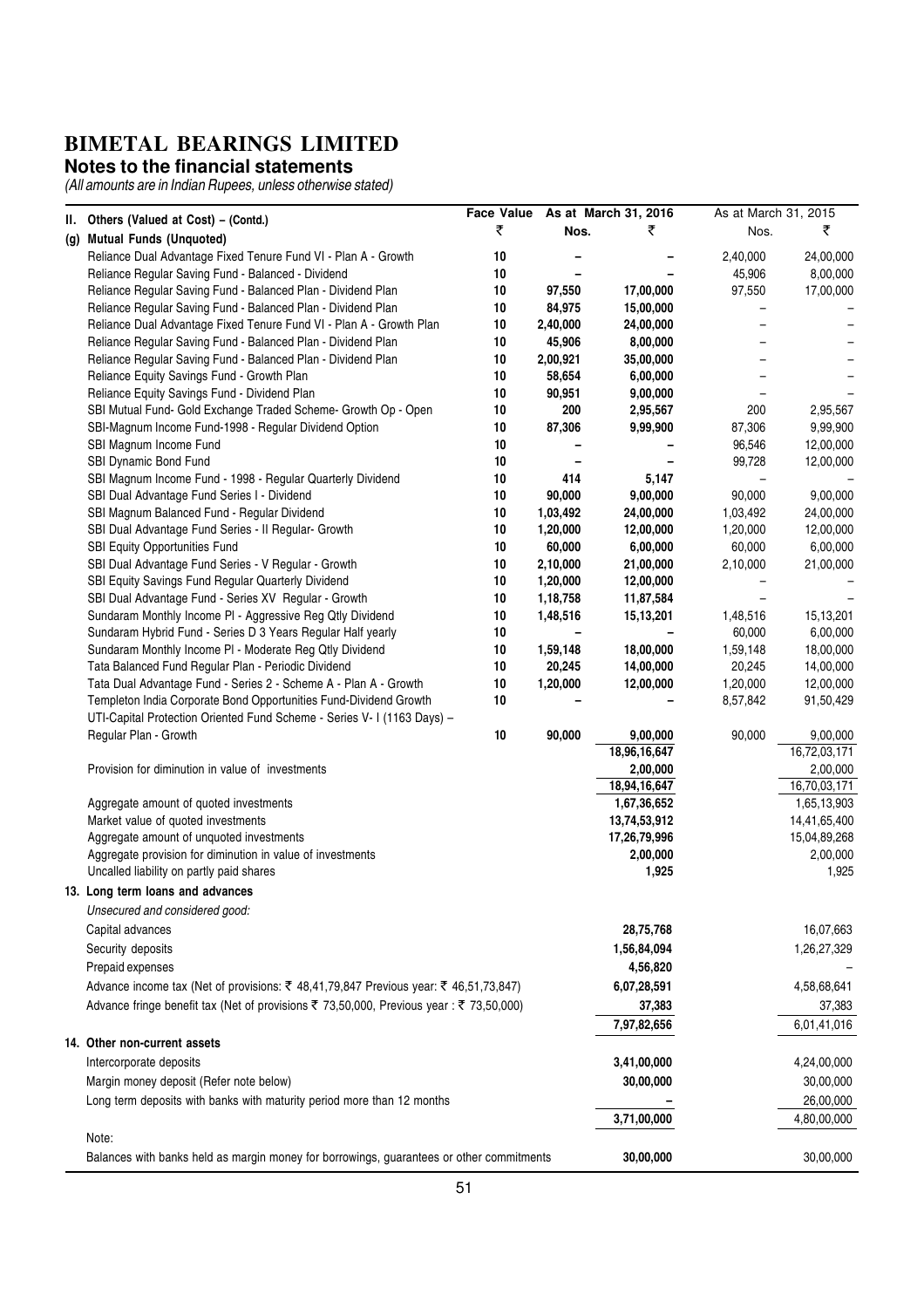#### **Notes to the financial statements**

| 15. Current Investments                                                                                                                |           |    |          | Face Value As at March 31, 2016 | As at March 31, 2015 |             |
|----------------------------------------------------------------------------------------------------------------------------------------|-----------|----|----------|---------------------------------|----------------------|-------------|
| Current Portion of Long term Investments (Valued at Cost)                                                                              |           | ₹  | Nos.     | ₹                               | Nos.                 | ₹           |
| Investment in bonds (Unquoted)                                                                                                         |           |    |          |                                 |                      |             |
| 9.20% Central Bank of India Tier II Bonds (Series XII)                                                                                 | 10,00,000 |    | 1        | 10,00,000                       |                      |             |
| Investment in debentures (Unquoted)                                                                                                    |           |    |          |                                 |                      |             |
| 9.65% Secured Redeemable Non-Convertible Debentures under 2010<br>Series - VI - of Infrastructure Leasing & Financial Services Limited | 1,000     |    |          |                                 | 1,000                | 10,00,000   |
| 9.50% Unsecured Non-Convertible Debentures under 2006<br>Series-I-of Infrastructure Leasing & Financial Services Limited               | 1,000     |    | 1,200    | 12,00,000                       |                      |             |
| <b>Mutual funds (Unquoted)</b>                                                                                                         |           |    |          |                                 |                      |             |
| DSP Black Rock FTP-Series 11-36M-Dividend                                                                                              |           | 10 |          |                                 | 90,366               | 9,03,656    |
| DSP Black Rock Dual Advantage Fund - Series - 18-34M - Regular Dividend                                                                |           | 10 | 60,000   | 6,00,000                        |                      |             |
| Franklin India Cash Management Account - Growth                                                                                        |           | 10 | 848      |                                 |                      |             |
| HDFC CPO 36M September 2013 - Series I - Regular -                                                                                     |           |    |          |                                 |                      |             |
| Normal Dividend Payout                                                                                                                 |           | 10 | 90,000   | 9,00,000                        |                      |             |
| HDFC CPO 36M January 2014 - Series II - Regular -<br>Normal Dividend Payout                                                            |           | 10 | 90,000   | 9,00,000                        |                      |             |
| ICICI Prudential Capital Protection Oriented Fund-Series IX-36 Months                                                                  |           | 10 |          |                                 | 3,00,000             | 30,00,000   |
| ICICI Prudential Capital Protection Oriented Fund III Plan A (DEMAT)                                                                   |           | 10 |          |                                 | 60,000               | 6,00,000    |
| ICICI Prudential Capital Protection Oriented Fund III Plan C                                                                           |           | 10 |          |                                 | 60,000               | 6,00,000    |
| ICICI Prudential Capital Protection Oriented Fund III Plan D (DEMAT)                                                                   |           | 10 |          |                                 | 60,000               | 6,00,000    |
| Sundaram Capital Protection Oriented Fund - 3 Years- Series 9 - Dividend                                                               |           | 10 |          |                                 | 89,990               | 8,99,900    |
| Sundaram Capital Protection Oriented Fund - Series 2 - 5 Years Plan Dividend                                                           |           | 10 |          |                                 | 3,35,372             | 33,53,720   |
| Sundaram Hybrid Fund - SR D 3yrs Regular Half yearly dividend payout                                                                   |           | 10 | 60,000   | 6,00,000                        |                      |             |
| <b>Current investments</b>                                                                                                             |           |    |          |                                 |                      |             |
| At cost or market value, whichever is less:                                                                                            |           |    |          |                                 |                      |             |
| <b>Mutual funds (Unquoted)</b>                                                                                                         |           |    |          |                                 |                      |             |
| Franklin India Ultra Short Bond Fund - Super Institutional Plan                                                                        |           | 10 | 3,90,560 | 78,46,292                       |                      |             |
| ICICI Prudential Liquid Fund - Growth                                                                                                  |           | 10 | 12,255   | 26,83,609                       |                      |             |
| LIC Nomura MF Liquid Fund - Dividend - LF - DP                                                                                         |           | 10 | 1,437    | 15,77,310                       |                      |             |
| Reliance Liquid Fund - Treasury Plan - Growth Plan - Growth Option                                                                     |           | 10 | 30       | 94,437                          |                      |             |
| Birla Sun Life - Cash Plus - Growth                                                                                                    |           | 10 | 128      | 26,793                          |                      |             |
| Reliance Liquid Fund - Treasury Plan - Growth Plan - Growth Option                                                                     |           | 10 | 412      | 14,97,137                       |                      |             |
| Reliance Short Term Fund - Growth Plan - Growth Option                                                                                 |           | 10 | 91,129   | 25,70,689                       |                      |             |
|                                                                                                                                        |           |    |          | 2,14,96,267                     |                      | 1,09,57,276 |
| Aggregate Amount of unquoted investments                                                                                               |           |    |          | 2,14,96,267                     |                      | 1,09,57,276 |
| Aggregate provision for diminution in value of investments                                                                             |           |    |          |                                 |                      |             |
| Total long term investments included in current portion                                                                                |           |    |          | 30,00,000                       |                      | 1,09,57,276 |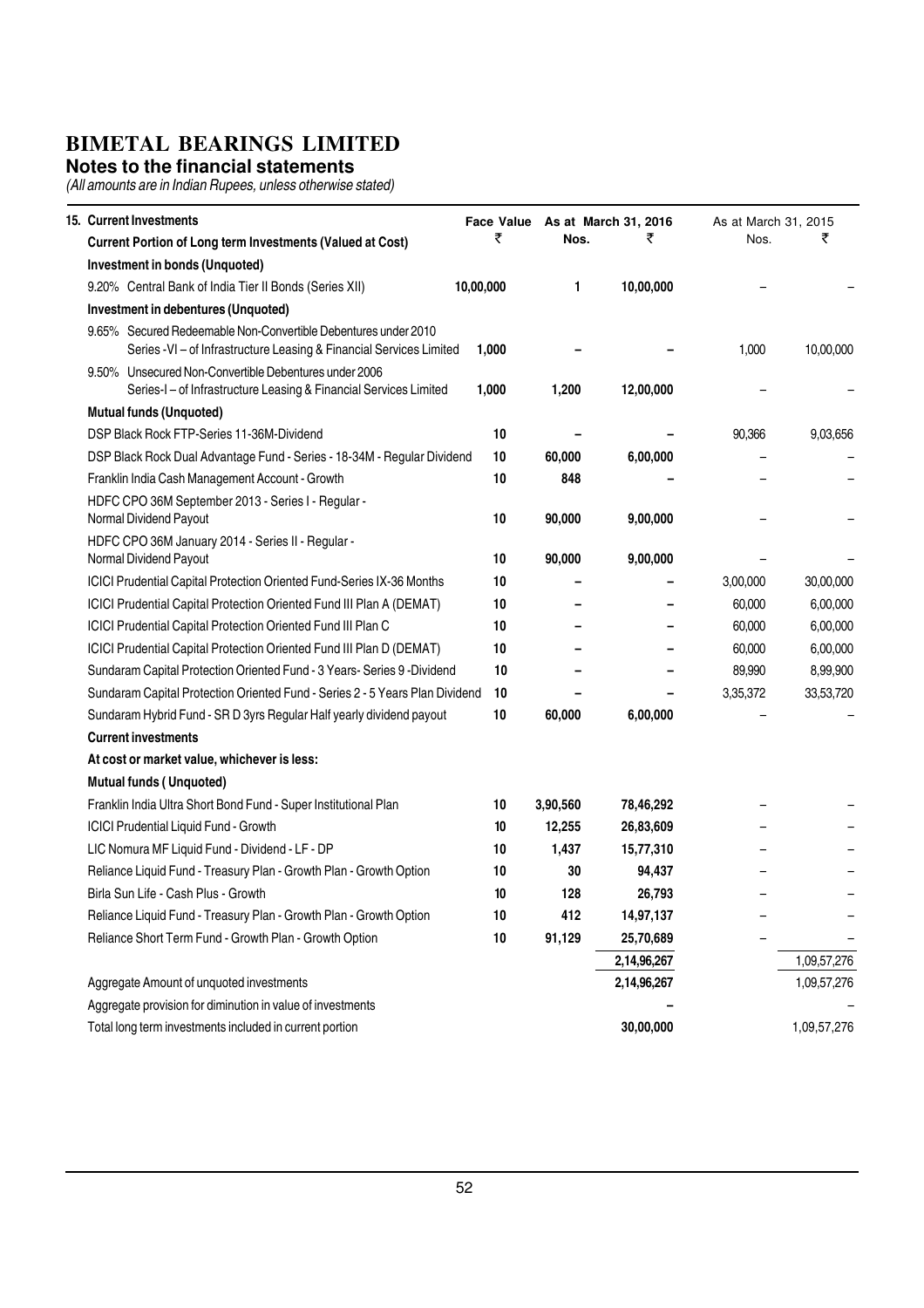#### **Notes to the financial statements**

|     |                                                                                    |               | As at           |
|-----|------------------------------------------------------------------------------------|---------------|-----------------|
|     |                                                                                    | 31 March 2016 | 31 March 2015   |
| 16. | <b>Inventories</b>                                                                 |               |                 |
|     | Raw materials (includes in transit ₹2,07,52,978, Previous Year ₹3,87,28,125)       | 25,09,61,453  | 32,01,68,472    |
|     | Work-in-progress                                                                   | 2,80,85,356   | 3,47,53,879     |
|     | Finished goods                                                                     | 10,12,67,870  | 9,78,04,285     |
|     | Traded goods                                                                       | 64,96,953     | 8,09,378        |
|     | Stores, spares & packing material                                                  | 2,53,83,156   | 2,20,49,282     |
|     |                                                                                    | 41,21,94,788  | 47,55,85,296    |
| 17. | <b>Trade receivables</b>                                                           |               |                 |
|     | Unsecured and Considered good:                                                     |               |                 |
|     | Outstanding for a period exceeding 6 months from the date they are due for payment | 84,92,697     | 1,38,06,181     |
|     | <b>Others</b>                                                                      | 38,68,21,920  | 38,72,69,282    |
|     |                                                                                    | 39,53,14,617  | 40, 10, 75, 463 |
|     | Trade receivables stated above includes:                                           |               |                 |
|     | Debts due by private companies in which directors are directors                    | 5,14,90,691   | 92,05,916       |
| 18. | <b>Cash and bank Balances</b>                                                      |               |                 |
|     | Cash and Cash equivalents                                                          |               |                 |
|     | Cash on hand                                                                       | 1,01,297      | 1,20,351        |
|     | Cheques on hand                                                                    | 45,05,496     | 86,23,256       |
|     | <b>Bank balances</b>                                                               |               |                 |
|     | In current account                                                                 | 4,33,25,821   | 5,12,84,930     |
|     | In demand deposit                                                                  |               |                 |
|     | Deposits with original maturity of less than 3 months                              |               | 25,00,000       |
|     |                                                                                    | 4,79,32,614   | 6,25,28,537     |
|     | Other bank balances                                                                |               |                 |
|     | Long term deposits with maturity more than 3 months but less than 12 months        | 36,00,000     | 10,00,000       |
|     | Unpaid dividend account*                                                           | 22,99,781     | 23,45,712       |
|     |                                                                                    | 5,38,32,395   | 6,58,74,249     |
|     | * Earmarked for payment of unclaimed dividend                                      |               |                 |
| 19. | Short term loans and advances                                                      |               |                 |
|     | Unsecured, considered good:                                                        |               |                 |
|     | Loans and advances to related parties                                              | 2,69,935      | 1,85,461        |
|     | Advance to vendors                                                                 | 27, 15, 392   | 27,12,579       |
|     | <b>Balance with Government Authorities</b>                                         | 4,67,30,733   | 1,10,37,571     |
|     | Prepaid expenses                                                                   | 77,89,280     | 80,84,420       |
|     | Employees advances                                                                 | 5,30,850      | 8,58,003        |
|     | <b>Security Deposits</b>                                                           | 9,11,459      |                 |
|     | Cenvat credit balances                                                             | 81,23,422     | 63,37,075       |
|     | Other advances                                                                     | 45,54,413     | 52,17,885       |
|     |                                                                                    | 7,16,25,484   | 3,44,32,994     |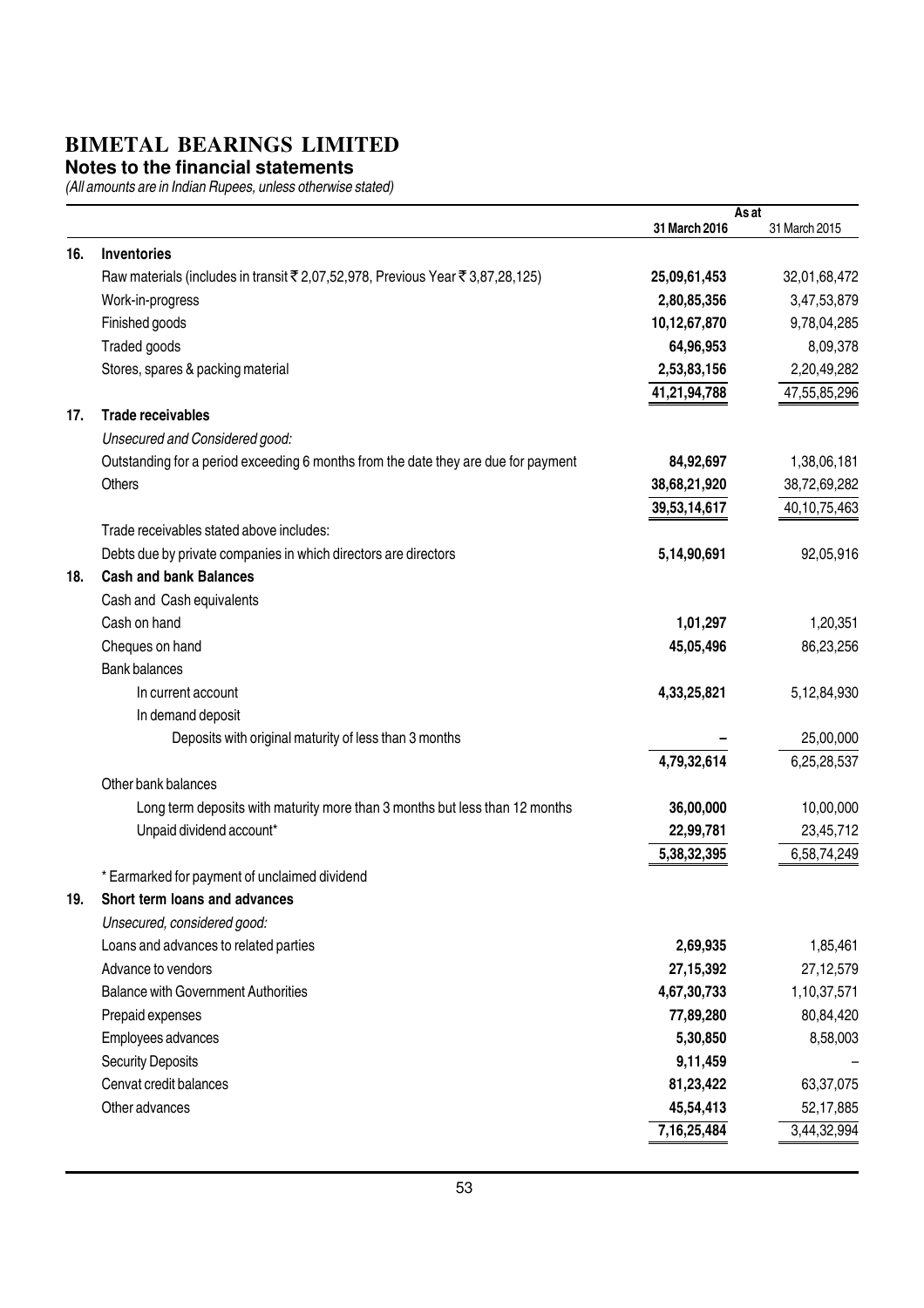#### **Notes to the financial statements**

| 31 March 2016<br>31 March 2015<br>20.<br>Other current assets<br>Unsecured, considered good:<br>Interest accrued on deposits<br>2,78,265<br>15,51,273<br>Interest accrued on investments<br>2,16,909<br>3,38,839<br>4,37,00,000<br>3,79,00,000<br>Intercorporate deposits<br>Export benefit receivable<br>66,06,311<br>13,54,048<br>Others - Claims<br>19,17,725<br>71,30,035<br>4,82,74,195<br>5,27,19,210<br><b>Contingent liabilities</b><br>21.<br>Claim against the company not acknowledged as debt:<br>Income tax matters<br>5,26,75,233<br>4,86,04,302<br>Sales tax matters<br>8,88,618<br>8,88,618<br>4,64,26,038<br>4,27,71,390<br><b>Electricity matters</b><br>6,65,029<br>Claims by workmen pending before labour court<br>6,65,029<br>- Future cash flows in respect of above is determinable only on receipts of judgement / decision<br>pending with relevant authorities.<br>- The Company has filed responses / appeals against above matters which is pending disposal.<br><b>Capital and Other commitments</b><br>22.<br><b>Capital commitments</b><br>(a)<br>Estimated value of contracts on capital account remaining to be executed<br>88,50,124<br>35,65,885<br>Investment partly paid - equity shares of ₹100 each in Adyar Property<br>Holding Company Limited (₹65 paid up)<br>1,925<br>1,925<br><b>Other commitments</b><br>(b)<br>Commitment towards investment in JV<br>3,60,00,000<br>3,75,00,000<br>Commitment towards investment in Associate<br>3,75,00,000<br>Proposed dividend<br>23.<br>The final dividend proposed for the year is as follows:<br>Amount of Proposed dividend<br>2,86,87,500<br>2,86,87,500<br>Ordinary dividend per Equity Shares of ₹10 each<br>7.50<br>7.50<br>24.<br>Revenue from operations<br><b>Year Ended</b><br>31 March 2015<br>31 March 2016<br>Sale of products<br>- Finished goods<br>155,28,47,702<br>- Traded goods<br>35,92,905<br>Other operating revenues<br>Duty Drawback/Export benefits<br>95,72,513<br>Scrap sales<br>5, 19, 91, 276<br>161,80,04,396<br>1,93,83,609<br>Less: Discounts and rebates<br>159,86,20,787<br>15,83,95,703<br>Less: Excise duty<br>144,02,25,084<br>157,23,26,649 |  |  | As at |
|-------------------------------------------------------------------------------------------------------------------------------------------------------------------------------------------------------------------------------------------------------------------------------------------------------------------------------------------------------------------------------------------------------------------------------------------------------------------------------------------------------------------------------------------------------------------------------------------------------------------------------------------------------------------------------------------------------------------------------------------------------------------------------------------------------------------------------------------------------------------------------------------------------------------------------------------------------------------------------------------------------------------------------------------------------------------------------------------------------------------------------------------------------------------------------------------------------------------------------------------------------------------------------------------------------------------------------------------------------------------------------------------------------------------------------------------------------------------------------------------------------------------------------------------------------------------------------------------------------------------------------------------------------------------------------------------------------------------------------------------------------------------------------------------------------------------------------------------------------------------------------------------------------------------------------------------------------------------------------------------------------------------------------------------------------------------------------------------------------------------------------------------------------------------------|--|--|-------|
|                                                                                                                                                                                                                                                                                                                                                                                                                                                                                                                                                                                                                                                                                                                                                                                                                                                                                                                                                                                                                                                                                                                                                                                                                                                                                                                                                                                                                                                                                                                                                                                                                                                                                                                                                                                                                                                                                                                                                                                                                                                                                                                                                                         |  |  |       |
|                                                                                                                                                                                                                                                                                                                                                                                                                                                                                                                                                                                                                                                                                                                                                                                                                                                                                                                                                                                                                                                                                                                                                                                                                                                                                                                                                                                                                                                                                                                                                                                                                                                                                                                                                                                                                                                                                                                                                                                                                                                                                                                                                                         |  |  |       |
|                                                                                                                                                                                                                                                                                                                                                                                                                                                                                                                                                                                                                                                                                                                                                                                                                                                                                                                                                                                                                                                                                                                                                                                                                                                                                                                                                                                                                                                                                                                                                                                                                                                                                                                                                                                                                                                                                                                                                                                                                                                                                                                                                                         |  |  |       |
|                                                                                                                                                                                                                                                                                                                                                                                                                                                                                                                                                                                                                                                                                                                                                                                                                                                                                                                                                                                                                                                                                                                                                                                                                                                                                                                                                                                                                                                                                                                                                                                                                                                                                                                                                                                                                                                                                                                                                                                                                                                                                                                                                                         |  |  |       |
|                                                                                                                                                                                                                                                                                                                                                                                                                                                                                                                                                                                                                                                                                                                                                                                                                                                                                                                                                                                                                                                                                                                                                                                                                                                                                                                                                                                                                                                                                                                                                                                                                                                                                                                                                                                                                                                                                                                                                                                                                                                                                                                                                                         |  |  |       |
|                                                                                                                                                                                                                                                                                                                                                                                                                                                                                                                                                                                                                                                                                                                                                                                                                                                                                                                                                                                                                                                                                                                                                                                                                                                                                                                                                                                                                                                                                                                                                                                                                                                                                                                                                                                                                                                                                                                                                                                                                                                                                                                                                                         |  |  |       |
|                                                                                                                                                                                                                                                                                                                                                                                                                                                                                                                                                                                                                                                                                                                                                                                                                                                                                                                                                                                                                                                                                                                                                                                                                                                                                                                                                                                                                                                                                                                                                                                                                                                                                                                                                                                                                                                                                                                                                                                                                                                                                                                                                                         |  |  |       |
|                                                                                                                                                                                                                                                                                                                                                                                                                                                                                                                                                                                                                                                                                                                                                                                                                                                                                                                                                                                                                                                                                                                                                                                                                                                                                                                                                                                                                                                                                                                                                                                                                                                                                                                                                                                                                                                                                                                                                                                                                                                                                                                                                                         |  |  |       |
|                                                                                                                                                                                                                                                                                                                                                                                                                                                                                                                                                                                                                                                                                                                                                                                                                                                                                                                                                                                                                                                                                                                                                                                                                                                                                                                                                                                                                                                                                                                                                                                                                                                                                                                                                                                                                                                                                                                                                                                                                                                                                                                                                                         |  |  |       |
|                                                                                                                                                                                                                                                                                                                                                                                                                                                                                                                                                                                                                                                                                                                                                                                                                                                                                                                                                                                                                                                                                                                                                                                                                                                                                                                                                                                                                                                                                                                                                                                                                                                                                                                                                                                                                                                                                                                                                                                                                                                                                                                                                                         |  |  |       |
|                                                                                                                                                                                                                                                                                                                                                                                                                                                                                                                                                                                                                                                                                                                                                                                                                                                                                                                                                                                                                                                                                                                                                                                                                                                                                                                                                                                                                                                                                                                                                                                                                                                                                                                                                                                                                                                                                                                                                                                                                                                                                                                                                                         |  |  |       |
|                                                                                                                                                                                                                                                                                                                                                                                                                                                                                                                                                                                                                                                                                                                                                                                                                                                                                                                                                                                                                                                                                                                                                                                                                                                                                                                                                                                                                                                                                                                                                                                                                                                                                                                                                                                                                                                                                                                                                                                                                                                                                                                                                                         |  |  |       |
|                                                                                                                                                                                                                                                                                                                                                                                                                                                                                                                                                                                                                                                                                                                                                                                                                                                                                                                                                                                                                                                                                                                                                                                                                                                                                                                                                                                                                                                                                                                                                                                                                                                                                                                                                                                                                                                                                                                                                                                                                                                                                                                                                                         |  |  |       |
|                                                                                                                                                                                                                                                                                                                                                                                                                                                                                                                                                                                                                                                                                                                                                                                                                                                                                                                                                                                                                                                                                                                                                                                                                                                                                                                                                                                                                                                                                                                                                                                                                                                                                                                                                                                                                                                                                                                                                                                                                                                                                                                                                                         |  |  |       |
|                                                                                                                                                                                                                                                                                                                                                                                                                                                                                                                                                                                                                                                                                                                                                                                                                                                                                                                                                                                                                                                                                                                                                                                                                                                                                                                                                                                                                                                                                                                                                                                                                                                                                                                                                                                                                                                                                                                                                                                                                                                                                                                                                                         |  |  |       |
|                                                                                                                                                                                                                                                                                                                                                                                                                                                                                                                                                                                                                                                                                                                                                                                                                                                                                                                                                                                                                                                                                                                                                                                                                                                                                                                                                                                                                                                                                                                                                                                                                                                                                                                                                                                                                                                                                                                                                                                                                                                                                                                                                                         |  |  |       |
|                                                                                                                                                                                                                                                                                                                                                                                                                                                                                                                                                                                                                                                                                                                                                                                                                                                                                                                                                                                                                                                                                                                                                                                                                                                                                                                                                                                                                                                                                                                                                                                                                                                                                                                                                                                                                                                                                                                                                                                                                                                                                                                                                                         |  |  |       |
|                                                                                                                                                                                                                                                                                                                                                                                                                                                                                                                                                                                                                                                                                                                                                                                                                                                                                                                                                                                                                                                                                                                                                                                                                                                                                                                                                                                                                                                                                                                                                                                                                                                                                                                                                                                                                                                                                                                                                                                                                                                                                                                                                                         |  |  |       |
|                                                                                                                                                                                                                                                                                                                                                                                                                                                                                                                                                                                                                                                                                                                                                                                                                                                                                                                                                                                                                                                                                                                                                                                                                                                                                                                                                                                                                                                                                                                                                                                                                                                                                                                                                                                                                                                                                                                                                                                                                                                                                                                                                                         |  |  |       |
|                                                                                                                                                                                                                                                                                                                                                                                                                                                                                                                                                                                                                                                                                                                                                                                                                                                                                                                                                                                                                                                                                                                                                                                                                                                                                                                                                                                                                                                                                                                                                                                                                                                                                                                                                                                                                                                                                                                                                                                                                                                                                                                                                                         |  |  |       |
|                                                                                                                                                                                                                                                                                                                                                                                                                                                                                                                                                                                                                                                                                                                                                                                                                                                                                                                                                                                                                                                                                                                                                                                                                                                                                                                                                                                                                                                                                                                                                                                                                                                                                                                                                                                                                                                                                                                                                                                                                                                                                                                                                                         |  |  |       |
|                                                                                                                                                                                                                                                                                                                                                                                                                                                                                                                                                                                                                                                                                                                                                                                                                                                                                                                                                                                                                                                                                                                                                                                                                                                                                                                                                                                                                                                                                                                                                                                                                                                                                                                                                                                                                                                                                                                                                                                                                                                                                                                                                                         |  |  |       |
|                                                                                                                                                                                                                                                                                                                                                                                                                                                                                                                                                                                                                                                                                                                                                                                                                                                                                                                                                                                                                                                                                                                                                                                                                                                                                                                                                                                                                                                                                                                                                                                                                                                                                                                                                                                                                                                                                                                                                                                                                                                                                                                                                                         |  |  |       |
|                                                                                                                                                                                                                                                                                                                                                                                                                                                                                                                                                                                                                                                                                                                                                                                                                                                                                                                                                                                                                                                                                                                                                                                                                                                                                                                                                                                                                                                                                                                                                                                                                                                                                                                                                                                                                                                                                                                                                                                                                                                                                                                                                                         |  |  |       |
|                                                                                                                                                                                                                                                                                                                                                                                                                                                                                                                                                                                                                                                                                                                                                                                                                                                                                                                                                                                                                                                                                                                                                                                                                                                                                                                                                                                                                                                                                                                                                                                                                                                                                                                                                                                                                                                                                                                                                                                                                                                                                                                                                                         |  |  |       |
|                                                                                                                                                                                                                                                                                                                                                                                                                                                                                                                                                                                                                                                                                                                                                                                                                                                                                                                                                                                                                                                                                                                                                                                                                                                                                                                                                                                                                                                                                                                                                                                                                                                                                                                                                                                                                                                                                                                                                                                                                                                                                                                                                                         |  |  |       |
|                                                                                                                                                                                                                                                                                                                                                                                                                                                                                                                                                                                                                                                                                                                                                                                                                                                                                                                                                                                                                                                                                                                                                                                                                                                                                                                                                                                                                                                                                                                                                                                                                                                                                                                                                                                                                                                                                                                                                                                                                                                                                                                                                                         |  |  |       |
|                                                                                                                                                                                                                                                                                                                                                                                                                                                                                                                                                                                                                                                                                                                                                                                                                                                                                                                                                                                                                                                                                                                                                                                                                                                                                                                                                                                                                                                                                                                                                                                                                                                                                                                                                                                                                                                                                                                                                                                                                                                                                                                                                                         |  |  |       |
| 165,73,43,821<br>44,63,680<br>35,21,687<br>6,35,48,006<br>172,88,77,194<br>1,68,21,426<br>171,20,55,768<br>13,97,29,119                                                                                                                                                                                                                                                                                                                                                                                                                                                                                                                                                                                                                                                                                                                                                                                                                                                                                                                                                                                                                                                                                                                                                                                                                                                                                                                                                                                                                                                                                                                                                                                                                                                                                                                                                                                                                                                                                                                                                                                                                                                 |  |  |       |
|                                                                                                                                                                                                                                                                                                                                                                                                                                                                                                                                                                                                                                                                                                                                                                                                                                                                                                                                                                                                                                                                                                                                                                                                                                                                                                                                                                                                                                                                                                                                                                                                                                                                                                                                                                                                                                                                                                                                                                                                                                                                                                                                                                         |  |  |       |
|                                                                                                                                                                                                                                                                                                                                                                                                                                                                                                                                                                                                                                                                                                                                                                                                                                                                                                                                                                                                                                                                                                                                                                                                                                                                                                                                                                                                                                                                                                                                                                                                                                                                                                                                                                                                                                                                                                                                                                                                                                                                                                                                                                         |  |  |       |
|                                                                                                                                                                                                                                                                                                                                                                                                                                                                                                                                                                                                                                                                                                                                                                                                                                                                                                                                                                                                                                                                                                                                                                                                                                                                                                                                                                                                                                                                                                                                                                                                                                                                                                                                                                                                                                                                                                                                                                                                                                                                                                                                                                         |  |  |       |
|                                                                                                                                                                                                                                                                                                                                                                                                                                                                                                                                                                                                                                                                                                                                                                                                                                                                                                                                                                                                                                                                                                                                                                                                                                                                                                                                                                                                                                                                                                                                                                                                                                                                                                                                                                                                                                                                                                                                                                                                                                                                                                                                                                         |  |  |       |
|                                                                                                                                                                                                                                                                                                                                                                                                                                                                                                                                                                                                                                                                                                                                                                                                                                                                                                                                                                                                                                                                                                                                                                                                                                                                                                                                                                                                                                                                                                                                                                                                                                                                                                                                                                                                                                                                                                                                                                                                                                                                                                                                                                         |  |  |       |
|                                                                                                                                                                                                                                                                                                                                                                                                                                                                                                                                                                                                                                                                                                                                                                                                                                                                                                                                                                                                                                                                                                                                                                                                                                                                                                                                                                                                                                                                                                                                                                                                                                                                                                                                                                                                                                                                                                                                                                                                                                                                                                                                                                         |  |  |       |
|                                                                                                                                                                                                                                                                                                                                                                                                                                                                                                                                                                                                                                                                                                                                                                                                                                                                                                                                                                                                                                                                                                                                                                                                                                                                                                                                                                                                                                                                                                                                                                                                                                                                                                                                                                                                                                                                                                                                                                                                                                                                                                                                                                         |  |  |       |
|                                                                                                                                                                                                                                                                                                                                                                                                                                                                                                                                                                                                                                                                                                                                                                                                                                                                                                                                                                                                                                                                                                                                                                                                                                                                                                                                                                                                                                                                                                                                                                                                                                                                                                                                                                                                                                                                                                                                                                                                                                                                                                                                                                         |  |  |       |
|                                                                                                                                                                                                                                                                                                                                                                                                                                                                                                                                                                                                                                                                                                                                                                                                                                                                                                                                                                                                                                                                                                                                                                                                                                                                                                                                                                                                                                                                                                                                                                                                                                                                                                                                                                                                                                                                                                                                                                                                                                                                                                                                                                         |  |  |       |
|                                                                                                                                                                                                                                                                                                                                                                                                                                                                                                                                                                                                                                                                                                                                                                                                                                                                                                                                                                                                                                                                                                                                                                                                                                                                                                                                                                                                                                                                                                                                                                                                                                                                                                                                                                                                                                                                                                                                                                                                                                                                                                                                                                         |  |  |       |
|                                                                                                                                                                                                                                                                                                                                                                                                                                                                                                                                                                                                                                                                                                                                                                                                                                                                                                                                                                                                                                                                                                                                                                                                                                                                                                                                                                                                                                                                                                                                                                                                                                                                                                                                                                                                                                                                                                                                                                                                                                                                                                                                                                         |  |  |       |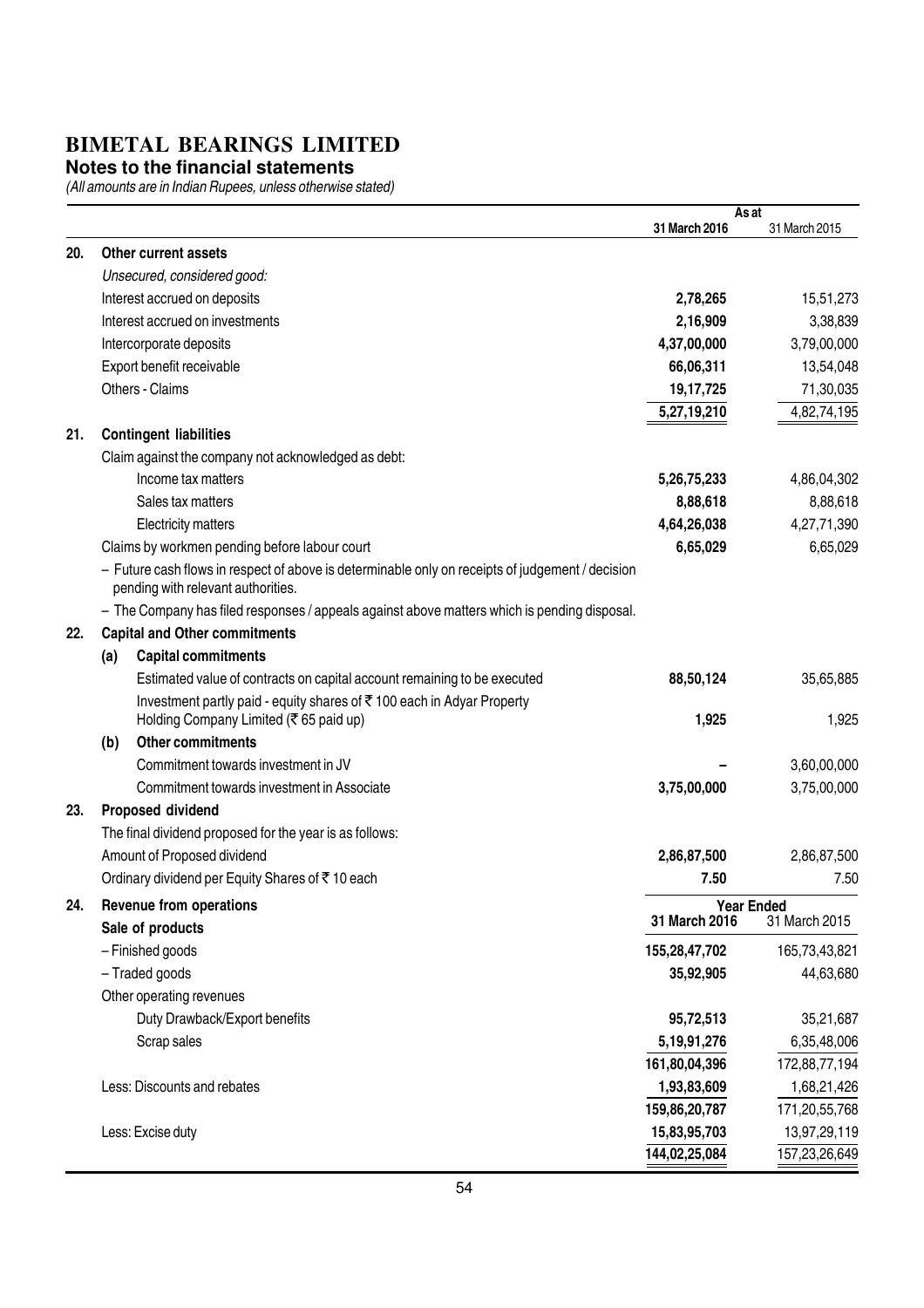#### **Notes to the financial statements**

|     |                                                                               | <b>Year Ended</b> |                 |
|-----|-------------------------------------------------------------------------------|-------------------|-----------------|
|     |                                                                               | 31 March 2016     | 31 March 2015   |
| 25. | Other income                                                                  |                   |                 |
|     | Interest on deposit (gross)                                                   | 83,51,716         | 1,43,91,552     |
|     | Income from investments - Trade                                               |                   |                 |
|     | Dividend (Gross)                                                              | 25,75,716         | 20,00,000       |
|     | Income from investments - Non trade                                           |                   |                 |
|     | - Profit on sale/disposal [Refer note (a)]                                    | 43,81,149         | 54,21,449       |
|     | - Dividend (gross) [Refer note (b)]                                           | 53,48,224         | 79,60,916       |
|     | - Interest (gross)                                                            | 5,42,857          | 6,64,788        |
|     | Net gain on foreign currency transactions and translations                    | 1,10,45,348       | 1,82,84,380     |
|     | Profit on sale of tangible assets (net)                                       |                   | 3,96,034        |
|     | Provision for diminution of investments no longer required written back       |                   | 4,75,000        |
|     | Liabilities no longer required written back                                   | 19,01,120         | 73,97,951       |
|     | Other non-operating income                                                    | 4,29,716          | 48,596          |
|     |                                                                               | 3,45,75,846       | 5,70,40,666     |
|     | Includes profit on sale/ disposal of current investments<br>(a)               | 42,398            | 7,648           |
|     | Includes dividend from current investments<br>(b)                             | 30,61,299         | 15,27,898       |
| 26. | Cost of material consumed                                                     |                   |                 |
|     | <b>Raw material consumed</b>                                                  |                   |                 |
|     | Opening inventory                                                             | 28, 14, 40, 347   | 22,07,43,353    |
|     | Add: Purchases (net)                                                          | 61,68,81,305      | 85,44,20,918    |
|     | Less: Inventory at the end of the year                                        | 23,02,08,475      | 28, 14, 40, 347 |
|     | Cost of material consumed during the year*                                    | 66,81,13,177      | 79, 37, 23, 924 |
|     | *Also refer Note 32                                                           |                   |                 |
|     | Processing charges to contractors                                             | 6, 12, 25, 535    | 6,57,49,728     |
|     | Change in excise duty                                                         | 13,554            | 21,80,568       |
|     |                                                                               | 72,93,52,266      | 86, 16, 54, 220 |
| 27. | Changes in inventories of finished goods, work-in-progress and stock-in-trade |                   |                 |
|     | (Increase)/ decrease in stock                                                 |                   |                 |
|     | Stock at end of the year                                                      |                   |                 |
|     | Finished goods                                                                | 10,12,67,870      | 9,78,04,285     |
|     | Traded goods                                                                  | 64,96,953         | 8,09,378        |
|     | Work-in-progress                                                              | 2,80,85,356       | 3,47,53,879     |
|     |                                                                               | 13,58,50,179      | 13,33,67,542    |
|     | Less: Stock at beginning of the year                                          |                   |                 |
|     | Finished goods                                                                | 9,78,04,285       | 10,07,87,076    |
|     | Traded goods                                                                  | 8,09,378          | 29,67,067       |
|     | Work-in-progress                                                              | 3,47,53,879       | 3,92,74,571     |
|     |                                                                               | 13,33,67,542      | 14,30,28,714    |
|     | Insurance claim on Stock damaged on account of flood                          | (2,37,98,394)     |                 |
|     | (Increase) /decrease in stock (Also refer Note 32)                            | (2,62,81,031)     | 96,61,172       |
|     |                                                                               |                   |                 |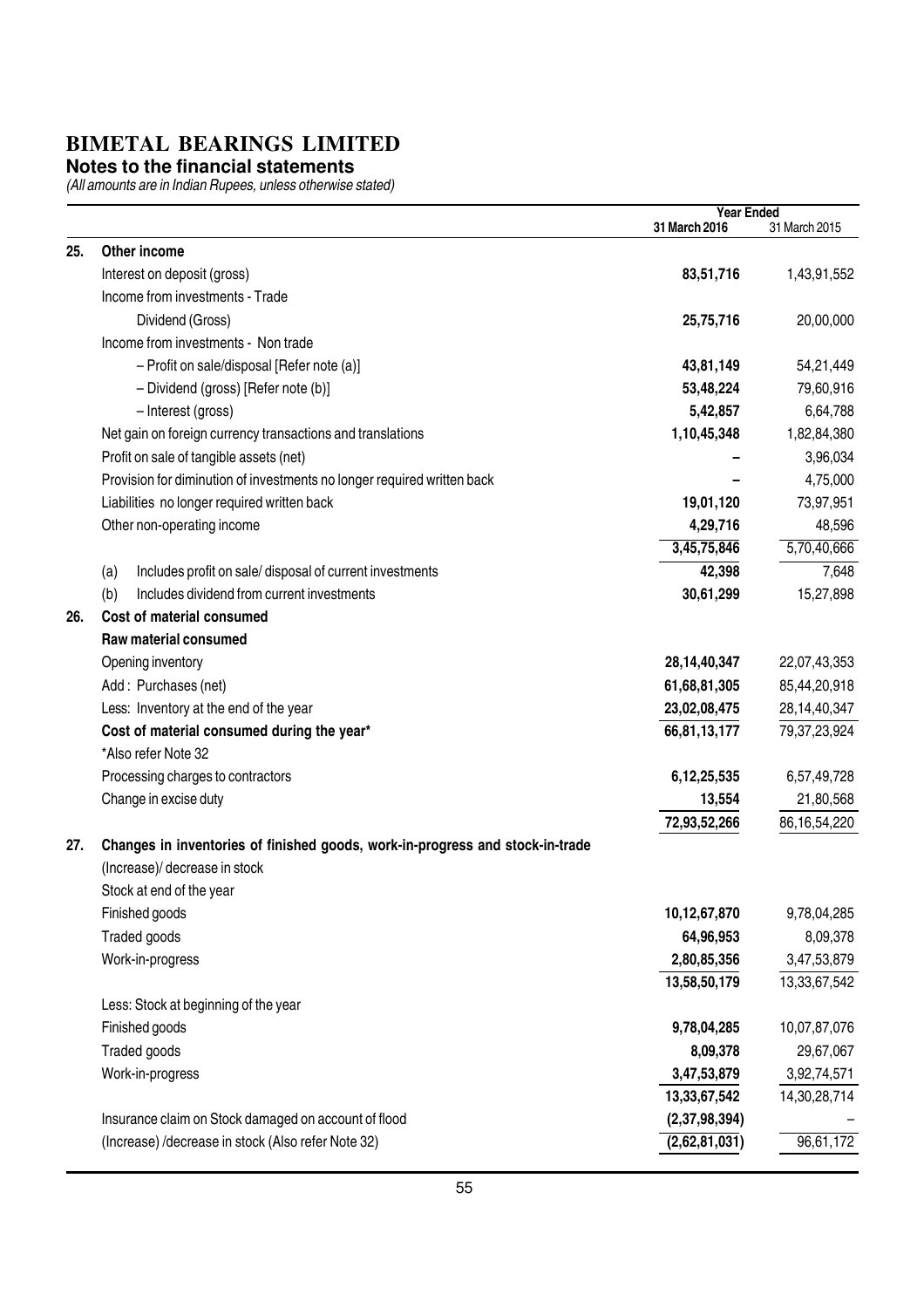#### **Notes to the financial statements**

|       |                                                    | <b>Year Ended</b><br>31 March 2016 | 31 March 2015   |
|-------|----------------------------------------------------|------------------------------------|-----------------|
| 28.   | <b>Employee benefits expense</b>                   |                                    |                 |
|       |                                                    |                                    |                 |
|       | Salaries, wages, bonus and commission              | 19,09,80,623                       | 17,10,33,835    |
|       | Contribution to provident fund                     | 96,83,356                          | 88,30,746       |
|       | Contribution to employees' state insurance         | 4,07,555                           | 3,28,145        |
|       | Contribution to superannuation fund                | 23,88,444                          | 17,47,362       |
|       | Gratuity (Refer note a below)                      | 64,94,237                          | 71,61,808       |
|       | Staff welfare expenses                             | 2,50,93,114                        | 2,55,18,909     |
|       |                                                    | 23,50,47,329                       | 21,46,20,805    |
|       | Less: Recovery for services seconded               | 27,13,203                          | 31,46,862       |
|       | Expense related to self constructed assets         | 2,76,372                           | 2,38,776        |
|       |                                                    | 23, 20, 57, 754                    | 21, 12, 35, 167 |
| Note: |                                                    |                                    |                 |
| (a)   | Defined benefit plan                               | As at                              |                 |
|       | Gratuity:                                          | 31 March 2016                      | 31 March 2015   |
| (i)   | Present value of defined benefit obligation        |                                    |                 |
|       | Balance at the beginning of the year               | 5,86,21,782                        | 5,24,50,462     |
|       | Current service cost                               | 32,48,130                          | 30,56,044       |
|       | Interest cost                                      | 44,39,435                          | 44,83,817       |
|       | Actuarial (gains) / losses                         | 33,64,879                          | 38,91,997       |
|       | Benefits paid                                      | (34, 11, 908)                      | (52, 60, 538)   |
|       | Balance at the end of the year                     | 6,62,62,318                        | 5,86,21,782     |
| (ii)  | Fair value of plan assets                          |                                    |                 |
|       | Balance at the beginning of the year               | 5, 15, 52, 580                     | 4,55,41,786     |
|       | Expected return on plan assets                     | 47,72,782                          | 40,61,064       |
|       | Actuarial gains / (losses)                         | (2, 14, 575)                       | 2,08,986        |
|       | Contribution by the company                        | 93,98,902                          | 70,01,282       |
|       | Benefits paid                                      | (34, 11, 908)                      | (52,60,538)     |
|       | Balance at the end of the year                     | 6,20,97,781                        | 5, 15, 52, 580  |
|       | Actual return on plan assets                       | 45,58,207                          | 42,70,050       |
| (iii) | Assets and liabilities recognised in balance sheet |                                    |                 |
|       | Present value of defined benefit obligation        | 6,62,62,318                        | 5,86,21,782     |
|       | Less: fair value of plan assets                    | 6,20,97,781                        | 5, 15, 52, 580  |
|       | Amounts recognised as (liability)/asset            |                                    |                 |
|       | Recognised under:                                  |                                    |                 |
|       | Short term Provisions                              | 41,64,537                          | 70,69,202       |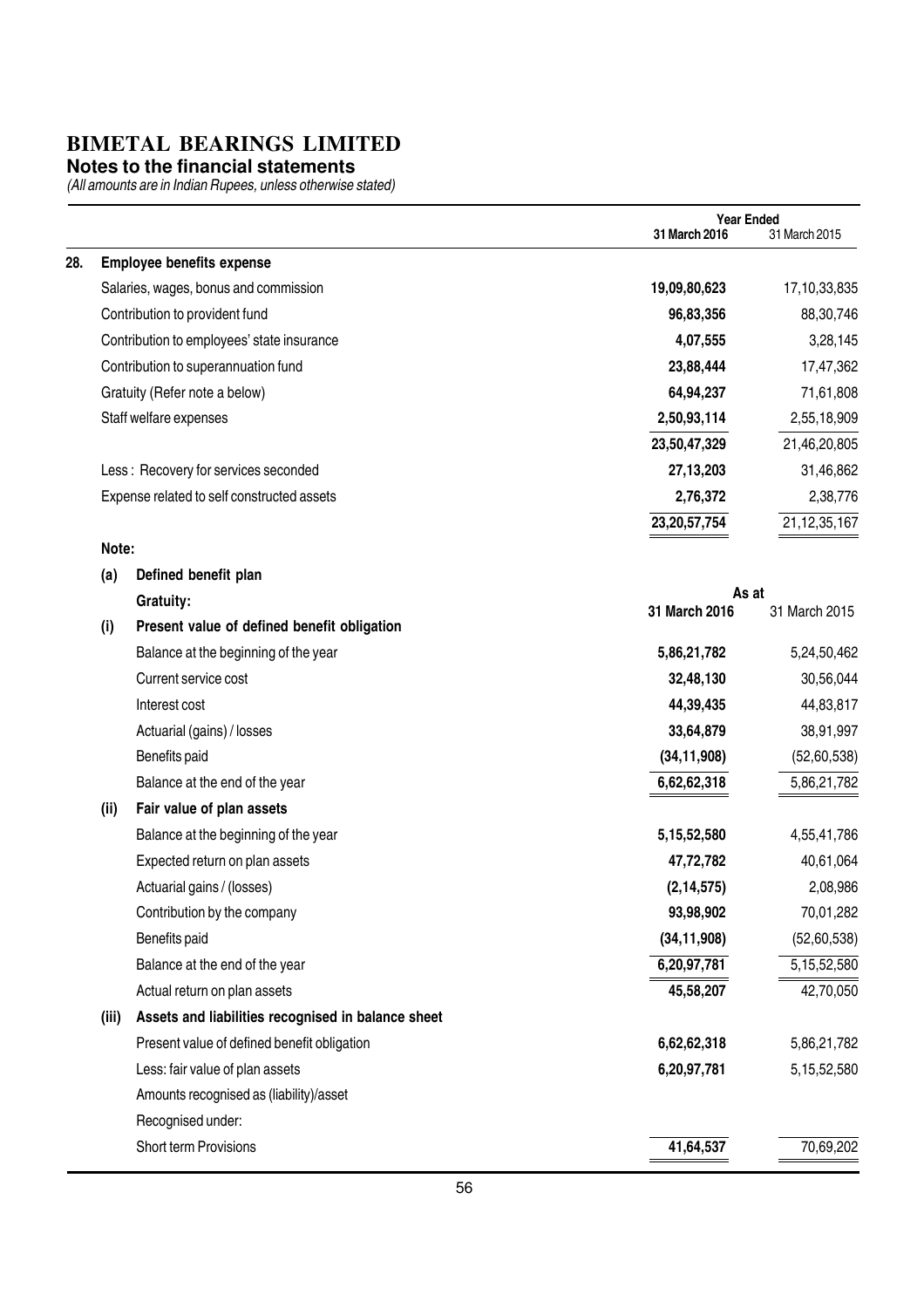#### **Notes to the financial statements**

(All amounts are in Indian Rupees, unless otherwise stated)

|     |      |                                                           | <b>Year Ended</b>                                                                                                                                                                                                                                                    |               |
|-----|------|-----------------------------------------------------------|----------------------------------------------------------------------------------------------------------------------------------------------------------------------------------------------------------------------------------------------------------------------|---------------|
|     |      |                                                           | 31 March 2016                                                                                                                                                                                                                                                        | 31 March 2015 |
| (a) |      | Defined benefit plan - (Contd.)                           |                                                                                                                                                                                                                                                                      |               |
|     | (iv) | Expense recognised in the Statement of Profit and Loss    |                                                                                                                                                                                                                                                                      |               |
|     |      | Current service cost                                      | 32,48,130                                                                                                                                                                                                                                                            | 30,56,044     |
|     |      | Interest cost                                             | 44,39,435                                                                                                                                                                                                                                                            | 44,83,817     |
|     |      | Expected return on plan assets                            | (47, 72, 782)                                                                                                                                                                                                                                                        | (40, 61, 064) |
|     |      | Actuarial (gains) / losses                                | 35,79,454                                                                                                                                                                                                                                                            | 36,83,011     |
|     |      | <b>Total Expense</b>                                      | 64,94,237                                                                                                                                                                                                                                                            | 71,61,808     |
|     | (v)  | Major Category of Plan Assets as a % of total Plan Assets |                                                                                                                                                                                                                                                                      |               |
|     |      | Balance with LIC of India                                 | 100.00%                                                                                                                                                                                                                                                              | 100.00%       |
|     |      |                                                           | 100.00%                                                                                                                                                                                                                                                              | 100.00%       |
|     |      | in the portfolio during the year.                         | The expected rate of return on assets is determined based on the assessment made at the beginning of the year on the return<br>expected on its existing portfolio, along with the estimated increment to the plan assets and expected yield on the respective assets |               |
|     | (vi) | <b>Actuarial Assumptions</b>                              |                                                                                                                                                                                                                                                                      |               |
|     |      | Discount rate                                             | 7.80%                                                                                                                                                                                                                                                                | 7.80%         |
|     |      | Expected return on plan assets                            | 8.50%                                                                                                                                                                                                                                                                | 8.75%         |
|     |      | Salary growth rate                                        | 7.00%                                                                                                                                                                                                                                                                | 6.55%         |
|     |      | <b>Attrition rate</b>                                     | 4.77%                                                                                                                                                                                                                                                                | 6.77%         |
|     |      |                                                           |                                                                                                                                                                                                                                                                      |               |

The estimates of future salary increases, considered in actuarial valuation, takes into account, inflation, seniority, promotions and other relevant factors, such as demand and supply in the employment market.

#### (vii) Amounts recognised in current year and previous four years

|                                            | 31 March 2016 | 31 March 2015 | 31 March 2014 | 31 March 2013            | 31 March 2012 |
|--------------------------------------------|---------------|---------------|---------------|--------------------------|---------------|
| Defined benefit obligation                 | 6,62,62,318   | 5,86,21,782   | 5,24,50,462   | 4,20,16,938              | 3,66,40,726   |
| Plan asset                                 | 6,20,97,781   | 5,15,52,580   | 4,55,41,786   | 4,12,32,803              | 4,01,60,918   |
| (Surplus) / deficit                        | 41,64,537     | 70,69,202     | 69,08,676     | 7,84,135                 | (35, 20, 192) |
| Experience adjustments in plan liabilities | (21,80,012)   | (5, 47, 363)  | (4, 17, 859)  |                          |               |
| Experience adjustments in plan assets      | (2, 14, 575)  | 2,08,986      | 4,16,803      | $\overline{\phantom{0}}$ |               |

(viii) Expected contribution to the gratuity fund in the next year:  $\bar{\tau}$  95,00,000 (Previous year: ₹ 1,00,00,000)

| <b>Compensated absences</b>  |          |                             |
|------------------------------|----------|-----------------------------|
| <b>Actuarial assumptions</b> |          |                             |
| Discount rate                | 7.80%    | 7.80%                       |
| Salary growth rate           | $7.00\%$ | 6.55%                       |
| Attrition rate               | $4.77\%$ | $6.77\%$                    |
|                              |          | 31 March 2016 31 March 2015 |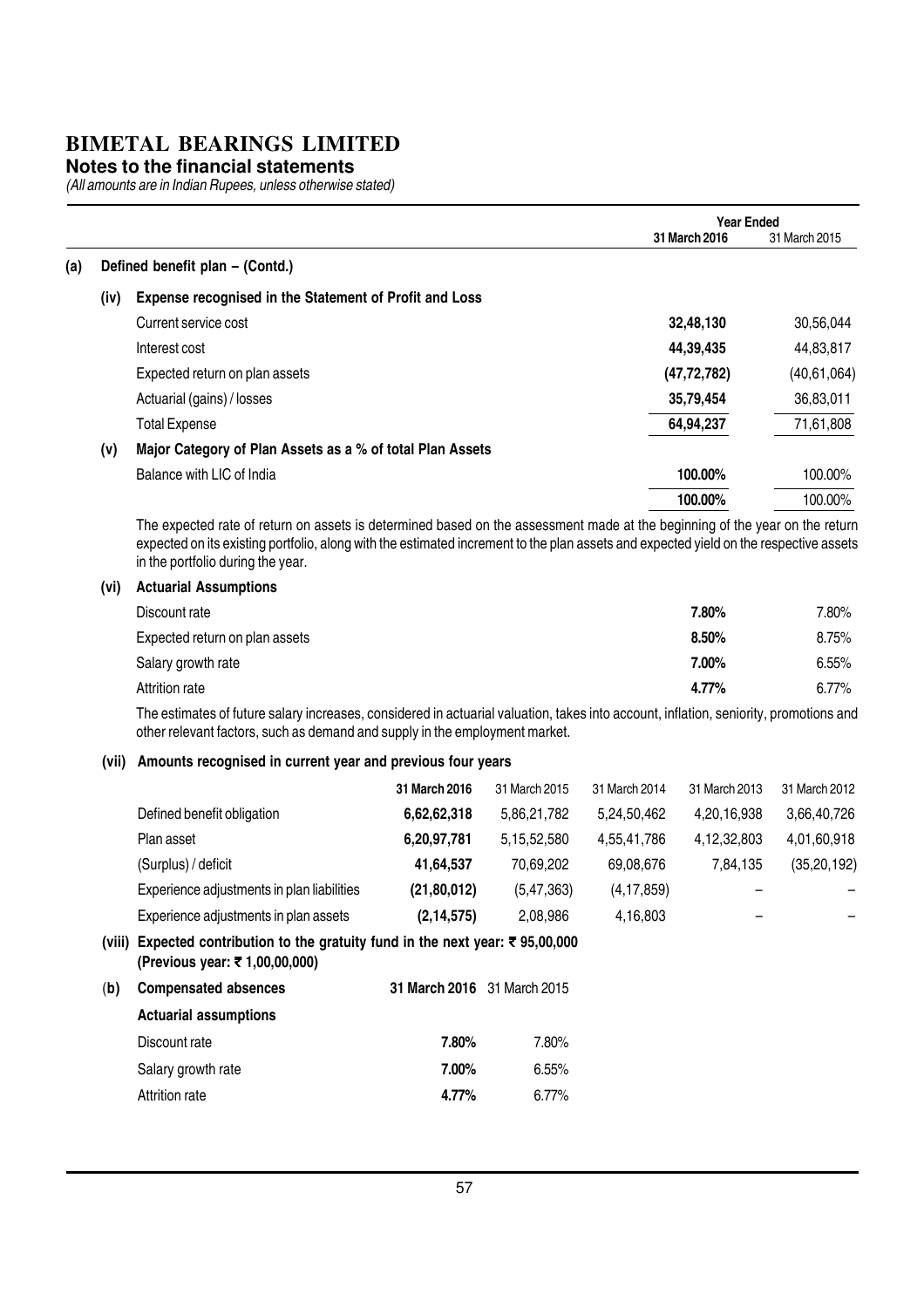#### **Notes to the financial statements**

|     |                                                                                           |                | <b>Year Ended</b> |
|-----|-------------------------------------------------------------------------------------------|----------------|-------------------|
|     |                                                                                           | 31 March 2016  | 31 March 2015     |
| 29. | <b>Finance cost</b>                                                                       |                |                   |
|     | Interest on deposits                                                                      |                | 11,65,328         |
|     | Interest-others                                                                           | 19,69,235      | 19,75,018         |
|     |                                                                                           | 19,69,235      | 31,40,346         |
| 30. | Depreciation and amortisation expense                                                     |                |                   |
|     | Depreciation on tangible assets (Refer Note. 10)                                          | 3,55,88,489    | 3,79,69,639       |
|     | Amortisation on intangible assets (Refer Note. 11)                                        | 39,59,022      | 44,94,281         |
|     |                                                                                           | 3,95,47,511    | 4,24,63,920       |
| 31. | Other expenses                                                                            |                |                   |
|     | Stores and spare parts consumed                                                           | 6,10,36,445    | 6,35,73,011       |
|     | Tools consumed                                                                            | 1,08,06,849    | 83,59,018         |
|     | Power & Fuel                                                                              | 9,66,60,602    | 11,11,97,254      |
|     | Rent                                                                                      | 32,65,918      | 29,44,976         |
|     | Repairs and maintenance                                                                   |                |                   |
|     | - Buildings                                                                               | 65,00,361      | 76,96,025         |
|     | - Machinery                                                                               | 1,30,28,821    | 1,38,24,434       |
|     | - Others                                                                                  | 65,64,569      | 69,66,363         |
|     | Contract labour cost                                                                      | 1,55,17,774    | 1,52,21,679       |
|     | Insurance                                                                                 | 51,34,743      | 50,96,159         |
|     | Rates and taxes                                                                           | 1,26,77,587    | 1,22,25,563       |
|     | Wealth tax                                                                                |                | 55,80,000         |
|     | Travelling expenses                                                                       | 2,50,67,006    | 2,81,27,656       |
|     | Communication costs                                                                       | 50,26,571      |                   |
|     |                                                                                           |                | 48,81,263         |
|     | Packing and forwarding expenses                                                           | 3,16,20,004    | 3,19,25,009       |
|     | Packing materials consumed                                                                | 3,11,40,751    | 3,25,95,393       |
|     | Payment to Auditor                                                                        |                |                   |
|     | As auditor:                                                                               |                |                   |
|     | - Statutory audit fee                                                                     | 19,00,000      | 11,75,000         |
|     | - Limited review fee                                                                      | 6,00,000       | 6,00,000          |
|     | - Reimbursement of expenses                                                               | 18,105         | 72,954            |
|     | Directors' sitting fees                                                                   | 5,90,000       | 6,00,000          |
|     | Sales promotional expenses                                                                | 3, 19, 57, 574 | 2,51,56,227       |
|     | Bank charges and commission                                                               | 23,97,324      | 26,87,751         |
|     | Professional and consultancy charges                                                      | 2,03,28,052    | 2,15,56,123       |
|     | Loss on sale of assets sold/discarded                                                     | 5,39,038       |                   |
|     | Expenditure towards Corporate Social Responsibility (CSR) activities (refer note below)   | 13,50,000      | 19,50,000         |
|     | Donations                                                                                 | 36,000         | 16,500            |
|     | Watch and ward expenses                                                                   | 98,02,823      | 97,94,734         |
|     | Bad debts                                                                                 | 87,48,239      | 32,340            |
|     | Miscellaneous expenses                                                                    | 1,20,46,929    | 1,17,18,653       |
|     |                                                                                           | 41,43,62,085   | 42,55,74,085      |
|     | Less: Expense related to self constructed assets                                          | 66,804         | 83,494            |
|     |                                                                                           | 41,42,95,281   | 42,54,90,591      |
|     | Note on CSR expenditure                                                                   |                |                   |
|     | The Company is required to spend ₹13,28,000 in the current year on account of CSR.<br>(a) |                |                   |
|     | Amount spent during the year on:<br>(b)                                                   |                |                   |
|     | construction/acquisition of any asset<br>(i)                                              |                |                   |
|     | On purposes other than (i) above<br>(ii)                                                  |                |                   |
|     | Sri Paramakalyani Educational Society                                                     | 10,00,000      | 15,00,000         |
|     | Sri Ganga Plastic Reconstructive and Microsurgery Trust                                   | 3,50,000       |                   |
|     | Prime Minister's National Relief Fund                                                     |                | 4,50,000          |
|     |                                                                                           |                |                   |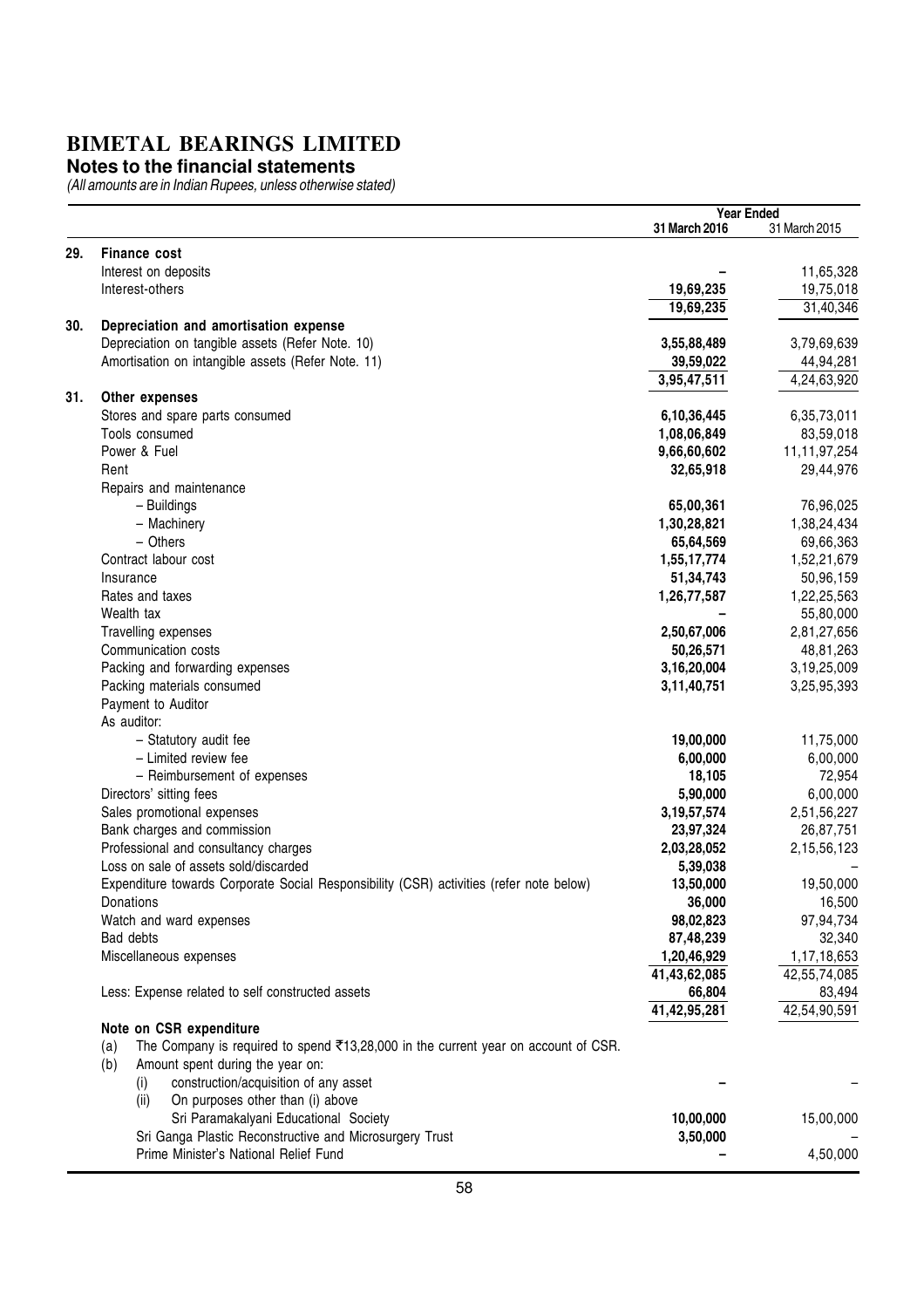#### **Notes to the financial statements**

|     |                     |                                                                    | <b>Year Ended</b> |                  |
|-----|---------------------|--------------------------------------------------------------------|-------------------|------------------|
|     |                     |                                                                    | 31 March 2016     | 31 March 2015    |
| 32. |                     | <b>Extraordinary Items</b>                                         |                   |                  |
|     |                     | Written down value of tangible assets damaged due to fire accident |                   | (1,05,88,415)    |
|     |                     | Expenses incurred on repair of damaged assets                      | (16, 77, 001)     | (19, 47, 003)    |
|     |                     | Raw materials damaged                                              | (1,91,63,849)     | (29, 67, 070)    |
|     |                     |                                                                    |                   |                  |
|     |                     | Work in progress damaged                                           | (48, 23, 802)     |                  |
|     |                     | Finished goods damaged                                             | (1,89,74,592)     |                  |
|     |                     |                                                                    | (4, 46, 39, 244)  | (1, 55, 02, 488) |
|     |                     | Insurance claim received/receivable                                | 4,28,27,404       | 1,57,39,338      |
|     |                     |                                                                    | (18, 11, 840)     | 2,36,850         |
| 33. |                     | CIF value of imports                                               |                   |                  |
|     | Raw materials       |                                                                    | 38, 16, 12, 335   | 55,92,29,684     |
|     |                     | Spares and Consumables etc.                                        | 8,86,817          | 17,70,298        |
|     | Capital goods       |                                                                    |                   | 60,48,893        |
|     |                     |                                                                    | 38,24,99,152      | 56,70,48,875     |
| 34. |                     | Expenditure in foreign currency                                    |                   |                  |
|     | Travelling expenses |                                                                    | 14,27,061         | 4,92,696         |
|     | Commission          |                                                                    | 5,24,320          | 9,06,148         |
|     |                     |                                                                    |                   |                  |
|     |                     | Professional and consultancy charges                               | 26, 16, 278       | 51,48,645        |
|     | Others              |                                                                    | 9,57,651          | 4,40,604         |
|     |                     |                                                                    | 55,25,310         | 69,88,093        |
| 35. |                     | Earnings in foreign currency                                       |                   |                  |
|     |                     | Revenue from exports on F.O.B. basis                               | 29,23,06,567      | 39,94,93,429     |
|     |                     |                                                                    | 29,23,06,567      | 39,94,93,429     |
| 36. |                     | Opening and closing stocks and sales:                              | As at             |                  |
|     | (a)                 | Details of inventory                                               | 31, March 2016    | 31, March 2015   |
|     | (i)                 | Finished goods                                                     |                   |                  |
|     |                     | Thinwalled bearings (main and conrod)                              | 7,65,61,997       | 7,85,48,259      |
|     |                     | <b>Bushings</b>                                                    | 94,22,182         | 1,49,25,102      |
|     |                     | Thrust washers                                                     | 30,29,714         | 43,30,924        |
|     |                     | <b>Bimetallic Strips</b>                                           | 12,20,297         |                  |
|     |                     |                                                                    |                   |                  |
|     |                     | Alloy powder                                                       | 1,10,33,680       |                  |
|     |                     |                                                                    | 10,12,67,870      | 9,78,04,285      |
|     | (ii)                | <b>Work-in-progress</b>                                            |                   |                  |
|     |                     | Thinwalled bearings (main and conrod)                              | 1,99,66,486       | 2,35,16,011      |
|     |                     | <b>Bushings</b>                                                    | 56,90,258         | 81,47,048        |
|     |                     | Thrust washers                                                     | 21,23,457         | 1,65,207         |
|     |                     | <b>Bimetallic strips</b>                                           | 3,05,155          | 8,59,140         |
|     |                     | Alloy powder                                                       |                   | 20,66,473        |
|     |                     |                                                                    | 2,80,85,356       | 3,47,53,879      |
|     | (iii)               | <b>Traded goods</b>                                                |                   |                  |
|     |                     | Thinwalled bearings & bushings (main and conrod)                   | 64,96,953         | 8,09,378         |
|     |                     |                                                                    | 64,96,953         | 8,09,378         |
|     |                     | <b>Raw materials</b>                                               |                   |                  |
|     | (iv)                |                                                                    |                   |                  |
|     |                     | <b>Imported Strips</b>                                             | 11,52,58,985      | 11,80,93,679     |
|     |                     | <b>Indigenous Strips</b>                                           | 4,92,16,569       | 8,52,59,341      |
|     |                     | <b>Steel Coils</b>                                                 | 83,58,613         | 42,41,382        |
|     |                     | Coppers                                                            | 25, 14, 766       | 1,19,02,654      |
|     |                     | Others                                                             | 5,48,59,542       | 6,19,43,291      |
|     |                     |                                                                    | 23,02,08,475      | 28, 14, 40, 347  |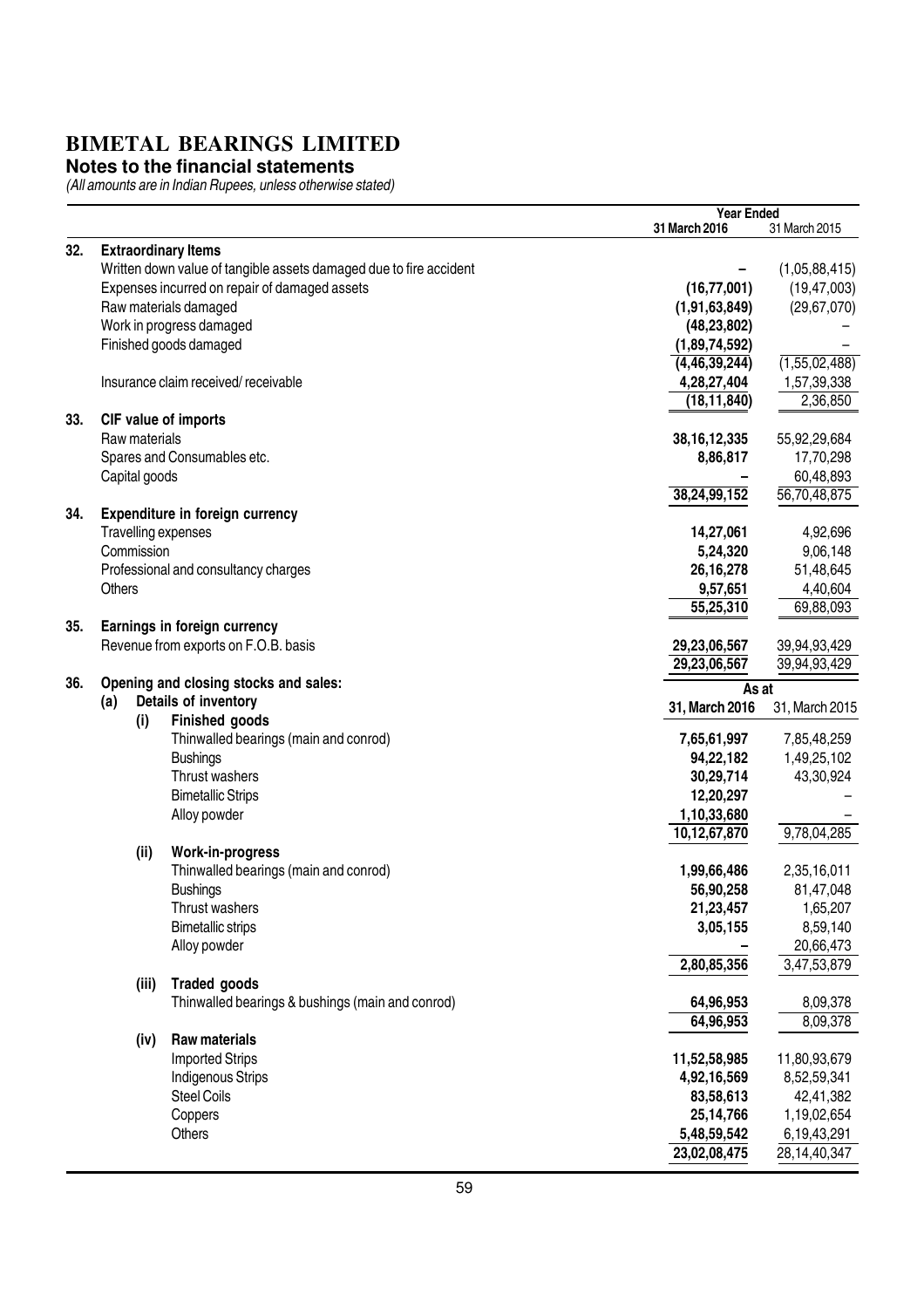#### **Notes to the financial statements**

|     |                |          |                                                                                                                                |                               |                         | <b>Year Ended</b> |                               |
|-----|----------------|----------|--------------------------------------------------------------------------------------------------------------------------------|-------------------------------|-------------------------|-------------------|-------------------------------|
|     |                |          |                                                                                                                                |                               | 31 March 2016           |                   | 31 March 2015                 |
| 37. | (a)            |          | Details of sales made                                                                                                          |                               |                         |                   |                               |
|     |                | (i)      | <b>Product sale</b><br>Thinwalled bearings (main and conrod)                                                                   |                               | 86,47,70,922            |                   |                               |
|     |                |          | <b>Bushings</b>                                                                                                                |                               | 27,80,58,179            |                   | 94,91,19,064<br>29,48,50,641  |
|     |                |          | Thrust washers                                                                                                                 |                               | 4,71,04,890             |                   | 4, 31, 71, 273                |
|     |                |          | <b>Bimetallic strips</b>                                                                                                       |                               | 9,85,88,863             |                   | 7,67,32,072                   |
|     |                |          | Alloy powders                                                                                                                  |                               | 11,23,48,083            |                   | 16, 12, 51, 384               |
|     |                |          |                                                                                                                                |                               | 140,08,70,937           |                   | 152,51,24,434                 |
|     |                | (ii)     | <b>Traded goods (Thinwalled Bearings)</b>                                                                                      |                               | 31,93,693               |                   | 39,67,716                     |
|     |                | (iii)    | <b>Scrap sale</b>                                                                                                              |                               | 4,59,71,551             |                   | 5,65,34,237                   |
|     |                |          | <b>Total sale</b>                                                                                                              |                               | 145,00,36,181           |                   | 158,56,26,387                 |
|     |                |          | Details of sale does not include duty drawback and adjustment for discount and rebate.                                         |                               |                         |                   |                               |
| 38. |                |          | Details of consumption and purchases                                                                                           |                               |                         |                   |                               |
|     | (a)            |          | Raw materials consumed                                                                                                         |                               |                         |                   |                               |
|     |                |          | Steel coils                                                                                                                    |                               | 10,67,42,087            |                   | 11,66,84,769                  |
|     |                |          | Imported strips                                                                                                                |                               | 18,49,11,146            |                   | 26,87,49,962                  |
|     |                | Coppers  |                                                                                                                                |                               | 21,34,55,782            |                   | 29,60,28,760                  |
|     |                | Others   |                                                                                                                                |                               | 16,30,04,162            |                   | 11,22,60,433                  |
|     |                |          |                                                                                                                                |                               | 66,81,13,177            |                   | 79, 37, 23, 924               |
|     |                |          |                                                                                                                                | Value                         | $\overline{\%}$         | Value             | $\%$                          |
|     |                |          | Imported*                                                                                                                      | 18,49,11,146                  | 28                      | 26,87,49,962      | 34                            |
|     |                |          | Indigenous                                                                                                                     | 48,32,02,031                  | 72                      | 52,49,73,962      | 66                            |
|     |                |          |                                                                                                                                | 66,81,13,177                  | 100                     | 79, 37, 23, 924   | 100                           |
|     |                |          | *Does not include imported content of ferrous and non-ferrous metals ₹ 21,80,95,237 (Previous year ₹ 26,78,31,952) used in the |                               |                         |                   |                               |
|     |                |          | manufacture of indigenous strips / powder, either consumed or in stock.                                                        |                               |                         |                   |                               |
|     | (b)            |          | <b>Purchase of Traded goods</b>                                                                                                |                               |                         |                   |                               |
|     |                |          | Thinwalled Bearings & Bushing (main and conrod)                                                                                |                               | 98,47,795               |                   | 19,51,818                     |
|     |                |          |                                                                                                                                |                               | 98,47,795               |                   | 19,51,818                     |
|     |                |          |                                                                                                                                |                               |                         |                   |                               |
|     | (c)            |          | Stores and spares consumed                                                                                                     | Value                         | $\%$                    | Value             | $\%$                          |
|     |                | Imported |                                                                                                                                | 10,02,502                     | 2                       | 19,30,201         | 3                             |
|     |                |          | Indigenous                                                                                                                     | 6,00,33,943                   | 98                      | 6,16,42,810       | 97                            |
|     |                |          |                                                                                                                                | 6,10,36,445                   | 100                     | 6,35,73,011       | 100                           |
| 39. |                |          | Earnings per equity share                                                                                                      | Excluding Extraordinary items |                         |                   | Including Extraordinary items |
|     | <b>Basic</b>   |          |                                                                                                                                |                               | 31-Mar-2016 31-Mar-2015 |                   | 31-Mar-2016 31-Mar-2015       |
|     |                |          | Profit after tax                                                                                                               | 5,28,96,495                   | 5,56,71,254             | 5, 16, 01, 579    | 5,58,31,259                   |
|     |                |          | Weighted average number of shares outstanding                                                                                  | 38,25,000                     | 38,25,000               | 38,25,000         | 38,25,000                     |
|     |                |          | <b>Basic EPS</b>                                                                                                               | 13.83                         | 14.55                   | 13.49             | 14.60                         |
|     | <b>Diluted</b> |          |                                                                                                                                |                               |                         |                   |                               |
|     |                |          | Profit after tax                                                                                                               | 5,28,96,495                   | 5,56,71,254             | 5,16,01,579       | 5,58,31,259                   |
|     |                |          | Weighted average number of shares outstanding                                                                                  | 38,25,000                     | 38,25,000               | 38,25,000         | 38,25,000                     |
|     |                |          | <b>Diluted EPS</b>                                                                                                             | 13.83                         | 14.55                   | 13.49             | 14.60                         |
|     |                |          | Face value per share                                                                                                           | 10                            | 10                      | 10                | 10                            |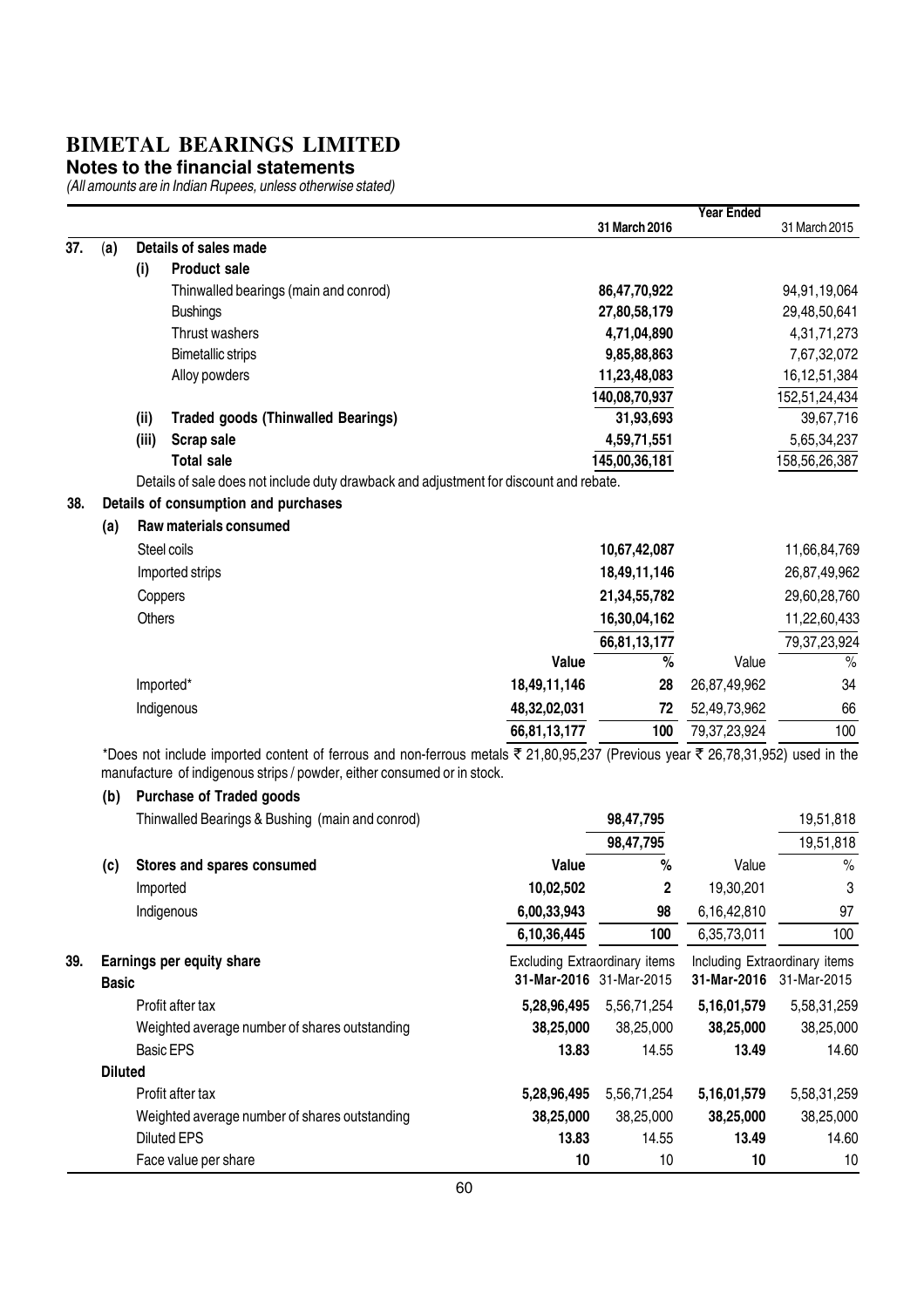**Notes to the financial statements**

(All amounts are in Indian Rupees, unless otherwise stated)

#### 40. Segment Reporting

The Company has considered business segment as the primary segment.

The business activities reflected in the financial statements comprise of manufacture and sale of Bearings, bushings and thrust washers. Accordingly, there is no other reportable primary business segment as per Accounting Standard 17 (Segment Reporting).

The Company has considered geographical segment as the secondary segment, based on the location of the customers.

Information about the secondary geographical segments

| <b>DESCRIPTION</b>  |               | $2015 - 2016$        |               |
|---------------------|---------------|----------------------|---------------|
|                     | India         | <b>Outside India</b> | Total         |
| Revenue             | 114,79,18,517 | 29,23,06,567         | 144,02,25,084 |
| Assets*             | 124,94,32,119 | 8,63,22,013          | 133,57,54,132 |
| Capital expenditure | 4,75,33,929   | -                    | 4,75,33,929   |
|                     |               |                      |               |
| <b>DESCRIPTION</b>  |               | $2014 - 2015$        |               |
|                     | India         | <b>Outside India</b> | Total         |
| Revenue             | 117,28,33,220 | 39,94,93,429         | 157,23,26,649 |
| Assets*             | 149,06,08,031 | 10,71,98,094         | 159,78,06,125 |

\*The Company's operating facilities are located in India.

#### 41. Related party disclosures

#### (a) Name of the related parties and nature of relationship

| (i)  | of the related parties and hatars<br>Where control exists                                             |                                                    |
|------|-------------------------------------------------------------------------------------------------------|----------------------------------------------------|
|      | <b>Holding Company</b>                                                                                | Amalgamations Private Limited                      |
| (ii) | Other related parties with whom transactions have taken place during the year<br><b>Joint Venture</b> | <b>BBL Daido Private Limited</b>                   |
|      |                                                                                                       |                                                    |
|      | <b>Associates</b>                                                                                     | <b>IPL Green Power Limited</b>                     |
|      | <b>Fellow Subsidiaries</b>                                                                            | Simpson & Company Limited                          |
|      |                                                                                                       | Addison & Company Limited                          |
|      |                                                                                                       | Amco Batteries Limited                             |
|      |                                                                                                       | Amco Saft India Limited                            |
|      |                                                                                                       | Amalgamations Repco Limited                        |
|      |                                                                                                       | Associated Printers (Madras) Private Limited       |
|      |                                                                                                       | George Oakes Limited<br>India Pistons Limited      |
|      |                                                                                                       |                                                    |
|      |                                                                                                       | IP Rings Limited<br>IP Pins & Liners Limited       |
|      |                                                                                                       | L M Van Moppes Diamond Tools India Private Limited |
|      |                                                                                                       | Shardlow India Limited                             |
|      |                                                                                                       | Simpson & General Finance Company Limited          |
|      |                                                                                                       | Speed-A-Way Private Limited                        |
|      |                                                                                                       | Sri Rama Vilas Service Limited                     |
|      |                                                                                                       | Stanes Amalgamated Estates Limited                 |
|      |                                                                                                       | T.Stanes & Company Limited                         |
|      |                                                                                                       | Tractors and Farm Equipment Limited                |
|      |                                                                                                       | <b>TAFE Motors and Tractors Limited</b>            |
|      |                                                                                                       | The Madras Advertising Company Private Limited     |
|      |                                                                                                       | Wheel & Precision Forgings India Limited           |
|      |                                                                                                       | Wallace Cartwright & Company Limited               |
|      | <b>Key Management Personnel</b>                                                                       | Mr A Krishnamoorthy, Managing Director             |
|      |                                                                                                       | Mr. S. Narayanan, Whole Time Director.             |
|      |                                                                                                       | 61                                                 |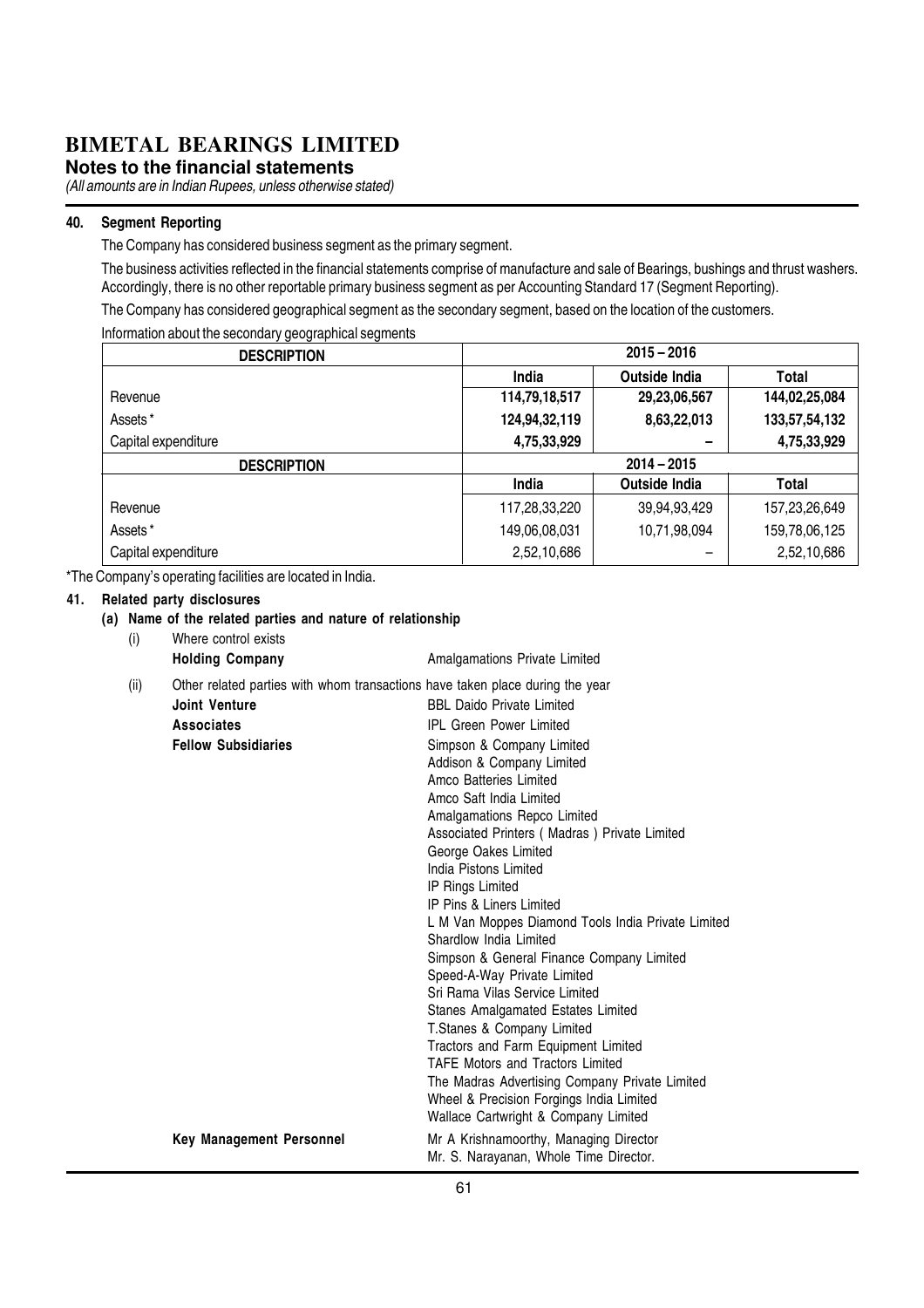| <b>THEFT ATTENT</b> |  |
|---------------------|--|
|                     |  |
| PEADING 1           |  |
|                     |  |
|                     |  |
|                     |  |
|                     |  |
|                     |  |
|                     |  |
|                     |  |
|                     |  |
|                     |  |
|                     |  |
| IMETAI              |  |
|                     |  |
|                     |  |
|                     |  |

# **Notes to the financial statements**

Notes to the financial statements<br>(All amounts are in Indian Rupees, unless otherwise stated)<br>(b) Particulars of transactions with related parties (All amounts are in Indian Rupees, unless otherwise stated) (b) Particulars of transactions with related parties

|                                                                                                       | <b>Holding Company</b> |         | Joint Venture |             |              | Fellow Subsidiaries | Key Management personnel |             | Total        |              |
|-------------------------------------------------------------------------------------------------------|------------------------|---------|---------------|-------------|--------------|---------------------|--------------------------|-------------|--------------|--------------|
| <b>DESCRIPTION</b>                                                                                    | $2015 - 16$            | 2014-15 | 2015-16       | 2014-15     | $2015 - 16$  | 2014-15             | $2015 - 16$              | $2014 - 15$ | 2015-16      | $2014 - 15$  |
| Transactions during the year                                                                          |                        |         |               |             |              |                     |                          |             |              |              |
| Sale of Goods                                                                                         |                        |         | 7,01,96,116   | 6,95,92,526 | 11,68,42,614 | 10,47,94,831        |                          |             | 18,70,38,730 | 17,43,87,357 |
| Simpson & Company Limited                                                                             |                        |         |               |             | 4,08,50,152  | 3,62,05,897         |                          |             | 4,08,50,152  | 3,62,05,897  |
| George Oakes Limited                                                                                  |                        |         |               |             | 3,46,70,157  | 2,57,66,627         |                          |             | 3,46,70,157  | 2,57,66,627  |
| Speed-A-Way Private Limited                                                                           |                        |         |               |             | 4,03,72,491  | 4,25,56,653         |                          |             | 4,03,72,491  | 4,25,56,653  |
| <b>BBL</b> Daido Private Limited                                                                      |                        |         | 7,01,96,116   | 6,95,92,526 |              |                     |                          |             | 7,01,96,116  | 6,95,92,526  |
| Others                                                                                                |                        |         |               |             | 9,49,814     | 2,65,654            |                          |             | 9,49,814     | 2,65,654     |
| Claims Reimbursement Against Credit Note (Sales)                                                      |                        |         |               |             | 1,99,136     | 2,55,846            |                          |             | 1,99,136     | 2,55,846     |
| George Oakes Limited                                                                                  |                        |         |               |             | 55,327       | 1,36,392            |                          |             | 55,327       | 1,36,392     |
| Speed-A-Way Private Limited                                                                           |                        |         |               |             | 1,43,809     | 1,19,454            |                          |             | 1,43,809     | 1, 19, 454   |
| expense incurred by the Company on behalf of the<br>Rendering of Services (Including reimbursement of |                        |         |               |             |              |                     |                          |             |              |              |
| related party)<br>62                                                                                  |                        |         | 27, 13, 203   | 32,08,446   |              | 3,701               |                          |             | 27, 13, 203  | 32, 12, 147  |
| <b>BBL</b> Daido Private Limited                                                                      |                        |         | 27, 13, 203   | 32,08,446   |              |                     |                          |             | 27, 13, 203  | 32,08,446    |
| Others                                                                                                |                        |         |               |             |              | 3,701               |                          |             |              | 3,701        |
| Dividend Received                                                                                     |                        |         | 31,00,000     | 20,00,000   | 1,73,743     | 3,00,873            |                          |             | 32,73,743    | 23,00,873    |
| Amalgamation Repco Limited                                                                            |                        |         |               |             | 1,20,750     | 2,41,500            |                          |             | 1,20,750     | 2,41,500     |
| <b>BBL Daido Private Limited</b>                                                                      |                        |         | 31,00,000     | 20,00,000   |              |                     |                          |             | 31,00,000    | 20,00,000    |
| Stanes Amalgamated Estates Limited                                                                    |                        |         |               |             | 6,380        | 12,760              |                          |             | 6,380        | 12,760       |
| Others                                                                                                |                        |         |               |             | 46,613       | 46,613              |                          |             | 46,613       | 46,613       |
| Purchase of Goods                                                                                     |                        |         |               |             | 27,84,849    | 29,65,303           |                          |             | 27,84,849    | 29,65,303    |
| Addison & Company Limited                                                                             |                        |         |               |             | 8,35,294     | 7,67,772            |                          |             | 8,35,294     | 7,67,772     |
| Associated Printers (Madras) Private Limited                                                          |                        |         |               |             | 10,28,139    | 2,63,871            |                          |             | 10,28,139    | 2,63,871     |
| Wallace Cartwright & Company Limited                                                                  |                        |         |               |             |              | 10,11,554           |                          |             |              | 10, 11, 554  |
| IP Pins & Liners Limited                                                                              |                        |         |               |             |              |                     |                          |             |              |              |
| L M Van Moppes Diamond Tools India Private Limited                                                    |                        |         |               |             | 1,94,887     | 2,22,993            |                          |             | 1,94,887     | 2,22,993     |
| IP Rings Limited                                                                                      |                        |         |               |             | 6,86,664     | 6,76,600            |                          |             | 6,86,664     | 6,76,600     |
| Others                                                                                                |                        |         |               |             | 39,865       | 22,513              |                          |             | 39,865       | 22,513       |
| Purchase of fixed assets                                                                              |                        |         |               |             | 3,15,000     | 49,40,441           |                          |             | 3,15,000     | 49,40,441    |
| India Pistons Limited                                                                                 |                        |         |               |             | 3,15,000     |                     |                          |             | 3,15,000     |              |
| Wallace Cartwright & Company Limited                                                                  |                        |         |               |             |              | 49,40,441           |                          |             |              | 49,40,441    |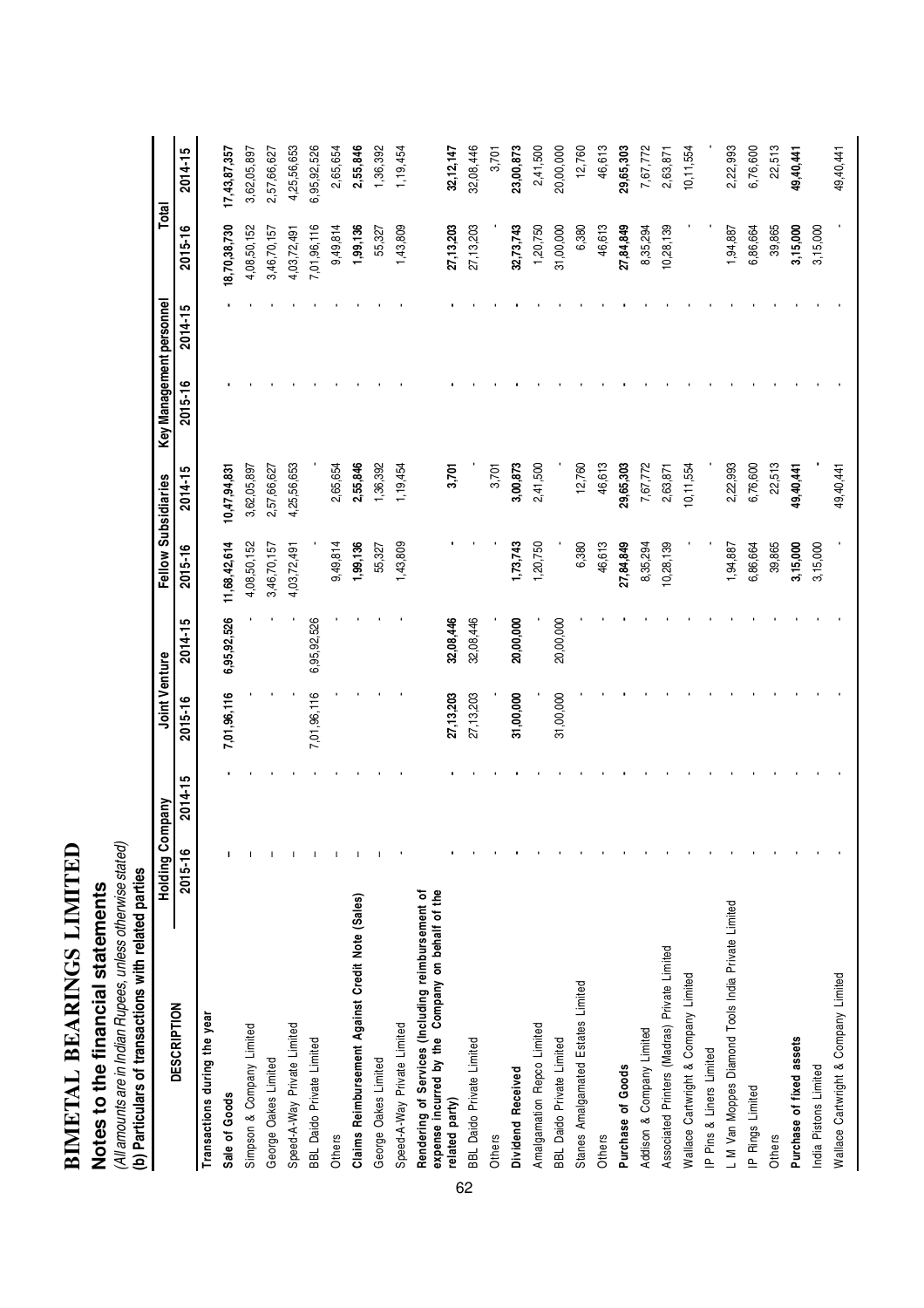| $\frac{1}{\sqrt{2}}$<br>ĺ |         |
|---------------------------|---------|
| r divided.                |         |
|                           | .<br>.  |
|                           |         |
|                           |         |
|                           |         |
|                           |         |
| i<br>Dania                |         |
|                           |         |
|                           |         |
|                           | ׇׇ֦֧֘֡֓ |
|                           |         |
|                           | ֬֘֝֬    |
| $\frac{1}{2}$             |         |
|                           |         |
| ι                         |         |
|                           |         |
|                           |         |

# Notes to the financial statements **Notes to the financial statements**

(All amounts are in Indian Rupees, unless otherwise stated)<br>(b) Particulars of transactions with related parties (All amounts are in Indian Rupees, unless otherwise stated) (b) Particulars of transactions with related parties

|                                                                                    | Holding Company |           | Joint Venture |          | Fellow Subsidiaries |             | Key Management personnel |             | Total       |             |
|------------------------------------------------------------------------------------|-----------------|-----------|---------------|----------|---------------------|-------------|--------------------------|-------------|-------------|-------------|
| <b>DESCRIPTION</b>                                                                 | 2015-16         | 2014-15   | 2015-16       | 2014-15  | 2015-16             | $2014 - 15$ | 2015-16                  | $2014 - 15$ | 2015-16     | $2014 - 15$ |
| (Including reimbursement of expense incurred<br>Receiving of Services              |                 |           |               |          |                     |             |                          |             |             |             |
| by the related party on behalf of the Company)                                     | 56,03,429       | 49,94,940 | 1,75,191      | 7,25,996 | 1,10,20,554         | 153,48,463  |                          |             | ,67,99,174  | 2,10,69,399 |
| Amalgamations Private Limited                                                      | 56,03,429       | 49,94,940 |               |          |                     |             |                          |             | 56,03,429   | 49,94,940   |
| Sri Rama Vilas Service Limited                                                     |                 |           |               |          | 25,99,065           | 56,82,345   |                          |             | 25,99,065   | 56,82,345   |
| Simpson & Company Limited                                                          |                 |           |               |          | 31,01,112           | 31,78,269   |                          |             | 31,01,112   | 31,78,269   |
| Simpson & General Finance Company Limited                                          |                 |           |               |          | 17,66,514           | 28,57,023   |                          |             | 17,66,514   | 28,57,023   |
| BBL Daido Private Limited                                                          |                 |           | 1,75,191      | 7,25,996 |                     |             |                          |             | 1,75,191    | 7,25,996    |
| The Madras Advertising Company Private Limited                                     |                 |           |               |          | 22,54,603           | 16,96,219   |                          |             | 22,54,603   | 16,96,219   |
| India Pistons Limited                                                              |                 |           |               |          | 2,44,559            | 1,44,000    |                          |             | 2,44,559    | 1,44,000    |
| Shardlow India Limited                                                             |                 |           |               |          | 5,65,983            |             |                          |             | 5,65,983    |             |
| Others                                                                             |                 |           |               |          | 4,88,718            | 17,90,607   |                          |             | 4,88,718    | 7,90,607    |
| Discount and Rebates<br>63                                                         |                 |           |               |          | 22,33,081           | 20,59,038   |                          |             | 22,33,081   | 20,59,038   |
| George Oakes Limited                                                               |                 |           |               |          | 6,23,934            | 2,55,457    |                          |             | 6,23,934    | 2,55,457    |
| Speed-A-Way Private Limited                                                        |                 |           |               |          | 16,09,147           | 18,03,581   |                          |             | 16,09,147   | 8,03,581    |
| Rent                                                                               |                 |           |               |          | 26,19,460           | 25,12,318   |                          |             | 26,19,460   | 25,12,318   |
| Simpson & Company Limited                                                          |                 |           |               |          | 9,71,820            | 9,73,680    |                          |             | 9,71,820    | 9,73,680    |
| George Oakes Limited                                                               |                 |           |               |          | 6,01,384            | 5,98,656    |                          |             | 6,01,384    | 5,98,656    |
| Wheel & Precision Forgings India Limited                                           |                 |           |               |          | 8,14,752            | 7,08,478    |                          |             | 8,14,752    | 7,08,478    |
| Amalgamations Repco Limited                                                        |                 |           |               |          | 2,31,504            | 2,31,504    |                          |             | 2,31,504    | 2,31,504    |
| Dividend Paid                                                                      | 72,67,500       | 67,83,000 |               |          | 1,42,13,070         | 1,32,64,482 | 375                      | 350         | 2,14,80,945 | 2,00,47,832 |
| Amalgamations Private Limited                                                      | 72,67,500       | 67,83,000 |               |          |                     |             |                          |             | 72,67,500   | 67,83,000   |
| Simpson & Company Limited                                                          |                 |           |               |          | 45,30,473           | 42,28,441   |                          |             | 45,30,473   | 42,28,441   |
| India Pistons Limited                                                              |                 |           |               |          | 95,42,610           | 89,06,436   |                          |             | 95,42,610   | 89,06,436   |
| Others                                                                             |                 |           |               |          | 1,39,987            | 1,29,605    | 375                      | 350         | 1,40,362    | 1,29,955    |
| Interest Paid                                                                      |                 |           |               |          |                     |             |                          | 6,57,068    |             | 6,57,068    |
| Mr. A. Krishnamoorthy                                                              |                 |           |               |          |                     |             |                          | 6,57,068    |             | 6,57,068    |
| Remuneration Paid (including gratuity and<br>contribution to super annuation fund) |                 |           |               |          |                     |             | 1,18,35,651              | 1,07,24,599 | 1,18,35,651 | 1,07,24,599 |
| Mr. A Krishnamoorthy                                                               |                 |           |               |          |                     |             | 61,81,620                | 51,93,747   | 61,81,620   | 51,93,747   |
| Mr.S.Narayanan                                                                     |                 |           |               |          |                     |             | 56,54,031                | 55,30,852   | 56,54,031   | 55,30,852   |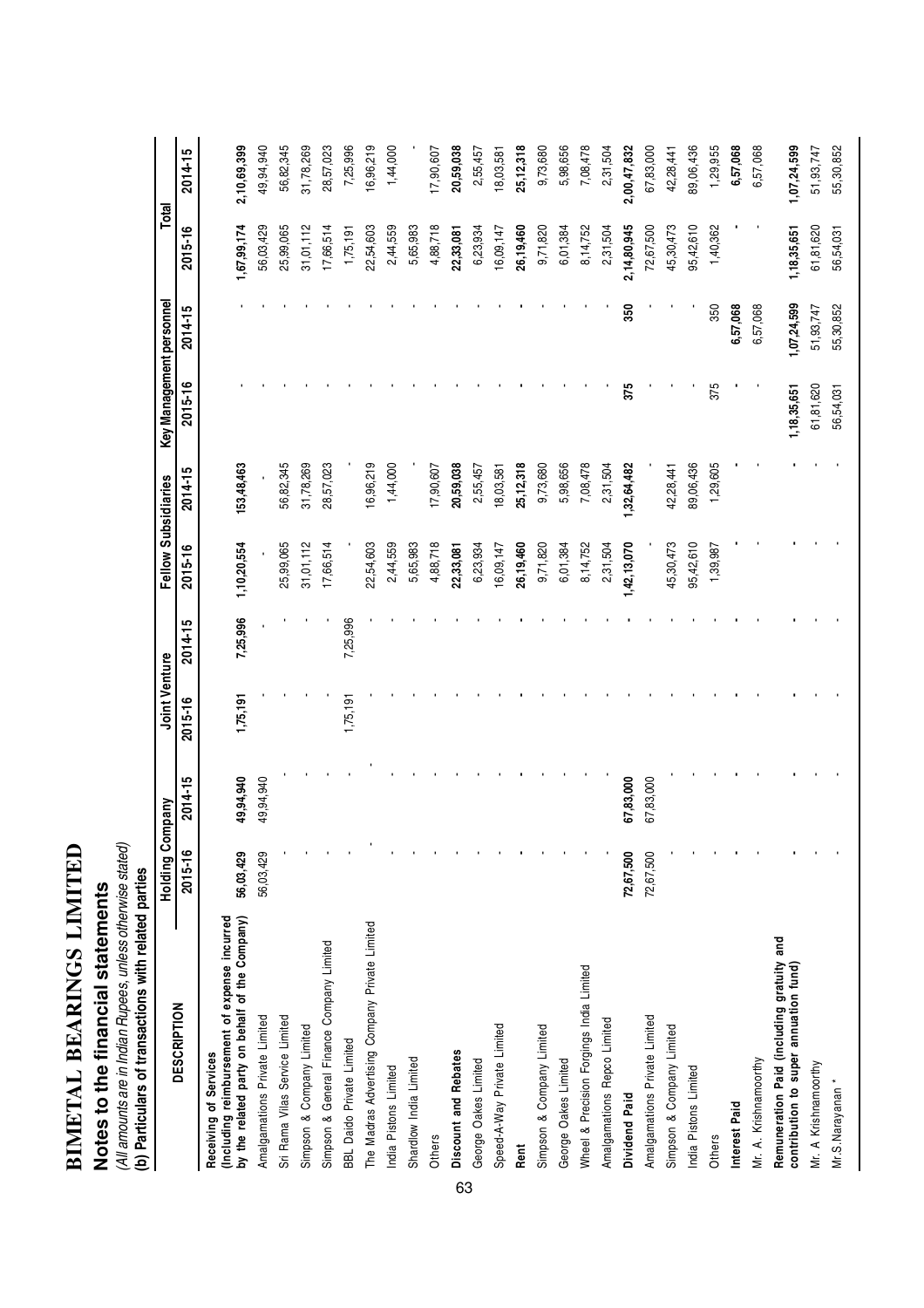| $\sqrt{2}$<br>$\ddot{\phantom{a}}$                                                                                                                                                                                                                                                                                                                                                                                                                                                                                                            | ֦<br>.<br>.<br>. |
|-----------------------------------------------------------------------------------------------------------------------------------------------------------------------------------------------------------------------------------------------------------------------------------------------------------------------------------------------------------------------------------------------------------------------------------------------------------------------------------------------------------------------------------------------|------------------|
|                                                                                                                                                                                                                                                                                                                                                                                                                                                                                                                                               |                  |
|                                                                                                                                                                                                                                                                                                                                                                                                                                                                                                                                               |                  |
|                                                                                                                                                                                                                                                                                                                                                                                                                                                                                                                                               |                  |
|                                                                                                                                                                                                                                                                                                                                                                                                                                                                                                                                               |                  |
| <b>P C C LABLE V LE</b>                                                                                                                                                                                                                                                                                                                                                                                                                                                                                                                       |                  |
|                                                                                                                                                                                                                                                                                                                                                                                                                                                                                                                                               |                  |
|                                                                                                                                                                                                                                                                                                                                                                                                                                                                                                                                               | .<br>.<br>.      |
|                                                                                                                                                                                                                                                                                                                                                                                                                                                                                                                                               |                  |
|                                                                                                                                                                                                                                                                                                                                                                                                                                                                                                                                               |                  |
|                                                                                                                                                                                                                                                                                                                                                                                                                                                                                                                                               |                  |
|                                                                                                                                                                                                                                                                                                                                                                                                                                                                                                                                               |                  |
|                                                                                                                                                                                                                                                                                                                                                                                                                                                                                                                                               |                  |
|                                                                                                                                                                                                                                                                                                                                                                                                                                                                                                                                               |                  |
|                                                                                                                                                                                                                                                                                                                                                                                                                                                                                                                                               |                  |
| $\begin{array}{c} \blacksquare \hspace{2mm} \blacksquare \hspace{2mm} \blacksquare \hspace{2mm} \blacksquare \hspace{2mm} \blacksquare \hspace{2mm} \blacksquare \hspace{2mm} \blacksquare \hspace{2mm} \blacksquare \hspace{2mm} \blacksquare \hspace{2mm} \blacksquare \hspace{2mm} \blacksquare \hspace{2mm} \blacksquare \hspace{2mm} \blacksquare \hspace{2mm} \blacksquare \hspace{2mm} \blacksquare \hspace{2mm} \blacksquare \hspace{2mm} \blacksquare \hspace{2mm} \blacksquare \hspace{2mm} \blacksquare \hspace{2mm} \blacksquare$ |                  |
| ľ                                                                                                                                                                                                                                                                                                                                                                                                                                                                                                                                             |                  |
|                                                                                                                                                                                                                                                                                                                                                                                                                                                                                                                                               |                  |
|                                                                                                                                                                                                                                                                                                                                                                                                                                                                                                                                               |                  |

## Notes to the financial statements **Notes to the financial statements**

(All amounts are in Indian Rupees, unless otherwise stated)<br>(b) Particulars of transactions with related parties (All amounts are in Indian Rupees, unless otherwise stated) (b) Particulars of transactions with related parties

|                                              | Holding Con | yuredi      | Joint Venture |             | Fellow Subsidiaries |             | Key Management personnel |             | Total       |             |
|----------------------------------------------|-------------|-------------|---------------|-------------|---------------------|-------------|--------------------------|-------------|-------------|-------------|
| <b>DESCRIPTION</b>                           | 2015-16     | $2014 - 15$ | 2015-16       | 2014-15     | 2015-16             | $2014 - 15$ | 2015-16                  | $2014 - 15$ | 2015-16     | $2014 - 15$ |
| Balance at Year end                          |             |             |               |             |                     |             |                          |             |             |             |
| Investments (Value of Shares)                |             |             | 7,94,76,116   | 4,40,00,500 | 93,92,955           | 93,92,955   |                          |             | 8,88,69,071 | 5,33,93,455 |
| Amalgamations Repco Limited                  |             |             |               |             | 14,79,900           | 14,79,900   |                          |             | 14,79,900   | 14,79,900   |
| BBL Daido Private Limited                    |             |             | 7,94,76,116   | 4,40,00,500 |                     |             |                          |             | 7,94,76,116 | 4,40,00,500 |
| Stanes Amalgamated Estates Limited           |             |             |               |             | 4,13,055            | 4,13,055    |                          |             | 4,13,055    | 4,13,055    |
| IPL Green Power Limited                      |             |             |               |             | 75,00,000           | 75,00,000   |                          |             | 75,00,000   | 75,00,000   |
| <b>Trade Receivables</b>                     |             |             | 5,14,90,691   | 92,05,916   | 1,28,54,521         | 1,75,58,252 |                          |             | 6,43,45,212 | 2,67,64,168 |
| Simpson & Company Limited                    |             |             |               |             | 43,30,350           | 25,24,295   |                          |             | 43,30,350   | 25,24,295   |
| George Oakes Limited                         |             |             |               |             | 78,53,523           | 42,63,145   |                          |             | 78,53,523   | 42,63,145   |
| Speed-A-Way Private Limited                  |             |             |               |             | 44,200              | 1,05,51,301 |                          |             | 44,200      | 1,05,51,301 |
| BBL Daido Private Limited                    |             |             | 514,90,691    | 92,05,916   |                     |             |                          |             | 5,14,90,691 | 92,05,916   |
| Tractor and Farm Equipment Limited           |             |             |               |             | 6,26,448            | 2,19,511    |                          |             | 6,26,448    | 2,19,511    |
| Short-term loans and advances                |             |             | 84,474        |             | 1,85,461            | 1,85,461    |                          |             | 2,69,935    | 1,85,461    |
| <b>BBL</b> Daido Private Limited             |             |             | 84,474        |             |                     |             |                          |             | 84,474      |             |
| Amco Saft India Limited                      |             |             |               |             | 1,85,461            | 1,85,461    |                          |             | 1,85,461    | 1,85,461    |
| Amounts Payable                              | 18,54,585   | 22,81,808   | 2,21,781      | 2,51,947    | 37,70,075           | 43,02,746   | 6,00,000                 | 32,87,931   | 64,46,441   | 1,01,24,432 |
| Amalgamations Private Limited                | 18,54,585   | 22,81,808   |               |             |                     |             |                          |             | 18,54,585   | 22,81,808   |
| BBL Daido Private Limited                    |             |             | 2,21,781      | 2,51,947    |                     |             |                          |             | 2,21,781    | 2,51,947    |
| Simpson & Company Limited                    |             |             |               |             | 8,87,598            | 2,50,388    |                          |             | 8,87,598    | 12,50,388   |
| Simpson & General Finance Company Limited    |             |             |               |             | 4,34,693            | 8,01,902    |                          |             | 4,34,693    | 8,01,902    |
| Sri Rama Vilas Service Limited               |             |             |               |             | 5,28,930            | 4,93,470    |                          |             | 5,28,930    | 4,93,470    |
| IP Pins & Liners Limited                     |             |             |               |             | 62,428              | 62,428      |                          |             | 62,428      | 62,428      |
| The Madras Advertising Company Limited       |             |             |               |             | 60,530              | 1,68,985    |                          |             | 60,530      | 1,68,985    |
| IP Rings Limited                             |             |             |               |             | 3,23,597            | 5,93,907    |                          |             | 3,23,597    | 5,93,907    |
| Mr.A. Krishnamoorthy, Managing Director      |             |             |               |             |                     |             |                          | 24,87,931   |             | 24,87,931   |
| Mr.S. Narayanan, Wholetime Director          |             |             |               |             |                     |             | 6,00,000                 | 8,00,000    | 6,00,000    | 8,00,000    |
| Associated Printers (Madras) Private Limited |             |             |               |             | 4,37,650            | 3,92,586    |                          |             | 4,37,650    | 3,92,586    |
| Others                                       |             |             |               |             | 10,34,649           | 5,39,080    |                          |             | 10,34,649   | 5,39,080    |

64

\* Re-appointed on 31 October 2015 and remuneration paid/payable subject to the approval of shareholder's in the ensuing Annual General Meeting. \* Re-appointed on 31 October 2015 and remuneration paid/payable subject to the approval of shareholder's in the ensuing Annual General Meeting.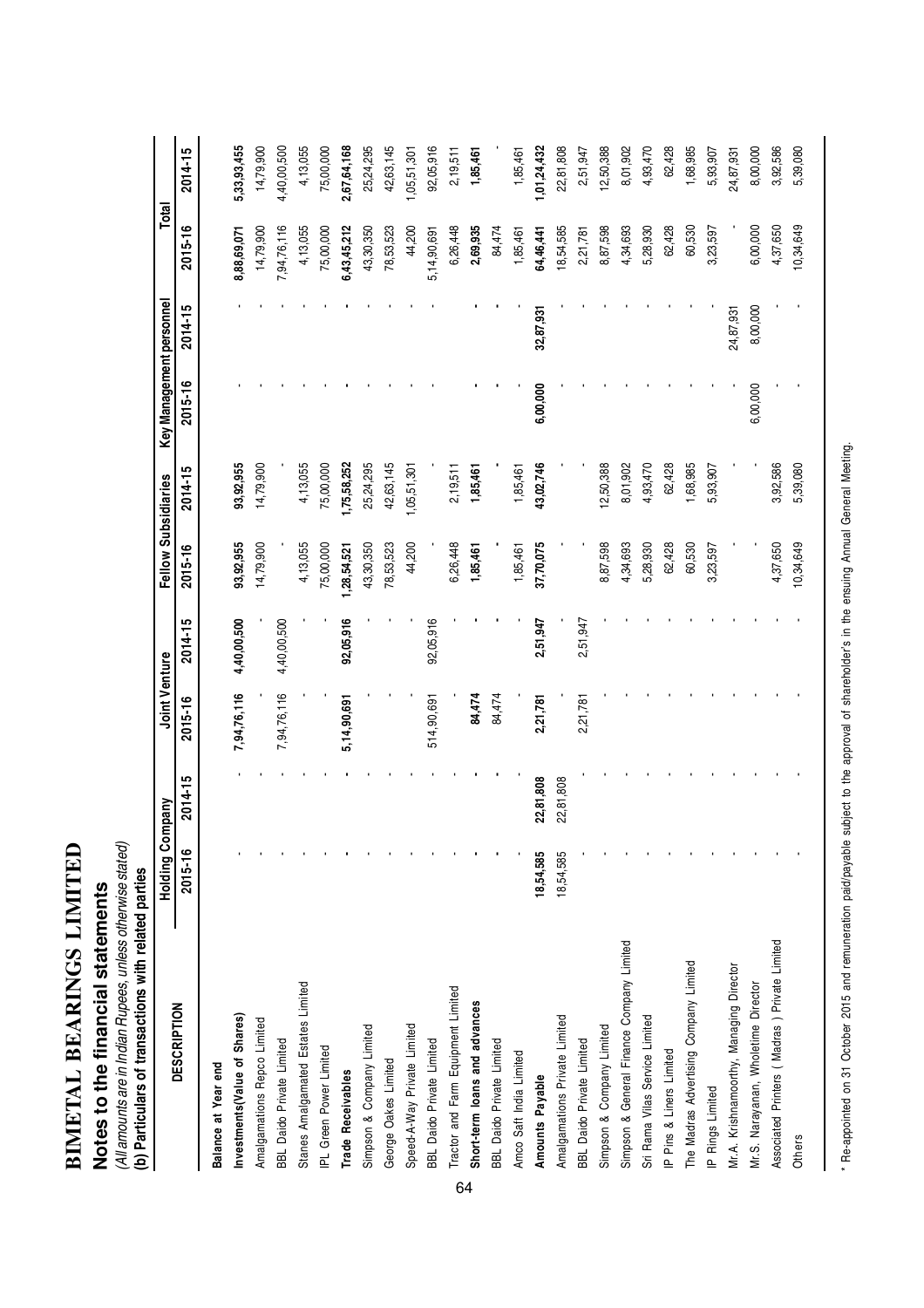**Notes to the Financial Statements**

(All amounts are in Indian Rupees, unless otherwise stated)

#### 42. Research and development expenditure incurred during the year

|                                                                                                   |               | <b>Year Ended</b> |
|---------------------------------------------------------------------------------------------------|---------------|-------------------|
| <b>Particulars</b>                                                                                | 31 March 2016 | 31 March 2015     |
|                                                                                                   | ₹             | ₹                 |
| Expenditure on R&D (DSIR approved R&D Centres)                                                    |               |                   |
| Capital Expenditure                                                                               | 1,53,823      | 19,34,238         |
| Revenue Expenditure                                                                               |               |                   |
| Consultancy charges & Stay expenses                                                               | 22,72,772     | 18,69,022         |
| Research and development expenses included under<br>various heads of Statement of Profit and Loss | 86,84,595     | 54,35,553         |

#### 43. (a) Derivatives outstanding as at the reporting date

|                                   |                                                                                          |                     |             | As at               |             |
|-----------------------------------|------------------------------------------------------------------------------------------|---------------------|-------------|---------------------|-------------|
| <b>Particulars</b>                | <b>Purpose</b>                                                                           | 31 March 2016       |             | 31 March 2015       |             |
|                                   |                                                                                          | Foreign<br>Currency |             | Foreign<br>Currency | ₹           |
| Forward contracts<br>to sell USD  | Hedge of firm commitment and highly probable<br>forecast transaction/Hedge of underlying | USD 10,67,000       | 7,01,87,260 | USD 12,55,000       | 7,79,10,400 |
| Forward contracts<br>to sell Euro | Hedge of firm commitment and highly probable<br>forecast transaction/Hedge of underlying | EUR 1,61,000        | 1,19,68,740 | EUR 1,70,000        | 1,13,73,000 |

#### (b) Particulars of unhedged foreign currency exposures as at the reporting date

|                   |                    |                          |             | As at            |             |
|-------------------|--------------------|--------------------------|-------------|------------------|-------------|
|                   | <b>Particulars</b> | 31 March 2016            |             | 31 March 2015    |             |
|                   |                    | <b>Foreign Currency</b>  | ₹           | Foreign Currency | ₹           |
| Trade receivables | In GBP<br>-        | 5,525                    | 5,20,289    |                  |             |
|                   | In USD<br>-        | 69,426                   | 36,45,724   | 3,04,233         | 1,88,86,785 |
|                   | In EURO<br>-       | $\overline{\phantom{0}}$ |             |                  |             |
| Trade payable     | In JPY<br>-        | 1,85,33,361              | 1,10,34,763 | 3,20,46,760      | 1,68,05,321 |
|                   | In USD<br>-        | $\overline{\phantom{0}}$ |             | 2,07,521         | 1,30,69,672 |
|                   | In EURO<br>-       | -                        |             | 2,00,160         | 1,36,24,863 |
|                   | In CHF<br>-        | $\overline{\phantom{0}}$ |             | 1,368            | 89,002      |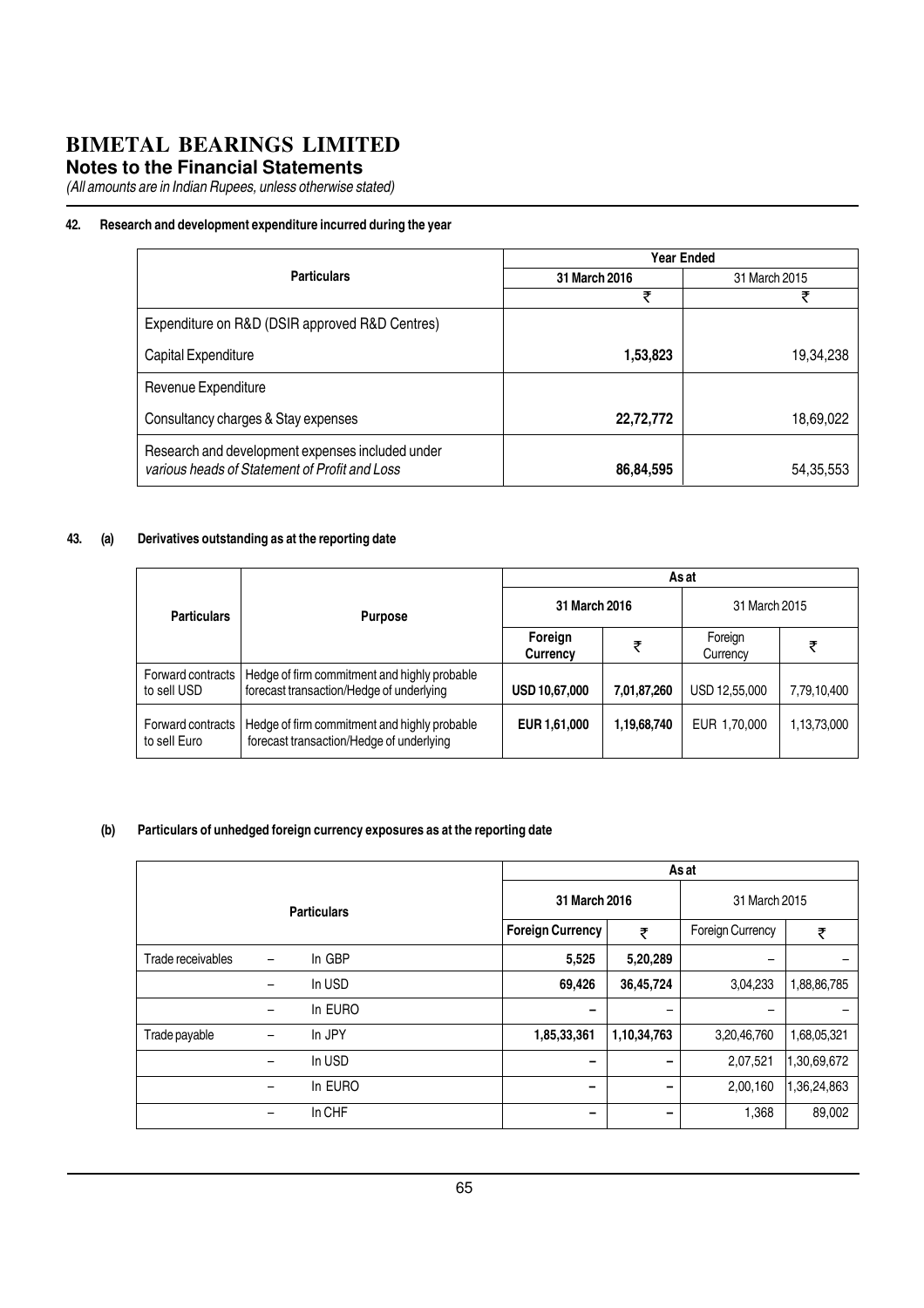**Notes to the Financial Statements**

(All amounts are in Indian Rupees, unless otherwise stated)

#### 44. The Company has the following investment in a jontly controlled entity:

|     | Name of the Joint Venture                                                                                                                                 | Country of Incorporation | Proportionate of ownership interest |                |
|-----|-----------------------------------------------------------------------------------------------------------------------------------------------------------|--------------------------|-------------------------------------|----------------|
|     |                                                                                                                                                           |                          | 31 March 2016                       | 31 March 2015  |
|     | <b>BBL Daido Private Limited</b>                                                                                                                          | India                    | 20%                                 | 20%            |
|     | The Company's share of each of the assets, liabilities, income<br>and expenses in the Joint Venture, based on the financial<br>statements are as follows: |                          |                                     |                |
| (a) | Assets:                                                                                                                                                   |                          |                                     |                |
|     | Tangible assets                                                                                                                                           |                          | 11,11,19,793                        | 3, 13, 35, 142 |
|     | Intangible assets                                                                                                                                         |                          | 16,351                              | 24,417         |
|     | Capital work in progress                                                                                                                                  |                          | 95,31,047                           | 26,57,506      |
|     | Long-term loans and advances                                                                                                                              |                          | 19,51,405                           | 1,78,13,861    |
|     | Inventories                                                                                                                                               |                          | 2,60,98,211                         | 2,04,96,030    |
|     | Trade receivables                                                                                                                                         |                          | 1,82,24,150                         | 2,04,80,508    |
|     | Cash and bank balances                                                                                                                                    |                          | 5,77,135                            | 1,13,374       |
|     | Short-term loans and advances                                                                                                                             |                          | 1,39,96,235                         | 25,39,812      |
| (b) | <b>Liabilities</b>                                                                                                                                        |                          |                                     |                |
|     | Long term borrowings                                                                                                                                      |                          | 4,27,11,560                         | 33,22,524      |
|     | Long term provisions                                                                                                                                      |                          | 1,46,739                            | 1,18,275       |
|     | Short term borrowings                                                                                                                                     |                          | 35,97,198                           | 27,40,226      |
|     | Trade payables                                                                                                                                            |                          | 3,83,52,836                         | 1,71,74,386    |
|     | Other current liabilities                                                                                                                                 |                          | 69,90,869                           | 65,09,947      |
|     | Short term provisions                                                                                                                                     |                          | 21,46,615                           | 1,95,593       |
| (c) | Income                                                                                                                                                    |                          |                                     |                |
|     | Revenue from operations (net of excise duty)                                                                                                              |                          | 8,00,80,810                         | 8,65,87,929    |
|     | Other income                                                                                                                                              |                          | 21,900                              | 23,84,270      |
| (d) | <b>Expenses</b>                                                                                                                                           |                          |                                     |                |
|     | Cost of materials consumed                                                                                                                                |                          | 4,70,30,951                         | 4,58,69,580    |
|     | Purchase of Stock in trade                                                                                                                                |                          | 1,37,795                            | 1,39,416       |
|     | Changes in inventories of finished goods work in progress and stock in trade                                                                              |                          | (69, 99, 168)                       | 81,379         |
|     | Employee benefits expenses                                                                                                                                |                          | 77,68,550                           | 38,57,882      |
|     | Finance costs                                                                                                                                             |                          | 23,73,835                           | 9,39,863       |
|     | Depreciation and amortisation expense                                                                                                                     |                          | 46,70,287                           | 34,59,619      |
|     | <b>Other Expenses</b>                                                                                                                                     |                          | 3,34,92,146                         | 2,55,83,852    |
|     | Provision for deferred tax                                                                                                                                |                          | (28, 71, 543)                       | 33,16,091      |
| (e) | Share of the Company in the contingent liabilities                                                                                                        |                          | 48,92,357                           | 12,99,394      |
| (f) | Share of the Company in capital commitments                                                                                                               |                          | 6,00,612                            | 4,39,85,156    |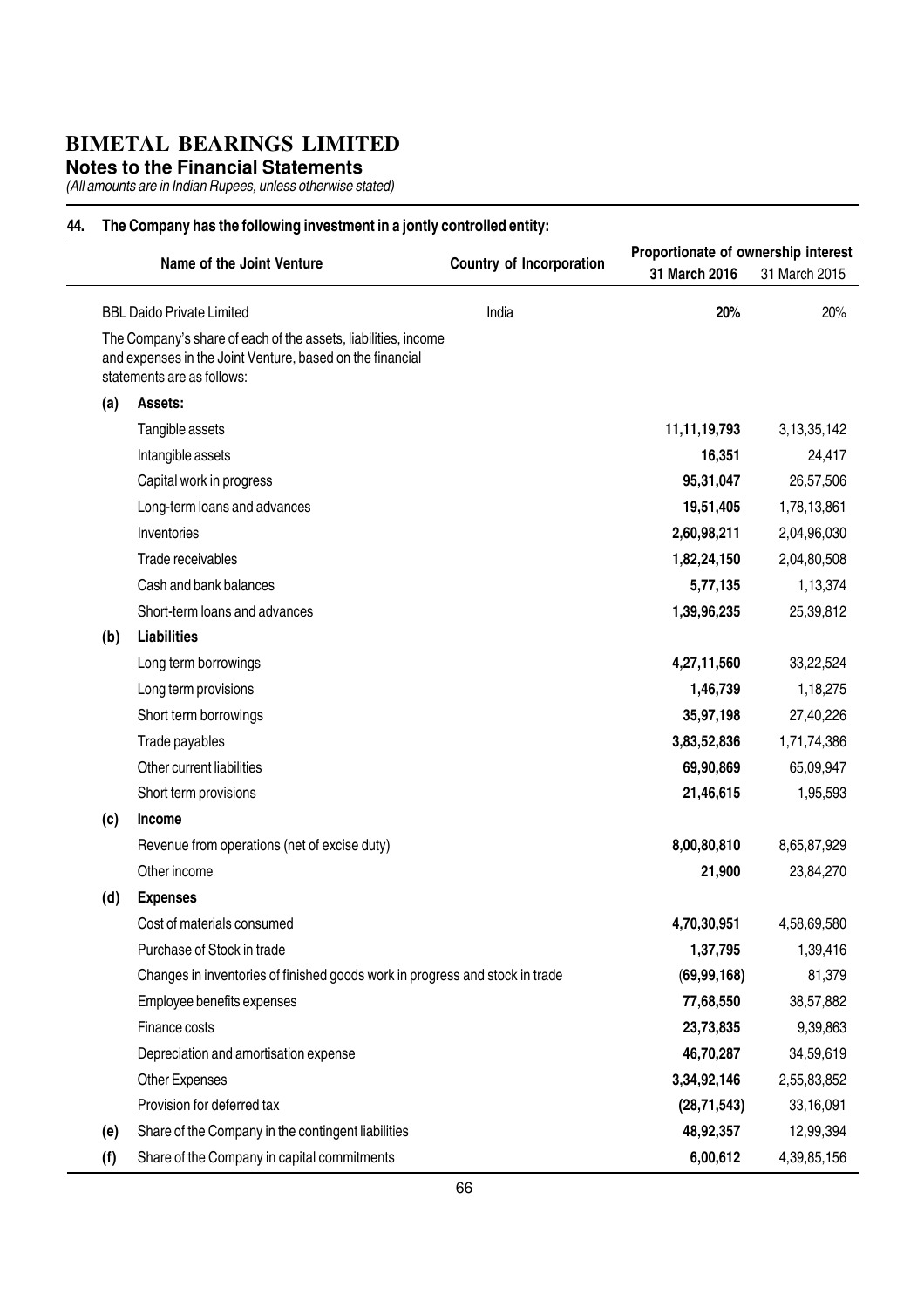**Notes to the Financial Statements**

(All amounts are in Indian Rupees, unless otherwise stated)

#### 45. Investment in IPL Green Power Limited

The Company holds investment in IPL Green power limited for generation of clean energy by means of Bio gas. The Company has applied to the Tamil Nadu Electricity Board and Tamil Nadu pollution control board for the requisite approval which is pending.

#### 46. Previous year figures

The previous year figures have been reclassified wherever necessary to conform to this year's classification.

| For Price Waterhouse Chartered Accountants LLP<br>Firm Registration No: 012754N/N500016<br><b>Chartered Accountants</b> | For and on behalf of the Board<br>A.KRISHNAMOORTHY<br><b>Managing Director</b> | S. NARAYANAN<br>Whole-time Director              |
|-------------------------------------------------------------------------------------------------------------------------|--------------------------------------------------------------------------------|--------------------------------------------------|
| <b>BASKAR PANNERSELVAM</b><br>Partner                                                                                   | N.VENKATARAMANI<br><b>Director</b>                                             | KRISHNA SRINIVASAN<br>Director                   |
| Membership Number: 213126                                                                                               | K.VIDHYA SHANKAR<br><b>Company Secretary</b>                                   | N.VENKATARAMAN<br><b>Chief Financial Officer</b> |
| Place: Chennai<br>Date: May 26, 2016                                                                                    | Place: Chennai<br>Date: May 26, 2016                                           |                                                  |

#### Annexure to Financial Statements / Directors' Report for the year ended 31<sup>st</sup> March 2016 Form No. AOC – 1 [Pursuant to Sub-Section 3 of Section 129 of the Companies Act, 2013 read with Rule 5 of the Companies (Accounts), Rules, 2014]

#### Part A – Subsidiaries – Not Applicable Part B – Associates and Joint Ventures

|    | Name of the Associate                                                                  | BBL Daido (P) Ltd.          | <b>IPL Green Power Limited</b> |
|----|----------------------------------------------------------------------------------------|-----------------------------|--------------------------------|
| 1. | Latest audited Balance Sheet Date                                                      | 31 <sup>st</sup> March 2016 | 31 <sup>st</sup> March 2016    |
| 2. | Shares of Associate/Joint Ventures held by the company on the year end<br>Number (No.) |                             |                                |
|    | <b>Equity Shares</b>                                                                   | 26,00,000                   | 7,50,000                       |
|    | <b>Preference Shares</b>                                                               | 3,00,000                    |                                |
|    | Amount of Investment in Associates/Joint Venture                                       |                             |                                |
|    | <b>Equity Shares</b>                                                                   | ₹494.76 lacs                | ₹75.00 lacs                    |
|    | <b>Preference Shares</b>                                                               | ₹300.00 lacs                |                                |
|    | Extend of Holding %                                                                    | 20.00                       | 24.19                          |
| 3. | Description of how there is significant influence                                      | Voting power                | Voting power                   |
| 4. | Reason why the associate/joint venture is not consolidated                             | Consolidated                | Consolidated                   |
| 5. | Net worth attributable to Shareholding as per latest audited Balance Sheet             | ₹875.68 lacs                | ₹ 23.54 lacs                   |
| 6. | Profit / (Loss) for the year (Net of adjustments)                                      |                             |                                |
|    | Considered in Consolidation                                                            | ₹ (85.00) lacs              | ₹ (11.43) lacs                 |

For and on behalf of the Board

Place : Chennai **A. Krishnamoorthy** 

Date : 26th May 2016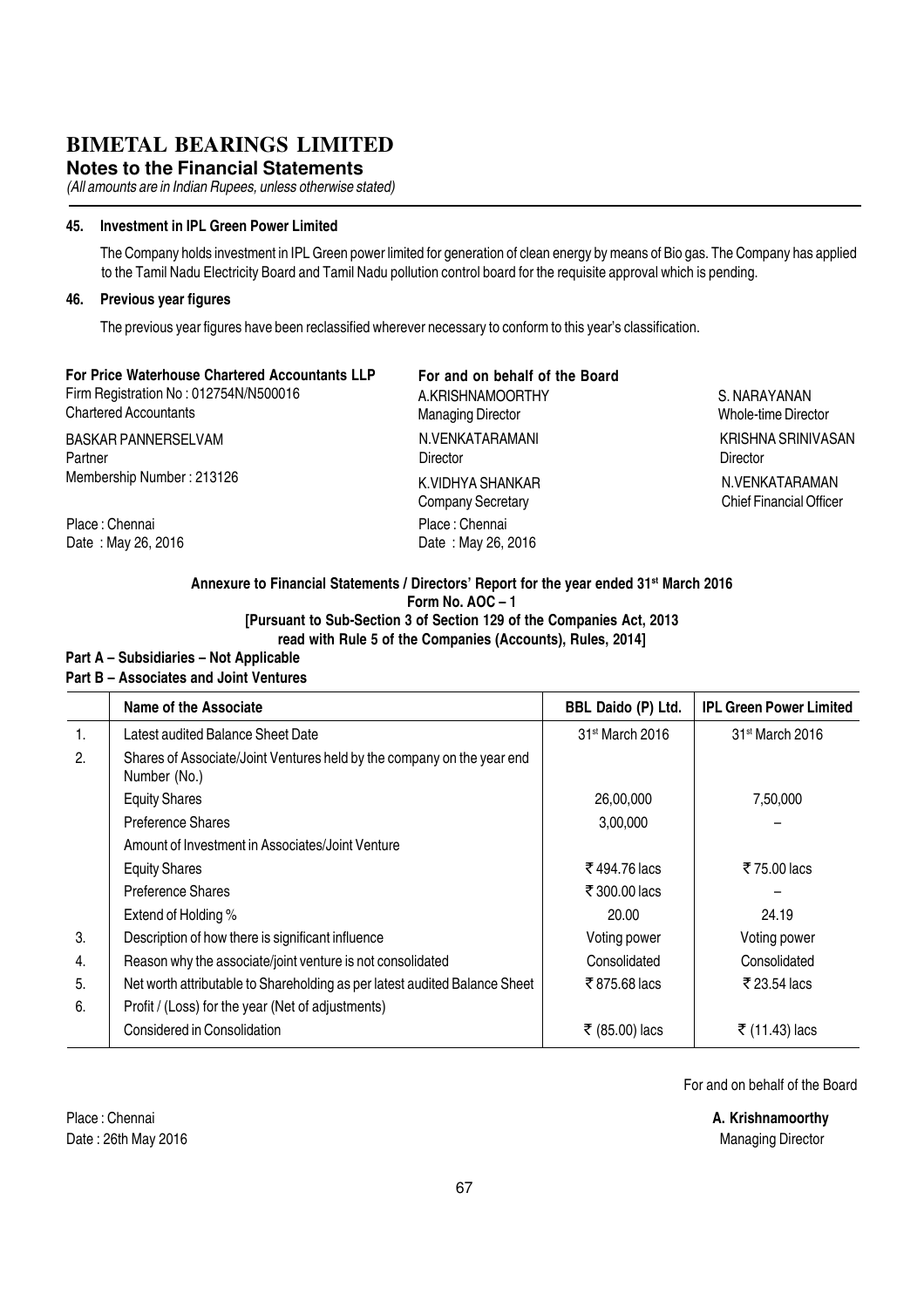BIMETAL BEARINGS LIMITED **BIMETAL BEARINGS LIMITED**

|                                                      |                   |                   | Financial Highlights - |                   | Past Ten Years    |                      |                          |                   |                   |                   |
|------------------------------------------------------|-------------------|-------------------|------------------------|-------------------|-------------------|----------------------|--------------------------|-------------------|-------------------|-------------------|
|                                                      |                   |                   |                        |                   |                   | Financial Year ended |                          |                   |                   | <b>Tin Lakhs</b>  |
| <b>Particulars</b>                                   | March 31,<br>2016 | March 31,<br>2015 | March 31,<br>2014      | March 31,<br>2013 | March 31,<br>2012 | March 31,<br>2011    | March 31,<br><b>2010</b> | March 31,<br>2009 | March 31,<br>2008 | March 31,<br>2007 |
| Net Sales                                            | 14,040.64         | 5,290.92          | 14,210.25              | 15,791.65         | 16,992.03         | 14,294.26            | 11, 192.94               | 11,907.35         | 10,057.36         | 8,665.01          |
| Profit before Tax                                    | 722.02            | 740.07            | 502.74                 | 908.53            | 1,879.68          | 1,372.84             | 1,278.61                 | 1,149.71          | 1,247.73          | 1,220.98          |
| Profit after tax                                     | 516.01            | 558.31            | 385.75                 | 675.70            | 1,285.05          | 913.94               | 893.91                   | 734.79            | 882.75            | 889.48            |
| Amount<br>Dividend:                                  | 286.87            | 286.87            | 267.75                 | 344.25            | 420.75            | 420.75               | 306.00                   | 267.75            | 267.75            | 248.62            |
| Percentage                                           | 75                | 75                | 20                     | 90                | 110               | 110                  | 80                       | 50                | 50                | 89                |
| Earnings per share (₹)                               | 13.49             | 14.60             | 10.09                  | 17.67             | 33.60             | 23.89                | 23.37                    | 19.21             | 23.08             | 23.25             |
| Net Block of Fixed Assets<br>(Excluding Revaluation) | 3,717.51          | 3,667.62          | 3,983.25               | 3,786.80          | 3,534.38          | 3,572.87             | 3,541.70                 | 3,197.63          | 3,311.85          | 3,417.69          |
| <b>Share Capital</b>                                 | 382.50            | 382.50            | 382.50                 | 382.50            | 382.50            | 382.50               | 382.50                   | 382.50            | 382.50            | 382.50            |
| (Excluding Revaluation Reserve)<br><b>Reserves</b>   | 13,724.57         | 3,553.84          | 13,363.55              | 13,291.06         | 13,018.12         | 12,220.46            | 11,795.97                | 11,260.06         | 10,838.53         | 10,269.03         |
| Net Worth                                            | 14,107.07         | 13,936.34         | 13,746.06              | 13,673.56         | 13,400.62         | 12,602.96            | 12,178.47                | 11,642.56         | 11,221.03         | 10,651.53         |
| All Loans: Net Worth<br>Debt Equity Ratio:           | 0.00:1            | 0.00:1            | 0.01:1                 | 0.01:1            | 0.01:1            | 0.01:1               | 0.01:1                   | 0.04:1            | 0.04:1            | 0.01:1            |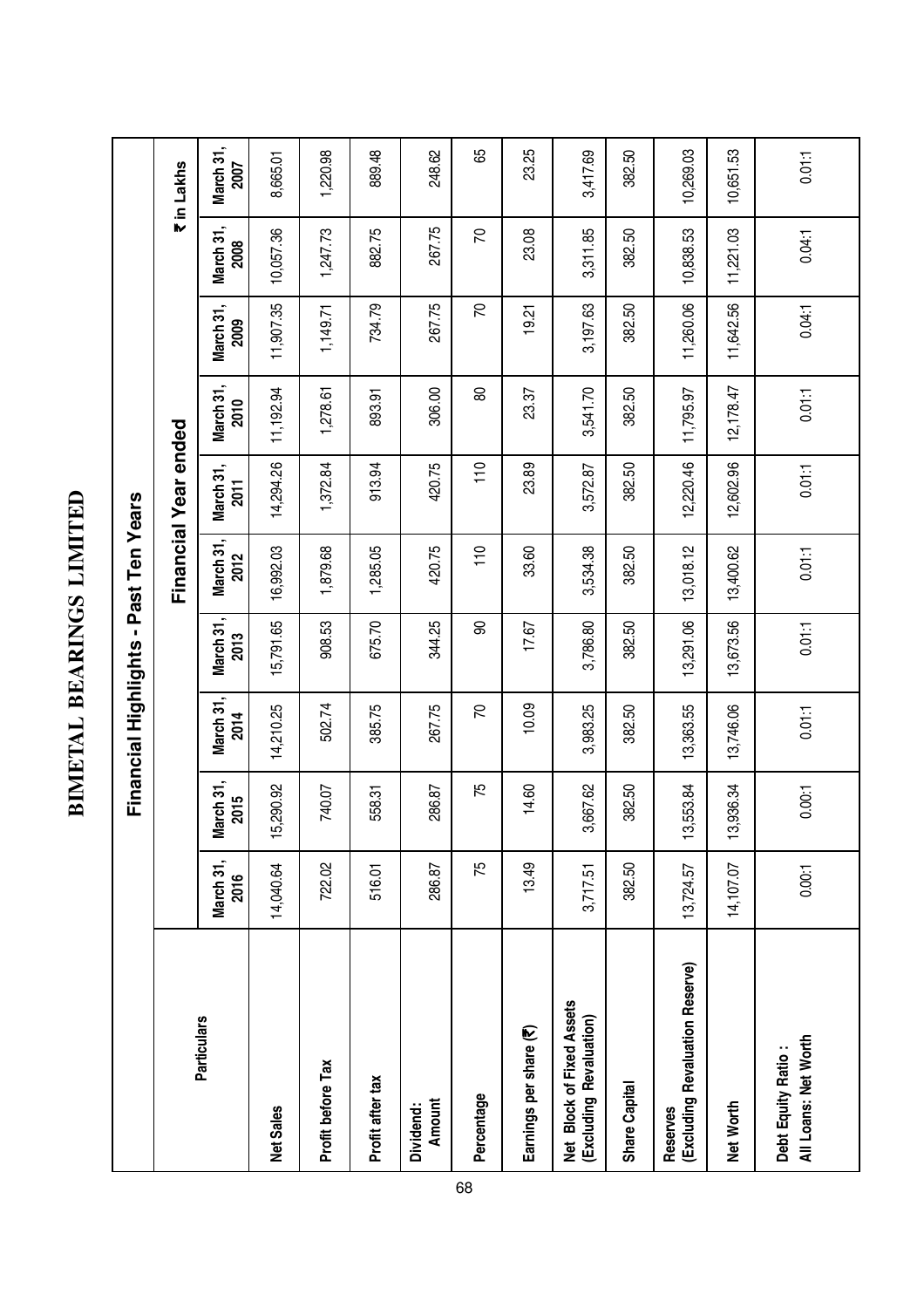CIN : L29130TN1961PLC004466

#### CONSOLIDATED FINANCIAL STATEMENTS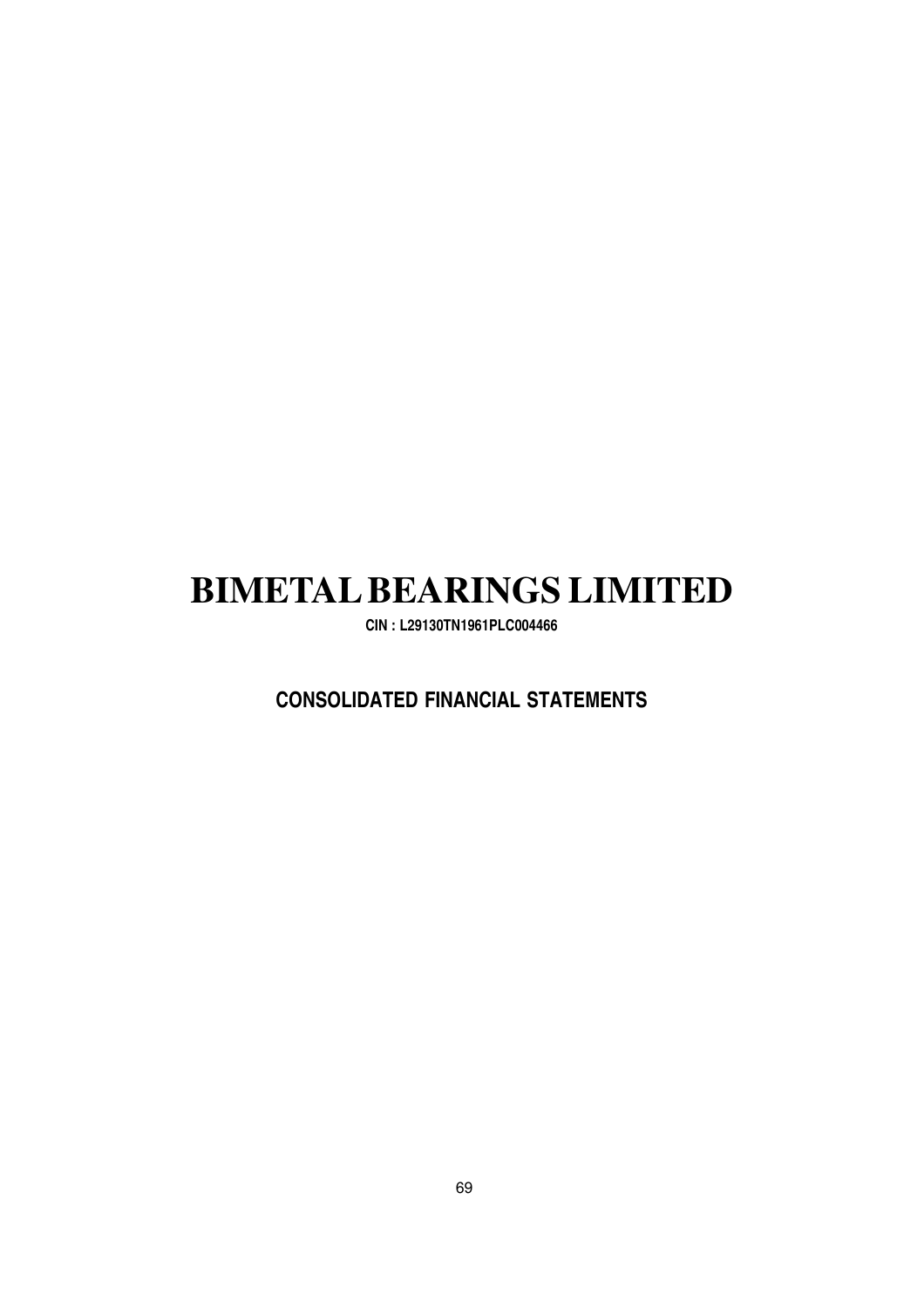#### INDEPENDENT AUDITORS' REPORT

#### To the Members of Bimetal Bearings Limited

#### Report on the Consolidated Financial Statements

1. We have audited the accompanying consolidated financial statements of Bimetal Bearings Limited ("hereinafter referred to as the Company") and its jointly controlled entity and associate company; (refer Note 1 to the attached consolidated financial statements), comprising of the consolidated Balance Sheet as at March 31, 2016, the consolidated Statement of Profit and Loss, the consolidated Cash Flow Statement for the year then ended, and a summary of significant accounting policies and other explanatory information prepared based on the relevant records (hereinafter referred to as "the Consolidated Financial Statements").

#### Management's Responsibility for the Consolidated Financial Statements

2. The Company's Board of Directors is responsible for the preparation of these consolidated financial statements in terms of the requirements of the Companies Act, 2013 (hereinafter referred to as "the Act") that give a true and fair view of the consolidated financial position, consolidated financial performance and consolidated cash flows of the Company including its associate and jointly controlled entity in accordance with accounting principles generally accepted in India including the Accounting Standards specified under Section 133 of the Act read with Rule 7 of the Companies (Accounts) Rules, 2014. The Company's Board of Directors is also responsible for ensuring accuracy of records including financial information considered necessary for the preparation of Consolidated Financial Statements. The Board of Directors of the Company and of its associate and jointly controlled entity are responsible for maintenance of adequate accounting records in accordance with the provisions of the Act for safeguarding the assets of the Company and its associate and jointly controlled entity respectively and for preventing and detecting frauds and other irregularities; the selection and application of appropriate accounting policies; making judgements and estimates that are reasonable and prudent; and the design, implementation and maintenance of adequate internal financial controls, that were operating effectively for ensuring the accuracy and completeness of the accounting records, relevant to the preparation and presentation of the financial statements that give a true and fair view and are free from material misstatement, whether due to fraud or error, which has been used for the purpose of preparation of the consolidated financial statements by the Directors of the Company, as aforesaid.

#### Auditors' Responsibility

- 3. Our responsibility is to express an opinion on these consolidated financial statements based on our audit. While conducting the audit, we have taken into account the provisions of the Act and the Rules made thereunder including the accounting standards and matters which are required to be included in the audit report.
- 4. We conducted our audit in accordance with the Standards on Auditing specified under Section 143(10) of the Act and other applicable authoritative pronouncements issued by the Institute of Chartered Accountants of India. Those Standards and pronouncements require that we comply with ethical requirements and plan and perform the audit to obtain reasonable assurance about whether the consolidated financial statements are free from material misstatement.
- 5. An audit involves performing procedures to obtain audit evidence about the amounts and disclosures in the consolidated financial statements. The procedures selected depend on the auditors' judgement, including the assessment of the risks of material misstatement of the consolidated financial statements, whether due to fraud or error. In making those risk assessments, the auditor considers internal financial control relevant to the Company's preparation of the consolidated financial statements that give a true and fair view, in order to design audit procedures that are appropriate in the circumstances. An audit also includes evaluating the appropriateness of the accounting policies used and the reasonableness of the accounting estimates made by the Company's Board of Directors, as well as evaluating the overall presentation of the consolidated financial statements.
- 6. We believe that the audit evidence obtained by us and the audit evidence obtained by the other auditors in terms of their reports referred to in sub-paragraph 9 of the Other Matters paragraph below is sufficient and appropriate to provide a basis for our audit opinion on the consolidated financial statements.

#### Opinion

7. In our opinion and to the best of our information and according to the explanations given to us, the aforesaid consolidated financial statements give the information required by the Act in the manner so required and give a true and fair view in conformity with the accounting principles generally accepted in India of the consolidated state of affairs of the Company, its associate and jointly controlled entity as at March 31, 2016, and their consolidated profit and their consolidated cash flows for the year ended on that date.

#### Emphasis of Matter

8. We draw your attention to the emphasis of matter paragraph included in the audit report on standalone financial statements of IPL Green Power Limited, an associate of the Company issued by an independent firm of Chartered Accountants vide its Report dated May 20, 2016 reproduced by us as under: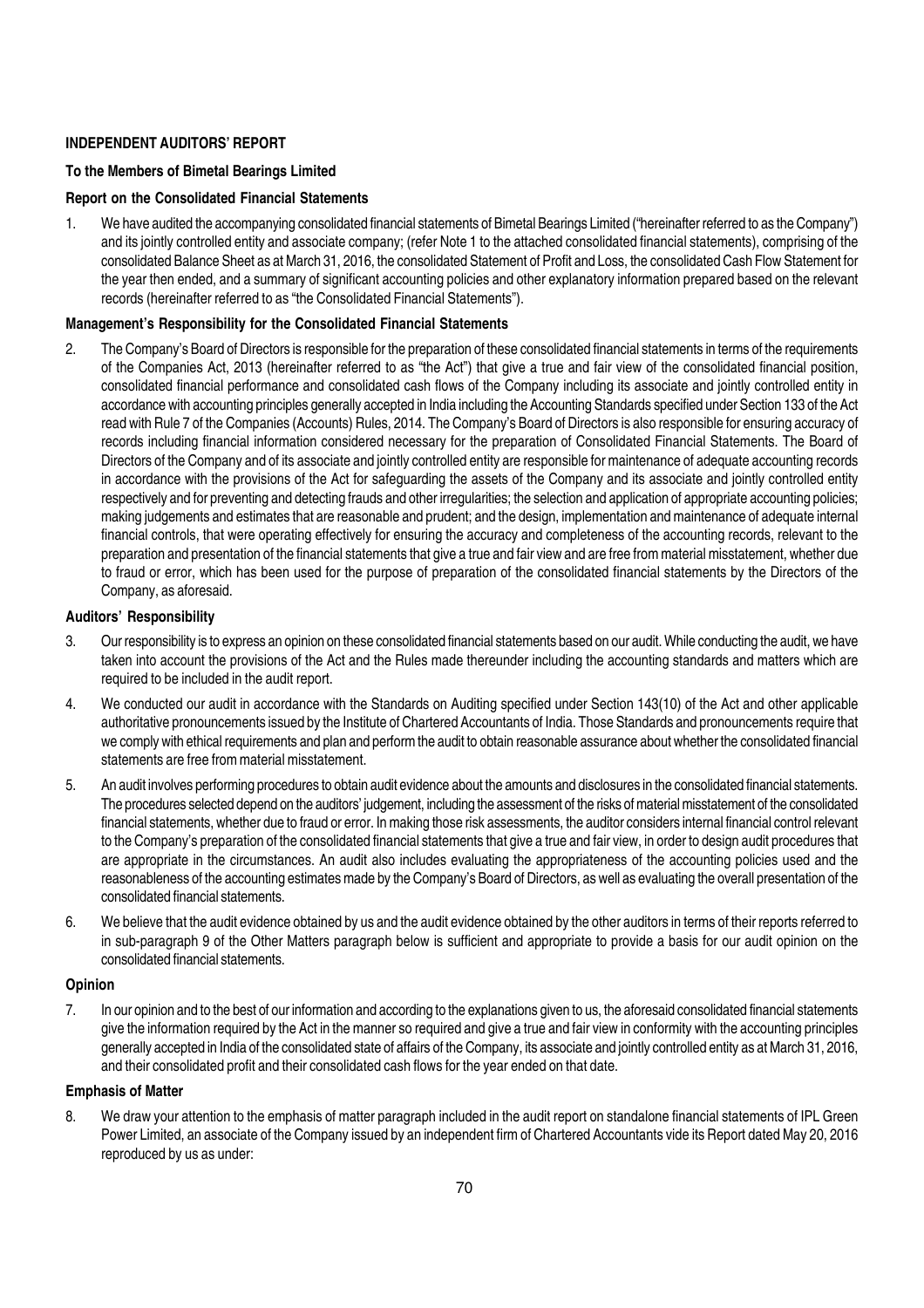"We are informed that the Company is in the process of obtaining necessary statutory approvals for the commencement of operation. The ability to operate as a going concern is dependent on obtaining the said approvals."

Our opinion is not qualified in respect of this matter.

#### Other Matter

9. We did not audit the financial statements of the jointly controlled entity whose financial statements reflect total assets of  $\bar{\tau}$ . 90,75,71,640 (Share of JV of ₹.18,15,14,328) and net assets of ₹.43,78,42,557 (Share of JV of ₹.8,75,68,511) as at March 31, 2016, total revenue of `.40,04,04,051 ( Share of JV `.8,00,80,810 ), net loss of `.2,75,00,709 ( Share of JV `.55,00,142) and net cash flows amounting to ₹. 23,18,806 ( Share of JV ₹.4,63,761 ) for the year ended on that date, as considered in the consolidated financial statements. The consolidated financial statements also include the Company's share of net loss of ₹.11,43,506 for the year ended March 31, 2016 as considered in the consolidated financial statements, in respect of the associate company whose financial statements have not been audited by us. These financial statements have been audited by other auditors whose reports have been furnished to us by the Management, and our opinion on the consolidated financial statements in so far as it relates to the amounts and disclosures included in respect of these jointly controlled entity and associate company and our report in terms of sub-section (3) of Section 143 of the Act in so far as it relates to the aforesaid jointly controlled entity and associate, is based solely on the reports of the other auditors.

Our opinion on the consolidated financial statements and our report on Other Legal and Regulatory Requirements below, is not modified in respect of the above matters with respect to our reliance on the work done and the reports of the other auditors.

#### Report on Other Legal and Regulatory Requirements

- 10. As required by Section 143(3) of the Act, we report, to the extent applicable, that:
	- (a) We have sought and obtained all the information and explanations which to the best of our knowledge and belief were necessary for the purposes of our audit of the aforesaid consolidated financial statements.
	- (b) In our opinion, proper books of account as required by law maintained by the Company, associate company and jointly controlled entity incorporated in India including relevant records relating to preparation of the aforesaid consolidated financial statements have been kept so far as it appears from our examination of those books and records of the Company and the reports of the other auditors.
	- (c) The Consolidated Balance Sheet, the Consolidated Statement of Profit and Loss, and the Consolidated Cash Flow Statement dealt with by this Report are in agreement with the relevant books of account maintained by the Company, associate company and jointly controlled entity incorporated in India including relevant records relating to the preparation of the consolidated financial statements.
	- (d) In our opinion, the aforesaid consolidated financial statements comply with the Accounting Standards specified under Section 133 of the Act, read with Rule 7 of the Companies (Accounts) Rules, 2014.
	- (e) On the basis of the written representations received from the directors of the Company as on March 31, 2016 taken on record by the Board of Directors of the Company and the reports of the statutory auditors of its associate company and jointly controlled company incorporated in India, none of the directors of the Company, its associate company and jointly controlled company incorporated in India is disqualified as on March 31, 2016 from being appointed as a director in terms of Section 164 (2) of the Act.
	- (f) With respect to the adequacy of the internal financial controls over financial reporting of the Company, associate company and jointly controlled company incorporated in India and the operating effectiveness of such controls, refer to our separate Report in Annexure A.
	- (g) With respect to the other matters to be included in the Auditors' Report in accordance with Rule 11 of the Companies (Audit and Auditors) Rules, 2014, in our opinion and to the best of our information and according to the explanations given to us:
		- (i) The consolidated financial statements disclose the impact, if any, of pending litigations as at March 31, 2016 on the consolidated financial position of the Company, its associate and jointly controlled entity– Refer Note 23 to the consolidated financial statements.
		- (ii) The Company, its associate and jointly controlled entity did not have any long-term contracts, including derivative contracts as at March 31, 2016 for which there were no material foreseeable losses.
		- (iii) There has been no delay in transferring amounts, required to be transferred, to the Investor Education and Protection Fund by the Company and its associate company and jointly controlled company incorporated in India during the year ended March 31, 2016.

For Price Waterhouse Chartered Accountants LLP Firm Registration Number: 012754N/N500016 Chartered Accountants

Baskar Pannerselvam Membership Number : 213126

Place : Chennai Partner<br>
Date : May 26, 2016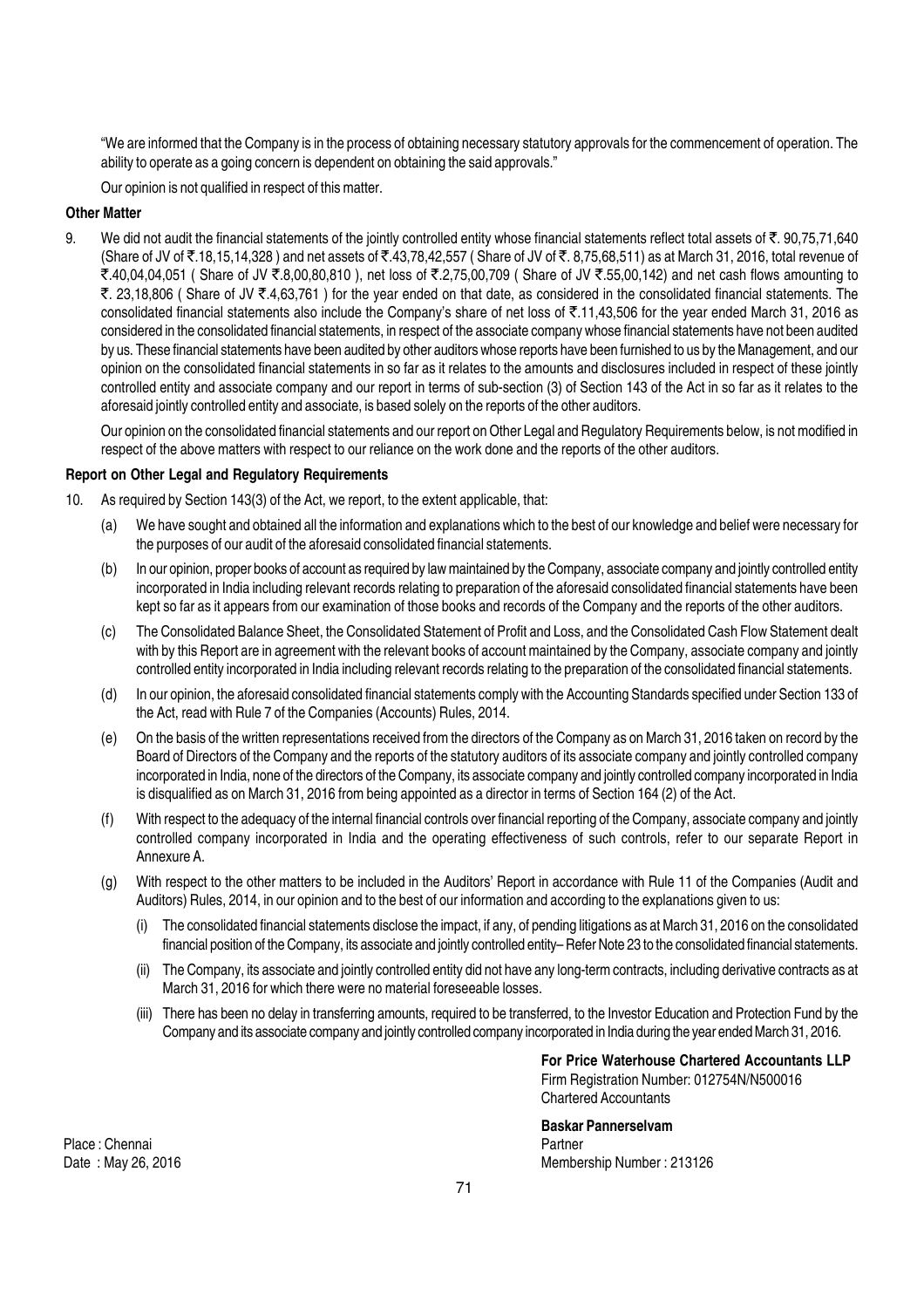#### Annexure A to Independent Auditors' Report

#### Referred to in paragraph 10(f) of the Independent Auditors' Report of even date to the members of Bimetal Bearings Limited on the consolidated financial statements for the year ended March 31, 2016

#### Report on the Internal Financial Controls under Clause (i) of Sub-section 3 of Section 143 of the Act

1. In conjunction with our audit of the consolidated financial statements of the Company as of and for the year ended March 31, 2016, we have audited the internal financial controls over financial reporting of Bimetal Bearings Limited (hereinafter referred to as "the Company") and its associate company and jointly controlled company, which are companies incorporated in India, as of that date.

#### Management's Responsibility for Internal Financial Controls

2. The respective Board of Directors of the Company, its associate company and jointly controlled company, which are companies incorporated in India, are responsible for establishing and maintaining internal financial controls based on the internal control over financial reporting criteria established by the Company considering the essential components of internal control stated in the Guidance Note on Audit of Internal Financial Controls Over Financial Reporting issued by the Institute of Chartered Accountants of India (ICAI). These responsibilities include the design, implementation and maintenance of adequate internal financial controls that were operating effectively for ensuring the orderly and efficient conduct of its business, including adherence to the respective Company's policies, the safeguarding of its assets, the prevention and detection of frauds and errors, the accuracy and completeness of the accounting records, and the timely preparation of reliable financial information, as required under the Act.

#### Auditors' Responsibility

- 3. Our responsibility is to express an opinion on the Company's internal financial controls over financial reporting based on our audit. We conducted our audit in accordance with the Guidance Note on Audit of Internal Financial Controls Over Financial Reporting (the "Guidance Note") issued by the ICAI and the Standards on Auditing deemed to be prescribed under section 143(10) of the Companies Act, 2013, to the extent applicable to an audit of internal financial controls, both applicable to an audit of internal financial controls and both issued by the ICAI. Those Standards and the Guidance Note require that we comply with ethical requirements and plan and perform the audit to obtain reasonable assurance about whether adequate internal financial controls over financial reporting was established and maintained and if such controls operated effectively in all material respects.
- 4. Our audit involves performing procedures to obtain audit evidence about the adequacy of the internal financial controls system over financial reporting and their operating effectiveness. Our audit of internal financial controls over financial reporting included obtaining an understanding of internal financial controls over financial reporting, assessing the risk that a material weakness exists, and testing and evaluating the design and operating effectiveness of internal control based on the assessed risk. The procedures selected depend on the auditor's judgement, including the assessment of the risks of material misstatement of the financial statements, whether due to fraud or error.
- 5. We believe that the audit evidence we have obtained and the audit evidence obtained by the other auditors in terms of their reports referred to in the Other Matters paragraph below, is sufficient and appropriate to provide a basis for our audit opinion on the Company's internal financial controls system over financial reporting.

#### Meaning of Internal Financial Controls Over Financial Reporting

6. A Company's internal financial control over financial reporting is a process designed to provide reasonable assurance regarding the reliability of financial reporting and the preparation of financial statements for external purposes in accordance with generally accepted accounting principles. A Company's internal financial control over financial reporting includes those policies and procedures that (1) pertain to the maintenance of records that, in reasonable detail, accurately and fairly reflect the transactions and dispositions of the assets of the Company; (2) provide reasonable assurance that transactions are recorded as necessary to permit preparation of financial statements in accordance with generally accepted accounting principles, and that receipts and expenditures of the Company are being made only in accordance with authorisations of management and directors of the Company; and (3) provide reasonable assurance regarding prevention or timely detection of unauthorised acquisition, use, or disposition of the Company's assets that could have a material effect on the financial statements.

#### Inherent Limitations of Internal Financial Controls Over Financial Reporting

7. Because of the inherent limitations of internal financial controls over financial reporting, including the possibility of collusion or improper management override of controls, material misstatements due to error or fraud may occur and not be detected. Also, projections of any evaluation of the internal financial controls over financial reporting to future periods are subject to the risk that the internal financial control over financial reporting may become inadequate because of changes in conditions, or that the degree of compliance with the policies or procedures may deteriorate.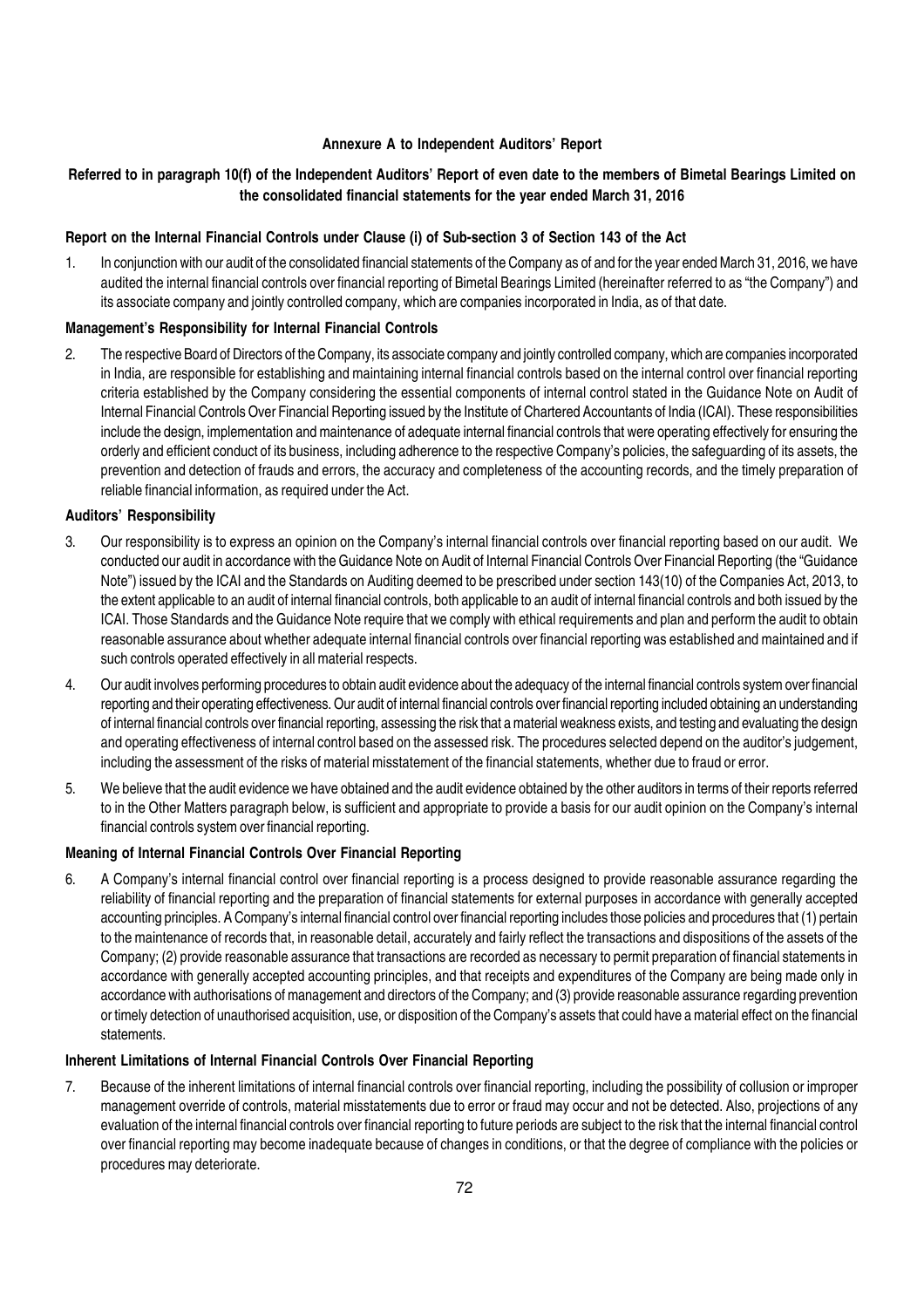#### Opinion

8. In our opinion, the Company, its associate company and jointly controlled company, which are companies incorporated in India, have, in all material respects, an adequate internal financial controls system over financial reporting and such internal financial controls over financial reporting were operating effectively as at March 31, 2016, based on the internal control over financial reporting criteria established by the aforesaid Companies considering the essential components of internal control stated in the Guidance Note on Audit of Internal Financial Controls Over Financial Reporting issued by the Institute of Chartered Accountants of India.

#### Other Matters

9. Our aforesaid reports under Section 143(3)(i) of the Act on the adequacy and operating effectiveness of the internal financial controls over financial reporting in so far as it relates to associate company and jointly controlled company, which are companies incorporated in India, is based on the corresponding reports of the auditors of such companies incorporated in India. Our opinion is not qualified in respect of this matter.

> For Price Waterhouse Chartered Accountants LLP Firm Registration Number: 012754N/N500016 Chartered Accountants

Baskar Pannerselvam Date : May 26, 2016 Membership Number : 213126

Place : Chennai Partner Partner Partner Partner Partner Partner Partner Partner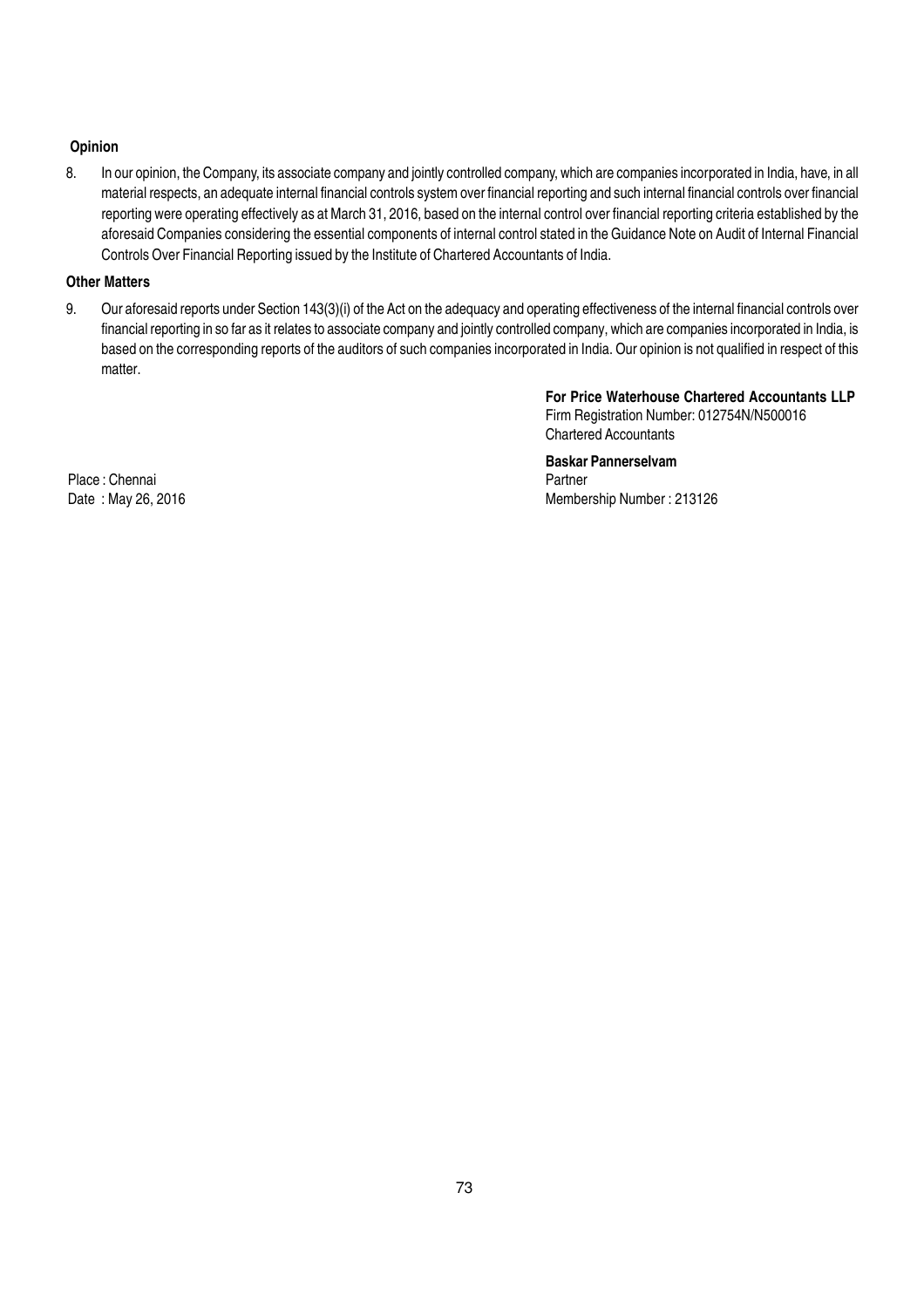#### **Consolidated Balance Sheet as at 31, March 2016**

|                                                                                          |                                | <b>Note</b> | As at<br>31 March 2016         |
|------------------------------------------------------------------------------------------|--------------------------------|-------------|--------------------------------|
| <b>Equity and Liabilities</b>                                                            |                                |             |                                |
| Shareholders' funds                                                                      |                                |             |                                |
| Share capital                                                                            |                                | 3           | 3,82,50,000                    |
| Reserves and surplus                                                                     |                                | 4           | 137,89,00,418                  |
|                                                                                          |                                |             | 141,71,50,418                  |
| <b>Non-current liabilities</b>                                                           |                                |             |                                |
| Long-term borrowings                                                                     |                                | 5           | 4,27,11,560                    |
| Deferred tax liabilities (net)<br>Long-term provisions                                   |                                | 6<br>7      | 3,66,70,000<br>1,21,46,896     |
|                                                                                          |                                |             | 9, 15, 28, 456                 |
| <b>Current liabilities</b>                                                               |                                |             |                                |
| Short-term borrowings                                                                    |                                | 8           | 35,97,198                      |
| Trade payables                                                                           |                                | 9           |                                |
| - Total outstanding dues of micro enterprises and small enterprises and                  |                                |             | 1,05,85,053                    |
| - Total outstanding dues of creditors other than micro enterprises and small enterprises |                                |             | 16, 11, 33, 241                |
| Other current liabilities                                                                |                                | 10          | 4,76,84,607                    |
| Short-term provisions                                                                    |                                | 11          | 4,21,47,403                    |
|                                                                                          |                                |             | 26,51,47,502                   |
| <b>TOTAL</b>                                                                             |                                |             | 177, 38, 26, 376               |
| <b>Assets</b>                                                                            |                                |             |                                |
| <b>Non-current assets</b>                                                                |                                |             |                                |
| <b>Fixed assets</b>                                                                      |                                |             |                                |
| Tangible assets                                                                          |                                | 12<br>13    | 42,98,18,660                   |
| Intangible assets                                                                        |                                |             | 1,06,80,161                    |
| Capital work-in-progress<br>Intangible assets under development                          |                                | 13(a)       | 5,09,77,974<br>9,41,352        |
| Non-current investments                                                                  |                                | 14          | 10,69,83,588                   |
| Long-term loans and advances                                                             |                                | 15          | 8, 17, 34, 062                 |
| Other non-current assets                                                                 |                                | 16          | 3,71,00,000                    |
|                                                                                          |                                |             | 71,82,35,797                   |
| <b>Current assets</b>                                                                    |                                |             |                                |
| <b>Current investments</b>                                                               |                                | 17          | 2,14,96,267                    |
| Inventories                                                                              |                                | 18          | 43,81,64,471                   |
| Trade receivables                                                                        |                                | 19          | 40,31,96,276                   |
| Cash and bank balances                                                                   |                                | 20          | 5,44,09,531                    |
| Short-term loans and advances                                                            |                                | 21          | 8,56,04,824                    |
| Other current assets                                                                     |                                | 22          | 5,27,19,210                    |
|                                                                                          |                                |             | 1,05,55,90,579                 |
| <b>TOTAL</b>                                                                             |                                |             | 1,77,38,26,376                 |
| The accompanying notes are an integral part of these consolidated financial statements.  |                                |             |                                |
| This is the Balance Sheet referred to in our report of even date.                        |                                |             |                                |
| For Price Waterhouse Chartered Accountants LLP                                           | For and on behalf of the Board |             |                                |
| Firm Registration No: 012754N/N500016                                                    | A.KRISHNAMOORTHY               |             | S. NARAYANAN                   |
| <b>Chartered Accountants</b>                                                             | <b>Managing Director</b>       |             | <b>Whole-time Director</b>     |
| <b>BASKAR PANNERSELVAM</b>                                                               | N.VENKATARAMANI                |             | <b>KRISHNA SRINIVASAN</b>      |
| Partner                                                                                  | <b>Director</b>                |             | <b>Director</b>                |
| Membership Number: 213126                                                                | K.VIDHYA SHANKAR               |             | N.VENKATARAMAN                 |
|                                                                                          | <b>Company Secretary</b>       |             | <b>Chief Financial Officer</b> |
|                                                                                          |                                |             |                                |
| Place: Chennai                                                                           | Place: Chennai                 |             |                                |
| Date: May 26, 2016                                                                       | Date: May 26, 2016             |             |                                |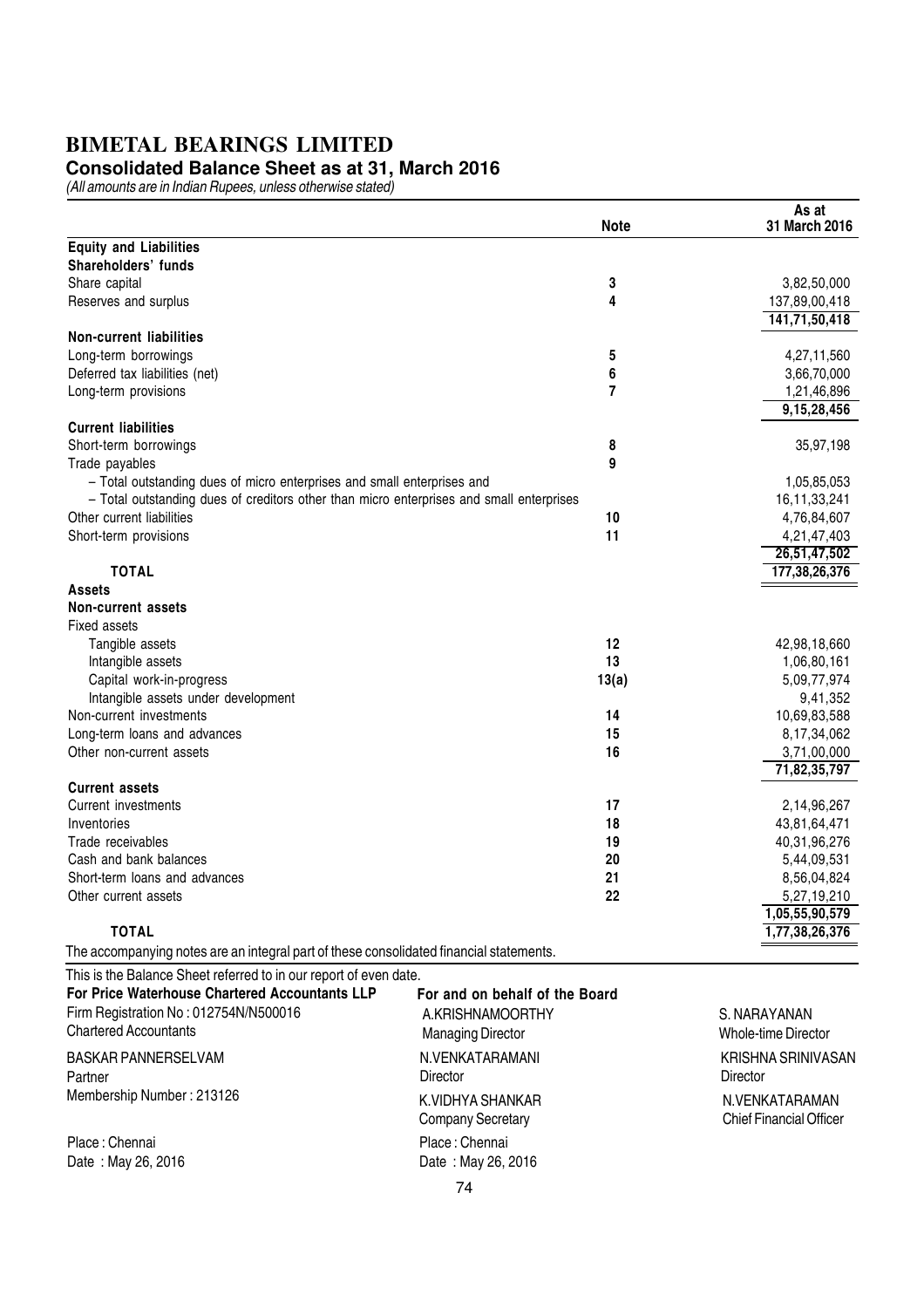#### **Consolidated Statement of Profit and Loss for the year ended 31, March 2016**

| <b>Particulars</b>                                                                      |                                                    | <b>Note</b> | <b>Year Ended</b><br>31 March 2016               |
|-----------------------------------------------------------------------------------------|----------------------------------------------------|-------------|--------------------------------------------------|
| Revenue from operations (gross)                                                         |                                                    | 26          | 167,49,77,427                                    |
| Less: Excise duty                                                                       |                                                    |             | 16,69,90,891                                     |
| Revenue from operations (net)                                                           |                                                    |             | 150,79,86,536                                    |
| Other income                                                                            |                                                    | 27          | 3,45,97,746                                      |
| <b>TOTAL</b>                                                                            |                                                    |             | 154,25,84,282                                    |
| <b>Expenses:</b>                                                                        |                                                    |             |                                                  |
| Cost of materials consumed                                                              |                                                    | 28          | 76,41,92,387                                     |
| Changes in inventories of finished goods, work-in-progress and stock-in-trade           |                                                    | 29          | (3,32,80,199)                                    |
| Purchase of stock-in-trade                                                              |                                                    | 30          | 99,85,590                                        |
| Employee benefits expense                                                               |                                                    | 31          | 23,98,26,305                                     |
| Finance costs                                                                           |                                                    | 32          | 43,43,070                                        |
| Depreciation and amortisation expense                                                   |                                                    | 33          | 4,42,17,798                                      |
| Other expenses                                                                          |                                                    | 34          | 44,77,87,427                                     |
| <b>TOTAL</b>                                                                            |                                                    |             | 147,70,72,378                                    |
| Profit before exceptional and extraordinary items and tax                               |                                                    |             | 6,55,11,904                                      |
| Extraordinary items                                                                     |                                                    | 35          | (18, 11, 840)                                    |
| Profit before tax                                                                       |                                                    |             | 6,37,00,064                                      |
| Tax expense:                                                                            |                                                    |             |                                                  |
| - Current tax                                                                           |                                                    |             | 1,90,06,000                                      |
| - Deferred tax (Share of joint venture - ₹.28,71,543)                                   |                                                    |             | (12, 78, 843)                                    |
| Profit after tax before share of result of associate                                    |                                                    |             | 4,59,72,907                                      |
| Share of net loss of Associate                                                          |                                                    |             | (11, 43, 506)                                    |
| Net profit for the year                                                                 |                                                    |             | 4,48,29,401                                      |
| Earnings per equity share (Nominal value per share $\overline{5}.10$ )                  |                                                    |             |                                                  |
| <b>Exluding extraordinary items</b>                                                     |                                                    |             |                                                  |
| <b>Basic</b>                                                                            |                                                    |             | 12.06                                            |
| Diluted                                                                                 |                                                    |             | 12.06                                            |
| Including extraordinary items                                                           |                                                    |             |                                                  |
| Basic                                                                                   |                                                    |             | 11.72                                            |
| <b>Diluted</b>                                                                          |                                                    |             | 11.72                                            |
| The accompanying notes are an integral part of these consolidated financial statements. |                                                    |             |                                                  |
| This is the Statement of Profit and Loss referred to in our report of even date.        |                                                    |             |                                                  |
| For Price Waterhouse Chartered Accountants LLP<br>Firm Registration No: 012754N/N500016 | For and on behalf of the Board<br>A.KRISHNAMOORTHY |             | S. NARAYANAN                                     |
| <b>Chartered Accountants</b>                                                            | <b>Managing Director</b>                           |             | Whole-time Director                              |
| <b>BASKAR PANNERSELVAM</b>                                                              | N.VENKATARAMANI                                    |             | <b>KRISHNA SRINIVASAN</b>                        |
| Partner                                                                                 | <b>Director</b>                                    |             | Director                                         |
| Membership Number: 213126                                                               | K.VIDHYA SHANKAR<br><b>Company Secretary</b>       |             | N.VENKATARAMAN<br><b>Chief Financial Officer</b> |
| Place: Chennai<br>Date: May 26, 2016                                                    | Place: Chennai<br>Date: May 26, 2016               |             |                                                  |
|                                                                                         |                                                    |             |                                                  |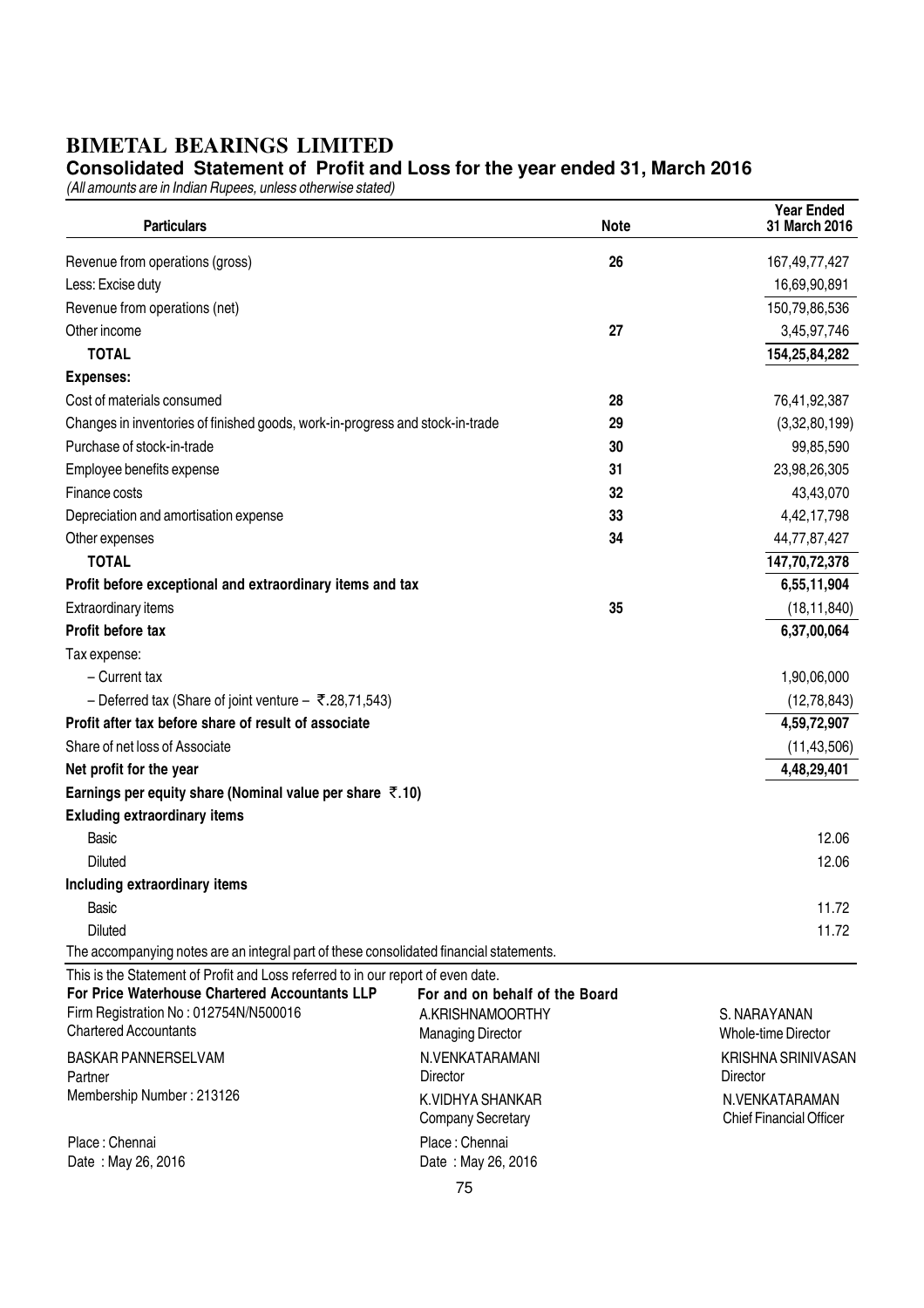#### **Consolidated Cash Flow Statement**

|                                                                                     | Year ended<br>31 March 2016 |
|-------------------------------------------------------------------------------------|-----------------------------|
| A. Cash Flow from Operating Activities :                                            |                             |
| Profit before taxation and extraordinary items                                      | 6,55,11,904                 |
| Adjustment for:                                                                     |                             |
| Depreciation and amortization                                                       | 4,42,17,798                 |
| Interest expenses                                                                   | 43,43,070                   |
| Interest income                                                                     | (89, 16, 353)               |
| Dividend income                                                                     | (79, 23, 940)               |
| Loss on sale of tangible assets                                                     | 5,38,918                    |
| Profit on sale of investments (net)                                                 | (43, 81, 149)               |
| Bad and doubtful debts written off                                                  | 88,68,070                   |
| Unrealised exchange loss                                                            | 20,42,975                   |
| Liabilities no longer required written back                                         | (19,01,120)                 |
|                                                                                     | 3,68,88,269                 |
| Operating profit before working capital changes                                     | 10,24,00,173                |
| Adjustments for changes in working capital :                                        |                             |
| Increase in Long-term provisions                                                    | 18,93,537                   |
| Increase in Trade payables                                                          | 24,47,037                   |
| Increase in Other current liabilities                                               | 41,84,553                   |
| Decrease in Short-term provisions                                                   | (94, 28, 109)               |
| Increase in Long-term loans and advances                                            | (35, 38, 535)               |
| Decrease in Other non- current assets                                               | 26,00,000                   |
| Decrease in Inventories                                                             | 5,79,16,853                 |
| Decrease in Trade receivables                                                       | 82,73,615                   |
| Increase in Short-term loans and advances                                           | (4,79,41,939)               |
| Increase in Other current assets                                                    | (39, 953)                   |
|                                                                                     | 1,63,67,059                 |
| Cash generated from/ (used in) operations                                           | 11,87,67,232                |
| Taxes paid (net of refunds)                                                         | (3,47,42,618)               |
| Net cash generated from / (used in) operating activities before extraordinary items | 8,40,24,614                 |
| Extraordinary items                                                                 | (18, 11, 840)               |
| Net cash generated from / (used in) operating activities                            | 8,22,12,774                 |
| <b>B.</b> Cash Flow from Investing Activities                                       |                             |
| Purchase of assets                                                                  | (11, 87, 50, 441)           |
| Sale of tangible assets / consideration on Insurance claim                          | 11,90,904                   |
| Investment in inter-corporate deposits                                              | (2,03,00,000)               |
| Maturity of inter-corporate deposits                                                | 2,28,00,000                 |
| Purchase of investments                                                             | (11, 30, 21, 263)           |
| Sale of investments                                                                 | 12,04,49,945                |
| Investment in fixed deposits with Banks with maturity period of more than 3 months  | (26,00,000)                 |
| Interest received                                                                   | 1,02,89,511                 |
| Dividend received                                                                   | 79,23,940                   |
| Net Cash from / (used in) Investing Activities                                      | (9,20,17,404)               |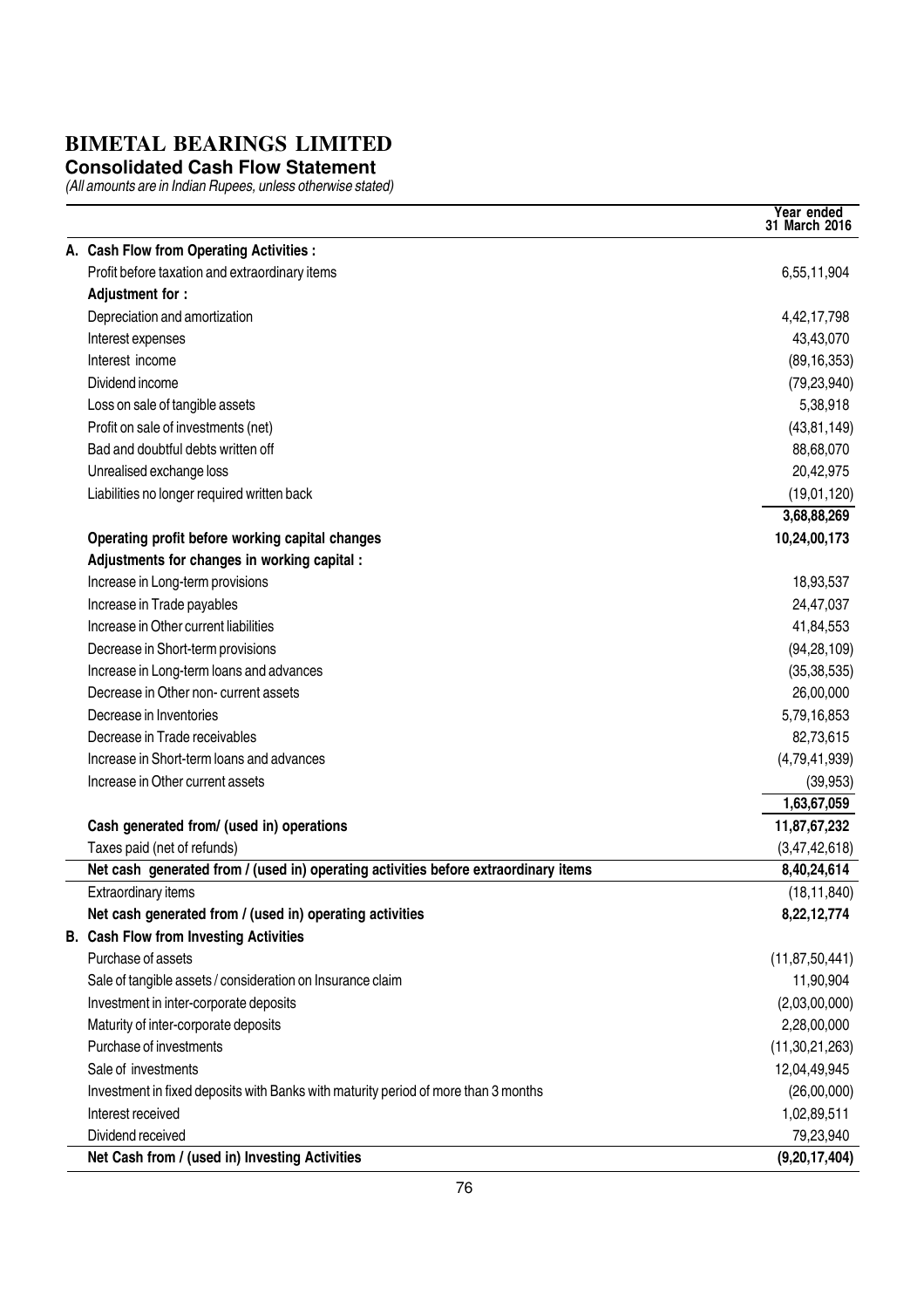#### **Consolidated Cash Flow Statement– (Contd.)**

(All amounts are in Indian Rupees, unless otherwise stated)

|                                                                                                                                                      | Year ended<br>31 March 2016 |
|------------------------------------------------------------------------------------------------------------------------------------------------------|-----------------------------|
| C. Cash from Financing Activities                                                                                                                    |                             |
| Repayment of borrowings                                                                                                                              | (50,07,874)                 |
| Interest paid                                                                                                                                        | (41, 39, 047)               |
| Dividend paid                                                                                                                                        | (3, 18, 33, 431)            |
| Dividends distribution tax paid                                                                                                                      | (64, 71, 862)               |
| Term Loan received                                                                                                                                   | 4,22,00,000                 |
| Working Capital Loan                                                                                                                                 | 8,56,971                    |
| Interest income                                                                                                                                      | 21,780                      |
| Net Cash (used in) Financing Activities                                                                                                              | (43, 73, 463)               |
| Net Decrease in Cash and Cash Equivalents (A+B+C)                                                                                                    | (1, 41, 78, 093)            |
| Cash and Cash Equivalents at the beginning of the year                                                                                               | 6,49,87,624                 |
| Cash and Cash Equivalents at the end of the year                                                                                                     | 5,08,09,531                 |
| Cash and cash equivalents comprise of:                                                                                                               |                             |
| Cash on hand                                                                                                                                         | 1,01,778                    |
| Cheques on hand                                                                                                                                      | 45,05,496                   |
| Balances with banks in current accounts*                                                                                                             | 4,62,02,257                 |
| Balances with banks in deposit accounts original maturity of less than 3 months                                                                      |                             |
| <b>Total</b>                                                                                                                                         | 5,08,09,531                 |
| *Includes the following balances which are not available for use by the company                                                                      |                             |
| Unpaid dividend account                                                                                                                              | 22,99,781                   |
| The above Cash Flow Statement has been prepared under 'indirect method' set out in the Accounting Standard (AS) 3 -<br>Note:<br>Cash Flow Statement. |                             |

This is the Cash Flow Statement referred to in our report of even date.

| For Price Waterhouse Chartered Accountants LLP<br>Firm Registration No: 012754N/N500016<br><b>Chartered Accountants</b> | For and on behalf of the Board<br>A.KRISHNAMOORTHY<br><b>Managing Director</b> | S. NARAYANAN<br>Whole-time Director              |
|-------------------------------------------------------------------------------------------------------------------------|--------------------------------------------------------------------------------|--------------------------------------------------|
| <b>BASKAR PANNERSELVAM</b><br>Partner                                                                                   | N.VENKATARAMANI<br><b>Director</b>                                             | <b>KRISHNA SRINIVASAN</b><br><b>Director</b>     |
| Membership Number: 213126                                                                                               | K.VIDHYA SHANKAR<br><b>Company Secretary</b>                                   | N VENKATARAMAN<br><b>Chief Financial Officer</b> |
| Place: Chennai<br>Date: May 26, 2016                                                                                    | Place: Chennai<br>Date: May 26, 2016                                           |                                                  |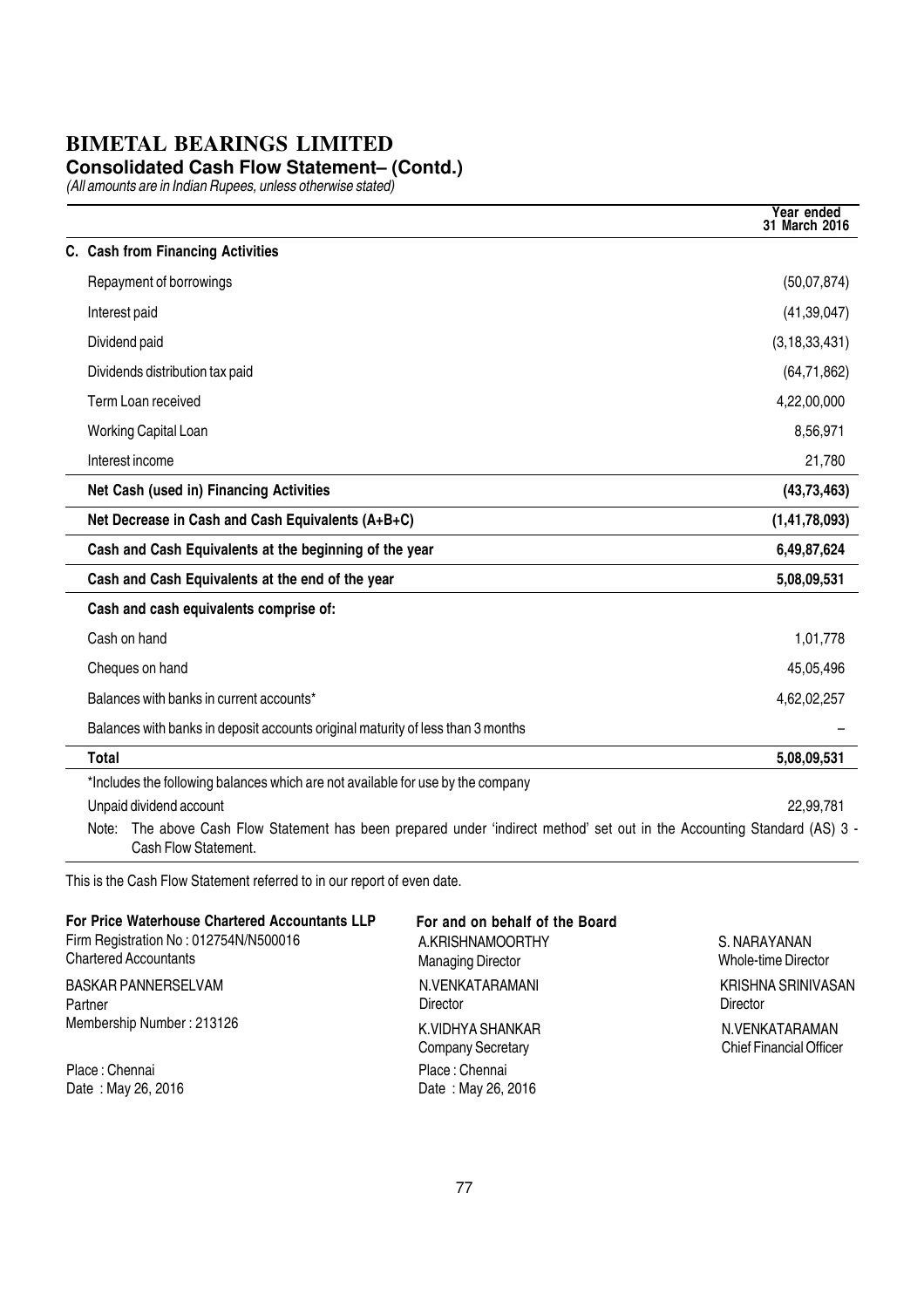#### 1. (a) Basis of Preparation

The Consolidated Financial Statements comprises of the financial statements of Bimetal Bearings Limited (the Parent), its proportionate interests in joint venture entity and associate. The Consolidated Financial Statements have been prepared in accordance with the Accounting Standard 27 on "Financial Reporting of interests in Joint Ventures" and Accounting Standard 23 "Accounting for Investments in Associates in Consolidated Financial Statements".

#### The Consolidated Financial Statements are prepared on the following basis:

- The Company's interest in the jointly controlled entity are accounted for using proportionate consolidation. The Company combines its share of the joint venture's individual income and expenses, assets and liabilities and cash flows on a line-by-line basis with similar items in the Company's consolidated financial statements.
- Associate has been accounted for in the Consolidated Financial Statements using the equity method of accounting whereby the investment is initially recorded at cost, identifying any goodwill / capital reserve arising at the time of acquisition. The carrying amount of the investment is adjusted thereafter for the post acquisition change in the investor's share of the net assets of the investee.

| The componente concidence in the properation or the concentration ringhold, clatemente are: |               |                             |                                                     |  |
|---------------------------------------------------------------------------------------------|---------------|-----------------------------|-----------------------------------------------------|--|
| Name of the Entity                                                                          | Type          | Country of<br>Incorporation | Percentage of<br>interest as at<br>31st March, 2016 |  |
| <b>BBL Daido Private Limited</b>                                                            | Joint Venture | India                       | 20%                                                 |  |
| <b>IPL Greenpower Limited</b>                                                               | Associate     | India                       | 24%                                                 |  |

#### (b) The components considered in the preparation of the Consolidated Financial Statements are:

| Name of the Entity               | <b>Net Assets</b><br>(Total Assets - Total Liabilities) |             |                                                 | <b>Share in Profit or Loss</b> |
|----------------------------------|---------------------------------------------------------|-------------|-------------------------------------------------|--------------------------------|
|                                  | As a % of<br>consolidated<br>net assets                 | Amount      | As a $%$ of<br>consolidated<br>profit (or) loss | Amount                         |
| <b>BBL Daido Private Limited</b> | 6.18%                                                   | 8,75,68,511 | $-12.27\%$                                      | (55,00,142)                    |

(c) These Consolidated Financial Statements have been prepared in accordance with the generally accepted accounting principles in India under the historical cost convention on accrual basis, except for certain tangible assets which are being carried at revalued amounts. Pursuant to section 133 of the Companies Act, 2013 read with Rule 7 of the Companies (Accounts) Rules, 2014, the existing Accounting Standards notified under the Companies Act, 1956 shall continue to apply. Consequently, these financial statements have been prepared to comply in all material aspects with the accounting standards notified under Section 211(3C) of the Companies Act 1956 [Companies (Accounting Standards) Rules, 2006, as amended] and other relevant provisions of the Companies Act, 2013.

All assets and liabilities have been classified as current or non-current as per the Company's operating cycle and other criteria set out in the Schedule III to the Companies Act, 2013. Based on the nature of products and the time between the acquisition of assets for processing and their realisation in cash and cash equivalents, the Company has ascertained its operating cycle as 12 months for the purpose of current – non-current classification of assets and liabilities.

#### 2. Summary of significant accounting policies

#### 2.1 Use of estimates

The preparation of Consolidated Financial Statements in conformity with the generally accepted accounting principles in India requires the management to make estimates and assumptions that affect the reported amount of assets and liabilities as of the Balance Sheet date, revenue and expenses for the year and disclosure of contingent liabilities as of Balance sheet date. The estimates and assumptions used in the accompanying Consolidated Financial Statements are based upon the management's evaluations of the relevant facts and circumstances as of the date of the Consolidated Financial Statements. Actual results could differ from these estimates and the difference between actual results and the estimates are recognised in the period in which the results are known/materialised.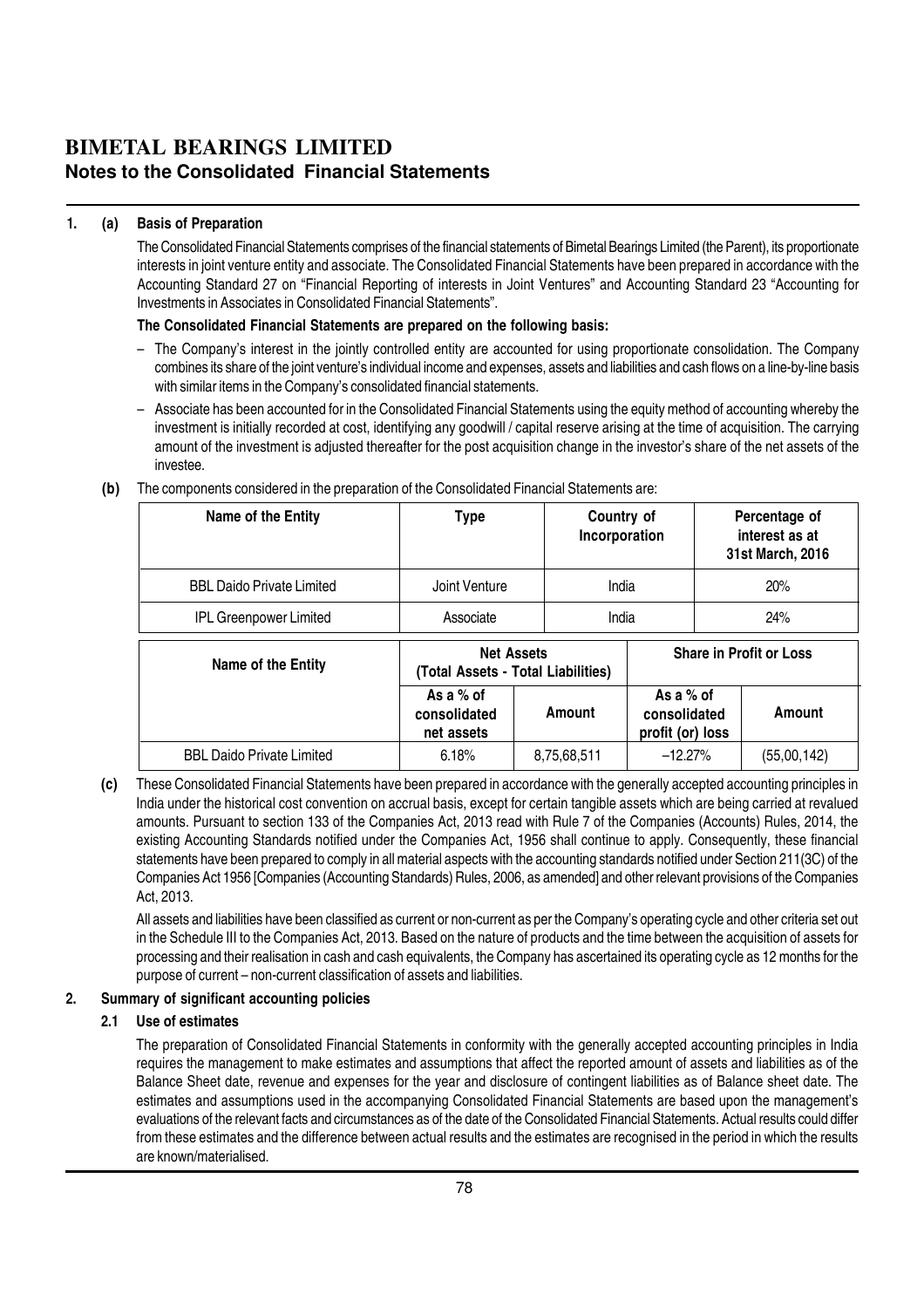#### 2.2 Tangible assets

Tangible Assets are stated at acquisition cost, net of accumulated depreciation and accumulated impairment losses, if any, except in case of plant and machineries which were revalued in 1991. Cost includes related duties, freight etc. and interest on borrowed funds, if any, attributable to acquistion/construction of qualifying fixed assets and is net of CENVAT and VAT credits.

Subsequent expenditures related to an item of fixed asset are added to its book value only if they increase the future benefits from the existing asset beyond its previously assessed standard of performance.

Items of fixed assets that have been retired from active use and are held for disposal are stated at the lower of their net book value and net realisable value and are shown separately in the Consolidated Financial Statements under the head 'Other current assets'. Any expected loss is recognised immediately in the Statement of Profit and Loss.

Losses arising from the retirement of, and gains or losses arising from disposal of fixed assets which are carried at cost or revalued amount are recognised in the Statement of Profit and Loss.

Depreciation on tangible assets (other than revalued assets which have been fully depreciated) is provided on a pro-rata basis on the straight-line method over the estimated useful lives of the assets which are generally in accordance with those specified in Schedule II to the Companies Act, 2013. However, the estimates of useful lives of certain assets, based on a technical evaluation, are different from those specified in Schedule II which are set out below:

| <b>Assets</b>              | Useful Life |
|----------------------------|-------------|
| <b>Plant and Machinery</b> | 20 years    |

Assets costing individually upto  $\bar{\tau}$ . 5,000/- are fully depreciated in the year of purchase.

#### 2.3 Intangible assets

#### (a) Acquired Intangible Assets:

Intangible assets are stated at acquisition cost, net of accumulated amortization and accumulated impairment losses, if any. Intangible assets are amortised on a straight line basis over their estimated useful lives. A rebuttable presumption that the useful life of an intangible asset will not exceed ten years from the date when the asset is available for use is considered by the management.

Gains or losses arising from the retirement or disposal of an intangible asset are determined as the difference between the net disposal proceeds and the carrying amount of the asset and recognised as income or expense in the Statement of Profit and Loss. The amortization rates used are:

| <b>Assets</b>             | Useful Life |  |
|---------------------------|-------------|--|
| <b>Technical Know-how</b> | 5 years     |  |
| <b>Computer Software</b>  | 6 years     |  |

#### (b) Research & Development Cost

Research costs are expensed as incurred. Development expenditure incurred on an individual project is recognised as an intangible asset when all of the following criteria are met:

- It is technically feasible to complete the intangible asset so that it will be available for use or sale.
- There is an intention to complete the asset.
- There is an ability to use or sell the asset .
- The asset will generate future economic benefits.
- Adequate resources are available to complete the development and to use or sell the asset.
- The expenditure attributable to the intangible asset during development can be measured reliably.

Following the initial recognition of the development expenditure as an asset, the cost model is applied requiring the asset to be carried at cost less any accumulated amortisation and accumulated impairment losses. Amortisation of the asset begins when development is complete and the asset is available for use and it is amortised on straight line basis over the estimated useful life.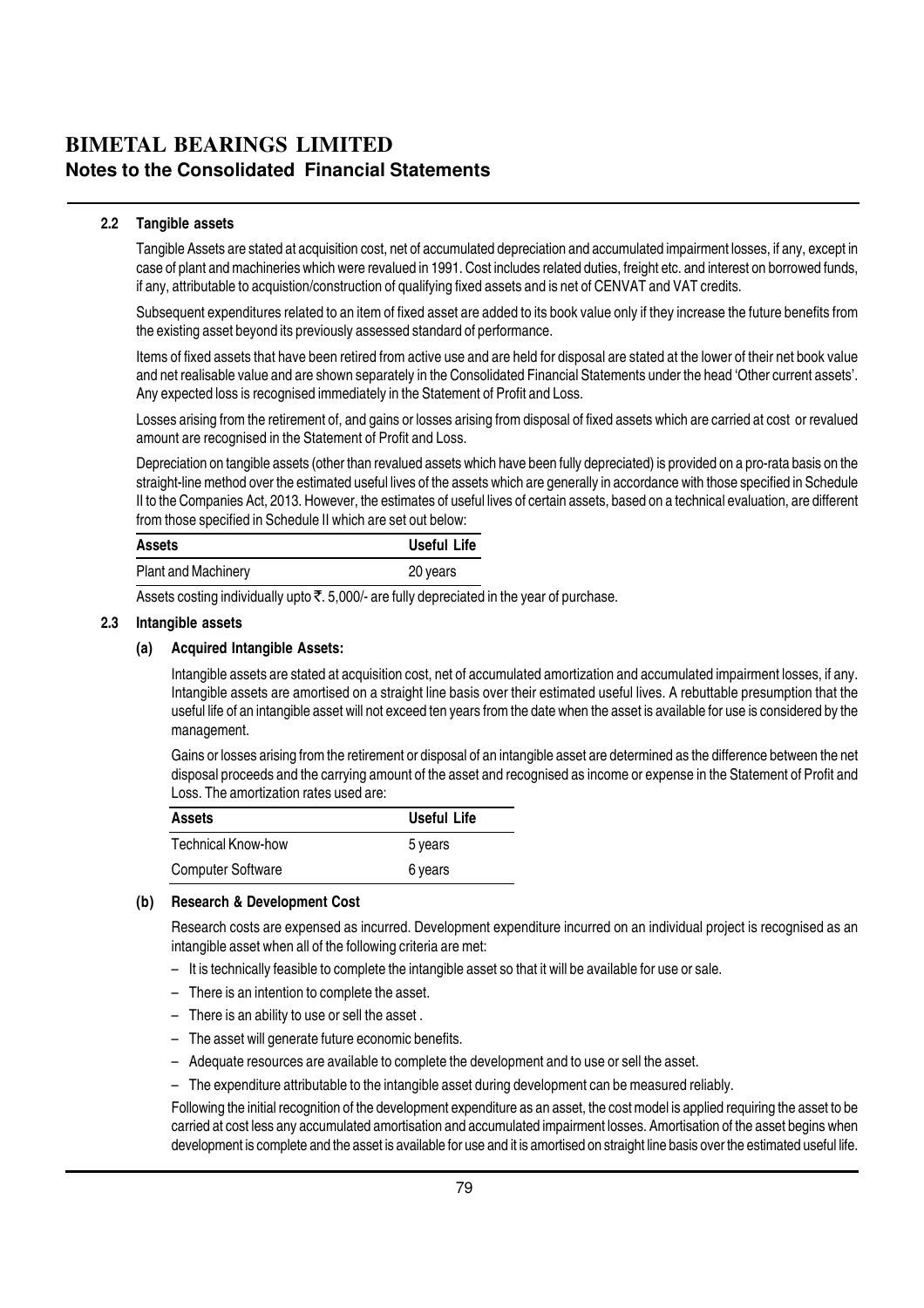#### 2.4 Impairment

Assessment is done at each balance sheet date as to whether there is any indication that an asset (tangible and intangible) may be impaired. For the purpose of assessing impairment, the smallest identifiable group of assets that generates cash inflows from continuing use that are largely independent of the cash inflows from other assets or groups of assets, is considered as a cash generating unit. If any such indication exists, an estimate of the recoverable amount of the asset/cash generating unit is made. Assets whose carrying value exceeds their recoverable amount are written down to the recoverable amount. Recoverable amount is higher of an asset's or cash generating unit's net selling price and its value in use. Value in use is the present value of estimated future cash flows expected to arise from the continuing use of an asset and from its disposal at the end of its useful life. Assessment is also done at each balance sheet date as to whether there is any indication that an impairment loss recognised for an asset in prior accounting periods may no longer exist or may have decreased. An impairment loss is reversed to the extent that the asset's carrying amount does not exceed the carrying amount that would have been determined if no impairment loss had previously been recognised.

#### 2.5 Investments

Investments that are readily realisable and are intended to be held for not more than one year from the date, on which such investments are made, are classified as current investments. All other investments are classified as long term investments. Current investments are carried at cost or fair value, whichever is lower. Long-term investments are carried at cost. However, provision for diminution is made to recognise a decline, other than temporary, in the value of the investments, such reduction being determined and made for each investment individually.

#### 2.6 Inventories

Inventories are valued at cost or net realisable value, whichever is low. Cost is determined using weighted average method. Cost includes cost of purchase excluding credits availed under CENVAT and VAT scheme, cost of conversion and other costs incurred in bringing the inventories to their present location and condition. Provision is made for slow moving and obsolete items of inventories.

#### 2.7 Revenue recognition

Revenue from sale of goods is recognised when the significant risks and rewards of ownership in the goods are transferred to the buyer as per the terms of the contract and are recognised net of trade discounts, rebates, sales taxes and excise duties.

Income from duty drawback is recognised on an accrual basis.

#### 2.8 Other Income

Interest: Interest income is recognised on a time proportion basis taking into account the amount outstanding and the rate applicable.

Dividend: Dividend income is recognised when the right to receive dividend is established.

Insurance claim: Insurance claims are recognised when the claims are assessed to be receivable.

#### 2.9 Foreign currency translations

Foreign Currency transactions are recorded at the exchange rates prevailing on the date of the transactions. At the year end all monetary assets and liabilities denominated in foreign currency are restated at the closing exchange rate. Exchange differences arising out of actual payments / realisations and from the year end restatement are recognised in the Statement of Profit and Loss.

#### Forward Exchange Contracts

The premium or discount arising at the inception of forward exchange contracts entered into to hedge an existing asset/liability, is amortised as expense or income over the life of the contract. Exchange differences on such a contract are recognised in the Statement of Profit and Loss in the reporting period in which the exchange rates change. Any profit or loss arising on cancellation or renewal of such a forward exchange contract are recognised as income or as expense for the period.

Forward exchange contracts outstanding as at the year end on account of firm commitment / highly probable forecast transactions are marked to market and the losses, if any, are recognised in the Statement of Profit and Loss and gains are ignored in accordance with the Announcement of Institute of Chartered Accountants of India on 'Accounting for Derivatives' issued in March 2008.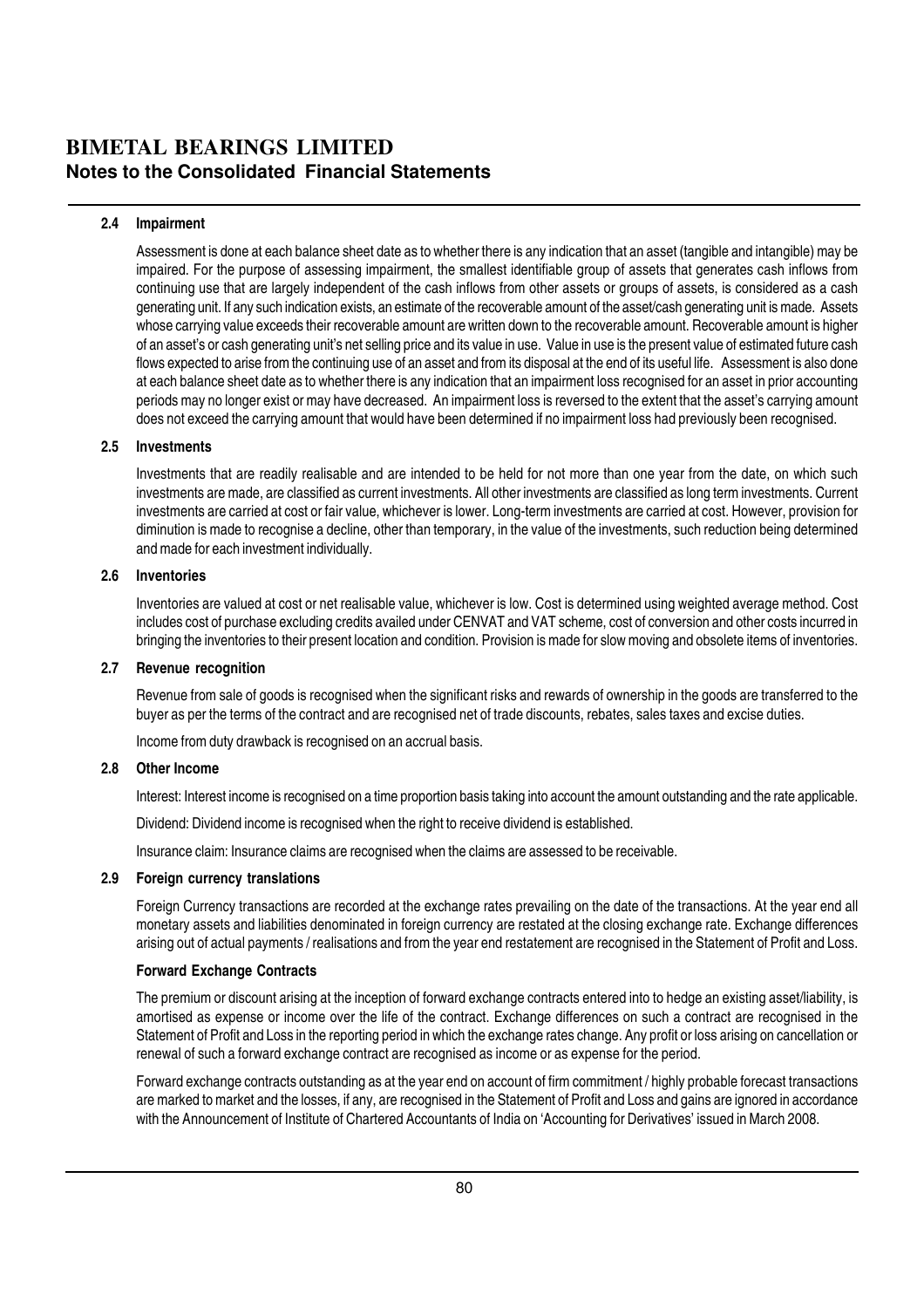#### 2.10 Employee benefits

#### Provident fund:

Contribution towards provident fund for certain employees is made to the regulatory authorities, where the Company has no further obligations. Such benefits are classified as Defined Contribution Schemes as the Company does not carry any further obligations, apart from the contributions made on a monthly basis.

#### Gratuity:

The Company provides for gratuity, a defined benefit plan (the "Gratuity Plan") covering eligible employees in accordance with the Payment of Gratuity Act, 1972. The Gratuity Plan provides a lump sum payment to vested employees at retirement, death, incapacitation or termination of employment, of an amount based on the respective employee's salary and the tenure of employment. The Company's liability is actuarially determined (using the Projected Unit Credit method) at the end of each year. Actuarial losses/ gains are recognised in the Statement of Profit and Loss in the year in which they arise.

#### Superannuation fund:

This is a defined contribution plan. Contributions in accordance with the company's scheme are made to the fund administered by LIC and charged to Statement of Profit and Loss. The Company has no further obligations for future superannuation fund benefits other than the contributions made to the fund.

#### Compensated Absences:

Accumulated compensated absences, which are expected to be availed or encashed within 12 months from the end of the year are treated as short term employee benefits. The obligation towards the same is measured at the expected cost of accumulating compensated absences as the additional amount expected to be paid as a result of the unused entitlement as at the year end. Accumulated compensated absences, which are expected to be availed or encashed beyond 12 months from the end of the year are treated as other long term employee benefits. The Company's liability is actuarially determined (using the Projected Unit Credit method) at the end of each year. Actuarial losses/ gains are recognised in the Statement of Profit and Loss in the year in which they arise.

#### Termination Benefits:

Termination benefits in the nature of voluntary retirement benefits are recognised in the Statement of Profit and Loss as and when incurred.

#### 2.11 Current and Deferred Tax

Tax expense for the period, comprising current tax and deferred tax, are included in the determination of the net profit or loss for the period. Current tax is measured at the amount expected to be paid to the tax authorities in accordance with the taxation laws prevailing in the respective jurisdictions.

Deferred tax is recognised for all the timing differences, subject to the consideration of prudence in respect of deferred tax assets. Deferred tax assets are recognised and carried forward only to the extent that there is a reasonable certainty, as applicable, that sufficient future taxable income will be available against which such deferred tax assets can be realised. Deferred tax assets and liabilities are measured using the tax rates and tax laws that have been enacted or substantively enacted by the Balance Sheet date.In situations,where the Company has unabsorbed depreciation or carry forward losses under tax laws,all deferred tax assets are recognised only to the extent that there is virtual certainty supported by convincing evidence that they can be realised against future taxable profits. At each Balance Sheet date, the Company reassesses unrecognised deferred tax assets, if any.

Current tax assets and current tax liabilities are offset when there is a legally enforceable right to set off the recognised amounts and there is an intention to settle the asset and the liability on a net basis. Deferred tax assets and deferred tax liabilities are offset when there is a legally enforceable right to set off assets against liabilities representing current tax and where the deferred tax assets and the deferred tax liabilities relate to taxes on income levied by the same governing taxation laws.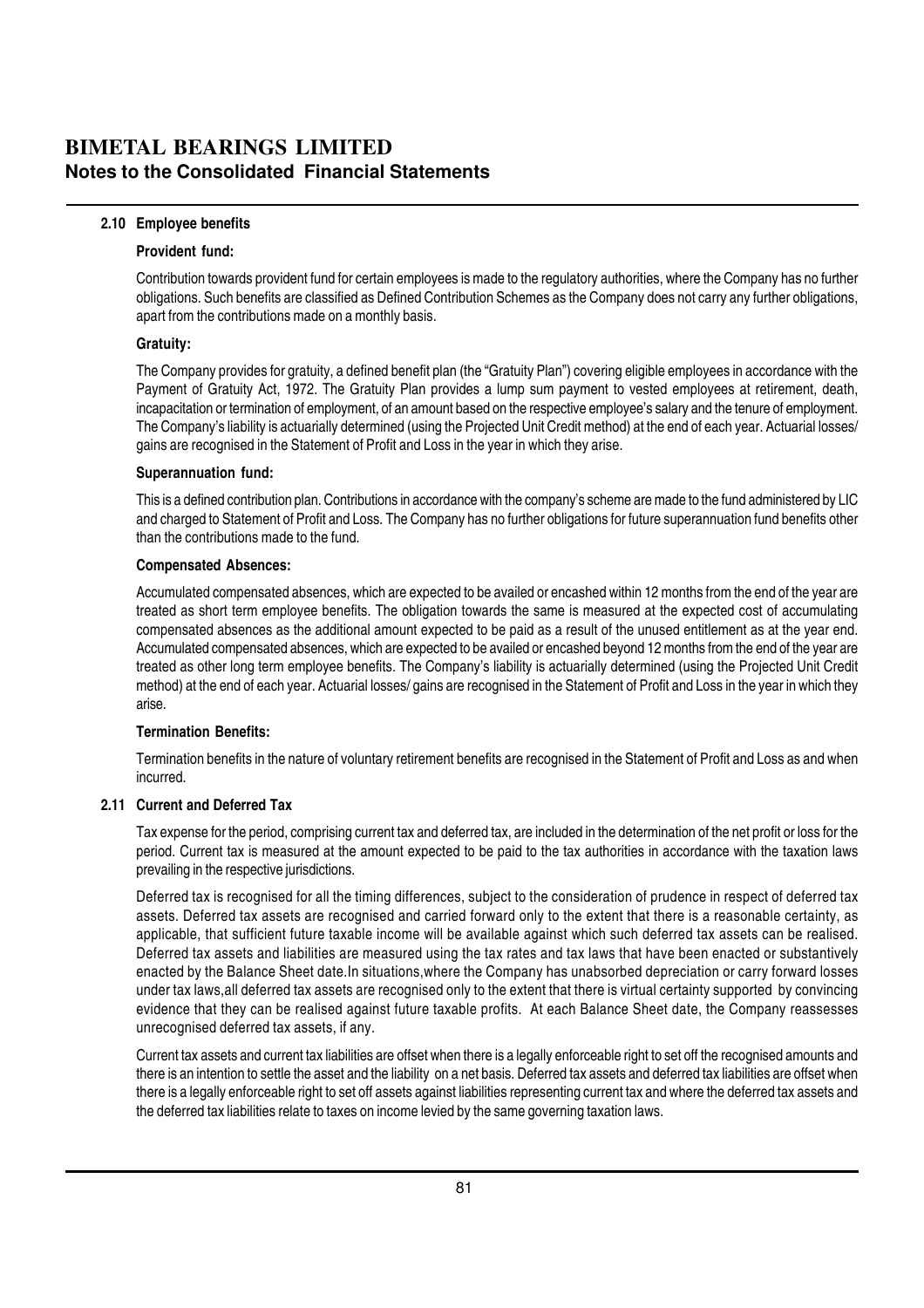#### 2.12 Earnings per share

Basic earnings per share is calculated by dividing the net profit or loss for the period attributable to equity shareholders by the weighted average number of equity shares outstanding during the period. Earnings considered in ascertaining the Company's earnings per share is the net profit for the period attributable to equity shareholders.

The weighted average number of equity shares outstanding during the period and for all periods presented is adjusted for events, such as bonus shares, other than the conversion of potential equity shares, that have changed the number of equity shares outstanding, without a corresponding change in resources.

For the purpose of calculating diluted earnings per share, the net profit or loss for the period attributable to equity shareholders and the weighted average number of shares outstanding during the period is adjusted for the effects of all dilutive potential equity shares.

#### 2.13 Provision and contingent liabilities

Provisions are recognised when there is a present obligation as a result of a past event, it is probable that an outflow of resources embodying economic benefits will be required to settle the obligation and there is a reliable estimate of the amount of the obligation. Provisions are measured at the best estimate of the expenditure required to settle the present obligation at the Balance sheet date and are not discounted to its present value.

Contingent liabilities are disclosed when there is a possible obligation arising from past events, the existence of which will be confirmed only by the occurrence or non occurrence of one or more uncertain future events not wholly within the control of the company or a present obligation that arises from past events where it is either not probable that an outflow of resources will be required to settle or a reliable estimate of the amount cannot be made, is termed as a contingent liability.

#### 2.14 Leases

#### As a lessee:

Leases in which a significant portion of the risks and rewards of ownership are retained by the lessor are classified as operating leases. Payments made under operating leases are charged to the Statement of Profit and Loss on a straight-line basis over the period of the lease.

#### 2.15 Cash and Cash equivalents

In the cash flow statement, cash and cash equivalents includes cash in hand, demand deposits with banks, other short-term highly liquid investments with original maturities of three months or less.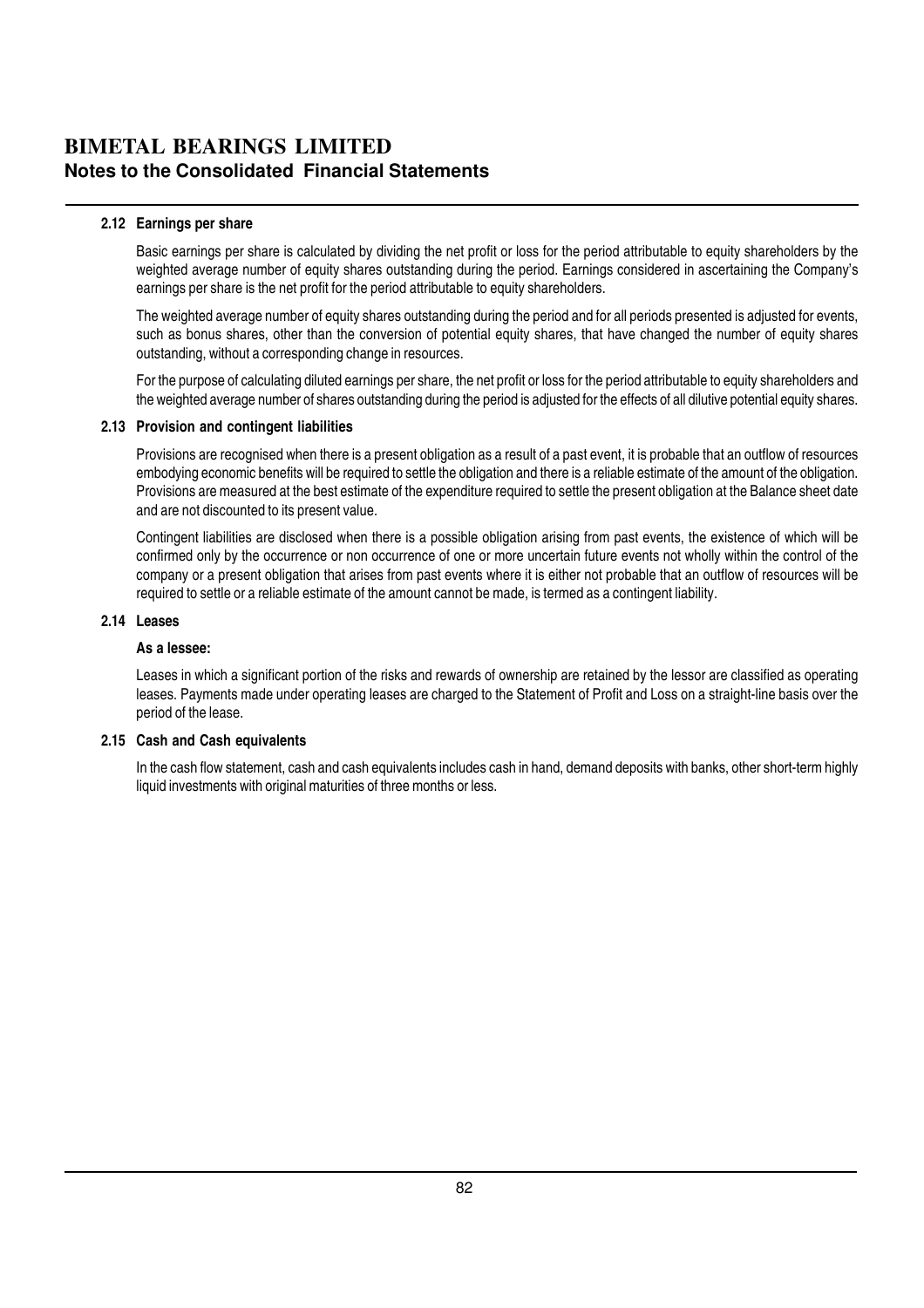#### **Notes to the Consolidated Financial Statements**

(All amounts are in Indian Rupees, unless otherwise stated)

| 3.<br><b>Share Capital</b><br>Authorised:<br>62,50,000 Equity shares of ₹.10 each<br>1,25,000 Redeemable cumulative preference shares of ₹.100 each<br>Issued:<br>38,25,000 Equity shares of ₹.10 each<br>Subscribed and Paid up:<br>38,25,000 Equity shares of ₹.10 each (fully paid)<br>Reconciliation of number of shares<br>(a)<br>Number of shares at the beginning of the Year<br>Number of shares at the end of the Year |  | As at<br>31, March 2016 |
|---------------------------------------------------------------------------------------------------------------------------------------------------------------------------------------------------------------------------------------------------------------------------------------------------------------------------------------------------------------------------------------------------------------------------------|--|-------------------------|
|                                                                                                                                                                                                                                                                                                                                                                                                                                 |  |                         |
|                                                                                                                                                                                                                                                                                                                                                                                                                                 |  |                         |
|                                                                                                                                                                                                                                                                                                                                                                                                                                 |  | 6,25,00,000             |
|                                                                                                                                                                                                                                                                                                                                                                                                                                 |  | 1,25,00,000             |
|                                                                                                                                                                                                                                                                                                                                                                                                                                 |  |                         |
|                                                                                                                                                                                                                                                                                                                                                                                                                                 |  | 3,82,50,000             |
|                                                                                                                                                                                                                                                                                                                                                                                                                                 |  |                         |
|                                                                                                                                                                                                                                                                                                                                                                                                                                 |  | 3,82,50,000             |
|                                                                                                                                                                                                                                                                                                                                                                                                                                 |  |                         |
|                                                                                                                                                                                                                                                                                                                                                                                                                                 |  | 38,25,000               |
|                                                                                                                                                                                                                                                                                                                                                                                                                                 |  | 38,25,000               |

#### (b) Rights, preferences and restrictions attached to share

Equity Shares:

The Company has one class of Equity share having a par value of  $\bar{\tau}$ .10 per share. Each share holder is eligible for one vote per share held. The dividend proposed by the Board of Directors is subject to the approval of the shareholder in the ensuing Annual General Meeting, except in case of interim dividend. In the event of liquidation, the equity share holders are eligible to receive the remaining assets of the Company after distribution of all preferential amounts, in proportion to their shareholding.

| (c) | Shares held by holding company and subsidiaries of holding company                                              | As at 31, March 2016 |
|-----|-----------------------------------------------------------------------------------------------------------------|----------------------|
|     | 9,69,000 Equity shares Amalgamations Private Limited, the holding company                                       | 96,90,000            |
|     | 12,72,348 Equity shares India Pistons Limited, step down subsidiary of Amalgamations Private Limited            | 1,27,23,480          |
|     | 6,04,063 Equity shares Simpson & Company Limited, a subsidiary of Amalgamations Private Limited                 | 60,40,630            |
|     | 2,040 Equity shares Associated Printers (Madras) Private Limited, a subsidiary of Amalgamations Private Limited | 20,400               |
|     | 3,975 Equity shares Higginbothams Private Limited, a subsidiary of Amalgamations Private Limited                | 39,750               |
|     | 12,500 Equity shares Sri Rama Vilas Service Limited, a step down subsidiary of Amalgamations Private Limited    | 1,25,000             |
|     |                                                                                                                 | 2,86,39,260          |

#### (d) Details of shares held by shareholder holding more than 5% of the aggregate shares in the Company

| Lyuny Undrou.                        |                    |
|--------------------------------------|--------------------|
| <b>Amalgamations Private Limited</b> | 9,69,000<br>(25%)  |
| India Pistons Limited                | 12,72,348<br>(33%) |
| Simpson & Company Limited            | 6,04,063<br>(16%)  |
|                                      |                    |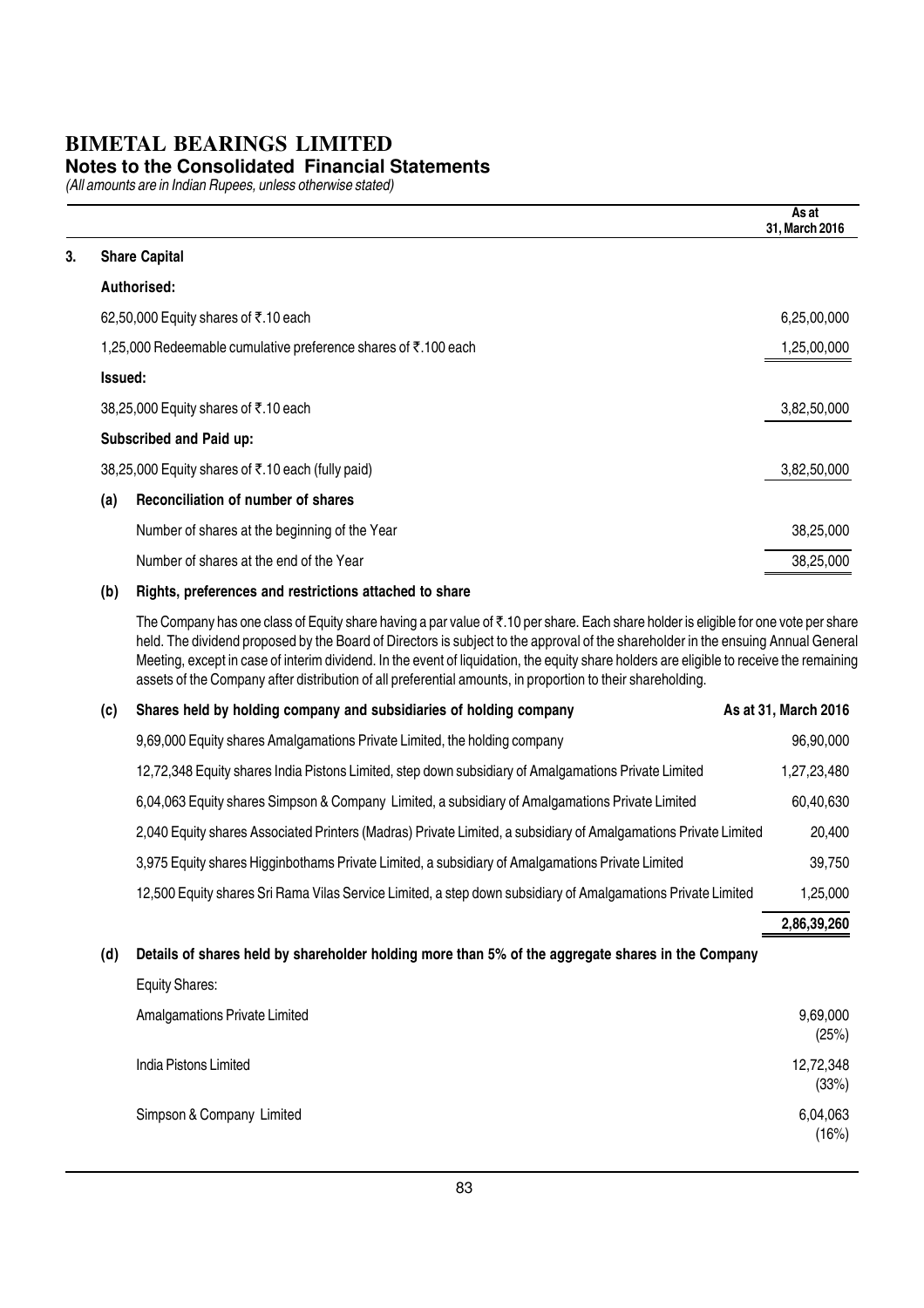### **Notes to the Consolidated Financial Statements**

(All amounts are in Indian Rupees, unless otherwise stated)

|    |                                                                                                     | The Company      | As at 31, March 2016<br>Share of Joint<br>Venture | Consolidated<br><b>Balance</b> |
|----|-----------------------------------------------------------------------------------------------------|------------------|---------------------------------------------------|--------------------------------|
| 4. | <b>Reserves and Surplus</b>                                                                         |                  |                                                   |                                |
|    | <b>Capital Reserve</b>                                                                              |                  |                                                   |                                |
|    | Balance as at the beginning of the year                                                             | 3,81,147         |                                                   | 3,81,147                       |
|    | Balance as at the end of the year                                                                   | 3,81,147         |                                                   | 3,81,147                       |
|    | <b>General Reserve</b>                                                                              |                  |                                                   |                                |
|    | Balance as at the beginning of the year                                                             | 133,50,00,000    | 120,23,884                                        | 134,70,23,884                  |
|    | Add: Transferred from Statement of Profit and Loss                                                  | 1,50,00,000      |                                                   | 1,50,00,000                    |
|    | Less: Transferred to Statement of Profit and Loss                                                   |                  | 39,59,600                                         | 39,59,600                      |
|    | Balance as at the end of the year                                                                   | 135,00,00,000    | 80,64,284                                         | 135,80,64,284                  |
|    | Surplus in Statement of Profit and Loss                                                             |                  |                                                   |                                |
|    | Balance as at the beginning of the year                                                             | 2,00,02,979      | 32,97,068                                         | 2,33,00,047                    |
|    | Post acquisition loss from Associate                                                                | (18, 13, 437)    |                                                   | (18, 13, 437)                  |
|    | Balances drawn from general reserve                                                                 |                  | 39,59,600                                         | 39,59,600                      |
|    | Profit for the year                                                                                 | 4,48,29,401      |                                                   | 4,48,29,401                    |
|    | Less: Appropriations                                                                                |                  |                                                   |                                |
|    | Proposed Dividend on Fully Convertible Cumulative Preference Shares                                 |                  |                                                   |                                |
|    | Dividend distribution tax on proposed dividend on<br>Fully Convertible Cumulative Preference Shares |                  | 2,92,349                                          | 2,92,349                       |
|    | Proposed dividend on equity shares for the year                                                     | 2,86,87,500      |                                                   | 2,86,87,500                    |
|    | Dividend distribution tax on proposed dividend on equity shares                                     | 58,40,775        |                                                   | 58,40,775                      |
|    | Transferred to general reserve                                                                      | 1,50,00,000      |                                                   | 1,50,00,000                    |
|    | Balance as at the end of the year                                                                   | 1,34,90,668      | 69,64,319                                         | 2,04,54,987                    |
|    |                                                                                                     | 136, 38, 71, 815 | 1,50,28,603                                       | 137,89,00,418                  |
| 5. | Long-term borrowings                                                                                |                  |                                                   |                                |
|    | <b>Secured Loan</b>                                                                                 |                  |                                                   |                                |
|    | <b>Term Loans</b>                                                                                   |                  |                                                   |                                |
|    | - From Banks                                                                                        |                  | 5,11,560                                          | 5,11,560                       |
|    | <b>Unsecured Loan</b>                                                                               |                  |                                                   |                                |
|    | Rupee Term Loans                                                                                    |                  |                                                   |                                |
|    | - From Banks                                                                                        |                  | 4,22,00,000                                       | 4,22,00,000                    |
|    |                                                                                                     |                  | 4,27,11,560                                       | 4,27,11,560                    |
| 6. | Deferred tax liabilities (net)                                                                      |                  |                                                   |                                |
|    | Deferred tax liabilities                                                                            |                  |                                                   |                                |
|    | Depreciation                                                                                        | 41,900,000       | 7,104,350                                         | 4,90,04,350                    |
|    | Deferred tax assets                                                                                 |                  |                                                   |                                |
|    | Unabsorbed depreciation                                                                             |                  | 5,081,646                                         | 50,81,646                      |
|    | Provision for compensated absences                                                                  | 5,103,000        |                                                   | 51,03,000                      |
|    | Other timing differences                                                                            | 127,000          | 2,022,704                                         | 21,49,704                      |
|    |                                                                                                     | 3,66,70,000      |                                                   | 3,66,70,000                    |

Deferred tax assets and Deferred tax liabilities have been offset as they relate to the same governing taxation laws.

Note: Net Deferred Tax Asset (DTA) amount of ₹.3,12,977/- (Share of Joint Venture) pertaining to joint venture has not been recognised in books as a matter of prudence.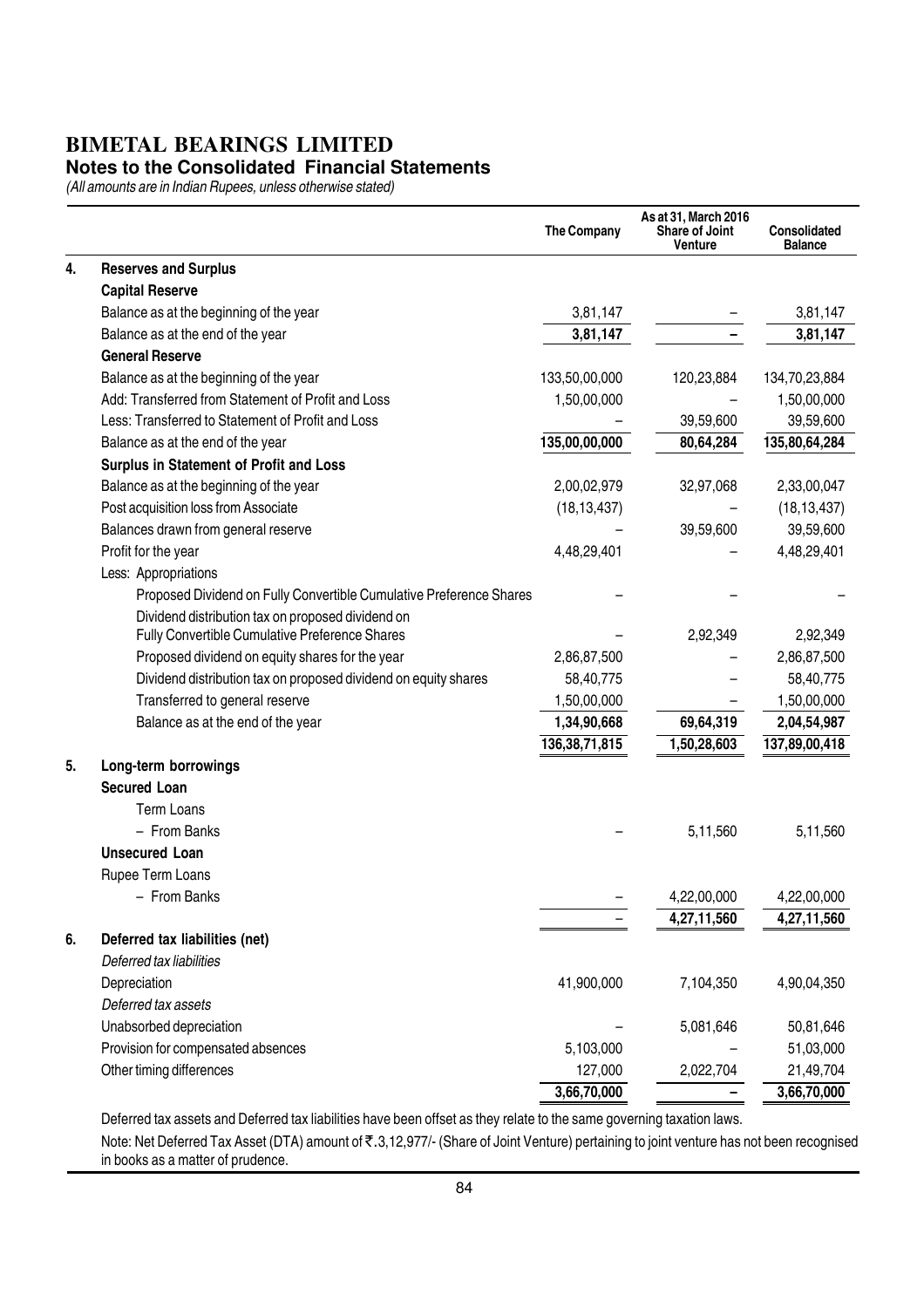#### **Notes to the Consolidated Financial Statements**

|     |                                                                                                                                                              | <b>The Company</b> | As at 31, March 2016<br><b>Share of Joint</b><br>Venture | <b>Consolidated</b><br><b>Balance</b> |
|-----|--------------------------------------------------------------------------------------------------------------------------------------------------------------|--------------------|----------------------------------------------------------|---------------------------------------|
| 7.  | Long-term provisions                                                                                                                                         |                    |                                                          |                                       |
|     | Provision for employee benefits                                                                                                                              |                    |                                                          |                                       |
|     | - Compensated absences                                                                                                                                       | 1,20,00,157        |                                                          | 1,20,00,157                           |
|     | - Grautity payable                                                                                                                                           |                    | 1,46,739                                                 | 1,46,739                              |
|     |                                                                                                                                                              | 1,20,00,157        | 1,46,739                                                 | 1,21,46,896                           |
| 8.  | Short-term borrowings                                                                                                                                        |                    |                                                          |                                       |
|     | Secured loans                                                                                                                                                |                    |                                                          |                                       |
|     | Loans repayable on demand - From a Bank                                                                                                                      |                    | 35,97,198                                                | 35,97,198                             |
|     |                                                                                                                                                              |                    | 35,97,198                                                | 35,97,198                             |
| 9.  | <b>Trade payables</b>                                                                                                                                        |                    |                                                          |                                       |
|     | Trade payables                                                                                                                                               |                    |                                                          |                                       |
|     | - Total outstanding dues of micro enterprises and small enterprises and                                                                                      | 97,25,657          | 8,59,396                                                 | 1,05,85,053                           |
|     | - Total outstanding dues of creditors other than micro enterprises and                                                                                       |                    |                                                          |                                       |
|     | small enterprises - others                                                                                                                                   | 13,39,37,933       | 2,71,95,308                                              | 16, 11, 33, 241                       |
|     |                                                                                                                                                              | 14,36,63,590       | 2,80,54,704                                              | 17, 17, 18, 294                       |
| 10. | <b>Other current liabilities</b>                                                                                                                             |                    |                                                          |                                       |
|     | Current Maturities of Long-term Debt                                                                                                                         |                    |                                                          |                                       |
|     | - From Banks                                                                                                                                                 |                    | 23,33,335                                                | 23,33,335                             |
|     | Interest accrued but not due on borrowings                                                                                                                   |                    | 2,04,023                                                 | 2,04,023                              |
|     | Unpaid dividends [Refer note(a)]                                                                                                                             | 22,99,781          |                                                          | 22,99,781                             |
|     | Advances from customers                                                                                                                                      | 27,11,086          |                                                          | 27,11,086                             |
|     | Employee dues payable                                                                                                                                        | 1,84,80,331        |                                                          | 1,84,80,331                           |
|     | Statutory dues including provident fund and tax deducted at source                                                                                           | 1,11,79,266        | 11,57,018                                                | 1,23,36,284                           |
|     | <b>Capital Creditors</b>                                                                                                                                     | 29,11,850          | 27,97,148                                                | 57,08,998                             |
|     | Other payables                                                                                                                                               | 31,28,319          | 4,82,450                                                 | 36,10,769                             |
|     |                                                                                                                                                              | 4,07,10,633        | 69,73,974                                                | 4,76,84,607                           |
|     | There are no amounts due for payment to the Investor Education and Protection Fund Under Section 205C of the Companies Act,<br>(a)<br>1956 as at year end.** |                    |                                                          |                                       |
|     | **Section 125 of the Companies Act, 2013 which corresponds to section 205C of the Companies Act, 1956 has not yet been enforced.                             |                    |                                                          |                                       |
| 11. | Short-term provisions                                                                                                                                        |                    |                                                          |                                       |
|     | Provision for employee benefits (Refer Note 31)                                                                                                              |                    |                                                          |                                       |
|     | - Gratuity                                                                                                                                                   | 41,64,537          |                                                          | 41,64,537                             |
|     | - Compensated absences                                                                                                                                       | 27,44,042          |                                                          | 27,44,042                             |
|     | - Bonus payable                                                                                                                                              |                    | 18,200                                                   | 18,200                                |
|     | Provision for proposed dividend on Fully Convertible Cumulative Preference Shares                                                                            |                    |                                                          |                                       |
|     | Provision for dividend distribution tax on proposed dividend on                                                                                              |                    |                                                          |                                       |
|     | Fully Convertible Cumulative Preference Shares                                                                                                               |                    | 2,92,349                                                 | 2,92,349                              |
|     | Provision for proposed dividend on equity shares                                                                                                             | 2,86,87,500        |                                                          | 2,86,87,500                           |
|     | Provision for dividend distribution tax on proposed dividend on equity shares                                                                                | 58,40,775          |                                                          | 58,40,775                             |
|     | Provision others                                                                                                                                             |                    | 4,00,000                                                 | 4,00,000                              |
|     |                                                                                                                                                              | 4, 14, 36, 854     | 7,10,549                                                 | 4,21,47,403                           |
|     |                                                                                                                                                              |                    |                                                          |                                       |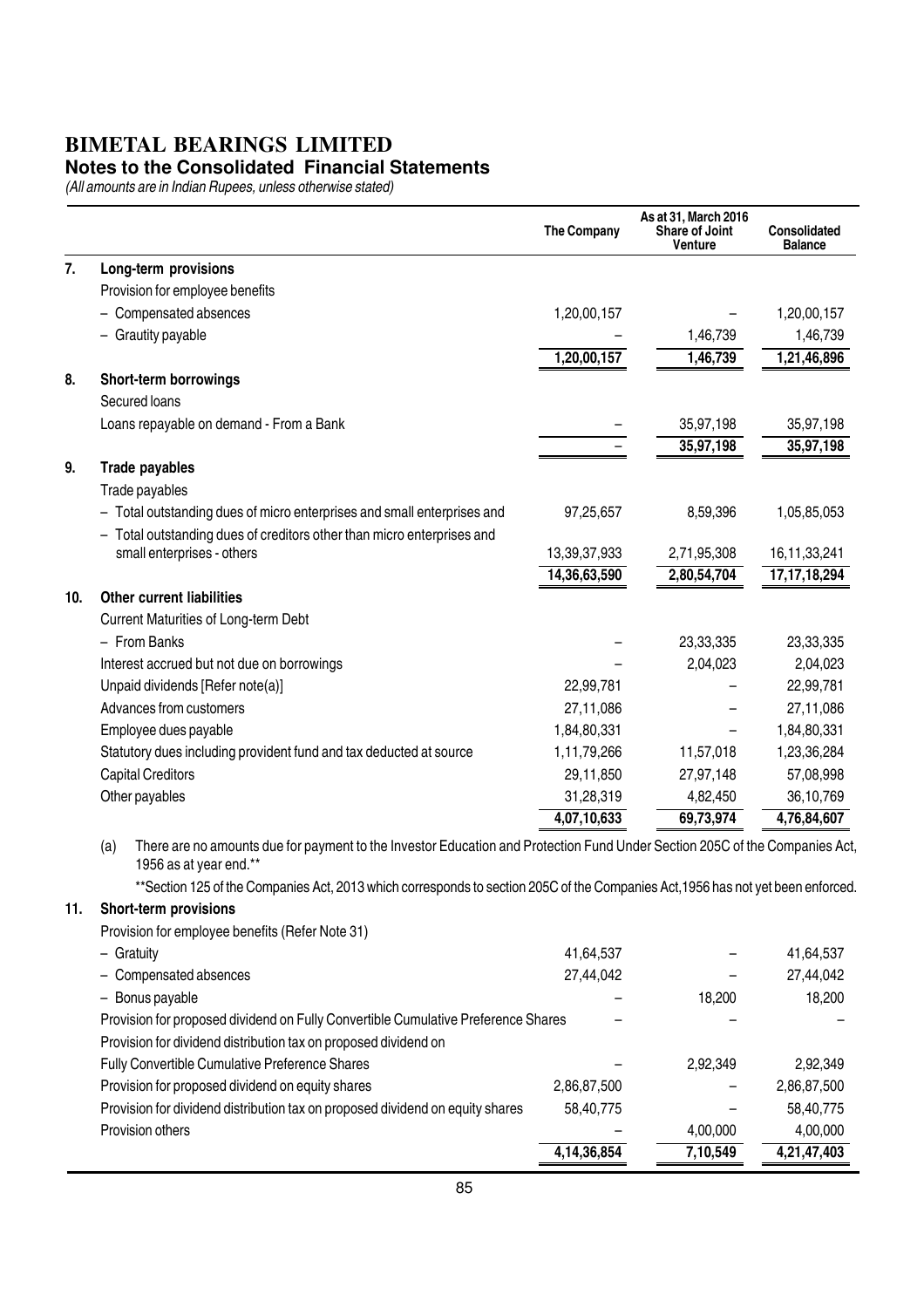# Notes to the Consolidated Financial Statements **Notes to the Consolidated Financial Statements BIMETAL BEARINGS LIMITED BIMETAL BEARINGS LIMITED**

(All amounts are in Indian Rupees, unless otherwise stated) (All amounts are in Indian Rupees, unless otherwise stated)

# 12. Tangible Assets **12. Tangible Assets**

|                                        |                              | Gross Bloc  |           |                                             |              | <b>Depreciation</b> |           |                        | <b>Net Block</b>        | Share of Joint<br>Venture | Total                           |
|----------------------------------------|------------------------------|-------------|-----------|---------------------------------------------|--------------|---------------------|-----------|------------------------|-------------------------|---------------------------|---------------------------------|
| DESCRIPTION                            | 01, April 2015<br>Cost as at | Additions   | Deletions | 31, March 2016 01, April 2015<br>Cost as at | gig          | For the year        | Withdrawn | March 2016<br>Upto 31, | March 2016<br>As at 31, | March 2016<br>Asat 31,    | March 2016<br>As at 31,         |
| Land                                   | 23,48,614                    |             |           | 23,48,614                                   |              |                     |           |                        | 23,48,614               |                           | 23,48,614                       |
| Buildings (Refer Note i)               | 9,18,44,622                  |             | ı         | 9, 18, 44, 622                              | 5,37,01,854  | 22,22,488           | ı         | 5,59,24,342            | 3,59,20,280             | 2,88,58,481               | 6,47,78,761                     |
| Plant and equipment<br>(Refer Note ii) | 100,61,52,366                | 1,46,21,418 |           | 89,48,322 101,18,25,462                     | 71,75,69,834 | 3,08,95,668         | 73,22,532 | 74,11,42,970           | 27,06,82,492            |                           | 8,17,01,238 35,23,83,730        |
| Furniture and fixtures                 | 1,19,64,548                  | 17,47,080   | 13,572    | 1,36,98,056                                 | 95,14,677    | 8,49,548            |           | 1,03,64,225            | 33,33,831               | 3,28,975                  | 36,62,806                       |
| Vehicles                               | 1,43,72,836                  | 6,89,363    | 6.23,859  | 1,44,38,340                                 | 69,37,304    | 16,20,785           | 5,33,399  | 80,24,690              | 64,13,650               | 2,31,099                  | 66,44,749                       |
| Total                                  | 112,66,82,986                | 1,70,57,861 |           | 95,85,753 113,41,55,094                     | 78,77,23,669 | 3,55,88,489         | 78,55,931 | 81,54,56,227           | 31,86,98,867            |                           | 11, 11, 19, 793 42, 98, 18, 660 |

# 13. Intangible Assets **13. Intangible Assets**

|                                |                              | <b>Gross Block</b> |           |                                             |                         |              | Amortisation |                        | <b>Net Block</b>       | Share of Joint<br>Venture | <b>Total</b>            |
|--------------------------------|------------------------------|--------------------|-----------|---------------------------------------------|-------------------------|--------------|--------------|------------------------|------------------------|---------------------------|-------------------------|
| <b>DESCRIPTION</b>             | 01, April 2015<br>Cost as at | Additions          | Deletions | 31, March 2016 01, April 2015<br>Cost as at | Jpto                    | For the year | Withdrawn    | Upto 31,<br>March 2016 | March 2016<br>Asat 31, | March 2016<br>Asat 31,    | March 2016<br>As at 31, |
| Technical know-how             | 2,96,12,256                  |                    | ī         |                                             | 2,96,12,256 2,79,58,149 | 10,02,864    | I            | 2,89,61,013            | 6,51,243               |                           | 6,51,243                |
| Software                       | 1,77,33,793                  | 5,13,780           |           | 1,82,47,573                                 | 52,78,848               | 29,56,158    |              | 82,35,006              | 1,00,12,567            | 16,351                    | 1,00,28,918             |
| Total                          | 4,73,46,049                  | 5,13,780           |           | 4,78,59,829                                 | 3,32,36,997             | 39,59,022    | ı            | 3,71,96,019            | 1,06,63,810            |                           | $16,351$ $1,06,80,161$  |
| 13(a) Capital work-in-progress |                              |                    |           | 4, 14, 46, 927<br>4,14,46,927               |                         |              |              |                        |                        |                           |                         |
| Share of Joint venture         |                              |                    |           | 95,31,047                                   |                         |              |              |                        |                        |                           |                         |

Share of Joint venture  $\frac{95,31,047}{}$ 

5,09,77,974

5,09,77,974

Notes:<br>(i) Cost of Buildings includes (i) Cost of Buildings includes  $\oplus$ 

(a) ₹. 7,45,837 representing cost of HIG and MIG flats at Hosur acquired in earlier years pending execution of conveyance.<br>(b) ₹. 23,12,756 representing cost of an apartment.<br>(c) ₹. 64,63,728 being cost of buildings o (a) `. 7,45,837 representing cost of HIG and MIG flats at Hosur acquired in earlier years pending execution of conveyance.

- (b)  $\bar{\tau}$ . 23,12,756 representing cost of an apartment .
- (c) `. 64,63,728 being cost of buildings on leasehold land.
- (ii) Plant and Machinery, Equipment etc. were revalued as on March 31, 1991.  $\widehat{\equiv}$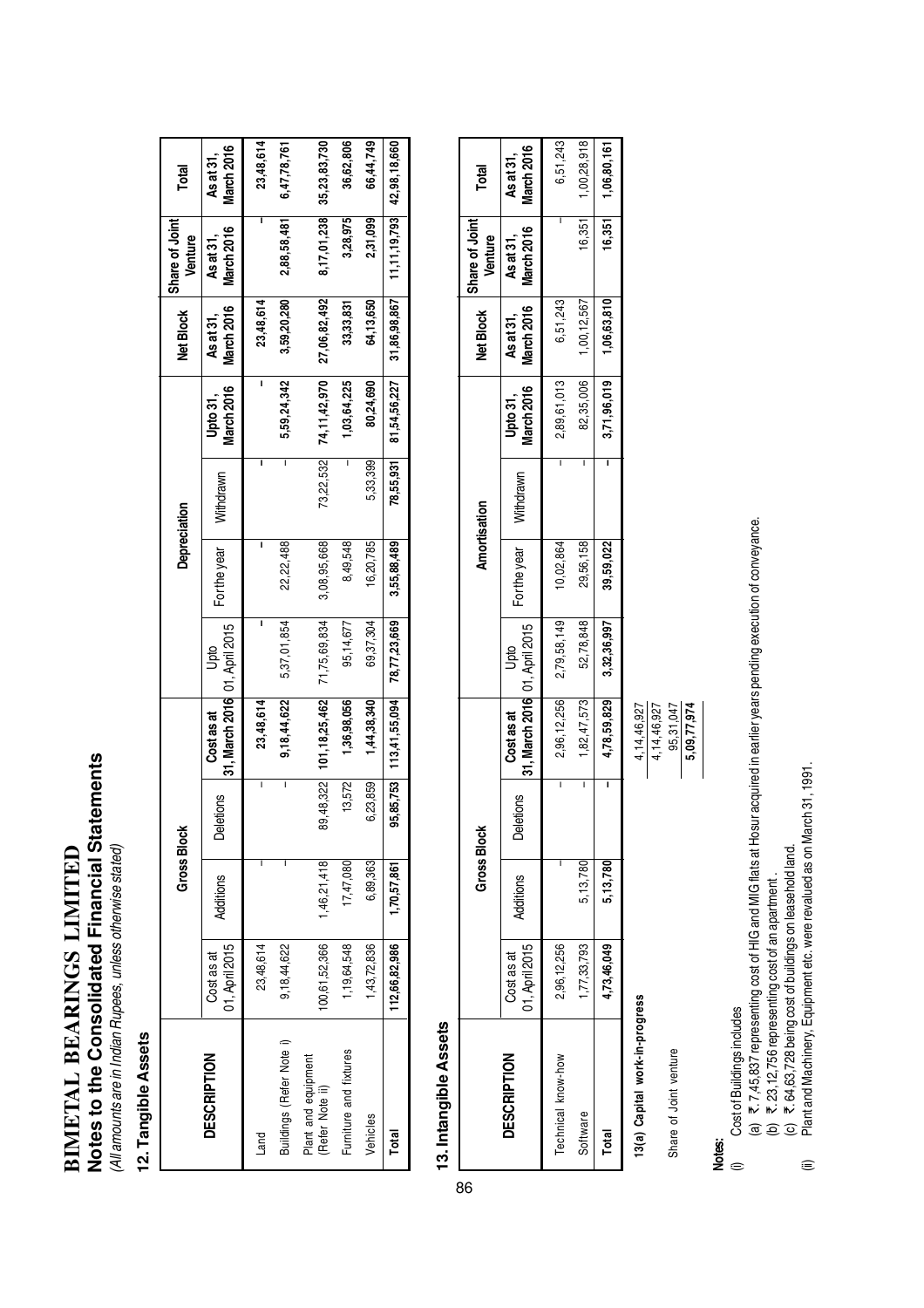#### **Notes to the Consolidated Financial Statements**

|    | 14. Non-Current Investments                                        | <b>Face Value</b>    | As at March 31 2016 |                    |
|----|--------------------------------------------------------------------|----------------------|---------------------|--------------------|
| ı. | Trade Investments (Valued at Cost)                                 | ₹                    | Nos.                | ₹                  |
|    | Investment in Equity Instruments (Unquoted)                        |                      |                     |                    |
|    | In Associates<br>(i)                                               |                      |                     |                    |
|    | <b>IPL Green Power Limited</b>                                     | 10                   | 7,50,000            | 75,00,000          |
|    | Cost of acquisition (including goodwill of ₹13,25,583)             |                      |                     | (29, 56, 943)      |
|    | Group's Share of losses up to 31, March 2016                       |                      |                     | 45,43,057          |
|    | Others<br>(ii)                                                     |                      |                     |                    |
|    | Amalgamations Repco Limited                                        | 10                   | 1,20,750            | 14,79,900          |
|    | Arkay Energy (Rameswaram) Limited                                  | 10                   | 2,80,000            | 28,00,000          |
|    | II. Other investments (Valued at cost)                             |                      |                     |                    |
|    | Investment in equity instruments (Quoted)<br>(a)                   |                      |                     |                    |
|    | Aditya Birla Nuvo Limited                                          | 10                   | 1,400               | 3,59,071           |
|    | Aditya Birla Fashion and Retail Limited<br>Ashok Leyland Limited   | 10<br>$\mathbf{1}$   | 7,280<br>11,000     | 45,650             |
|    | Asian Paints (India) Limited                                       | $\mathbf{1}$         | 7,000               | 41,073             |
|    | Axis Bank Limited                                                  | $\overline{c}$       | 1,950               | 8,149              |
|    | Bajaj Finance Limited (Rights Issue 92 Shares)                     | 10                   | 670                 | 2,06,313           |
|    | Bajaj Holdings and Investment Limited                              | 10                   | 950                 | 78,001             |
|    | Bajaj Auto Limited                                                 | 10                   | 1,900               |                    |
|    | Bajaj Finserve Limited (Rights Issue 95 Shares)                    | 10                   | 1,040               | 61,455             |
|    | Bank of Baroda                                                     | $\overline{c}$       | 18,500              | 7,30,126           |
|    | Bank of India                                                      | 10                   | 900                 | 43,900             |
|    | Bharat Petroleum Corporation Limited (Bonus 1:1)                   | 10                   | 4,270               | 7,23,711           |
|    | <b>Biocon Limited</b>                                              | 5                    | 300                 | 47,250             |
|    | Canfin Homes Limited                                               | 10                   | 200                 | 8,043              |
|    | Colgate-Palmolive (India) Limited                                  | 1                    | 2,800               | 2,24,078           |
|    | Cummins India Limited (Bonus 2:5)                                  | $\overline{c}$<br>10 | 1,960<br>600        | 1,27,705           |
|    | FAG Bearings (India) Limited<br>G I C Housing Finance Limited      | 10                   | 2,500               | 44,371<br>74,763   |
|    | Gas Authority of India Limited                                     | 10                   | 1,120               | 1,19,088           |
|    | Glaxo Smithkline Beecham Consumer Health Care Limited              | 10                   | 750                 | 88,353             |
|    | Grasim Industries Limited                                          | 10                   | 300                 |                    |
|    | Great Eastern Shipping Corporation Limited                         | 10                   | 1,080               | 34,262             |
|    | Great Offshore Limited                                             | 10                   | 270                 | 8,566              |
|    | <b>HDFC Bank Limited</b>                                           | $\overline{c}$       | 2,000               | 14,242             |
|    | Hindustan Unilever Limited                                         | 10                   | 400                 | 44,326             |
|    | Housing Development Finance Corporation Limited                    | 10                   | 30,000              | 7,26,997           |
|    | <b>ICICI Bank Limited</b><br>Indian Oil Corporation Limited        | $\overline{c}$<br>10 | 16,700              | 8,35,718           |
|    | Indraprastha Gas Limited                                           | 10                   | 4,000<br>500        | 9,35,717<br>29,104 |
|    | Indusind Bank Limited                                              | 10                   | 1,500               | 32,016             |
|    | Industrial Development Bank of India                               | 10                   | 1,560               | 64,276             |
|    | L.I.C. Housing Finance Limited                                     | $\overline{c}$       | 3,750               | 97,456             |
|    | Mahindra and Mahindra Limited                                      | 5                    | 2,000               | 39,241             |
|    | Maruti Suzuki India Limited                                        | 5                    | 200                 | 25,000             |
|    | National Aluminium Company Limited                                 | 5                    | 4,500               | 1,46,205           |
|    | National Thermo Power Corporation Limited                          | 10                   | 1,500               | 1,99,565           |
|    | Neyveli Lignite Corporation Limited                                | 10                   | 600                 | 27,444             |
|    | Nilkamal Plastics Limited                                          | 10                   | 700                 | 25,343             |
|    | Oil and Natural Gas Corporation Limited                            | 5                    | 10,200              | 12,32,995          |
|    | Petronet LNG Limited<br>Punjab National Bank                       | 10<br>2              | 1,000<br>8,750      | 15,066<br>6,60,173 |
|    | Reliance Industries Limited                                        | 10                   | 1,335               | 5,86,345           |
|    | Rural Electrification Corporation of India                         | 10                   | 1,060               | 1,22,038           |
|    | State Bank of India                                                | $\mathbf{1}$         | 11,500              | 7,95,296           |
|    | Sundaram Finance Limited-Bonus 1:1                                 | 10                   | 13,200              | 5,21,222           |
|    | <b>Tata Chemicals Limited</b>                                      | 10                   | 1,400               | 74,971             |
|    | Tata Consultancy Services Limited                                  | $\mathbf{1}$         | 832                 | 2,41,230           |
|    | <b>Tata Motors Limited</b>                                         | $\overline{c}$       | 9,495               | 3,87,614           |
|    | <b>Tata Steel Limited</b>                                          | 10                   | 1,700               | 3,41,592           |
|    | Tata Global Beverages Limited                                      | $\mathbf{1}$         | 13,000              | 2,94,415           |
|    | The United Nilgiri Tea Estates Limited<br>Ultratech Cement Limited | 10<br>10             | 17,264<br>171       | 4,35,117           |
|    |                                                                    |                      |                     |                    |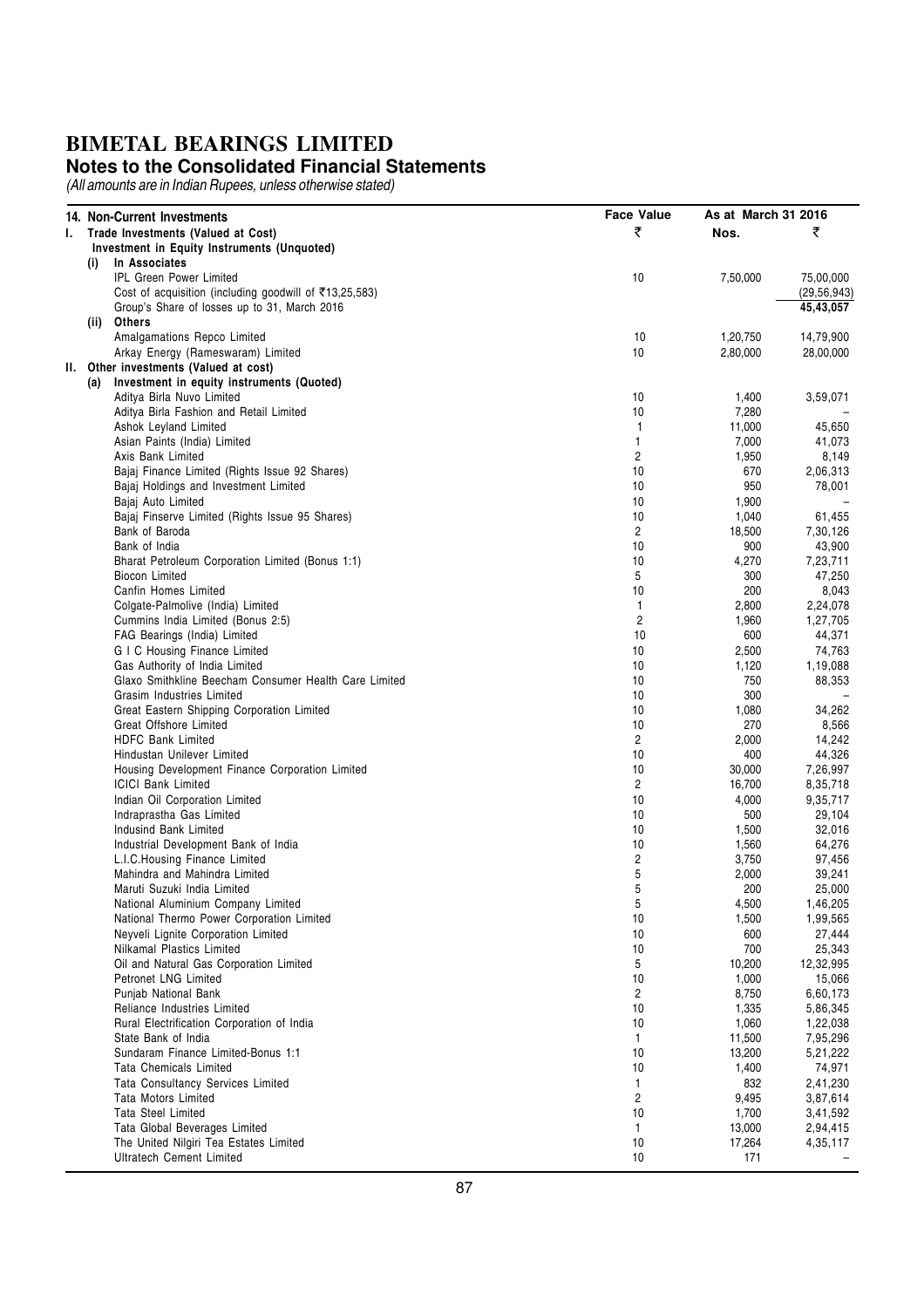#### **Notes to the Consolidated Financial Statements**

|     |       | 14. Non-Current Investments – (Contd.)                                                                                                                                          | <b>Face Value</b> | As at March 31 2016 |                        |
|-----|-------|---------------------------------------------------------------------------------------------------------------------------------------------------------------------------------|-------------------|---------------------|------------------------|
|     |       | Others investments (Valued at cost) – (Contd.)                                                                                                                                  | ₹                 | Nos.                | ₹                      |
|     |       | (b) Investment in equity instruments -Non trade (Unquoted)                                                                                                                      |                   |                     |                        |
|     |       | Adyar Property Holding Company Limited (paid up ₹.65 per share)                                                                                                                 | 100               | 55                  | 3,575                  |
|     |       | Madras Stock Exchange Limited                                                                                                                                                   | $\mathbf{1}$      | 4,55,620            | 11,99,000              |
|     |       | South Asian Financial Exchange Limited                                                                                                                                          | 10                | 20,000              | 2,00,000               |
|     |       | Stanes Amalgamated Estates Limited                                                                                                                                              | 10                | 6,380               | 4,13,055               |
| (c) |       | Investment in bonds (Quoted)                                                                                                                                                    |                   |                     |                        |
|     | 8.00% | Indian Railway Finance Corporation Limited: Tax Free Secured, Redeemable,                                                                                                       |                   |                     |                        |
|     |       | Non-convertible Bonds                                                                                                                                                           | 1,000             | 1,088               | 10,88,000              |
|     | 8.20% | Power Finance Corporation Limited: Tax Free Secured Redeemable Non-convertible Bonds 1,000                                                                                      |                   | 1,424               | 14,24,000              |
|     | 7.19% | Power Finance Corporation Limited: Tax Free Secured Redeemable Non-convertible Bonds 1,000                                                                                      |                   | 1,200               | 12,00,000              |
|     | 7.22% | Rural Electrification Corporation Limited:                                                                                                                                      |                   |                     |                        |
|     |       | Tax Free Secured Redeemable Non-convertible Bonds                                                                                                                               | 1,000             | 1,000               | 10,00,000              |
| (d) |       | Investment in debentures (Quoted)                                                                                                                                               |                   |                     |                        |
|     | 8.49% | SR-54 Non-Convertible Debentures of National Thermal Power Corporation Limited                                                                                                  |                   |                     |                        |
|     |       | (Bonus for Shares)                                                                                                                                                              | 12.50             | 1,500               |                        |
| (e) |       | Mutual funds (Unquoted)                                                                                                                                                         |                   |                     |                        |
|     |       | Birla Sun Life 95 Fund Balanced '95 Fund - Dividend - Regular Plan - Payout                                                                                                     | 10                | 13,908              | 21,00,000              |
|     |       | DSP BlackRock Income Opportunities Fund - Regular Plan - Growth                                                                                                                 | 10                | 51,560              | 10,00,000              |
|     |       | DSP BlackRock Balanced Fund - Regular - Growth                                                                                                                                  | 10                | 10,514              | 11,00,000              |
|     |       | Franklin India Monthly Income Plan - Plan A                                                                                                                                     | 10                | 44,497              | 20,00,000              |
|     |       | HDFC Focussed Equity Fund - Plan B - Regular - Normal Dividend                                                                                                                  | 10                | 60,000              | 6,00,000               |
|     |       | ICICI Prudential Interval Fund III Quarterly Interval - Growth                                                                                                                  | 10                | 4,317               | 55,539                 |
|     |       | ICICI Prudential Value Fund - Series 2 - Regular Plan - Dividend payout                                                                                                         | 10                | 89,990              | 8,99,900               |
|     |       | ICICI Prudential Balanced Fund - Growth                                                                                                                                         | 10                | 1,19,379            | 23,99,900              |
|     |       | ICICI Prudential Balanced Fund - Regular Plan - Dividend                                                                                                                        | 10                | 90,050              | 20,00,000              |
|     |       | ICICI Prudential Multiple Yield Fund Series 6-1100 D - Plan A- Cumulative                                                                                                       | 10                | 1,20,000            | 12,00,000              |
|     |       | ICICI Prudential Multiple Yield Fund Series 6-1100 D - Plan F- Cumulative                                                                                                       | 10                | 1,20,000            | 12,00,000              |
|     |       | ICICI Prudential Growth Fund Series 1 - Dividend Payout                                                                                                                         | 10                | 1,12,848            | 11,28,470              |
|     |       | ICICI Capital Protection Oriented Fund VI - 1100 Days Plan H - Dividend                                                                                                         | 10                | 90,000              | 9,00,000               |
|     |       | ICICI Prudential Multiple Yield Fund - Series 7 - 1100 Days - D Plan F - Dividend                                                                                               | 10                | 90,000              | 9,00,000               |
|     |       | ICICI Prudential Growth Fund Series 4 - Dividend Payout                                                                                                                         | 10                | 60,000              | 6,00,000               |
|     |       | ICICI Capital Protection Oriented Fund VI - 1285 Days Plan A - Cumulative                                                                                                       | 10                | 90,000              | 9,00,000               |
|     |       | ICICI Capital Protection Oriented Fund Series VII - 1284 Days - Plan H - Cumulative<br>ICICI Prudential Capital Protection Oriented Fund VIII - 1101 Days - Plan D - Cumulative | 10<br>10          | 1,00,000            | 10,00,000              |
|     |       |                                                                                                                                                                                 | 10                | 1,50,000            | 15,00,000              |
|     |       | ICICI Prudential Balanced Fund - Regular Plan - Growth<br>ICICI Prudential Balanced Advantage Fund - Dividend                                                                   | 10                | 10,525              | 10,00,000              |
|     |       | ICICI Prudential MIP-25 - Growth                                                                                                                                                | 10                | 61,017              | 9,00,000               |
|     |       | <b>IDFC Dynamic Equity Fund - Regular Plan - Growth</b>                                                                                                                         |                   | 47,974<br>1,10,432  | 15,00,000<br>12,00,000 |
|     |       | Kotak Bond (Deposit) - Quarterly Dividend (Regular Plan)                                                                                                                        | 10<br>10          | 4,84,469            | 59,61,440              |
|     |       | Kotak Capital Protection Oriented Scheme - Series 1 Growth (Regular Plan)                                                                                                       | 10                |                     |                        |
|     |       | LIC Nomura MF Capital Protection Oriented Fund - Series 1 - Dividend Plan - C1 - DP                                                                                             | 10                | 1,00,000            | 10,00,000<br>9,00,000  |
|     |       | LIC Nomura MF Capital Protection Oriented Fund - Series 2 - Dividend Plan - C2 - DP                                                                                             | 10                | 90,000<br>90,000    | 9,00,000               |
|     |       | LIC Nomura MF Capital Protection Oriented Fund - Series 3 - Growth Plan - C3 - GP                                                                                               | 10                | 60,000              | 6,00,000               |
|     |       | Reliance Dual Advantage Fixed Tenure Fund-II-Plan G- Dividend Plan                                                                                                              | 10                | 1,17,277            | 11,72,771              |
|     |       | Reliance Dual Advantage Fixed Tenure Fund - III - Plan C - Dividend Plan                                                                                                        | 10                | 5,73,163            | 57,31,630              |
|     |       | Reliance Dual Advantage Fixed Tenure Fund - IV - Plan D - Dividend Plan                                                                                                         | 10                | 2,55,730            | 25,57,300              |
|     |       | Reliance Dual Advantage Fixed Tenure Fund V Plan B - Growth Plan                                                                                                                | 10                | 1,20,000            | 12,00,000              |
|     |       | Reliance Dual Advantage Fixed Tenure Fund V Plan G - Growth Plan                                                                                                                | 10                | 1,00,000            | 10,00,000              |
|     |       | Reliance Fixed Horizon Fund - XXVI - Series 14 - Growth Plan                                                                                                                    | 10                | 1,20,000            | 12,00,000              |
|     |       | Reliance Regular Savings Fund- Balanced Plan - Dividend Plan                                                                                                                    | 10                | 1,52,715            | 24,00,000              |
|     |       | Reliance Regular Saving Fund - Balanced Plan - Dividend Plan                                                                                                                    | 10                | 97,550              | 17,00,000              |
|     |       | Reliance Regular Saving Fund - Balanced Plan - Dividend Plan                                                                                                                    | 10                | 84,975              | 15,00,000              |
|     |       |                                                                                                                                                                                 |                   |                     |                        |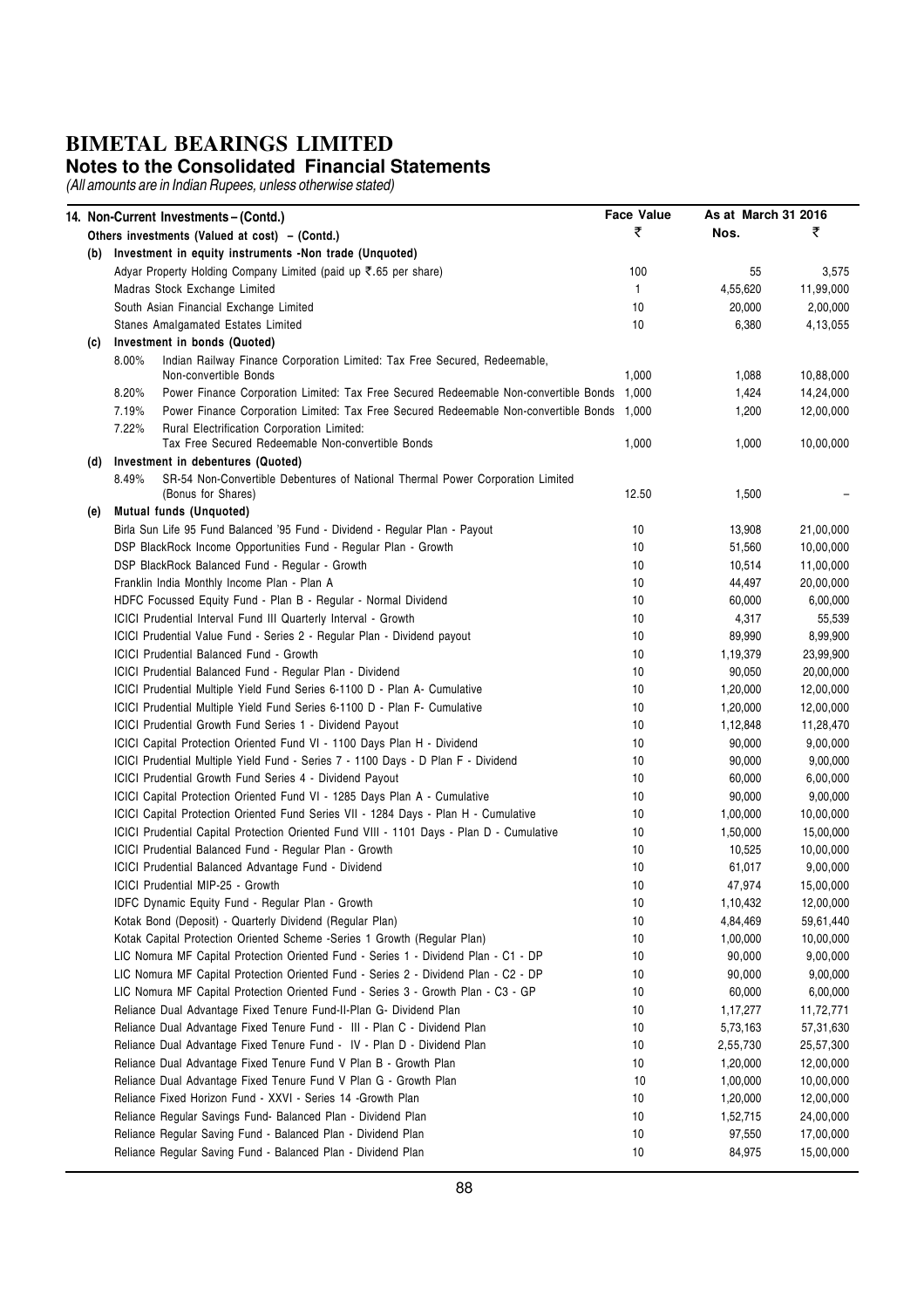#### **Notes to the Consolidated Financial Statements**

|                                                                                              | <b>Face Value</b> | As at March 31 2016 |              |
|----------------------------------------------------------------------------------------------|-------------------|---------------------|--------------|
| 14. Non-Current Investments - (Contd.)                                                       | ₹                 | Nos.                | ₹            |
| Others investments (Valued at cost) - (Contd.)                                               |                   |                     |              |
| Reliance Dual Advantage Fixed Tenure Fund VI - Plan A - Growth Plan                          | 10                | 2,40,000            | 24,00,000    |
| Reliance Regular Saving Fund - Balanced Plan - Dividend Plan                                 | 10                | 45,906              | 8,00,000     |
| Reliance Regular Saving Fund - Balanced Plan - Dividend Plan                                 | 10                | 2,00,921            | 35,00,000    |
| Reliance Equity Savings Fund - Growth Plan                                                   | 10                | 58,654              | 6,00,000     |
| Reliance Equity Savings Fund - Dividend Plan                                                 | 10                | 90,951              | 9,00,000     |
| SBI Mutual Fund- Gold Exchange Traded Scheme- Growth Op- Open                                | 10                | 200                 | 2,95,567     |
| SBI-Magnum Income Fund-1998 - Regular Dividend Option                                        | 10                | 87,306              | 9,99,900     |
| SBI Magnum Income Fund - 1998 - Regular Quarterly Dividend                                   | 10                | 414                 | 5,147        |
| SBI Dual Advantage Fund Series I - Dividend                                                  | 10                | 90,000              | 9,00,000     |
| SBI Magnum Balanced Fund - Regular Dividend                                                  | 10                | 1,03,492            | 24,00,000    |
| SBI Dual Advantage Fund Series - Il Regular- Growth                                          | 10                | 1,20,000            | 12,00,000    |
| SBI Equity Opportunities Fund                                                                | 10                | 60,000              | 6,00,000     |
| SBI Dual Advantage Fund Series - V Regular - Growth                                          | 10                | 2,10,000            | 21,00,000    |
| SBI Equity Savings Fund Regular Quarterly Dividend                                           | 10                | 1,20,000            | 12,00,000    |
| SBI Dual Advantage Fund - Series XV Regular - Growth                                         | 10                | 1,18,758            | 11,87,584    |
| Sundaram Monthly Income PI - Aggressive Reg Qtly Dividend                                    | 10                | 1,48,516            | 15,13,201    |
| Sundaram Monthly Income PI - Moderate Reg Qtly Dividend                                      | 10                | 1,59,148            | 18,00,000    |
| Tata Balanced Fund Regular Plan - Periodic Dividend                                          | 10                | 20,245              | 14,00,000    |
| Tata Dual Advantage Fund - Series 2 - Scheme A - Plan A - Growth                             | 10                | 1,20,000            | 12,00,000    |
| UTI-Capital Protection Oriented Fund Scheme - Series V-1 (1163 Days) - Regular Plan - Growth | 10                | 90,000              | 9,00,000     |
|                                                                                              |                   |                     | 10,71,83,588 |
| Provision for diminution in value of investments                                             |                   |                     | 2,00,000     |
|                                                                                              |                   |                     | 10,69,83,588 |
| Aggregate amount of quoted investments                                                       |                   |                     | 1,67,36,652  |
| Market value of quoted investments                                                           |                   |                     | 13,74,53,912 |
| Aggregate amount of unquoted investments                                                     |                   |                     | 9,02,46,936  |
| Aggregate provision for diminution in value of investments                                   |                   |                     | 2,00,000     |
| Uncalled liability on partly paid shares                                                     |                   |                     | 1,925        |
|                                                                                              |                   |                     |              |

|     |                                                             |             | As at 31, March 2016             |                                       |
|-----|-------------------------------------------------------------|-------------|----------------------------------|---------------------------------------|
|     |                                                             | The Company | Share of Joint<br><b>Venture</b> | <b>Consolidated</b><br><b>Balance</b> |
| 15. | Long-term loans and advances                                |             |                                  |                                       |
|     | Unsecured and considered good:                              |             |                                  |                                       |
|     | Capital advances                                            | 28,75,768   | 2,19,133                         | 30,94,901                             |
|     | Security deposits                                           | 1,56,84,094 | 17,32,273                        | 1,74,16,367                           |
|     | Prepaid expenses                                            | 4,56,820    |                                  | 4,56,820                              |
|     | Advance income tax (Net of provisions: ₹.48,41,79,847)      | 6,07,28,591 |                                  | 6,07,28,591                           |
|     | Advance fringe benefit tax (Net of provisions: ₹.73,50,000) | 37,383      |                                  | 37,383                                |
|     |                                                             | 7,97,82,656 | 19,51,406                        | 8,17,34,062                           |
| 16. | Other non-current assets                                    |             |                                  |                                       |
|     | Intercorporate deposits                                     | 3,41,00,000 |                                  | 3,41,00,000                           |
|     | Margin money deposit (Refer note below)                     | 30,00,000   |                                  | 30,00,000                             |
|     |                                                             | 3,71,00,000 |                                  | 3,71,00,000                           |
|     | Note:                                                       |             |                                  |                                       |
|     | Balances with banks held as margin money for borrowings,    |             |                                  |                                       |
|     | guarantees or other commitments                             | 30,00,000   |                                  |                                       |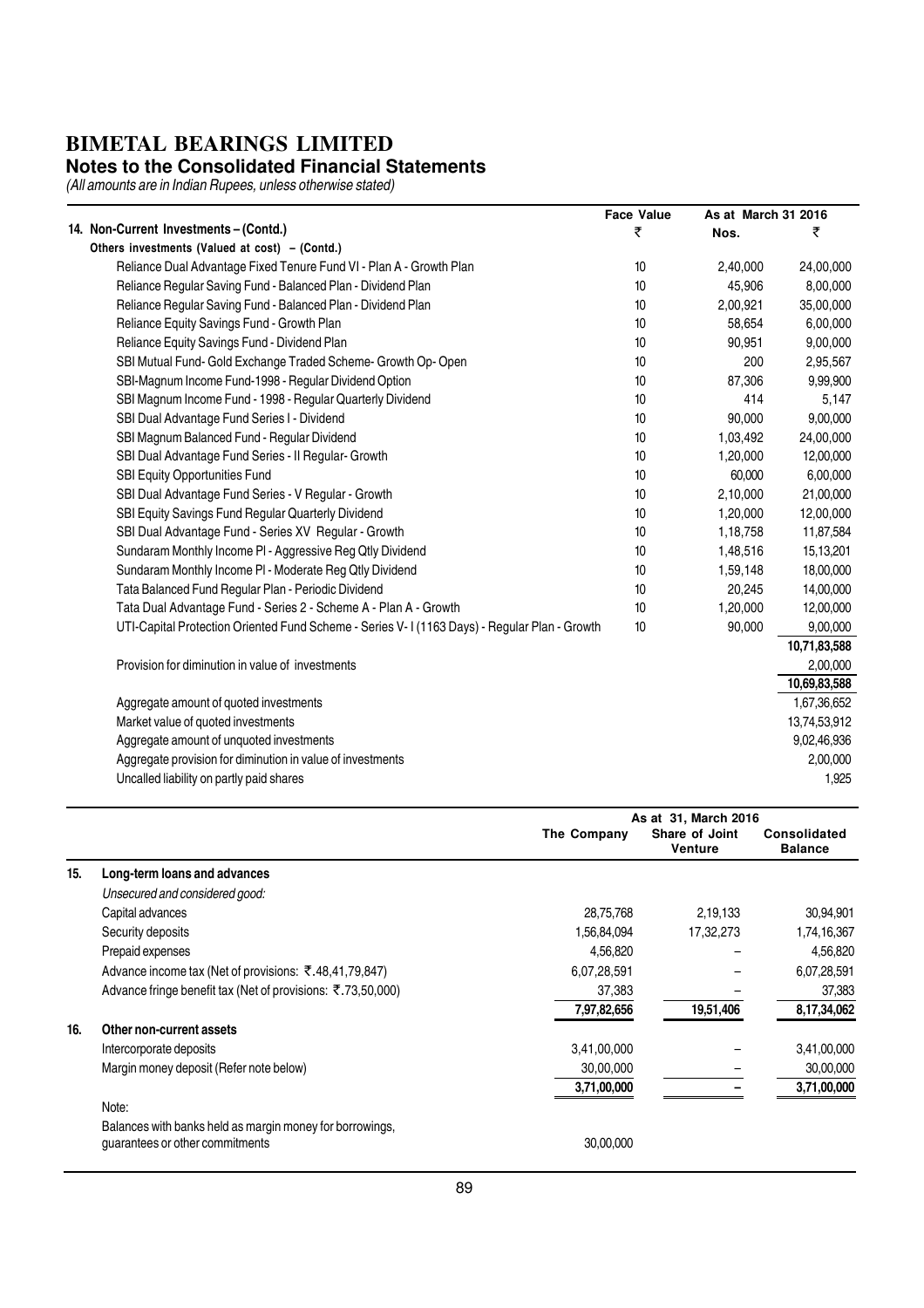#### **Notes to the Consolidated Financial Statements**

|                                                                                  | <b>Face Value</b> | As at March 31 2016 |             |
|----------------------------------------------------------------------------------|-------------------|---------------------|-------------|
| 17. Current investments                                                          | ₹                 | Nos.                | ₹           |
| Current portion of long term investments (Valued at cost)                        |                   |                     |             |
| Investment in bonds (Unquoted)                                                   |                   |                     |             |
| 9.20% Central Bank of India Tier II Bonds (Series XII)                           | 10,00,000         | 1                   | 10,00,000   |
| Investment in debentures (Unquoted)                                              |                   |                     |             |
| 9.50% Unsecured Non-Convertible Debentures under 2006 Series-I-of Infrastructure |                   |                     |             |
| Leasing & Financial Services Limited                                             | 1.000             | 1,200               | 12,00,000   |
| <b>Mutual funds (Unquoted)</b>                                                   |                   |                     |             |
| DSP Black Rock Dual Advantage Fund - Series - 18-34M - Regular Dividend          | 10                | 60,000              | 6,00,000    |
| Franklin India Cash Management Account - Growth                                  | 10                | 848                 |             |
| HDFC CPO 36M September 2013 - Series I - Regular - Normal Dividend Payout        | 10                | 90,000              | 9,00,000    |
| HDFC CPO 36M January 2014 - Series II - Regular - Normal Dividend Payout         | 10                | 90,000              | 9,00,000    |
| Sundaram Hybrid Fund - SR D 3yrs Regular Half yearly dividend payout             | 10                | 60,000              | 6,00,000    |
| <b>Current investments</b>                                                       |                   |                     |             |
| At cost or market value, whichever is less:                                      |                   |                     |             |
| <b>Mutual funds (Unquoted)</b>                                                   |                   |                     |             |
| Franklin India Ultra Short Bond Fund - Super Institutional Plan                  | 10                | 3,90,560            | 78,46,292   |
| ICICI Prudential Liquid Fund - Growth                                            | 10                | 12,255              | 26,83,609   |
| LIC Nomura MF Liquid Fund - Dividend - LF - DP                                   | 10                | 1.437               | 15,77,310   |
| Reliance Liquid Fund - Treasury Plan - Growth Plan - Growth Option               | 10                | 30                  | 94.437      |
| Birla Sun Life - Cash Plus - Growth                                              | 10                | 128                 | 26.793      |
| Reliance Liquid Fund - Treasury Plan - Growth Plan - Growth Option               | 10                | 412                 | 14,97,137   |
| Reliance Short Term Fund - Growth Plan - Growth Option                           | 10                | 91,129              | 25,70,689   |
|                                                                                  |                   |                     | 2,14,96,267 |
| Aggregate Amount of unquoted investments                                         |                   |                     | 2,14,96,267 |
| Aggregate provision for diminution in value of investments                       |                   |                     |             |
| Total long term investments included in current portion                          |                   |                     | 30,00,000   |

|     |                                                                                    |              | As at 31, March 2016             |                                       |
|-----|------------------------------------------------------------------------------------|--------------|----------------------------------|---------------------------------------|
|     |                                                                                    | The Company  | Share of Joint<br><b>Venture</b> | <b>Consolidated</b><br><b>Balance</b> |
| 18. | <b>Inventories</b>                                                                 |              |                                  |                                       |
|     | Raw materials (includes in transit: ₹.2,53,77,630 of the Company: ₹.46,24,652      |              |                                  |                                       |
|     | of share of joint venture)                                                         | 25,09,61,453 | 1,52,57,957                      | 26,62,19,410                          |
|     | Work-in-progress                                                                   | 2,80,85,356  | 24,46,407                        | 3,05,31,763                           |
|     | Finished goods                                                                     | 10,12,67,870 | 78,03,584                        | 10,90,71,454                          |
|     | Traded goods                                                                       | 64.96.953    |                                  | 64,96,953                             |
|     | Stores, spares & packing material                                                  | 2,53,83,156  | 4,61,735                         | 2,58,44,891                           |
|     |                                                                                    | 41,21,94,788 | 2,59,69,683                      | 43,81,64,471                          |
| 19. | Trade receivables                                                                  |              |                                  |                                       |
|     | Unsecured and Considered good:                                                     |              |                                  |                                       |
|     | Outstanding for a period exceeding 6 months from the date they are due for payment | 84,92,697    | 3,47,387                         | 88,40,084                             |
|     | <b>Others</b>                                                                      | 37,65,23,782 | 1,78,32,410                      | 39,43,56,192                          |
|     |                                                                                    | 38,50,16,479 | 1,81,79,797                      | 40,31,96,276                          |
| 20. | <b>Cash and bank Balances</b>                                                      |              |                                  |                                       |
|     | Cash and Cash equivalents                                                          |              |                                  |                                       |
|     | Cash on hand                                                                       | 1,01,297     | 481                              | 1,01,778                              |
|     | Cheques on hand                                                                    | 45,05,496    |                                  | 45,05,496                             |
|     | <b>Bank balances</b>                                                               |              |                                  |                                       |
|     | In current account                                                                 | 4,33,25,821  | 5,76,655                         | 4,39,02,476                           |
|     |                                                                                    | 4,79,32,614  | 5,77,136                         | 4,85,09,750                           |
|     | Other bank balances                                                                |              |                                  |                                       |
|     | Long term deposits with maturity more than 3 months but less than 12 months        | 36,00,000    |                                  | 36,00,000                             |
|     | Unpaid dividend account*                                                           | 22,99,781    |                                  | 22,99,781                             |
|     |                                                                                    | 5,38,32,395  | 5,77,136                         | 5,44,09,531                           |
|     | * Earmarked for payment of unclaimed dividend                                      |              |                                  |                                       |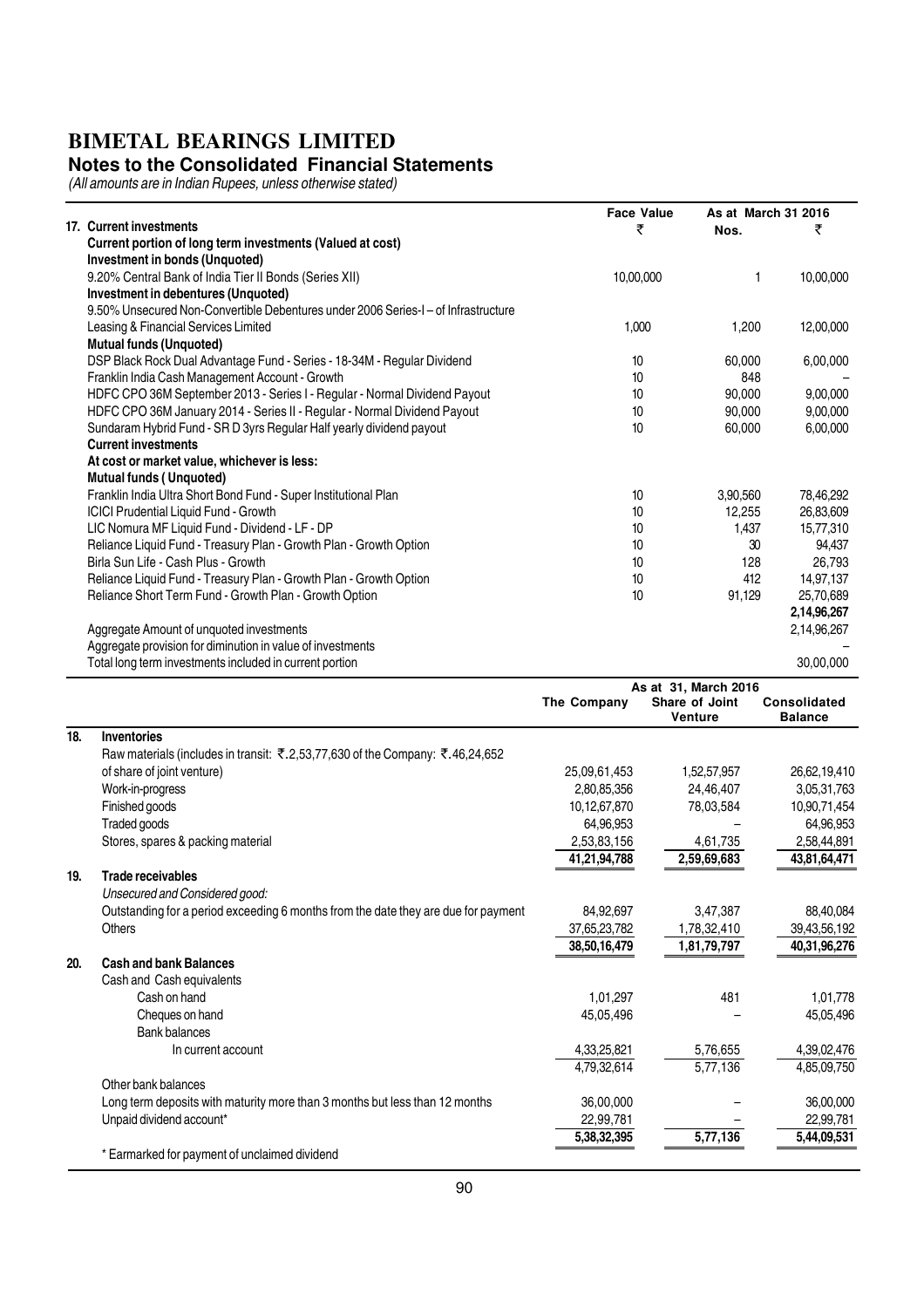#### **Notes to the Consolidated Financial Statements**

|     |                                                                                                                                     |                | As at 31, March 2016             |                                |
|-----|-------------------------------------------------------------------------------------------------------------------------------------|----------------|----------------------------------|--------------------------------|
| 21. | Short-term loans and advances<br>Unsecured, considered good:                                                                        | The Company    | Share of Joint<br><b>Venture</b> | Consolidated<br><b>Balance</b> |
|     | Loans and advances to related parties                                                                                               | 2,53,040       |                                  | 2,53,040                       |
|     | Advance to vendors                                                                                                                  | 27, 15, 392    |                                  | 27,15,392                      |
|     | <b>Balance with Government Authorities</b>                                                                                          | 4,67,30,733    | 1,27,23,100                      | 5,94,53,833                    |
|     | Prepaid expenses                                                                                                                    | 77,89,280      | 5,42,193                         | 83,31,473                      |
|     | Advance tax and tax deducted at source (net of Provision for tax: ₹.1,08,13,794)                                                    |                | 6,90,079                         | 6,90,079                       |
|     | Employees advances                                                                                                                  | 5,30,850       |                                  | 5,30,850                       |
|     | <b>Security Deposits</b>                                                                                                            | 9,11,459       |                                  | 9,11,459                       |
|     | Cenvat credit balances                                                                                                              | 81,23,422      |                                  | 81,23,422                      |
|     | Other advances                                                                                                                      | 45,54,413      | 40,863                           | 45,95,276                      |
|     |                                                                                                                                     | 7,16,08,589    | 1,39,96,235                      | 8,56,04,824                    |
| 22. | Other current assets                                                                                                                |                |                                  |                                |
|     | Unsecured, considered good:                                                                                                         |                |                                  |                                |
|     | Interest accrued on deposits                                                                                                        | 2,78,265       |                                  | 2,78,265                       |
|     | Interest accrued on investments                                                                                                     | 2,16,909       |                                  | 2,16,909                       |
|     | Intercorporate deposits                                                                                                             | 4,37,00,000    |                                  | 4,37,00,000                    |
|     | Export benefit receivable                                                                                                           | 66,06,311      |                                  | 66,06,311                      |
|     | Others - Claims                                                                                                                     | 19, 17, 725    |                                  | 19,17,725                      |
|     |                                                                                                                                     | 5,27,19,210    |                                  | 5,27,19,210                    |
| 23. | <b>Contingent liabilities</b>                                                                                                       |                |                                  |                                |
|     | Claim against the company not acknowledged as debt:                                                                                 |                |                                  |                                |
|     | Income tax matters                                                                                                                  | 5,26,75,233    |                                  | 5,26,75,233                    |
|     | Sales tax matters                                                                                                                   | 8,88,618       | 48,27,831                        | 57,16,449                      |
|     | <b>Electricity matters</b>                                                                                                          | 4,64,26,038    |                                  | 4,64,26,038                    |
|     | Claims by workmen pending before labour court                                                                                       | 6,65,029       |                                  | 6,65,029                       |
|     | Provident fund matters                                                                                                              |                | 64,526                           | 64,526                         |
|     |                                                                                                                                     | 10,06,54,918   | 48,92,357                        | 10,55,47,275                   |
| 24. | <b>Capital and other commitments</b>                                                                                                |                |                                  |                                |
|     | (a)<br><b>Capital commitments</b>                                                                                                   |                |                                  |                                |
|     | Estimated value of contracts in capital account remaining to be executed<br>Investment partly paid - equity shares of ₹.100 each in | 88,50,124      | 6,00,612                         | 94,50,736                      |
|     | Adyar Property Holding Company Limited (₹. 65 paid up)<br><b>Other commitments</b><br>(b)                                           | 1,925          |                                  | 1,925                          |
|     | Commitment towards investment in Associate                                                                                          | 3,75,00,000    |                                  | 3,75,00,000                    |
|     |                                                                                                                                     | 4,63,52,049    | 6,00,612                         | 4,69,52,661                    |
| 25. | Proposed dividend                                                                                                                   |                |                                  |                                |
|     | The final dividend proposed for the year is as follows:                                                                             |                |                                  |                                |
|     | Amount of Proposed dividend                                                                                                         | 2,86,87,500    |                                  | 2,86,87,500                    |
|     | Ordinary dividend per Equity Shares of ₹.10 each                                                                                    | 7.50           |                                  | 7.50                           |
|     |                                                                                                                                     |                | Year ended 31, March 2016        |                                |
| 26. | Revenue from operations                                                                                                             | The Company    | Share of Joint                   | <b>Consolidated</b>            |
|     | Sale of products                                                                                                                    |                | Venture                          | <b>Balance</b>                 |
|     | - Finished goods                                                                                                                    | 153,88,08,479  | 8,99,17,421                      | 162,87,25,900                  |
|     | - Traded goods                                                                                                                      | 35,92,905      | 1,61,074                         | 37,53,979                      |
|     | Other operating revenues                                                                                                            |                |                                  |                                |
|     | Duty Drawback                                                                                                                       | 95,72,513      |                                  | 95,72,513                      |
|     | Scrap sales                                                                                                                         | 5, 19, 91, 276 | 3,17,368                         | 5,23,08,644                    |
|     |                                                                                                                                     | 160,39,65,173  | 9,03,95,863                      | 169,43,61,036                  |
|     | Less: Discounts and rebates                                                                                                         | 1,93,83,609    |                                  | 1,93,83,609                    |
|     |                                                                                                                                     | 158,45,81,564  | 9,03,95,863                      | 167, 49, 77, 427               |
|     | Less: Excise duty                                                                                                                   | 15,66,40,800   | 1,03,50,091                      | 16,69,90,891                   |
|     |                                                                                                                                     | 142,79,40,764  | 8,00,45,772                      | 150,79,86,536                  |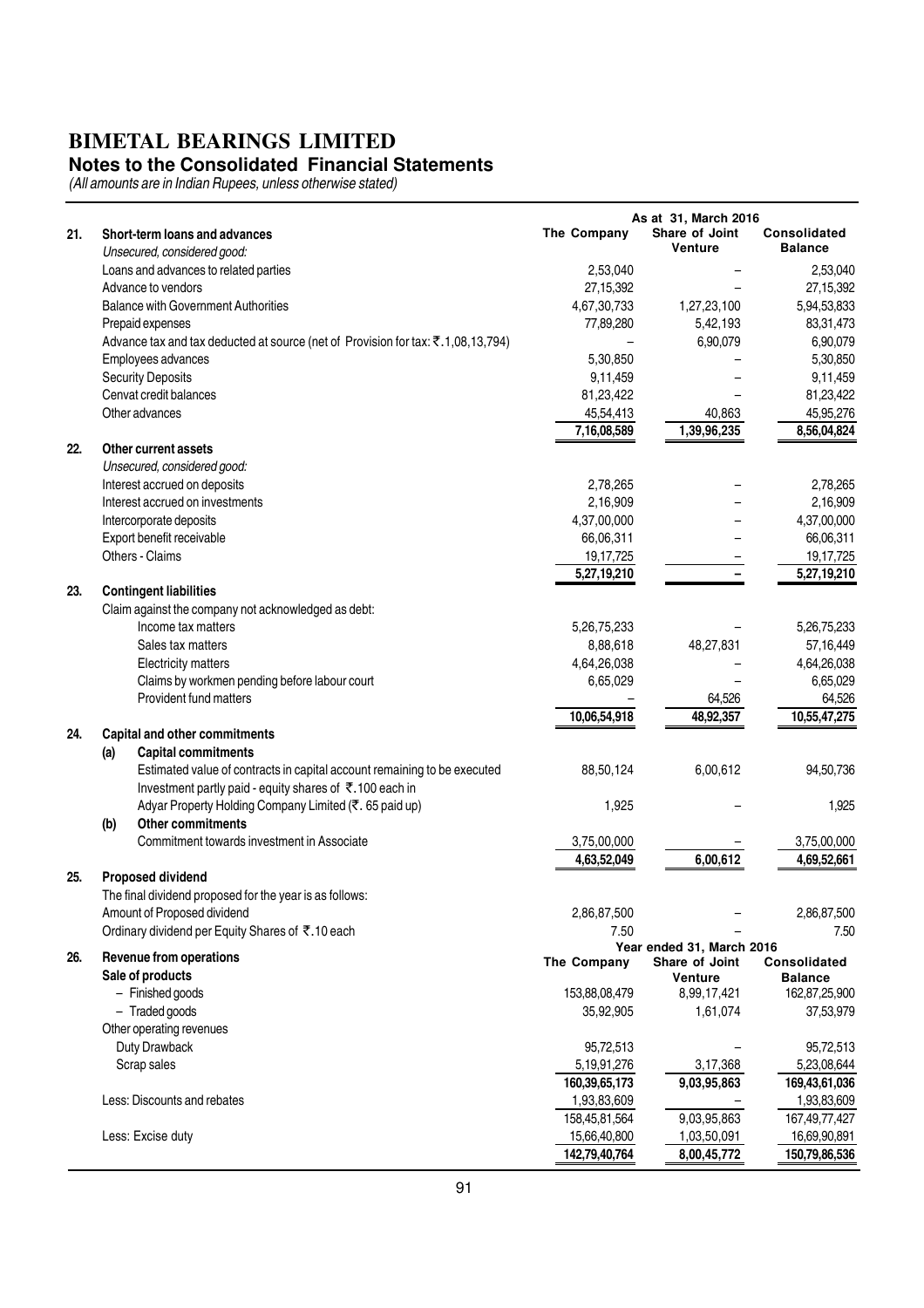#### **Notes to the Consolidated Financial Statements**

| 27. | Other income                                                                  | The Company   | Year ended 31, March 2016<br>Share of Joint<br>Venture | <b>Consolidated</b><br><b>Balance</b> |
|-----|-------------------------------------------------------------------------------|---------------|--------------------------------------------------------|---------------------------------------|
|     | Interest on deposit (gross)                                                   | 83,51,716     | 21,780                                                 | 83,73,496                             |
|     | Income from investments - Trade                                               |               |                                                        |                                       |
|     | Dividend (Gross)                                                              | 25,75,716     |                                                        | 25,75,716                             |
|     | Income from investments - Non trade                                           |               |                                                        |                                       |
|     | - Profit on sale/disposal [Refer note (a)]                                    | 43,81,149     |                                                        | 43,81,149                             |
|     | - Dividend (gross) [Refer note (b)]                                           | 53,48,224     |                                                        | 53,48,224                             |
|     | - Interest (gross)                                                            | 5,42,857      |                                                        | 5,42,857                              |
|     | Gain on Sale of Fixed Assets                                                  |               | 120                                                    | 120                                   |
|     | Net gain on foreign currency transactions and translations                    | 1,10,45,348   |                                                        | 1,10,45,348                           |
|     | Liabilities no longer required written back                                   | 19,01,120     |                                                        | 19,01,120                             |
|     | Other non-operating income                                                    | 4,29,716      |                                                        | 4,29,716                              |
|     |                                                                               | 3,45,75,846   | 21,900                                                 | 3,45,97,746                           |
|     | Includes profit on sale/ disposal of current investments<br>(a)               | 42,398        |                                                        | 42,398                                |
|     | (b)<br>Includes dividend from current investments                             | 30,61,299     |                                                        | 30,61,299                             |
| 28. | <b>Cost of material consumed</b>                                              |               |                                                        |                                       |
|     | Raw material consumed                                                         |               |                                                        |                                       |
|     | Opening inventory                                                             | 28,14,40,347  | 1,28,48,623                                            | 29,42,88,970                          |
|     | Add: Purchases (net)                                                          | 61,68,81,305  | 3,29,01,082                                            | 64,97,82,387                          |
|     | Less: Inventory at the end of the year                                        | 23,02,08,475  | 1,06,33,305                                            | 24,08,41,780                          |
|     | Less: Inventory capitalised                                                   |               | 2,41,241                                               | 2,41,241                              |
|     | Cost of material consumed during the year*                                    | 66,81,13,177  | 3,48,75,159                                            | 70,29,88,336                          |
|     | * Also refer note 35                                                          |               |                                                        |                                       |
|     | Processing charges to contractors                                             | 6,11,90,497   |                                                        | 6,11,90,497                           |
|     | Change in excise duty                                                         | 13,554        |                                                        | 13,554                                |
|     |                                                                               | 72,93,17,228  | 3,48,75,159                                            | 76,41,92,387                          |
| 29. | Changes in inventories of finished goods, work-in-progress and stock-in-trade |               |                                                        |                                       |
|     | (Increase)/ decrease in stock                                                 |               |                                                        |                                       |
|     | Stock at end of the year                                                      |               |                                                        |                                       |
|     | Finished goods                                                                | 10,12,67,870  | 78,03,584                                              | 10,90,71,454                          |
|     | Traded goods                                                                  | 64,96,953     |                                                        | 64,96,953                             |
|     | Work-in-progress                                                              | 2,80,85,356   | 24,46,407                                              | 3,05,31,763                           |
|     |                                                                               | 13,58,50,179  | 102,49,991                                             | 14,61,00,170                          |
|     | Less: Stock at beginning of the year                                          |               |                                                        |                                       |
|     | Finished goods                                                                | 9,78,04,285   | 17,99,199                                              | 9,96,03,484                           |
|     | Traded goods                                                                  | 8,09,378      |                                                        | 8,09,378                              |
|     | Work-in-progress                                                              | 3,47,53,879   | 7,82,477                                               | 3,55,36,356                           |
|     |                                                                               | 13,33,67,542  | 25,81,676                                              | 13,59,49,218                          |
|     | Stock damaged on account of flood                                             | (2,37,98,394) |                                                        | (2,37,98,394)                         |
|     | Movement in excise duty                                                       |               | 6,69,147                                               | 6,69,147                              |
|     | (Increase) / decrease in stock (Also refer Note 35)                           | (2,62,81,031) | (69, 99, 168)                                          | (3,32,80,199)                         |
| 30. | Purchase of stock-in-trade                                                    | 98,47,795     | 1,37,795                                               | 99,85,590                             |
|     |                                                                               |               |                                                        |                                       |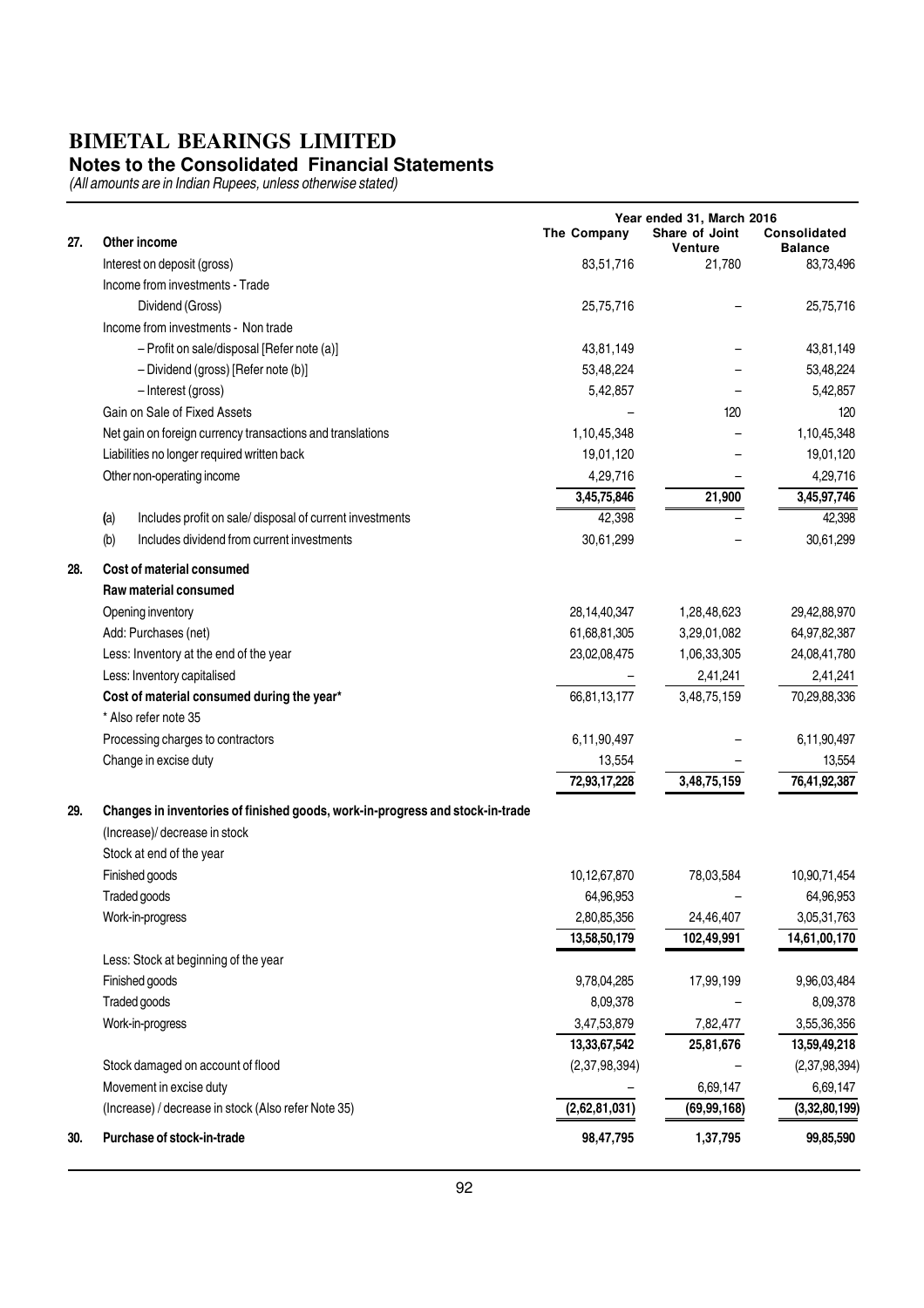#### **Notes to the Consolidated Financial Statements**

| 31. |       | <b>Employee benefits expense</b>                   | The Company    | Year ended 31, March 2016<br>Share of Joint<br><b>Venture</b> | Consolidated<br><b>Balance</b> |
|-----|-------|----------------------------------------------------|----------------|---------------------------------------------------------------|--------------------------------|
|     |       | Salaries, wages, bonus and commission              | 19,09,80,623   | 54,97,643                                                     | 19,64,78,266                   |
|     |       | Contribution to provident fund                     | 96,83,356      | 3,36,245                                                      | 1,00,19,601                    |
|     |       | Contribution to employees' state insurance         | 4,07,555       |                                                               | 4,07,555                       |
|     |       | Contribution to superannuation fund                | 23,88,444      |                                                               | 23,88,444                      |
|     |       | Gratuity (Refer note (a) below)                    | 64,94,237      | 26,180                                                        | 65,20,417                      |
|     |       | Staff welfare expenses                             | 2,50,93,114    | 8,33,201                                                      | 2,59,26,315                    |
|     |       | Reimbursement of Expenses for seconded Employees   |                | 5,32,641                                                      | 5,32,641                       |
|     |       |                                                    | 23,50,47,329   | 72,25,910                                                     | 24, 22, 73, 239                |
|     |       | Less: Recovery for services seconded               | 21,70,562      |                                                               | 21,70,562                      |
|     |       | Expense related to self constructed assets         | 2,76,372       |                                                               | 2,76,372                       |
|     |       |                                                    | 23,26,00,395   | 72,25,910                                                     | 23,98,26,305                   |
|     | Note: |                                                    |                |                                                               |                                |
|     | (a)   | Defined benefit plan                               |                |                                                               |                                |
|     |       | Gratuity:                                          |                |                                                               |                                |
|     | (i)   | Present value of defined benefit obligation        |                |                                                               |                                |
|     |       | Balance at the beginning of the year               | 5,86,21,782    | 1,20,559                                                      | 5,87,42,341                    |
|     |       | Current service cost                               | 32,48,130      | 31,973                                                        | 32,80,103                      |
|     |       | Interest cost                                      | 44,39,435      | 9,645                                                         | 44,49,080                      |
|     |       | Actuarial (gains) / losses                         | 33,64,879      | (15, 438)                                                     | 33,49,441                      |
|     |       | Benefits paid                                      | (34, 11, 908)  |                                                               | (34, 11, 908)                  |
|     |       | Balance at the end of the year                     | 6,62,62,318    | 1,46,739                                                      | 6,64,09,057                    |
|     | (ii)  | Fair value of plan assets                          |                |                                                               |                                |
|     |       | Balance at the beginning of the year               | 5, 15, 52, 580 |                                                               | 5,15,52,580                    |
|     |       | Expected return on plan assets                     | 47,72,782      |                                                               | 47,72,782                      |
|     |       | Actuarial gains / (losses)                         | (2, 14, 575)   |                                                               | (2, 14, 575)                   |
|     |       | Contribution by the company                        | 93,98,902      |                                                               | 93,98,902                      |
|     |       | Benefits paid                                      | (34, 11, 908)  |                                                               | (34, 11, 908)                  |
|     |       | Balance at the end of the year                     | 6,20,97,781    |                                                               | 6,20,97,781                    |
|     |       | Actual return on plan assets                       | 45,58,207      | —                                                             | 45,58,207                      |
|     | (iii) | Assets and liabilities recognised in balance sheet |                |                                                               |                                |
|     |       | Present value of defined benefit obligation        | 6,62,62,318    | 1,46,739                                                      | 6,64,09,057                    |
|     |       | Less: fair value of plan assets                    | 6,20,97,781    |                                                               | 6,20,97,781                    |
|     |       | Amounts recognised as (liability)/asset            |                |                                                               |                                |
|     |       | Recognised under:                                  |                |                                                               |                                |
|     |       | Long-term Provisions                               |                | 1,46,739                                                      | 1,46,739                       |
|     |       | Short-term Provisions                              | 41,64,537      |                                                               | 41,64,537                      |
|     |       |                                                    | 41,64,537      | 1,46,739                                                      | 43,11,276                      |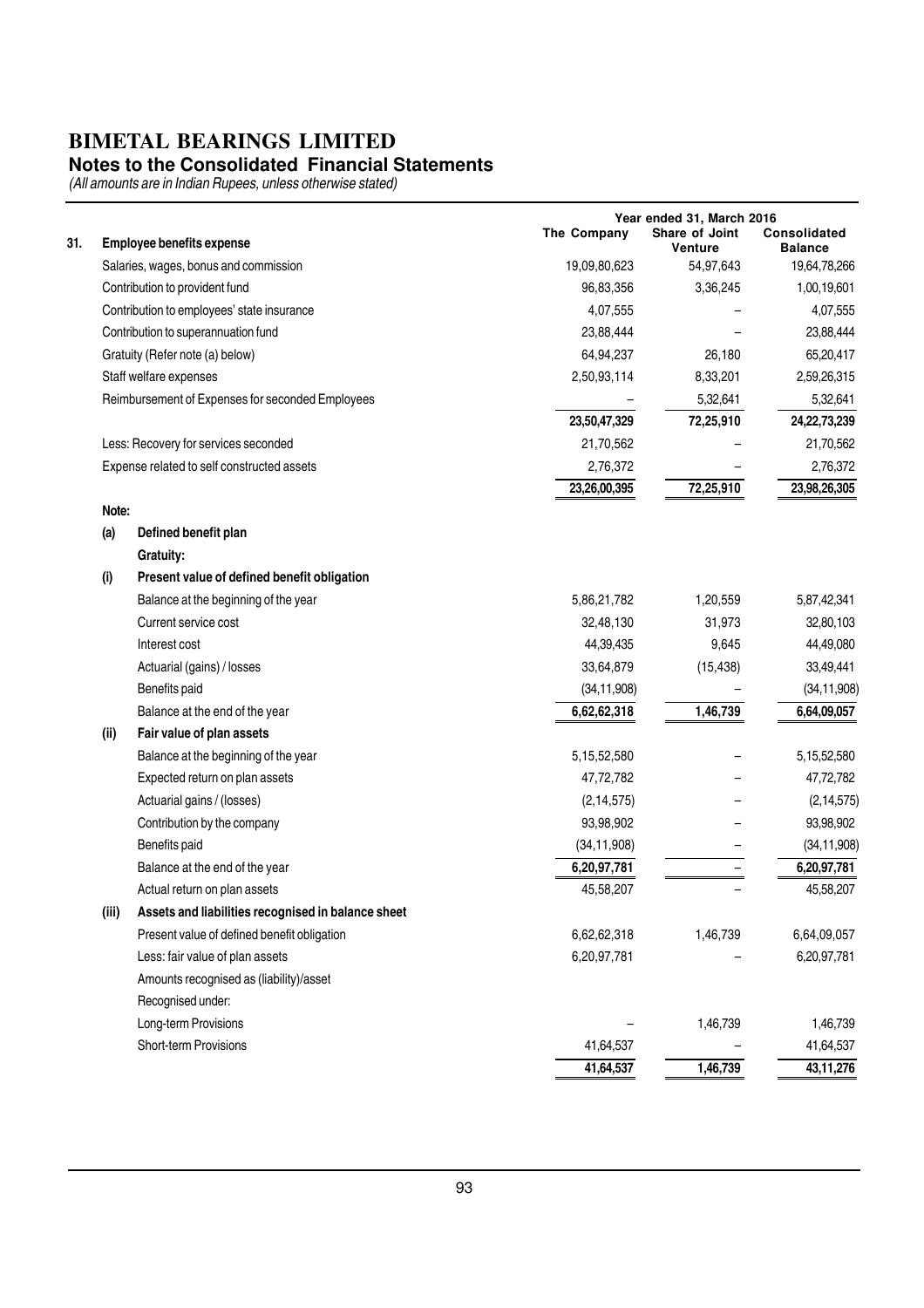#### **Notes to the Consolidated Financial Statements**

|     |        |                                                                                                                                                                                                                                                                                                        |               | Year ended 31, March 2016        |                                |  |
|-----|--------|--------------------------------------------------------------------------------------------------------------------------------------------------------------------------------------------------------------------------------------------------------------------------------------------------------|---------------|----------------------------------|--------------------------------|--|
|     |        |                                                                                                                                                                                                                                                                                                        | The Company   | Share of Joint<br><b>Venture</b> | Consolidated<br><b>Balance</b> |  |
| 31. | (a)    | Defined benefit plan                                                                                                                                                                                                                                                                                   |               |                                  |                                |  |
|     |        | Gratuity - (Contd.)                                                                                                                                                                                                                                                                                    |               |                                  |                                |  |
|     | (iv)   | Expense recognised in the Statement of Profit and Loss                                                                                                                                                                                                                                                 |               |                                  |                                |  |
|     |        | Current service cost                                                                                                                                                                                                                                                                                   | 32,48,130     | 31,973                           | 32,80,103                      |  |
|     |        | Interest cost                                                                                                                                                                                                                                                                                          | 44,39,435     | 9,645                            | 44,49,080                      |  |
|     |        | Expected return on plan assets                                                                                                                                                                                                                                                                         | (47, 72, 782) |                                  | (47, 72, 782)                  |  |
|     |        | Actuarial (gains) / losses                                                                                                                                                                                                                                                                             | 35,79,454     | (15, 438)                        | 35,64,016                      |  |
|     |        | Total expense                                                                                                                                                                                                                                                                                          | 64,94,237     | 26,180                           | 65,20,417                      |  |
|     | (v)    | Major Category of Plan Assets as a % of total Plan Assets                                                                                                                                                                                                                                              |               |                                  |                                |  |
|     |        | Balance with LIC of India                                                                                                                                                                                                                                                                              | 100.00%       | 100.00%                          |                                |  |
|     |        | The expected rate of return on assets is determined based on the assessment made at the beginning of the year on the return expected on its existing<br>portfolio, along with the estimated increment to the plan assets and expected yield on the respective assets in the portfolio during the year. |               |                                  |                                |  |
|     | (vi)   | <b>Actuarial Assumptions</b>                                                                                                                                                                                                                                                                           |               |                                  |                                |  |
|     |        | Discount rate                                                                                                                                                                                                                                                                                          | 7.80%         | 8.00%                            |                                |  |
|     |        | Expected return on plan assets                                                                                                                                                                                                                                                                         | 8.50%         |                                  |                                |  |
|     |        | Salary growth rate                                                                                                                                                                                                                                                                                     | 7.00%         | 10.00%                           |                                |  |
|     |        | <b>Attrition rate</b>                                                                                                                                                                                                                                                                                  | 4.77%         |                                  |                                |  |
|     |        | The estimates of future salary increases, considered in actuarial valuation, takes into account, inflation, seniority, promotions and other relevant<br>factors, such as demand and supply in the employment market.                                                                                   |               |                                  |                                |  |
|     | (vii)  | Amounts recognised in current year                                                                                                                                                                                                                                                                     |               |                                  |                                |  |
|     |        | Defined benefit obligation                                                                                                                                                                                                                                                                             | 6,62,62,318   | 1,46,739                         | 6,64,09,057                    |  |
|     |        | Plan asset                                                                                                                                                                                                                                                                                             | 6,20,97,781   |                                  | 6,20,97,781                    |  |
|     |        | (Surplus) / deficit                                                                                                                                                                                                                                                                                    | 41,64,537     | 1,46,739                         | 43,11,276                      |  |
|     |        | Experience adjustments in plan liabilities                                                                                                                                                                                                                                                             | (21,80,012)   |                                  | (21, 80, 012)                  |  |
|     |        | Experience adjustments in plan assets                                                                                                                                                                                                                                                                  | (2, 14, 575)  |                                  | (2, 14, 575)                   |  |
|     |        | This being the first year of preparation of the Consolidated financial statements, figures of immediately preceding four years have not been given.                                                                                                                                                    |               |                                  |                                |  |
|     | (viii) | Expected contribution to the gratuity fund in the next year: ₹. 95,00,000 (includes Share of joint venture $-\bar{\tau}$ . Nil)                                                                                                                                                                        |               |                                  |                                |  |
|     | (b)    | <b>Compensated absences</b>                                                                                                                                                                                                                                                                            |               |                                  |                                |  |
|     |        | <b>Actuarial assumptions</b>                                                                                                                                                                                                                                                                           |               |                                  |                                |  |
|     |        | Discount rate                                                                                                                                                                                                                                                                                          | 7.80%         |                                  |                                |  |
|     |        | Salary growth rate                                                                                                                                                                                                                                                                                     | 7.00%         |                                  |                                |  |
|     |        | <b>Attrition rate</b>                                                                                                                                                                                                                                                                                  | 4.77%         |                                  |                                |  |
| 32. |        | <b>Finance cost</b>                                                                                                                                                                                                                                                                                    |               |                                  |                                |  |
|     |        | Interest-others                                                                                                                                                                                                                                                                                        | 19,69,235     | 23,73,835                        | 43,43,070                      |  |
|     |        |                                                                                                                                                                                                                                                                                                        | 19,69,235     | 23,73,835                        | 43,43,070                      |  |
| 33. |        | Depreciation and amortisation expense                                                                                                                                                                                                                                                                  |               |                                  |                                |  |
|     |        | Depreciation on tangible assets (Refer Note 12)                                                                                                                                                                                                                                                        | 3,55,88,489   | 46,62,221                        | 4,02,50,710                    |  |
|     |        | Amortisation on intangible assets (Refer note 13)                                                                                                                                                                                                                                                      | 39,59,022     | 8,066                            | 39,67,088                      |  |
|     |        |                                                                                                                                                                                                                                                                                                        | 3,95,47,511   | 46,70,287                        | 4,42,17,798                    |  |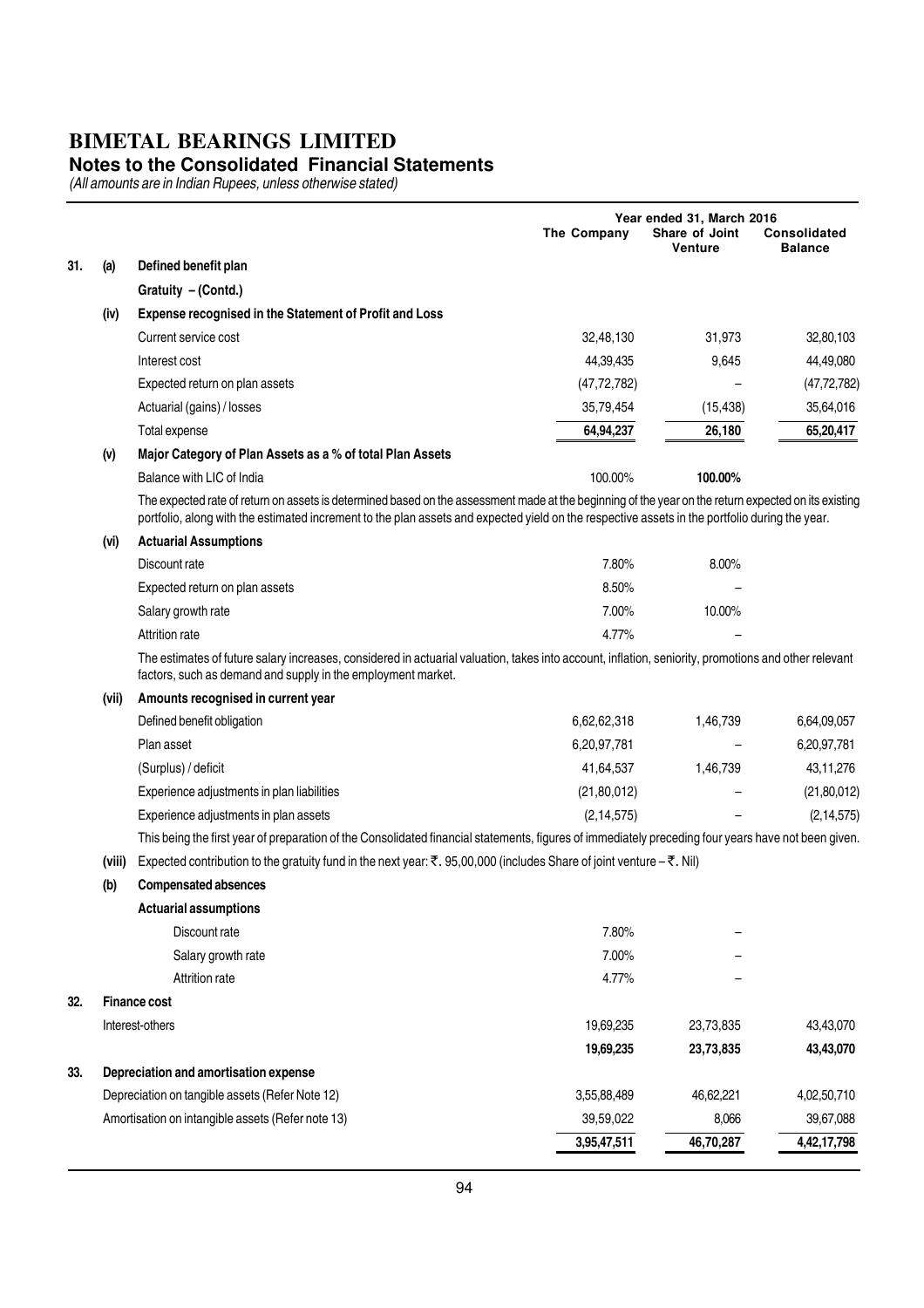#### **Notes to the Consolidated Financial Statements**

(All amounts are in Indian Rupees, unless otherwise stated)

|     |                                                                                         | The Company    | Year ended 31, March 2016<br>Share of Joint | Consolidated   |  |
|-----|-----------------------------------------------------------------------------------------|----------------|---------------------------------------------|----------------|--|
| 34. | Other expenses                                                                          |                | Venture                                     | <b>Balance</b> |  |
|     | Stores and spare parts consumed                                                         | 6,10,36,445    | 66,98,388                                   | 6,77,34,833    |  |
|     | Tools consumed                                                                          | 1,08,06,849    |                                             | 1,08,06,849    |  |
|     | Power & Fuel                                                                            | 9,66,60,602    | 22,24,618                                   | 9,88,85,220    |  |
|     | Rent                                                                                    | 32,65,918      | 28,62,240                                   | 61,28,158      |  |
|     | Repairs and maintenance                                                                 |                |                                             |                |  |
|     | - Buildings                                                                             | 65,00,361      | 5,22,363                                    | 70,22,724      |  |
|     | - Machinery                                                                             | 1,30,28,821    | 10,54,111                                   | 1,40,82,932    |  |
|     | $-$ Others                                                                              | 65,64,569      | 2,48,771                                    | 68,13,340      |  |
|     | Contract labour cost                                                                    | 1,55,17,774    | 44, 11, 857                                 | 1,99,29,631    |  |
|     | Insurance                                                                               | 51,34,743      | 5,34,545                                    | 56,69,288      |  |
|     | Rates and taxes                                                                         | 1,26,77,587    | 13,10,952                                   | 1,39,88,539    |  |
|     | Travelling expenses                                                                     | 2,50,67,006    | 20,89,980                                   | 2,71,56,986    |  |
|     | Communication costs                                                                     | 50,26,571      |                                             | 50,26,571      |  |
|     | Packing and forwarding expenses                                                         | 3,16,20,004    | 11,33,063                                   | 3,27,53,067    |  |
|     | Packing materials consumed                                                              | 3,11,40,751    |                                             | 3,11,40,751    |  |
|     | Payment to auditor                                                                      |                |                                             |                |  |
|     | As auditor:                                                                             |                |                                             |                |  |
|     | - Statutory audit fee                                                                   | 19,00,000      | 80,000                                      | 19,80,000      |  |
|     | - Limited review fee                                                                    | 6,00,000       |                                             | 6,00,000       |  |
|     | - Tax audit fee                                                                         |                | 10,000                                      | 10,000         |  |
|     | - Certification fee                                                                     |                | 52,000                                      | 52,000         |  |
|     | - Taxation matters                                                                      |                | 1,20,000                                    | 1,20,000       |  |
|     | - Reimbursement of expenses                                                             | 18,105         |                                             | 18,105         |  |
|     | Directors' sitting fees                                                                 | 5,90,000       |                                             | 5,90,000       |  |
|     | Sales promotional expenses                                                              | 3, 19, 57, 574 |                                             | 3, 19, 57, 574 |  |
|     | Bank charges and commission                                                             | 23,97,324      |                                             | 23,97,324      |  |
|     | Professional and consultancy charges                                                    | 2,03,28,052    |                                             | 2,03,28,052    |  |
|     | Loss on sale of assets sold/discarded                                                   | 5,39,038       |                                             | 5,39,038       |  |
|     | Expenditure towards Corporate Social Responsibility (CSR) activities (refer note below) | 13,50,000      |                                             | 13,50,000      |  |
|     | Donations                                                                               | 36,000         |                                             | 36,000         |  |
|     | Watch and ward expenses                                                                 | 98,02,823      |                                             | 98,02,823      |  |
|     | Exchange Loss (Net) - Raw Material                                                      |                | 14,41,790                                   | 14,41,790      |  |
|     | Exchange Loss (Net) - Capital Goods                                                     |                | 13,95,279                                   | 13,95,279      |  |
|     | Royalty                                                                                 |                | 30,84,484                                   | 30,84,484      |  |
|     | <b>Bad debts</b>                                                                        | 87,48,239      | 1,19,831                                    | 88,68,070      |  |
|     | Miscellaneous expenses                                                                  | 1,20,46,929    | 40,97,874                                   | 1,61,44,803    |  |
|     |                                                                                         | 41,43,62,085   | 3,34,92,146                                 | 44,78,54,231   |  |
|     | Less: Expense related to self constructed assets                                        | 66,804         |                                             | 66,804         |  |
|     |                                                                                         | 41,42,95,281   | 3,34,92,146                                 | 44,77,87,427   |  |

#### Note on CSR expenditure

(a) The Company is required to spend ₹.15,39,890 (includes Share of joint venture – ₹.2,11,890) in the current year on account of CSR.

(b) CSR expenses in the current year comprises of payment made to the following parties:

| Sri Paramakalyani Educational Society                   | 10.00.000 | $\overline{\phantom{0}}$ | 10.00.000 |
|---------------------------------------------------------|-----------|--------------------------|-----------|
| Sri Ganga Plastic Reconstructive and Microsurgery Trust | 3.50.000  | $\overline{\phantom{0}}$ | 3.50.000  |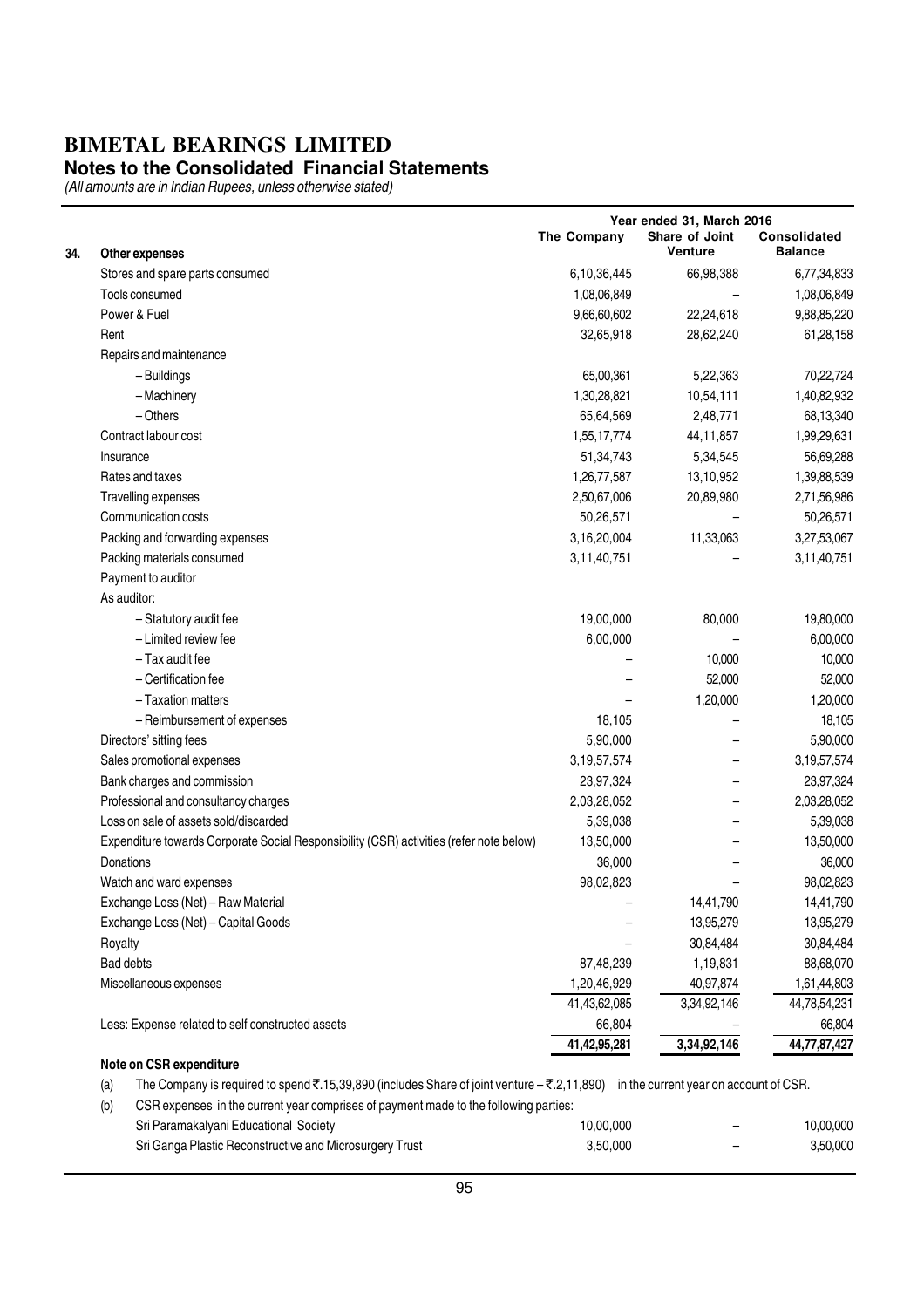#### **Notes to the Consolidated Financial Statements**

|     |                                    |                                                                                                                                                                                                            | The Company                                                                                                                                                                                                                                                                                                                                                                                                                                                                                                                                                                                                                                                                                                                                                                                                                                                | Year ended 31, March 2016<br>Share of Joint | Consolidated                               |
|-----|------------------------------------|------------------------------------------------------------------------------------------------------------------------------------------------------------------------------------------------------------|------------------------------------------------------------------------------------------------------------------------------------------------------------------------------------------------------------------------------------------------------------------------------------------------------------------------------------------------------------------------------------------------------------------------------------------------------------------------------------------------------------------------------------------------------------------------------------------------------------------------------------------------------------------------------------------------------------------------------------------------------------------------------------------------------------------------------------------------------------|---------------------------------------------|--------------------------------------------|
| 35. |                                    | <b>Extraordinary Items</b>                                                                                                                                                                                 |                                                                                                                                                                                                                                                                                                                                                                                                                                                                                                                                                                                                                                                                                                                                                                                                                                                            | <b>Venture</b>                              | <b>Balance</b>                             |
|     |                                    | Expenses incurred on repair of damaged assets                                                                                                                                                              | (16, 77, 001)                                                                                                                                                                                                                                                                                                                                                                                                                                                                                                                                                                                                                                                                                                                                                                                                                                              |                                             | (16, 77, 001)                              |
|     |                                    | Raw materials damaged                                                                                                                                                                                      | (1,91,63,849)                                                                                                                                                                                                                                                                                                                                                                                                                                                                                                                                                                                                                                                                                                                                                                                                                                              |                                             | (1,91,63,849)                              |
|     |                                    | Work in progress damaged                                                                                                                                                                                   | (48, 23, 802)                                                                                                                                                                                                                                                                                                                                                                                                                                                                                                                                                                                                                                                                                                                                                                                                                                              |                                             | (48, 23, 802)                              |
|     |                                    | Finished goods damaged                                                                                                                                                                                     | (1,89,74,592)                                                                                                                                                                                                                                                                                                                                                                                                                                                                                                                                                                                                                                                                                                                                                                                                                                              |                                             | (1,89,74,592)                              |
|     |                                    |                                                                                                                                                                                                            | (4,46,39,244)                                                                                                                                                                                                                                                                                                                                                                                                                                                                                                                                                                                                                                                                                                                                                                                                                                              |                                             | (4, 46, 39, 244)                           |
|     |                                    | Insurance claim receivable                                                                                                                                                                                 | 4,28,27,404                                                                                                                                                                                                                                                                                                                                                                                                                                                                                                                                                                                                                                                                                                                                                                                                                                                |                                             | 4,28,27,404                                |
|     |                                    |                                                                                                                                                                                                            | (18, 11, 840)                                                                                                                                                                                                                                                                                                                                                                                                                                                                                                                                                                                                                                                                                                                                                                                                                                              |                                             | (18, 11, 840)                              |
| 36. |                                    | <b>Earnings per equity share</b>                                                                                                                                                                           |                                                                                                                                                                                                                                                                                                                                                                                                                                                                                                                                                                                                                                                                                                                                                                                                                                                            | <b>Excluding</b><br>Extraordinary<br>items  | Including<br><b>Extraordinary</b><br>items |
|     | <b>Basic</b>                       |                                                                                                                                                                                                            |                                                                                                                                                                                                                                                                                                                                                                                                                                                                                                                                                                                                                                                                                                                                                                                                                                                            | 31, March 2016                              | 31, March 2016                             |
|     | Profit after tax                   |                                                                                                                                                                                                            |                                                                                                                                                                                                                                                                                                                                                                                                                                                                                                                                                                                                                                                                                                                                                                                                                                                            | 4,61,37,022                                 | 4,48,29,401                                |
|     |                                    | Weighted average number of shares outstanding                                                                                                                                                              |                                                                                                                                                                                                                                                                                                                                                                                                                                                                                                                                                                                                                                                                                                                                                                                                                                                            | 38,25,000                                   | 38,25,000                                  |
|     | <b>Basic EPS</b><br><b>Diluted</b> |                                                                                                                                                                                                            |                                                                                                                                                                                                                                                                                                                                                                                                                                                                                                                                                                                                                                                                                                                                                                                                                                                            | 12.06                                       | 11.72                                      |
|     | Profit after tax                   |                                                                                                                                                                                                            |                                                                                                                                                                                                                                                                                                                                                                                                                                                                                                                                                                                                                                                                                                                                                                                                                                                            | 4,61,37,022                                 | 4,48,29,401                                |
|     |                                    | Weighted average number of shares outstanding                                                                                                                                                              |                                                                                                                                                                                                                                                                                                                                                                                                                                                                                                                                                                                                                                                                                                                                                                                                                                                            | 38,25,000                                   | 38,25,000                                  |
|     | <b>Diluted EPS</b>                 |                                                                                                                                                                                                            |                                                                                                                                                                                                                                                                                                                                                                                                                                                                                                                                                                                                                                                                                                                                                                                                                                                            | 12.06                                       | 11.72                                      |
| 37. |                                    | Face value per share<br><b>Related party disclosures</b>                                                                                                                                                   |                                                                                                                                                                                                                                                                                                                                                                                                                                                                                                                                                                                                                                                                                                                                                                                                                                                            | 10.00                                       | 10.00                                      |
|     | (i)<br>(i)                         | Where control exists<br><b>Holding Company</b><br>Other related parties with whom transactions have taken place during the year<br><b>Joint Venture</b><br><b>Associates</b><br><b>Fellow Subsidiaries</b> | Amalgamations Private Limited<br><b>BBL Daido Private Limited</b><br><b>IPL Green Power Limited</b><br>Simpson & Company Limited<br>Addison & Company Limited<br>Amco Batteries Limited<br>Amco Saft India Limited<br>Amalgamations Repco Limited<br>Associated Printers (Madras) Private Limited<br>George Oakes Limited<br>India Pistons Limited<br>IP Rings Limited<br>IP Pins & Liners Limited<br>LM Van Moppes Diamond Tools India Private Limited<br>Shardlow India Limited<br>Simpson & General Finance Company Limited<br>Speed-A-Way Private Limited<br>Sri Rama Vilas Service Limited<br><b>Stanes Amalgamated Estates Limited</b><br>T.Stanes & Company Limited<br>Tractors and Farm Equipment Limited<br><b>TAFE Motors and Tractors Limited</b><br>The Madras Advertising Company Private Limited<br>Wheel & Precision Forgings India Limited |                                             |                                            |
|     |                                    | <b>Key Management Personnel</b>                                                                                                                                                                            | Wallace Cartwright & Company Limited<br>Mr. A. Krishnamoorthy, Managing Director<br>Mr. S. Narayanan, Whole Time Director.                                                                                                                                                                                                                                                                                                                                                                                                                                                                                                                                                                                                                                                                                                                                 |                                             |                                            |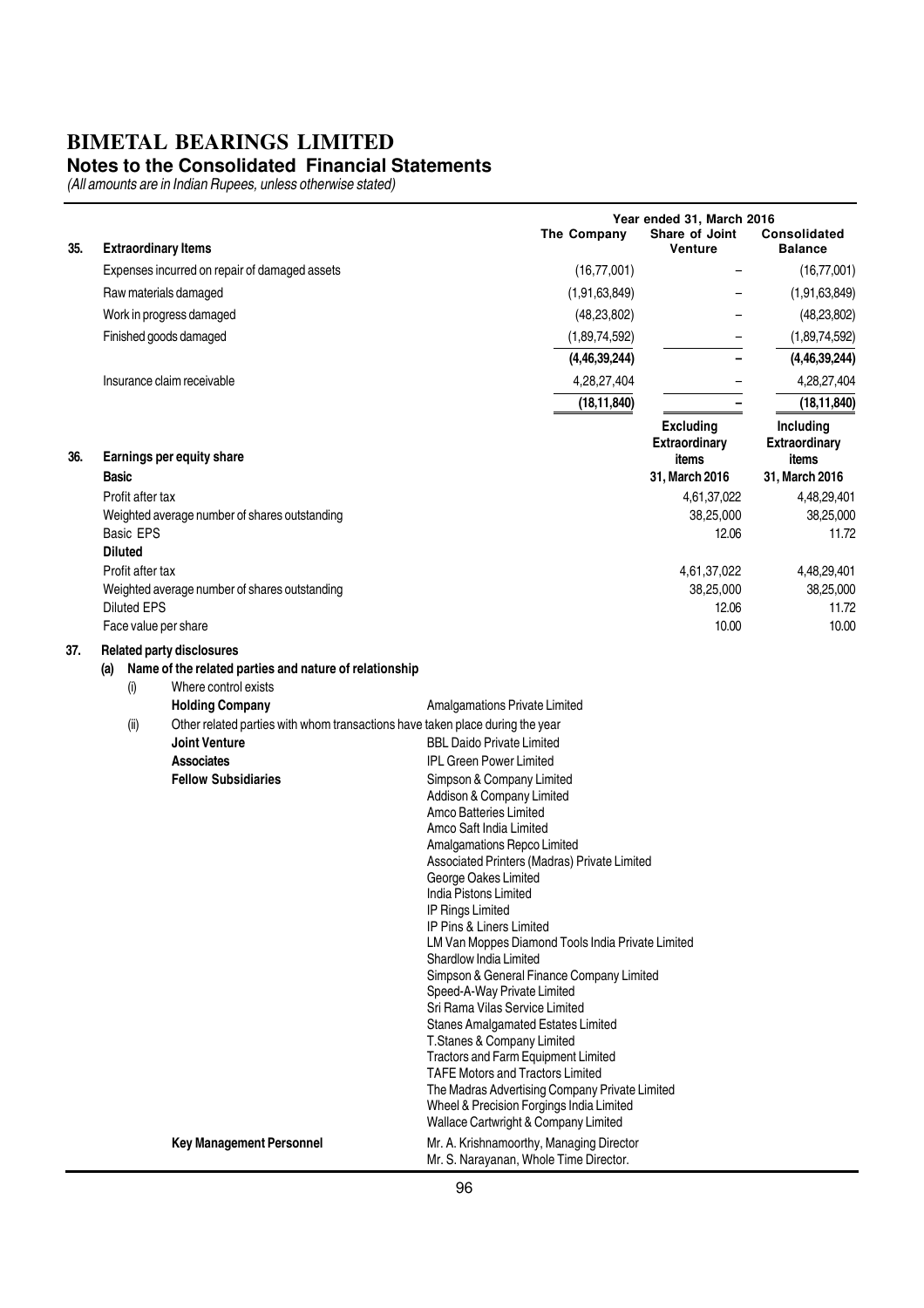#### **Notes to the Consolidated Financial Statements**

|     | <b>Description</b>                                 | <b>Holding</b><br>Company | <b>Fellow</b><br><b>Subsidiaries</b> | Key<br><b>Management</b><br>Personnel | <b>Share of Joint</b><br>venture | Total                    |
|-----|----------------------------------------------------|---------------------------|--------------------------------------|---------------------------------------|----------------------------------|--------------------------|
| 37. | Related party disclosures - (Contd.)               |                           |                                      | $2015 - 2016$                         |                                  |                          |
| (b) | Particulars of transactions with related parties   |                           |                                      |                                       |                                  |                          |
|     | Transaction during the year                        |                           |                                      |                                       |                                  |                          |
|     | Sale of Goods                                      |                           | 11,68,42,614                         |                                       |                                  | 5,61,56,893 17,29,99,507 |
|     | Simpson & Company Limited                          |                           | 4,08,50,152                          | $\qquad \qquad -$                     |                                  | 4,08,50,152              |
|     | George Oakes Limited                               | $\overline{\phantom{0}}$  | 3,46,70,157                          | $\qquad \qquad -$                     | $\qquad \qquad -$                | 3,46,70,157              |
|     | Speed-A-Way Private Limited                        | $\overline{\phantom{0}}$  |                                      |                                       | $\overline{\phantom{0}}$         | 4,03,72,491              |
|     | <b>BBL Daido Private Limited</b>                   |                           | 4,03,72,491                          |                                       |                                  |                          |
|     |                                                    | $\overline{\phantom{0}}$  |                                      | $\qquad \qquad -$                     | 5,61,56,893                      | 5,61,56,893              |
|     | Others                                             | -                         | 9,49,814                             |                                       |                                  | 9,49,814                 |
|     | Claims Reimbursement Against Credit Note (Sales)   | $\overline{\phantom{0}}$  | 1,99,136                             |                                       | -                                | 19,9,136                 |
|     | George Oakes Limited                               |                           | 55,327                               |                                       |                                  | 55,327                   |
|     | Speed-A-Way Private Limited                        |                           | 1,43,809                             |                                       |                                  | 1,43,809                 |
|     | Rendering of Services (Including reimbursement of  |                           |                                      |                                       |                                  |                          |
|     | expense incurred by the Company on behalf of the   |                           |                                      |                                       |                                  |                          |
|     | related party)                                     |                           |                                      |                                       | 21,70,562                        | 21,70,562                |
|     | <b>BBL Daido Private Limited</b>                   |                           |                                      |                                       | 21,70,562                        | 21,70,562                |
|     | <b>Dividend Received</b>                           |                           | 1,73,743                             |                                       | 31,00,000                        | 32,73,743                |
|     | Amalgamation Repco Limited                         |                           | 1,20,750                             |                                       |                                  | 1,20,750                 |
|     | <b>BBL Daido Private Limited</b>                   |                           |                                      |                                       | 31,00,000                        | 31,00,000                |
|     | <b>Stanes Amalgamated Estates Limited</b>          |                           | 6,380                                |                                       |                                  | 6,380                    |
|     | Others                                             | $\overline{\phantom{0}}$  | 46,613                               | $\qquad \qquad -$                     | $\qquad \qquad -$                | 46,613                   |
|     | <b>Purchase of Goods</b>                           | -                         | 27,84,849                            | -                                     | -                                | 27,84,849                |
|     | Addison & Company Limited                          | $\overline{\phantom{0}}$  | 8,35,294                             | $\overline{\phantom{0}}$              | $\qquad \qquad -$                | 8,35,294                 |
|     | Associated Printers (Madras) Private Limited       | $\overline{\phantom{0}}$  | 10,28,139                            |                                       | $\overline{\phantom{0}}$         | 10,28,139                |
|     | Wallace Cartwright & Company Limited               | $\overline{\phantom{0}}$  |                                      |                                       | $\qquad \qquad -$                |                          |
|     | IP Pins & Liners Limited                           |                           |                                      |                                       |                                  |                          |
|     | L M Van Moppes Diamond Tools India Private Limited | $\overline{\phantom{0}}$  | 1,94,887                             |                                       | $\overline{\phantom{0}}$         | 1,94,887                 |
|     | IP Rings Limited                                   |                           | 6,86,664                             |                                       | $\overline{\phantom{0}}$         | 6,86,664                 |
|     | Others                                             |                           | 39,865                               | $\overline{\phantom{0}}$              | $\overline{\phantom{0}}$         | 39,865                   |
|     | Purchase of fixed assets                           |                           | 3,15,000                             |                                       | -                                | 3,15,000                 |
|     | India Pistons Limited                              |                           | 3,15,000                             |                                       | $\overline{\phantom{0}}$         | 3,15,000                 |
|     | Wallace Cartwright & Company Limited               |                           |                                      |                                       |                                  |                          |
|     | Receiving of Services (Including reimbursement of  |                           |                                      |                                       |                                  |                          |
|     | expense incurred by the related party on behalf of |                           |                                      |                                       |                                  |                          |
|     | the Company)                                       | 56,03,429                 | 1,10,20,554                          |                                       | 1,40,153                         | 1,67,64,136              |
|     | Amalgamations Private Limited                      | 56,03,429                 |                                      |                                       |                                  | 56,03,429                |
|     | Sri Rama Vilas Service Limited                     |                           | 25,99,065                            |                                       |                                  | 25,99,065                |
|     | Simpson & Company Limited                          |                           | 31,01,112                            |                                       |                                  | 31,01,112                |
|     | Simpson & General Finance Company Limited          |                           | 17,66,514                            |                                       |                                  | 17,66,514                |
|     | The Madras Advertising Company Private Limited     |                           | 22,54,603                            |                                       |                                  | 22,54,603                |
|     | India Pistons Limited                              |                           | 2,44,559                             |                                       |                                  | 2,44,559                 |
|     | Shardlow India Limited                             |                           | 5,65,983                             |                                       |                                  | 5,65,983                 |
|     | Others                                             |                           | 4,88,718                             |                                       | $\qquad \qquad -$                | 4,88,718                 |
|     | <b>BBL Daido Private Limited</b>                   |                           |                                      |                                       | 1,40,153                         | 1,40,153                 |
|     | <b>Discount and Rebates</b>                        |                           | 22,33,081                            |                                       | -                                | 22,33,081                |
|     | George Oakes Limited                               |                           | 6,23,934                             |                                       | —                                | 6,23,934                 |
|     | Speed-A-Way Private Limited                        |                           | 16,09,147                            |                                       | -                                | 16,09,147                |
|     | Rent                                               |                           | 26,19,460                            |                                       |                                  | 26,19,460                |
|     | Simpson & Company Limited                          |                           | 9,71,820                             |                                       |                                  | 9,71,820                 |
|     | George Oakes Limited                               |                           |                                      |                                       |                                  |                          |
|     |                                                    |                           | 6,01,384                             |                                       | -                                | 6,01,384                 |
|     | Wheel & Precision Forgings India Limited           |                           | 8,14,752                             |                                       |                                  | 8,14,752                 |
|     | Amalgamations Repco Limited                        |                           | 2,31,504                             |                                       | $\qquad \qquad -$                | 2,31,504                 |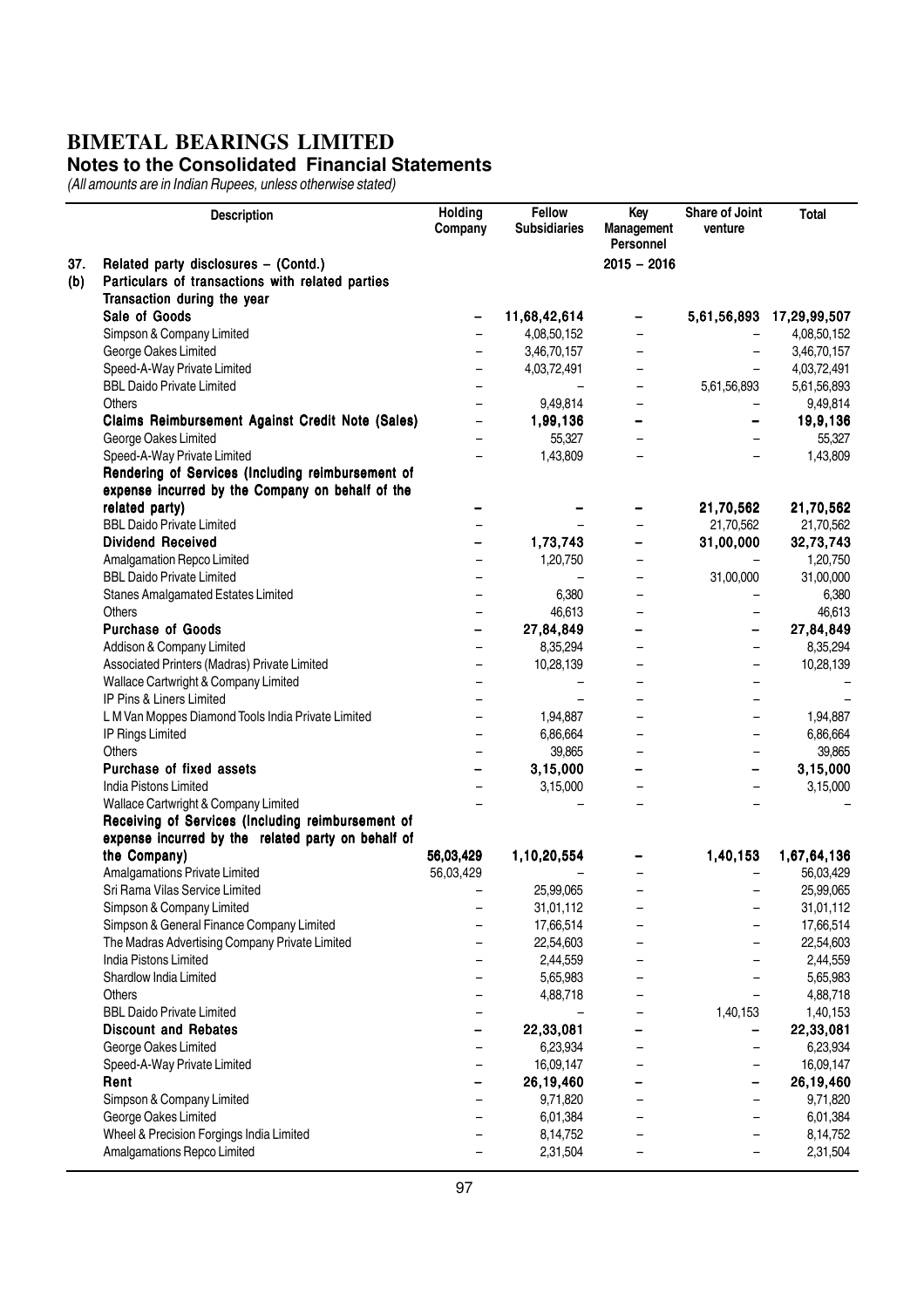# **Notes to the Consolidated Financial Statements**

(All amounts are in Indian Rupees, unless otherwise stated)

|     | <b>Description</b>                                                                 | Holding<br>Company | <b>Fellow</b><br><b>Subsidiaries</b> | Key<br>Management<br>Personnel | <b>Share of Joint</b><br>venture | <b>Total</b> |
|-----|------------------------------------------------------------------------------------|--------------------|--------------------------------------|--------------------------------|----------------------------------|--------------|
| 37. | Related party disclosures - (Contd.)                                               |                    |                                      | $2015 - 2016$                  |                                  |              |
| (b) | Particulars of transactions with related parties - (Contd.)                        |                    |                                      |                                |                                  |              |
|     | Transaction during the year                                                        |                    |                                      |                                |                                  |              |
|     | <b>Dividend Paid</b>                                                               | 72,67,500          | 1,42,13,070                          | 375                            |                                  | 2,14,80,945  |
|     | Amalgamations Private Limited                                                      | 72,67,500          |                                      |                                |                                  | 72,67,500    |
|     | Simpson & Company Limited                                                          |                    | 45,30,473                            |                                |                                  | 45,30,473    |
|     | India Pistons Limited                                                              |                    | 95,42,610                            |                                |                                  | 95,42,610    |
|     | <b>Others</b>                                                                      |                    | 1,39,987                             | 375                            |                                  | 1,40,362     |
|     | Remuneration Paid (including gratuity and<br>contribution to super annuation fund) |                    |                                      | 1,18,35,651                    |                                  | 1,18,35,651  |
|     | Mr. A Krishnamoorthy                                                               |                    |                                      | 61,81,620                      |                                  | 61,81,620    |
|     | Mr. S Narayanan*                                                                   |                    |                                      | 56,54,031                      |                                  | 56,54,031    |
|     | Balance at Year end                                                                |                    |                                      |                                |                                  |              |
|     | Investments (Value of Shares)                                                      |                    | 93,92,955                            |                                | 6,35,80,893                      | 7,29,73,848  |
|     | Amalgamations Repco Limited                                                        |                    | 14,79,900                            |                                |                                  | 14,79,900    |
|     | <b>Stanes Amalgamated Estates Limited</b>                                          |                    | 4,13,055                             |                                |                                  | 4,13,055     |
|     | <b>BBL Daido Private Limited</b>                                                   |                    | $\qquad \qquad -$                    | 6,35,80,893                    | 6,35,80,893                      |              |
|     | <b>IPL Green Power Limited</b>                                                     |                    | 75,00,000                            |                                |                                  | 7,5,00,000   |
|     | <b>Trade Receivables</b>                                                           | -                  | 1,28,54,521                          |                                | 4,11,92,553                      | 5,40,47,074  |
|     | Simpson & Company Limited                                                          |                    | 43,30,350                            |                                |                                  | 43,30,350    |
|     | George Oakes Limited                                                               |                    | 78,53,523                            |                                |                                  | 78,53,523    |
|     | Speed-A-Way Private Limited                                                        |                    | 44,200                               |                                |                                  | 44,200       |
|     | <b>BBL Daido Private Limited</b>                                                   |                    |                                      |                                | 4,11,92,553                      | 4,11,92,553  |
|     | Tractors and Farm Equipment Limited                                                |                    | 6,26,448                             |                                |                                  | 6,26,448     |
|     | Short-term loans and advances                                                      |                    | 1,85,461                             |                                | 67,579                           | 2,53,040     |
|     | <b>BBL Daido Private Limited</b>                                                   |                    |                                      |                                | 67,579                           | 67,579       |
|     | Amco Saft India Limited                                                            |                    | 1,85,461                             |                                | $\qquad \qquad -$                | 1,85,461     |
|     | <b>Amounts Payable</b>                                                             | 18,54,585          | 37,70,075                            | 6,00,000                       | 1,77,425                         | 64,02,085    |
|     | Amalgamations Private Limited                                                      | 18,54,585          |                                      |                                |                                  | 18,54,585    |
|     | <b>BBL Daido Private Limited</b>                                                   |                    |                                      |                                | 1,77,425                         | 1,77,425     |
|     | Simpson & Company Limited                                                          |                    | 8,87,598                             |                                |                                  | 8,87,598     |
|     | Simpson & General Finance Company Limited                                          |                    | 4,34,693                             |                                |                                  | 4,34,693     |
|     | Sri Rama Vilas Service Limited                                                     |                    | 5,28,930                             |                                |                                  | 5,28,930     |
|     | IP Pins & Liners Limited                                                           |                    | 62,428                               |                                |                                  | 62,428       |
|     | The Madras Advertising Company Limited                                             |                    | 60,530                               |                                |                                  | 60,530       |
|     | IP Rings Limited                                                                   |                    | 3,23,597                             |                                |                                  | 3,23,597     |
|     | Mr. S. Narayanan, Whole time Director*                                             |                    |                                      | 6,00,000                       |                                  | 6,00,000     |
|     | Associated Printers (Madras) Private Limited                                       |                    | 4,37,650                             |                                |                                  | 4,37,650     |
|     | Others                                                                             |                    | 10,34,649                            |                                |                                  | 10,34,649    |

\* Re-appointed on 31 October 2015 and remuneration paid/payable subject to the approval of shareholder's in the ensuing Annual General Meeting.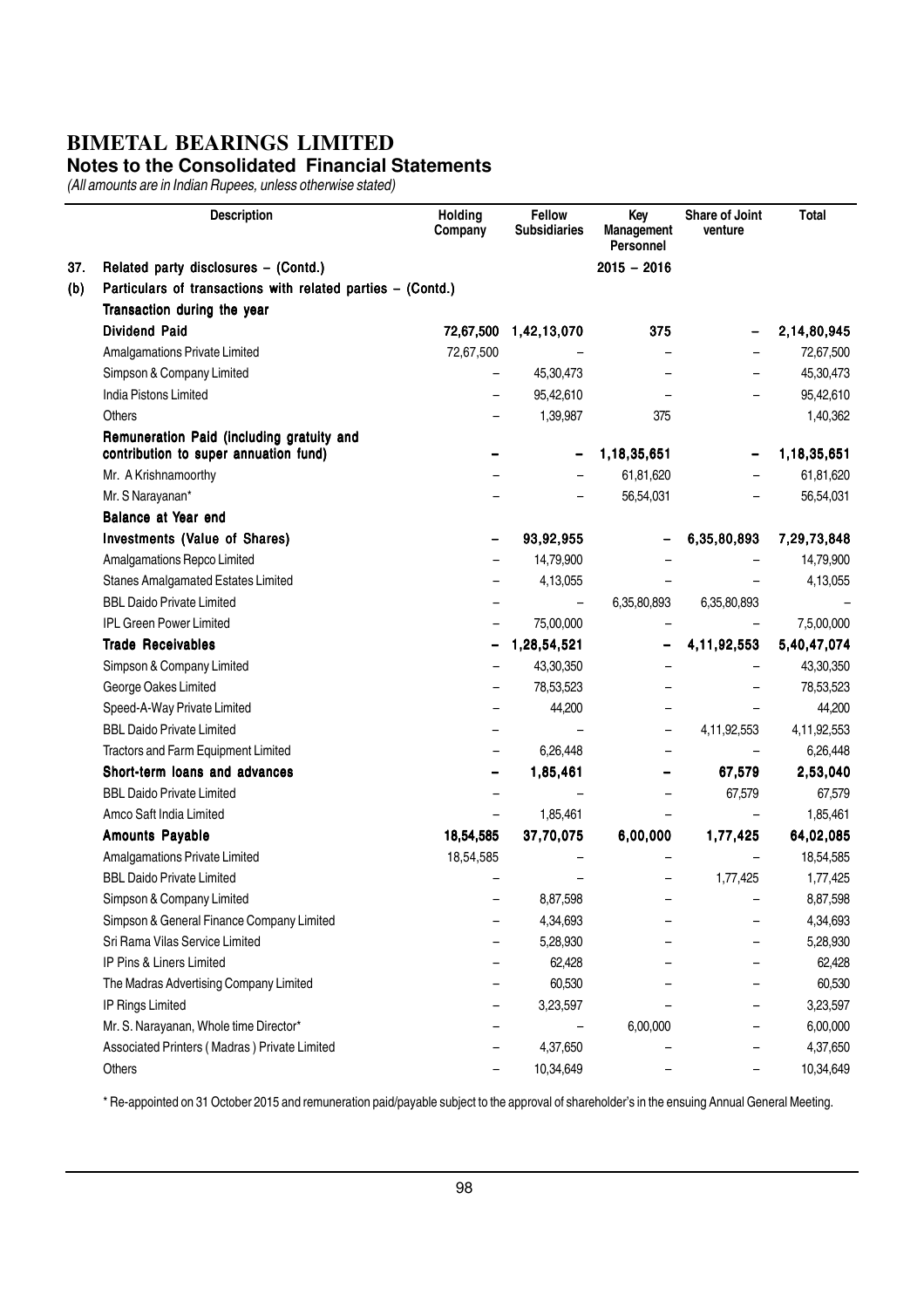# **Notes to the Consolidated Financial Statements**

(All amounts are in Indian Rupees, unless otherwise stated)

#### 38. The Company has the following investment in a jointly controlled entity:

|     | Name of the Joint Venture                                                                                                                              | Country of<br>Incorporation | Proportionate of<br>ownership interest<br>31, March 2016 |
|-----|--------------------------------------------------------------------------------------------------------------------------------------------------------|-----------------------------|----------------------------------------------------------|
|     | <b>BBL Daido Private Limited</b>                                                                                                                       | India                       | 20%                                                      |
|     | The Company's share of each of the assets, liabilities, income and expenses<br>in the Joint Venture, based on the financial statements are as follows: |                             |                                                          |
| (a) | Assets:                                                                                                                                                |                             |                                                          |
|     | Tangible assets                                                                                                                                        |                             | 11,11,19,793                                             |
|     | Intangible assets                                                                                                                                      |                             | 16,351                                                   |
|     | Capital work in progress                                                                                                                               |                             | 95,31,047                                                |
|     | Long-term loans and advances                                                                                                                           |                             | 19,51,405                                                |
|     | Inventories                                                                                                                                            |                             | 2,60,98,211                                              |
|     | Trade receivables                                                                                                                                      |                             | 1,82,24,150                                              |
|     | Cash and bank balances                                                                                                                                 |                             | 5,77,136                                                 |
|     | Short-term loans and advances                                                                                                                          |                             | 1,39,96,235                                              |
| (b) | <b>Liabilities</b>                                                                                                                                     |                             |                                                          |
|     | Long-term borrowings                                                                                                                                   |                             | 4,27,11,560                                              |
|     | Long-term provisions                                                                                                                                   |                             | 1,46,739                                                 |
|     | Short-term borrowings                                                                                                                                  |                             | 35,97,198                                                |
|     | Trade payables                                                                                                                                         |                             | 3,83,52,836                                              |
|     | Other current liabilities                                                                                                                              |                             | 69,90,869                                                |
|     | Short term provisions                                                                                                                                  |                             | 21,46,615                                                |
| (c) | Income                                                                                                                                                 |                             |                                                          |
|     | Revenue from operations (net of excise duty)                                                                                                           |                             | 8,00,80,810                                              |
|     | Other income                                                                                                                                           |                             | 21,900                                                   |
| (d) | <b>Expenses</b>                                                                                                                                        |                             |                                                          |
|     | Cost of materials consumed                                                                                                                             |                             | 4,70,30,951                                              |
|     | Purchase of Stock in trade                                                                                                                             |                             | 1,37,795                                                 |
|     | Changes in inventories of finished goods work in progress and stock in trade                                                                           |                             | (69, 99, 168)                                            |
|     | Employee benefits expenses                                                                                                                             |                             | 77,68,550                                                |
|     | Finance costs                                                                                                                                          |                             | 23,73,835                                                |
|     | Depreciation and amortisation expense                                                                                                                  |                             | 46,70,287                                                |
|     | Other Expenses                                                                                                                                         |                             | 3,34,92,146                                              |
|     | Provision for deferred tax                                                                                                                             |                             | (28, 71, 543)                                            |
| (e) | Share of the Company in the contingent liabilities                                                                                                     |                             | 48,92,357                                                |
| (f) | Share of the Company in capital commitments                                                                                                            |                             | 6,00,612                                                 |